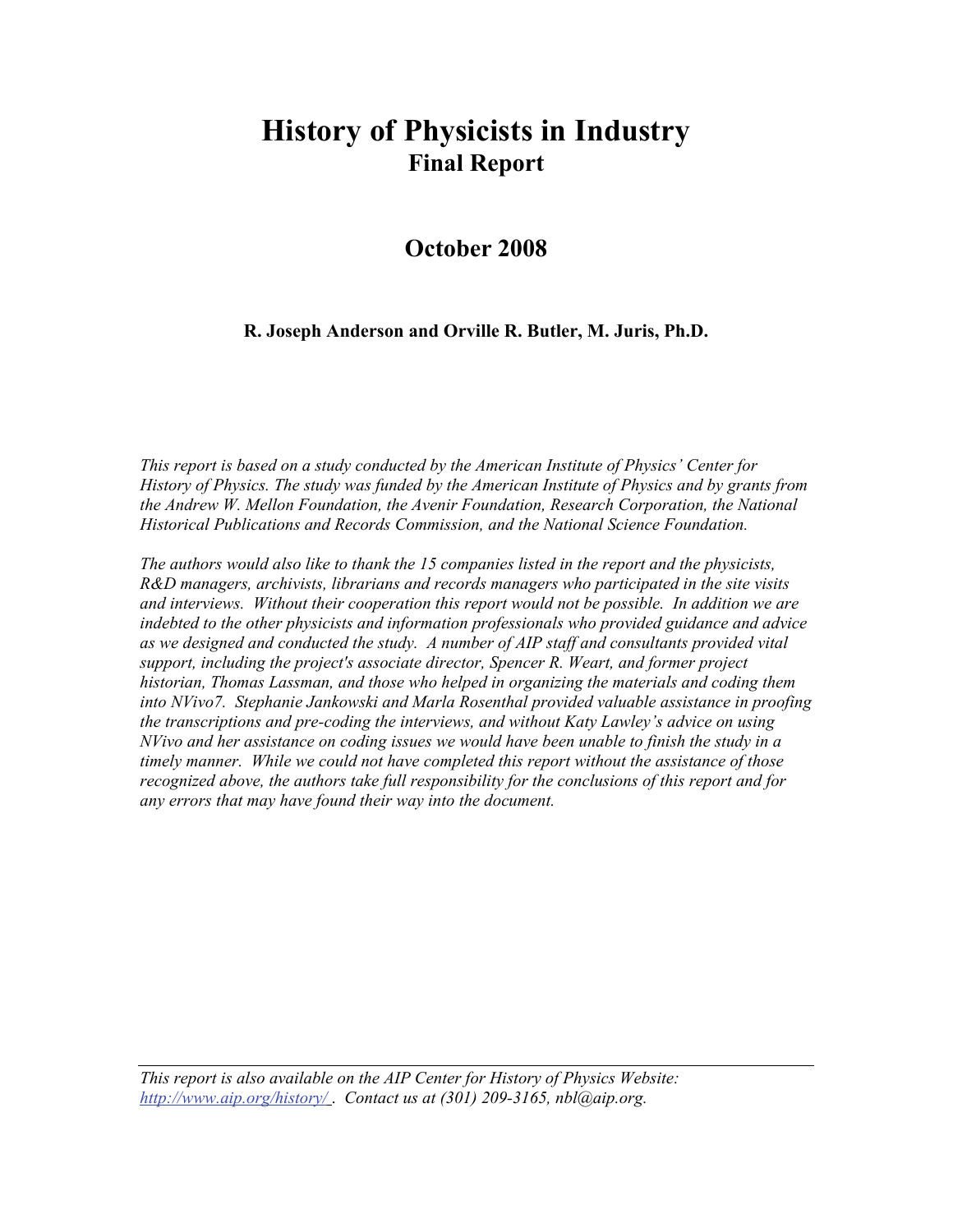| Knowledge Acquisition, Collaborative Consortia and Free Market Models  25 |  |
|---------------------------------------------------------------------------|--|
|                                                                           |  |
|                                                                           |  |
| Part 2: Identifying and Preserving Historically Valuable Records 34       |  |
|                                                                           |  |
|                                                                           |  |
|                                                                           |  |
|                                                                           |  |
|                                                                           |  |
|                                                                           |  |
|                                                                           |  |
|                                                                           |  |
|                                                                           |  |

# **Table of Contents**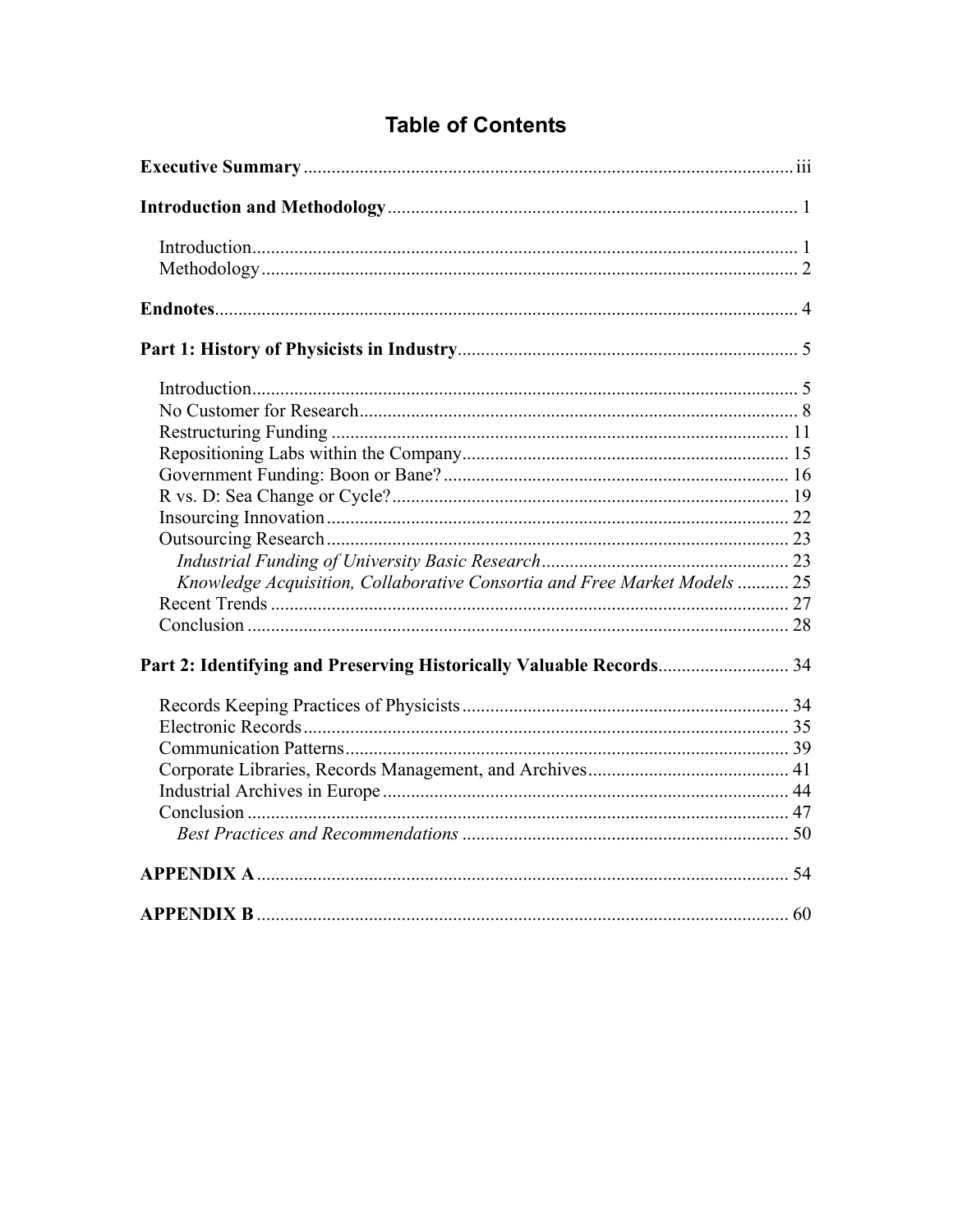# <span id="page-2-0"></span>**Project to Document the History of Physicists in Industry**

# **Executive Summary**

This project is the first systematic study of the organizational structure, communications patterns, and archival records of industrial physicists in the U.S., and it provides general guidelines for understanding and documenting their work. The study confirms that the organization and management of industrial R&D is volatile, changing in response to economic cycles, new managers and management philosophies, and a variety of other factors. It also confirms that historically valuable records that document R&D are at risk and, in fact, are often scattered and lost.

The report is divided into two parts. Part I describes the recent history of research and development at the 15 companies in the study. Part II describes the archival findings of the study, including communication patterns and organizational structure relating to records and documentation, and it briefly describes information management programs at the 15 laboratories at 3M, Agilent Technologies, Corning, Eastman Kodak, Exxon Mobil, Ford, General Atomics, General Electric, Honeywell, IBM, Lockheed Martin, Lucent Technologies Bell Laboratories, Raytheon, Texas Instruments, and Xerox.

Part I traces the shifting funding and organizational structures of industrial research at the 15 corporations since World War II. The funding and organizational structure of R&D have undergone radical changes, mainly since the 1980s. We found a strong emphasis on development over research, but that relationship remains constantly changing. Physicists noted transformations in the nature of their work since World War II and particularly in the last twenty to thirty years. Those changes included shorter research time frames, shifts in the nature and source of R&D funding and sometimes a shift from knowledge creation to knowledge evaluation and acquisition.

Industry has not yet, and may never, arrive at a consensus on how to conduct its research or even the appropriate relationships among science, technology, and business interests. Companies are struggling to find the best mix of centralized long-term research focused on developing new basic and disruptive technologies, and distributed short-term research programs tied closely to current product improvements. Many remain unsure of the relative benefits and risks of government research and university collaboration. Others are forming research alliances similar to patent pooling programs that became widespread in the late nineteenth and early twentieth century.

Part II surveys the extent of record preservation and the changing nature of records used in industrial research. Company policies regarding research records vary widely. It particularly documents a decline in use of the lab notebook and the absence of an electronic replacement. The Sarbanes-Oxley Act of 2002 standardized financial and related business records that pubic companies must retain, but it does not cover records that document the R&D process or the resulting intellectual capital. As a result, the preservation of these records remains haphazard. The report analyzes the differing roles of corporate technical libraries and archives and describes academic and public archives where some companies preserve important records. Part II concludes with a list of best practices and recommendations.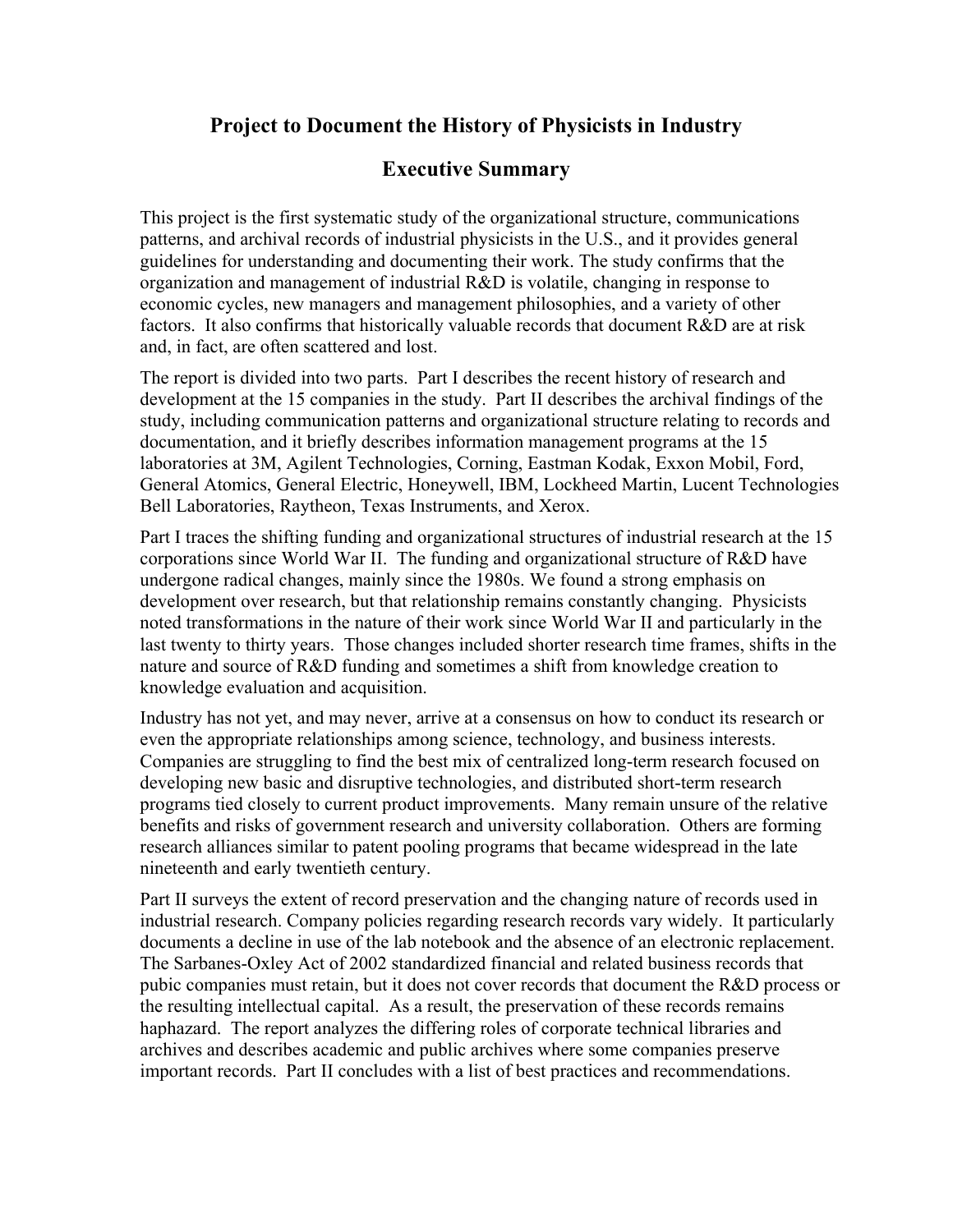# **Introduction and Methodology**

#### <span id="page-3-0"></span>**Introduction**

The AIP Project to Document the History of Physicists in Industry is a documentation research study designed to create a framework for identifying and preserving historically valuable records of physicists and allied scientists in American industry. The five-year study included 1) question set interviews with current corporate physicists, R&D managers, and information professionals at 15 major industrial laboratories; 2) identification and cataloging of extant corporate records, laboratory notebooks and other sources in the History Center's online International Catalog of Sources for the History of Physics and Allied Sciences ([http://www.aip.org/history/icos\)](http://www.aip.org/history_icos) and the international OCLC database, and 3) a study of existing public and private archival programs that document the history of science-based industry in the U.S. and Europe. In addition to these components of the study, we conducted tape-recorded autobiographical interviews with 16 leading industrial physicists and will continue the interviews as resources permit.

The AIP Center for History of Physics conducted the study between 2003 and 2007. More than one-third of Ph.D. physicists in the U.S. are employed in the corporate sector, and the percentage is growing among physicists who received their Ph.D.s in recent years.<sup>[1](#page-71-0)</sup> However, there is very little archival documentation on the work that physicists or others in industrial research and development do, and little information on how the work is structured and how it has changed over time. In conducting the study we selected 15 of the 27 major high-technology companies that employ the majority of physicists and allied scientists in industry. We conducted site visits at the central research laboratory or nearest equivalent at each of the companies and conducted structured question-set interviews with physicists (either senior bench scientists or R&D managers) and appropriate information professionals. We also visited public and private archives that collect business records in the U.S and Europe, and we did extensive background research.

The results of the study provide general guidelines for understanding and documenting the work of the physicists at the  $15$  companies.<sup>[2](#page-71-1)</sup> They also illustrate the extensive changes in the nature of the work that physicists in the corporate sector have experienced during the careers of most of the interviewees, which stretch over the past 40 years. The median year for completing the Ph.D. for physicists who participated in this study is 1978, and most of the participants have worked in industry for the majority of their careers. Some of the changes, especially the development and use of computers, are ubiquitous in our society as a whole, and computerization has both speeded up the work of corporate physicists and changed patterns of communication and documentation. Another major force has been the volatility of corporate investment in R&D over the past 25 years, sometimes paralleling the economy as a whole and sometimes not. A third major issue, which appears as a recurring anecdotal theme in many of the interviews, is the change in organizational structure and management goals that the interviewees have experienced over the course of their careers.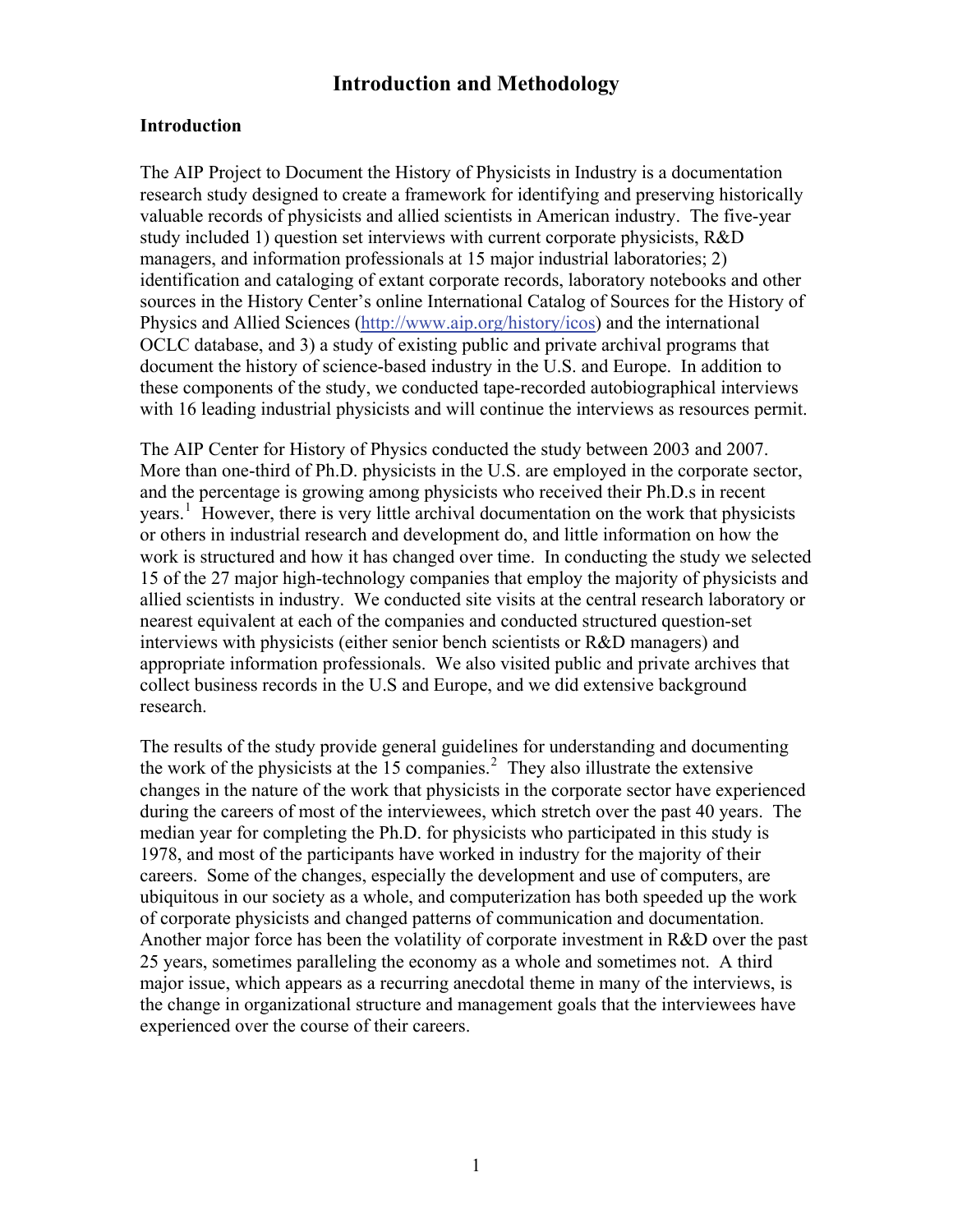## <span id="page-4-0"></span>**Methodology**

We began our initial inquiries into industrial research and development in the mid-1990s as an outgrowth of a documentation study of multi-institutional collaborations that we were then conducting. We visited industrial laboratories as opportunities allowed, included interviews with a few corporate physicists in the study, and in 1997 conducted a mail/phone survey of archives and library programs at large corporate research laboratories. In developing the methodology and work plan for this study we relied in part on the methodology that we had used in our earlier documentation research project, the AIP Study of Multi-Institutional Collaborations, and we sought input and advice from leading industrial physicists, historians, and archivists. We chose a qualitative approach—interviewing a smaller sample intensively—instead of a quantitative approach in order to investigate the large network of issues that help explain the nature of the work that corporate physicists and allied scientists do, and the documentation that grows out of it or in some cases fails to grow out of it.

We believe that qualitative methods are appropriate for this study since they have allowed us to raise research questions that are open and exploratory. Surveys and statistical analyses (*i.e.*, quantitative methods) are more appropriate for studies that have a limited number of clearly defined variables. Qualitative methods, on the other hand, are appropriate for inquiry that is exploratory, field-focused, process-oriented, inductive, and include data that are verbal and richly descriptive.<sup>[3](#page-71-1)</sup>

We anticipated that texture and nuance would arise from our interviews, as respondents discussed the qualities and processes that describe and distinguish their roles in industrial physics and the records that document their work. In the interview format that we employed, respondents have had the opportunity to describe complex situations that cannot be represented in survey questionnaires. By hearing their stories in detail and considering them within the context of the interviewee's background and perspective, we have been able to appreciate how scientists' and companies' record-keeping practices are influenced by personal backgrounds, company culture, management and organizational trends, and technology.

We analyzed the interviews using Nvivo, a qualitative software program, and we assigned inductively created codes to flag concepts that could then be compared across companies, industry sectors, job types, and people. Because record-keeping by industrial physicists is so uncharted, we anticipate that an important byproduct of this qualitative study will be the identification of variables whose influence might be tested in future quantitative studies. Thus, in addition to providing information about the organization of industrial R&D and recommendations about documenting the work of industrial physicists, we hope that these interviews will provide a basis for additional research by others. The interviews will be made available to researchers at the conclusion of the study, except for the small number where the interviewees requested that their responses be destroyed after we analyze them anonymously.

We conducted site visits and interviews at 15 high-technology companies, choosing from corporations that employ the largest numbers of physicists. At each company we interviewed a minimum of two R&D managers, including at least one senior manager, and three or more senior bench physicists. In addition, we interviewed appropriate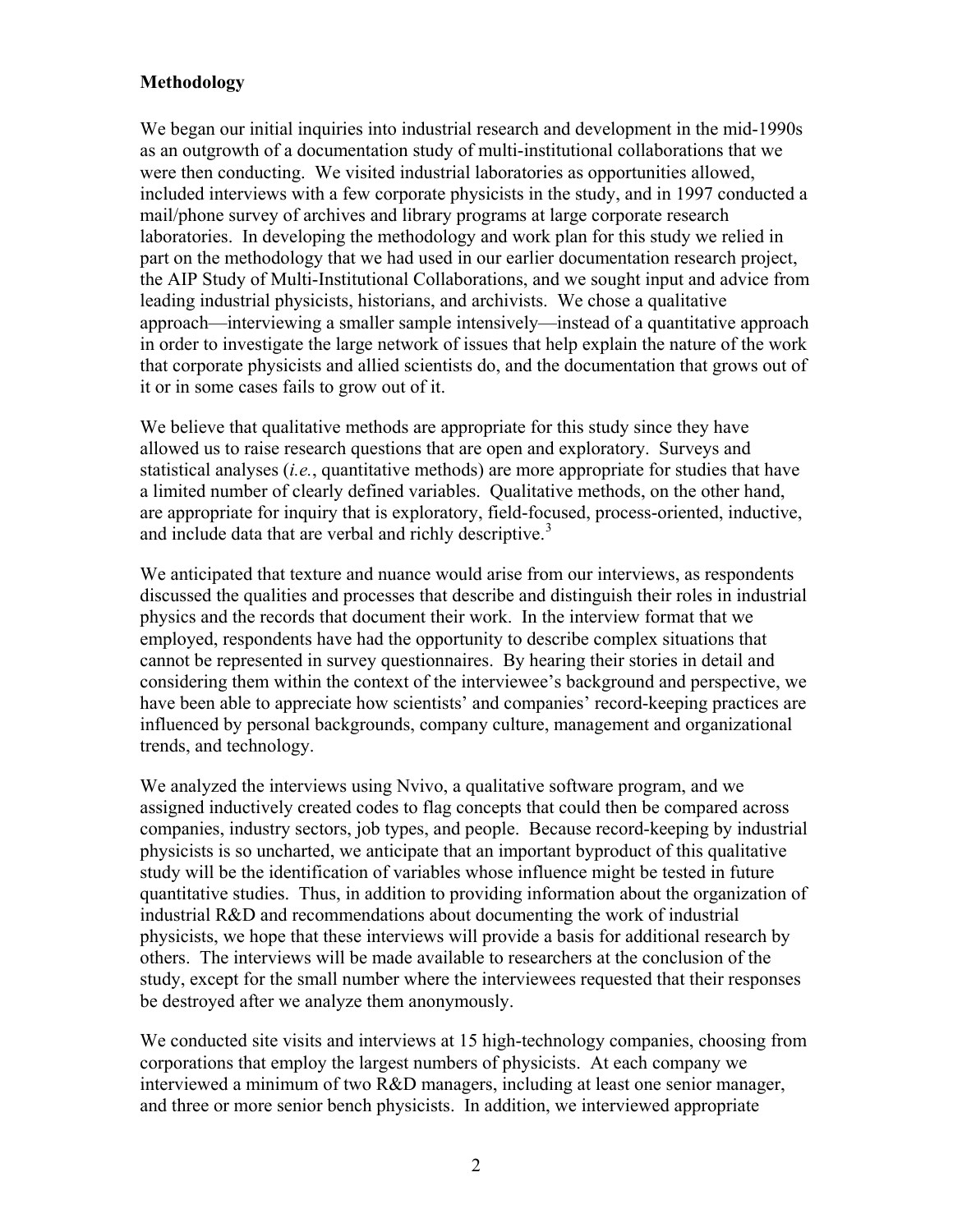information professionals, including the head of the technical library, the person responsible for records management, and the archivist if the company had an archives. Two major components of the first stage of the project consisted of selecting the companies that we would invite to participate in the study and developing the questionnaire sets that we would use for the interviews.

We selected the companies from the 27 major U.S. high-technology companies that employed the majority of physicists and allied scientists in industry at the time. We chose from these companies because together they employ about half of all the physicists working in the corporate sector in the U.S., and because large companies are more likely to be involved in traditional physics/allied science research, which is our primary concern. We identified the largest employers by using the results of three biennial sample surveys (1998, 2000, 2002) of U.S. members of AIP's 10 Member Societies<sup>[4](#page-71-1)</sup> conducted by AIP's Statistical Research Center. From the list of 27 companies, we selected a judgment sample based on the following criteria:

*Size:* Our universe of 27 firms is comprised of large and very large companies. The five largest companies (Raytheon, Lockheed Martin, IBM, Lucent, and Boeing) employed significantly more physicists than the rest of the firms, and according to the AIP surveys more of their physicists/allied scientists were engaged in basic research. We included four of the five.

*Industry sector:* We selected firms whose products include all the industry sectors that are part of our universe: computer hardware, aerospace/defense, energy, transportation, telecommunications/internet, advanced materials, and photonics.

*Product mix:* The 27 companies include firms that manufacture a limited number of related products concentrated in one or a few industry sectors, and diversified conglomerates that produce a wide variety of goods for many different sectors. We have included both in our sample.

*Ownership:* Only three of the companies are privately owned, and we included one private company, General Atomics.

*Archives:* We selected a few companies that we knew had active in-house archival programs.

*R&D organization:* The 27 firms include companies that maintain centralized (headquarters) and decentralized research and development operations. We over-selected centralized R&D operations because they have traditionally done more advanced research.

We selected the following companies as our top choices, without first ascertaining if they would agree to participate: 3M, Agilent Technologies, Boeing, Corning, Eastman Kodak, Exxon Mobil, Ford, General Atomics, General Electric, Honeywell, IBM, Lockheed Martin, Lucent Technologies Bell Laboratories, Texas Instruments, and Xerox**.** In practice only one of the 15, Boeing, refused to participate. Boeing was one of the five largest companies in our universe, and we were able to replace it with another member of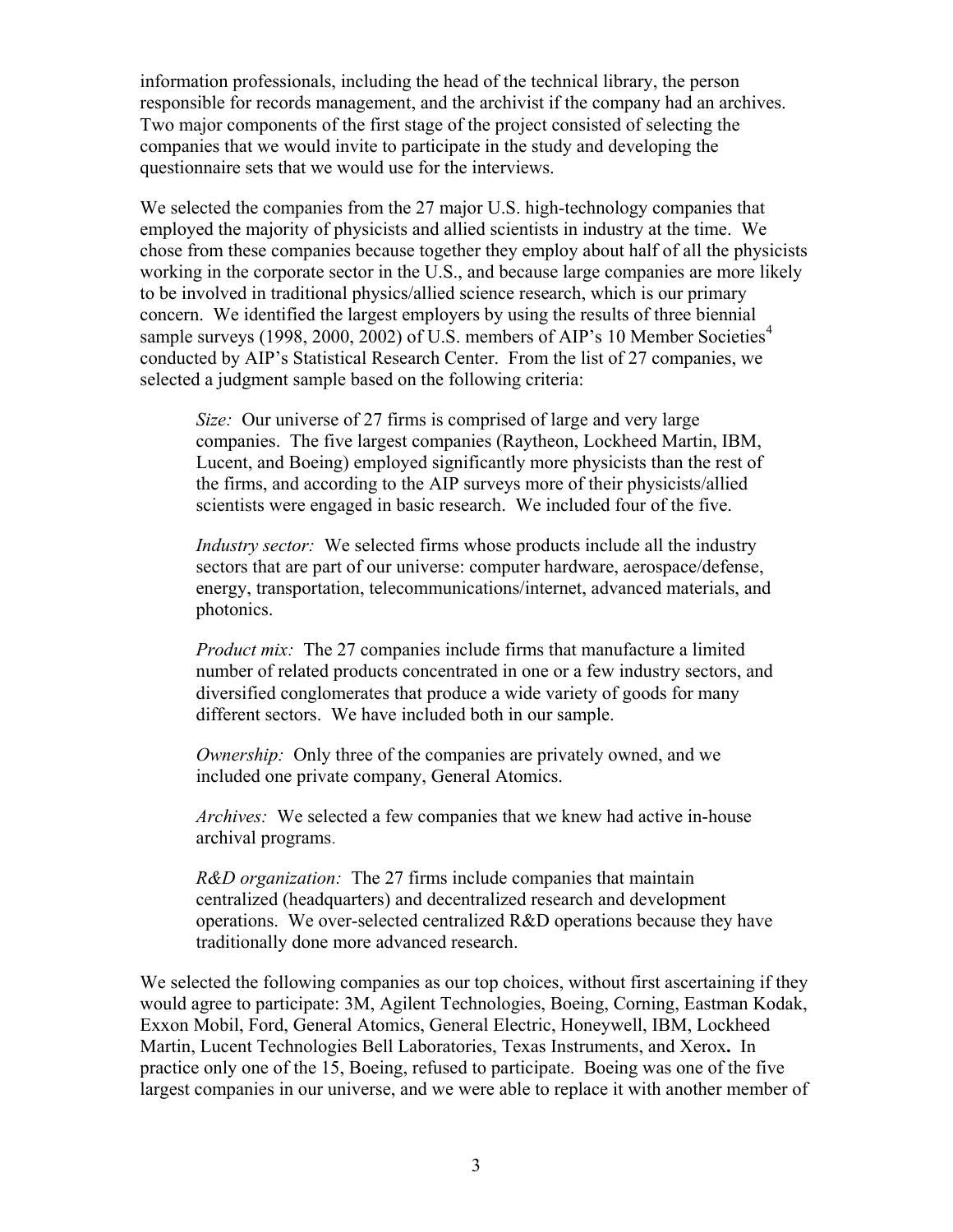<span id="page-6-0"></span>the top five, Raytheon, which is also an aerospace/defense contractor. The other change in our original selection was to substitute Agilent for Hewlett Packard. Agilent was spun off from HP in 1999 and represents the parent company's precision and scientific measurement units, and it was thus the sector that we were interested in investigating.

During the startup phase, staff developed separate question sets for each of the interview groups: senior bench physicists, R&D managers, archivists, technical librarians, and records managers (see Appendix A for the senior scientist question set). Developing the initial question sets was a major undertaking, and we received input and assistance from a variety of sources, including our consulting sociologist, Professor Wesley Shrum, John Armstrong (former head of IBM research and development) and especially Roman Czujko, head of the AIP Statistical Research Center. During the course of the project, we have revised and updated the question sets as needed on an ongoing basis.

Our results have been divided into two parts. Part I of this report describes the historical evolution of industrial research at the 15 companies in the study. Part II addresses the archival findings of the study, and it concludes with recommendations for documenting the history of physicists in industrial R&D. The study does not treat access to R&D records, which is an issue that must be addressed by individual companies. However, as many of our interviewees have pointed out, intellectual property in industry has a short shelf life because it becomes obsolete quickly, whether it takes the form of U.S. utility patents, which are issued for a period of 20 years and cannot be renewed, or trade secrets.

#### **Endnotes**

 $\overline{a}$ 

 $1$  A 2001 NSF study reports than one-third (36%) of physicists who received PhDs from 1946 through 1965 were working in industry in 2001, while almost half (49%) had jobs in academe. For physicists entering the job market in the late 1990s, the numbers invert. Of those who earned PhDs between 1996 and 2000, more than half (57%) were working in industry in 2001, while less than one-third (31%) had academic positions," online at [\(http://www.nsf.gov/statistics/issuebrf/nsf01332/sib01332.pdf](http://www.nsf.gov/statistics/issuebrf/nsf01332/sib01332.pdf)).

<sup>&</sup>lt;sup>2</sup> There is relatively little recent literature on industrial archives. However, noteworthy exceptions include James O'Toole, ed, "Special Issue on Archives and Business Records," *The American Archivist*, 60(1)(Winter 1997), 1; James O'Toole, ed*., The Records of American Business (*Society of American Archivists, 1997); and Bruce H. Bruemmer and Sheldon Hochheiser, *The High-Technology Company; A Historical Research and Archival Guide* (Charles Babbage Institute, 1989). In addition Karl Grandin, et al., eds. *The Science-Industry Nexus: History, Policy, Implications: Nobel Symposium 123* (Science History Publications USA, 2004) includes two articles on archives.

<sup>3</sup> For additional information, see J. W. Creswell, *Qualitative Inquiry and Research Design: Choosing Among Five Traditions* (Thousand Oaks, CA: Sage Publications, 1998), and M.Q. Patton, *Qualitative Evaluation Methods* (Beverly Hills, CA: Sage Publications, 1980).<br><sup>4</sup> American Physical Society, Optical Society of America, Acoustical Society of America, The Society of

Rheology, American Association of Physics Teachers, American Crystallographic Society, American Astronomical Society, American Association of Physicists in Medicine, AVS The Science & Technology Society, American Geophysical Union.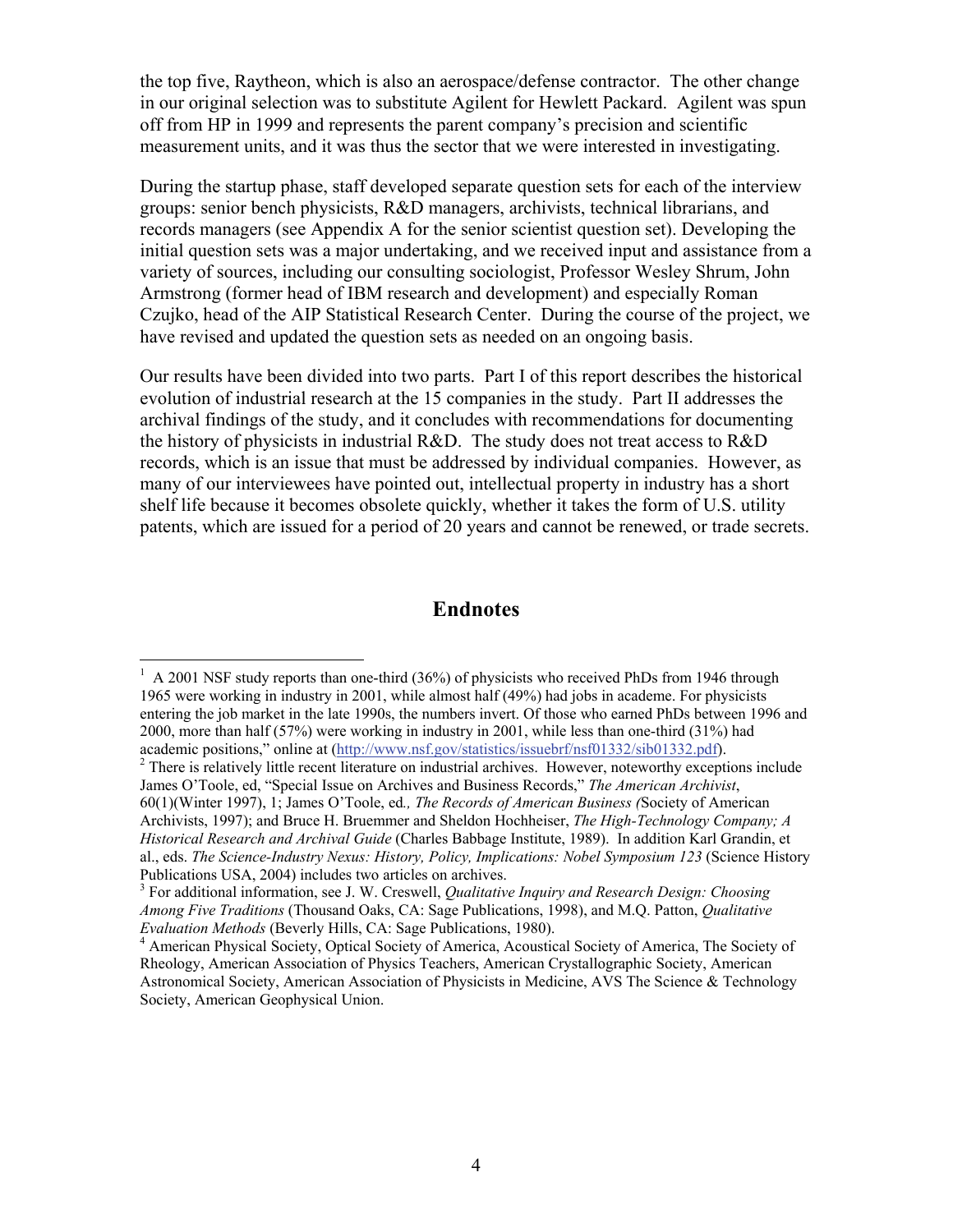## **Part 1: History of Physicists in Industry**

Orville R. Butler, M. Juris, Ph.D., Associate Historian, American Institute of Physics

#### <span id="page-7-0"></span>**Introduction**

Several models of the relationship among "science", "technology" and "industrial research" have long been discussed in academic circles and to some degree have played important roles in the historical development of industrial R&D. The linear model, typically with its emphasis on a centralized R&D laboratory, can be traced back to the writings of Vannevar Bush after World War II. Other models include R&D outsourcing, collaborative research alliances, and particularly the "Triple Helix" model advocated by Henry Etzkowitz.<sup>[1](#page-71-1)</sup> They all focus on different formulations of the relationship among "science," "technology" and "product development" that go beyond the realm of this report.<sup>[2](#page-71-2)</sup> Industry, however, continues to search for the most productive interrelationship between research and product development.

The linear model, widely put forward in various forms by Vannevar Bush after War II, rarely had complete real world application in industrial research. Even Raytheon, with Bush as one of the founders, never focused its research program on "pure science." Bush's linear model derived, to a large degree, from the Manhattan Project where the best scientists were given free rein to apply the laws of physics to destructive ends. After the war, Bush asked, where would they find "objectives worthy of their best?"<sup>[3](#page-71-1)</sup> Science, he argued, could create similar programs to develop artifacts for the benefit of humankind. Put the best scientists in a lab, give them free rein to make discoveries, and industry could create a "well supplied house" and teach humans "to live healthily therein." The concept was perhaps most forcefully put forward by the motto of the 1933 Chicago World's Fair—"Science Finds—Industry Applies—Man Conforms." He urged Manhattan-style projects where science could be applied to humankind's "true good."<sup>[4](#page-71-1)</sup>

Physicists at nearly all of the companies we visited noted transformations in the nature of their work since World War II and particularly during the last twenty to thirty years. These changes include shorter research time frames, shifts in the nature of R&D funding and, in some cases, a shift from knowledge creation to knowledge evaluation and acquisition. In describing these changes our interviews document and occasionally add depth to the current literature. They show the interrelationship between the structure and funding of research and its impact on the role of industrial physicists, the documentation that social scientists might turn to in their study of industrial physics, and the ways in which physicists communicate and perform their duties within the corporation.

Several corporations transformed their research programs after World War II, at least in part to apply advances in science to industrial products, or in some cases to solve scientific questions that might provide utilitarian insights in the development of products. Science after the war was perceived as a potential solution to humankind's problems. Science could provide the solutions while industry could develop and apply them. While Bell Labs had been created as a distinct institution in 1925, many companies after the war developed independent research laboratories held apart from the corporations' day-to-day activities. However, recruiting scientists to go into industry or even government research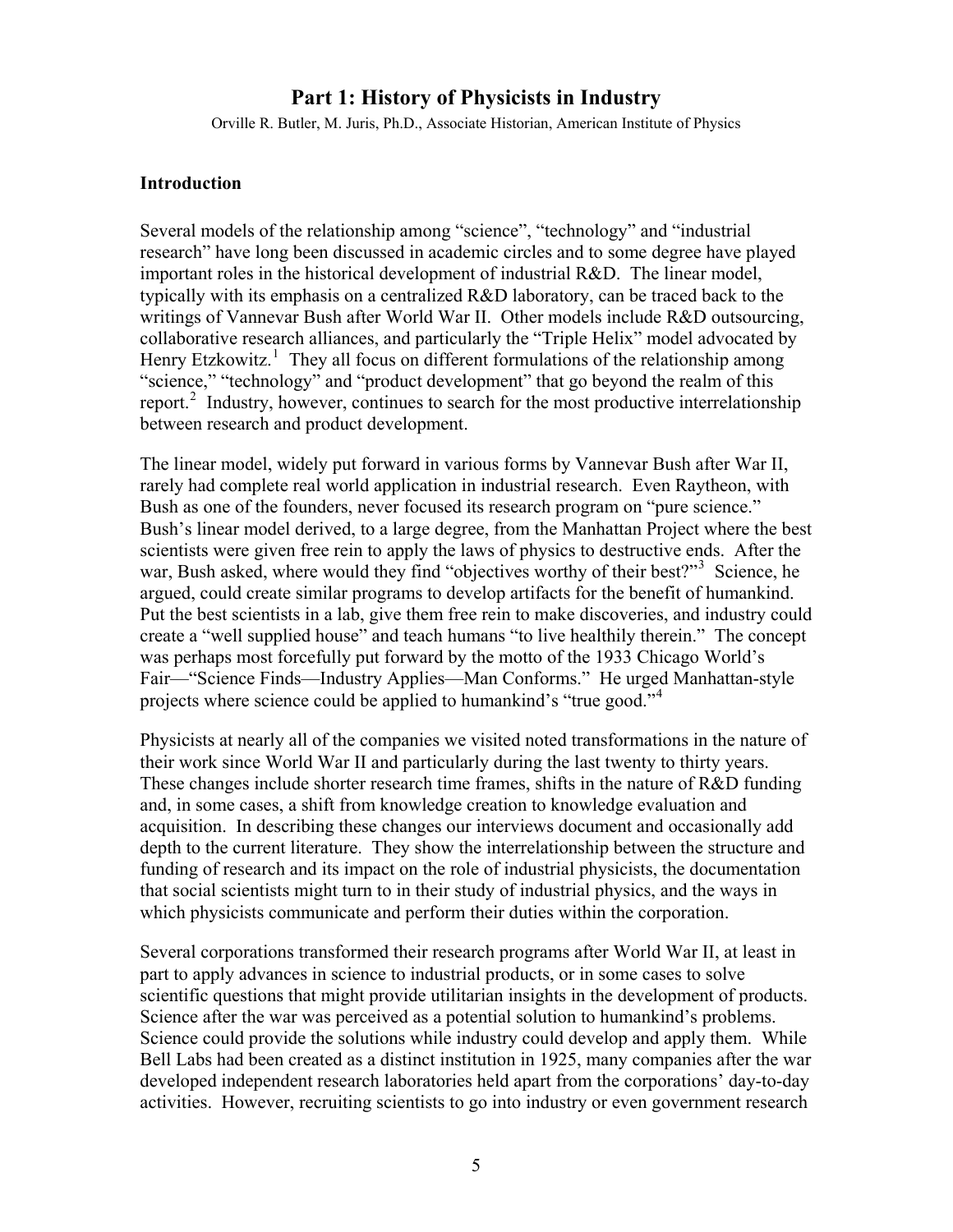labs was difficult. One interviewee told us of interviewing at a government laboratory in the 1950s where the manager told him that over 100 people had already turned down the position.<sup>[5](#page-71-1)</sup> Most physicists we interviewed who entered industrial R&D during the 1950s and 1960s claimed to do so for personal reasons—family influence, a relationship with a recruiter, etc. One physicist hired by IBM in the 1950s suggested that he looked towards industry because his father had been an engineer at Bell Labs.<sup>[6](#page-71-1)</sup> Another told us that he did not decide to work in industry; he decided to work at Bell Labs.<sup>[7](#page-71-1)</sup>

By the mid 1970s motivation had changed for those entering industrial R&D. During the halcyon days of the Apollo program and other government-funded programs in the 1960s, bright students were encouraged to go into science. But by the 1970s competition for academic jobs became increasingly difficult. Most interviewees talked about the difficulty of getting jobs and many appear to have been forced by the job climate to accept what they could get, even though they planned to go back to academia eventually. Others mentioned—and this continues to the present—the factor of a two-salary difference between academia and industry.

Industrial laboratories created or modified during this time took on the trappings of academic research labs with academic style divisions—physics department, chemistry department, etc. One scientist who came to Bell Labs in the 1960s told us

It really was an ivory tower. . . . You didn't have to go get government funding; you didn't have to do anything. They funded your research, they told you to do what you want. There was an atmosphere where it was a world class, if not the best place in the world to do things, probably pretty much the best place in the world. People would say it was the best except if you do high energy. … It was so stimulating and such an easy thing to do. In other words, you had no classes to teach, no responsibilities. $8$ 

Scientists at these labs were encouraged to publish and often permitted to do research in a field of interest to the company but with no known direct application to the company's current product line. When new ideas and concepts arose in the lab, they would be presented to the company—tossed over the wall, as several scientists described it.

Not every R&D laboratory interviewee mentioned the separation of research from development that predominated in the 1950s and 1960s, at least at the leading laboratories—Bell Labs, GE and IBM—and others that attempted to be little "Bell Labs." However, sufficient numbers saw this as an ideal characteristic that companies struggled with this view occasionally even into the 1990s.

Faas states that a primary change in the organization of industrial R&D over the last half century has been the gradual shift in control of innovation (*i.e.*, the creation and introduction of new or improved products or production processes) from individual workers to top managers. Following World War II, there was a strong belief that successful research and development depended on highly creative people who, given autonomy and adequate organizational and financial resources, would create new products on their own. Faas quotes a 1950 publication*, The Organization of Industrial Scientific Research*, as typical of the period: "The best person to decide what research work shall be done is the man who is doing the research, and the next best person is the head of the department. …" In contrast, the company's research director is "probably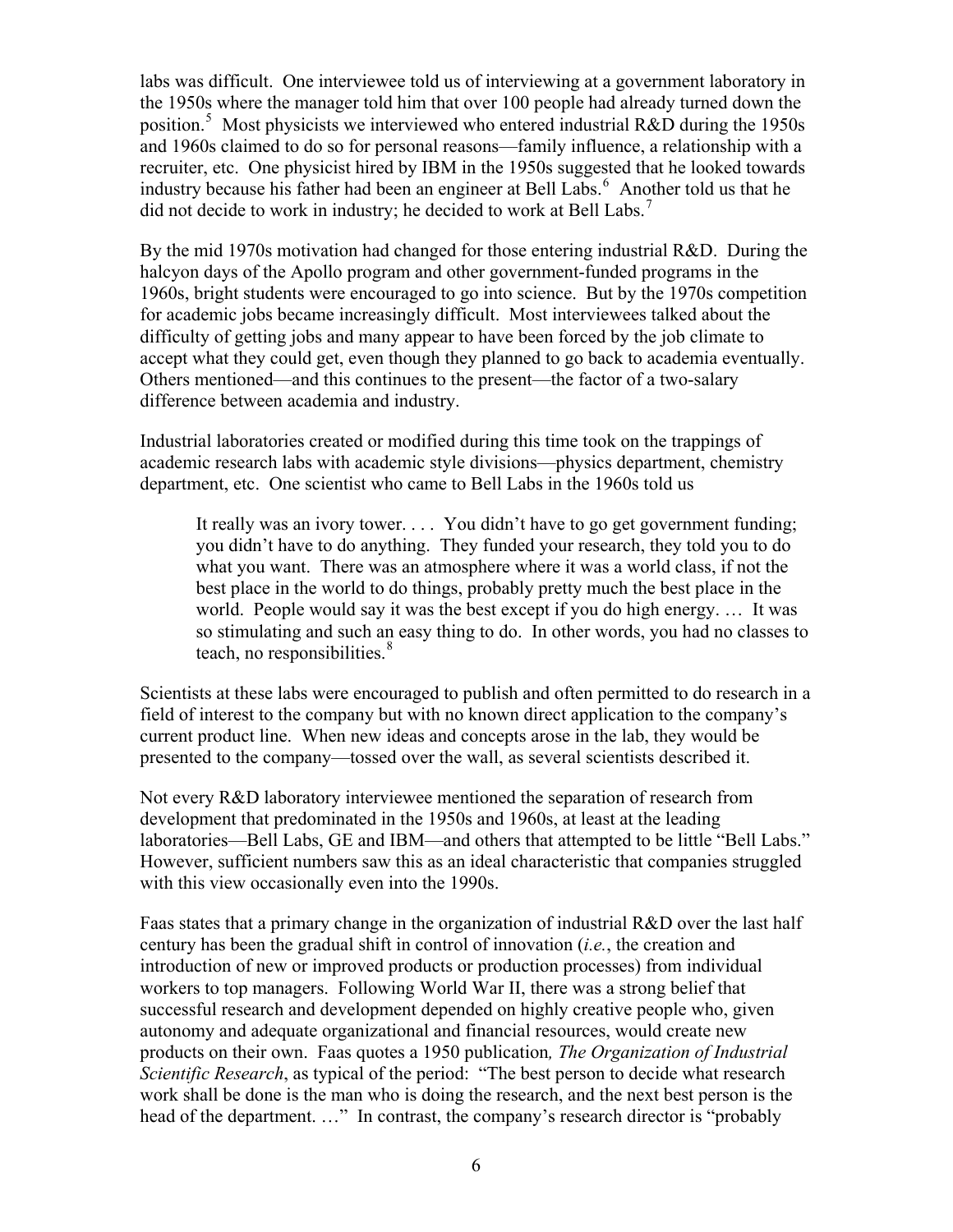wrong more than half the time. …" According to Faas, this view began to change by the mid-1960s, when a major study of American R&D recognized that a scientist-centered approach risked sacrificing the technical needs of the company to the technical interests of individual people, and the authors concluded that organizational priorities should include cooperation with other R&D employees, work on multiple projects at the same time, and project/program selection by workers and managers together. These findings helped to shift autonomy from individual employees to the R&D department. By the time Faas was writing in the mid 1980s, however, he states that the dominant view had moved well beyond the individual department. This view, which remains dominant today, holds that for the innovation process to be effective, nearly all of the company's programs need to be involved, including R&D, marketing, and production. This in turn has increasingly moved control for R&D up the corporate ladder to the CEO and other top executives, resulting in less autonomy for individual workers.<sup>[9](#page-71-1)</sup>

John Seeley Brown, former chief scientist and director of Xerox PARC, and Paul Duguid have focused on the problem of knowledge transfer within laboratories and within companies as a whole, and they use Xerox's failure in the 1970s to develop the graphical user interface (GUI), created at Xerox PARC, as an example. Tacit knowledge tends to "stick" within communities of practice, and they point out "the well-known path of resistance between a company's research labs and engineering." Because scientists and engineers, as well as market researchers, business managers, etc., represent different communities of practice, it's difficult to transfer knowledge between them, and this was exemplified by Xerox's failure to take advantage of the GUI. At the same time, knowledge that's tacit or "sticky" among scientists in one company may often "leak" to the same communities of practice in other companies. Brown and Duguid state that this happened with the GUI, which stuck in Xerox but leaked to scientists at Apple who were working on similar problems and were able to take advantage of it in developing the personal computer. They maintain that the system in place in Xerox and many other companies at the time gave "certain communities…the right to search for new knowledge. The others are strictly regimented and expected to follow routine." They propose that innovation, which makes products marketable, can be achieved only by integrating different communities of practice (physicists, engineers, chemists, computer scientists) into networks of practice within individual companies.<sup>[10](#page-71-1)</sup>

Previous authors have pointed to a variety of effects from changes in industrial R&D organization and management, including especially a strong emphasis on development at the expense of research as companies attempt to create new products or improve old ones. One study notes that a result of this effort has been the decline in the importance of central laboratories, which are now dominated by individual business (*i.e.*, product) units or replaced entirely by labs operated by those units. Another outgrowth of the reorganization is that industrial inventions and industrial patents appear to have become less science-based over the past quarter century.<sup>[11](#page-71-1)</sup>

If one result is clear from our study of physicists in industry it is that corporations continue to struggle to find the appropriate relation between research and development. While corporations have moved to integrate research more closely to their perceived business needs, they have not yet arrived at a consensus for a "best fit" between research, development and invention. The shifting relationship between research and the corporation's other operations might best be described as a shift from "invention"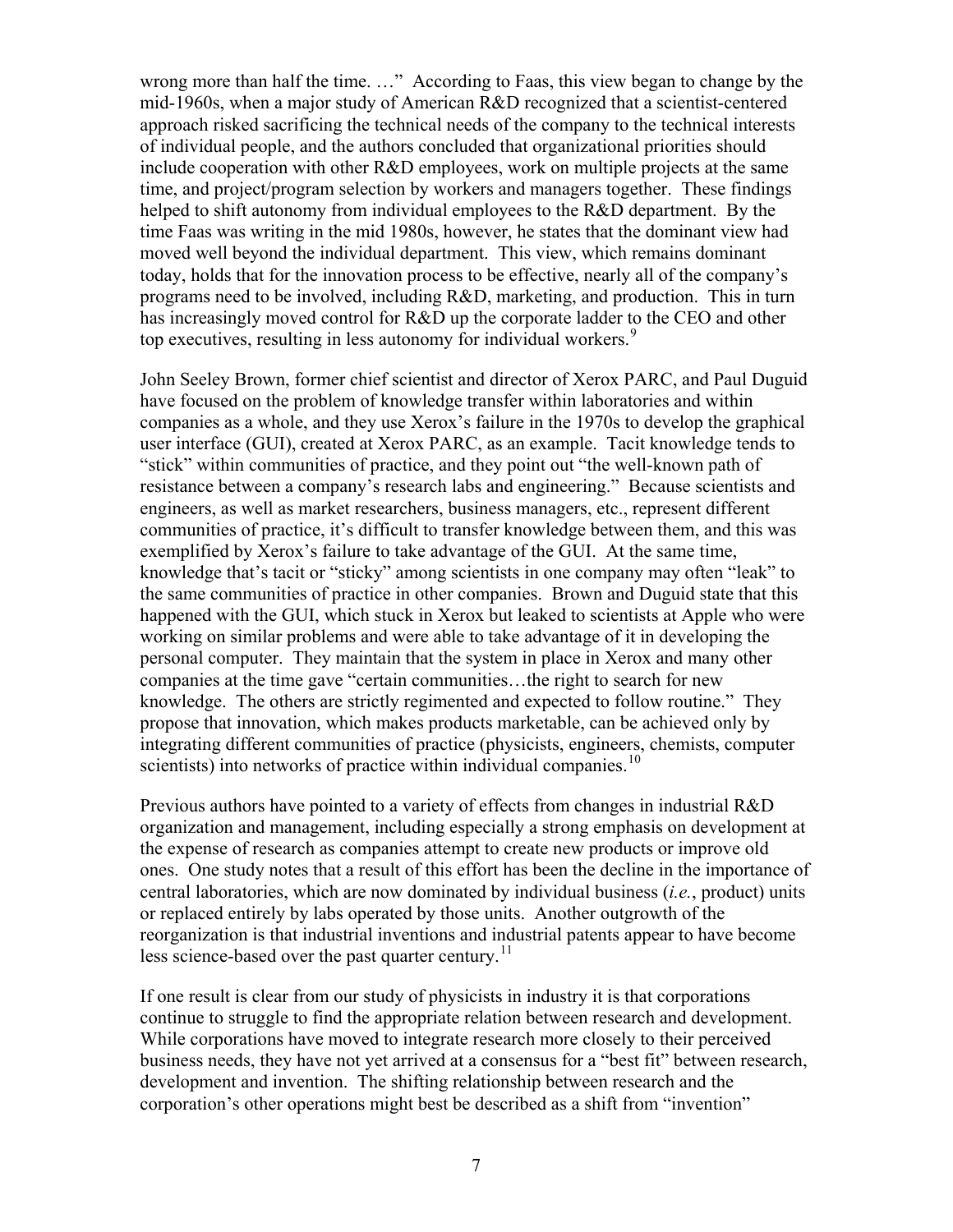<span id="page-10-0"></span>towards "innovation" where innovation focuses on integrating inventions into a completed process from the conceptual beginnings through manufacturing to customer acquisition and use.

## **No Customer for Research**

Corporate R&D has changed significantly during the past 30 years. The 1980s were characterized by corporate takeovers, reorganizations, and the growth of conglomerates, and the first half of the 1990s saw downsizing and reengineering. While industry has continued to contribute the largest share of U.S. investment to research and development, major reductions in private R&D investment from 1985 through 1994 created "an unprecedented period of decline that affected nearly every major [industrial] research lab . . . and fanned fears that America would fall behind foreign competitors. However, the trend reversed during the second half of the 1990s, which witnessed a boom cycle. Private sector R&D grew by 0.7% per year in real (inflation-adjusted) dollars between 1985 and 1994; the growth rate increased to 7.6% annually from 1994 to 1998. Reflecting the boom, salaries for industrial physicists and related scientists began to surge in 1996 and rose 17% between 1996 and 2000. This rapid growth ended in the dot-com bust and economic slowdown of 2001-2002, followed by a gradual recovery. In terms of funding, the business sector's share of U.S. R&D spending peaked at 70% of the total in 2000, then declined for several years but recovered to 66% by 2006.<sup>[12](#page-71-1)</sup>

Most industrial R&D labs through the 1970s were little concerned about the relationship of their research to the bottom line. As one interviewee described, in the "old days" GE, IBM and possibly Xerox did some basic research, although nothing on the scale of Bell Labs.<sup>[13](#page-71-1)</sup> For most companies, that changed during the late 1980s through the 1990s. By the late 1980s, the utility of R&D or at least the research part of R&D increasingly came under attack as many of the leading companies faced growing competition and were disappointed that research was not providing adequate return on investment.

At Bell Labs the research transitioned after AT&T lost its monopoly in 1984. In November 1974 the U.S. Department of Justice filed the antitrust suit that would end ten years later with the breakup of AT&T. AT&T lost what became seven local "Bells" providing local and regional service. It retained its long-distance service, along with Bell Telephone Laboratories and the Western Electric Company. One researcher told us that the transition from the AT&T monopoly to competition was "the whole story of Bell Labs." When AT&T was a monopoly the view was "that you get a lot of good people in one place, and when problems come up they can come up with solutions and good ideas on things that do have something to do with the business." By implication the rest of the time they could spend doing their own research.

Bell Labs was this wonderful place where they hired all these people and said, "Do what you want to do, and we won't bother you. We'll give you money and time and support to help you and a room, a small amount of room (not a huge amount), and then you will go and collaborate with people and set up a research program … and just do what you want." [14](#page-71-1)

One former Bell Labs scientist asserted, "when AT&T was a monopoly, there was no bottom line in the company. … If they made too much profit they could always burn it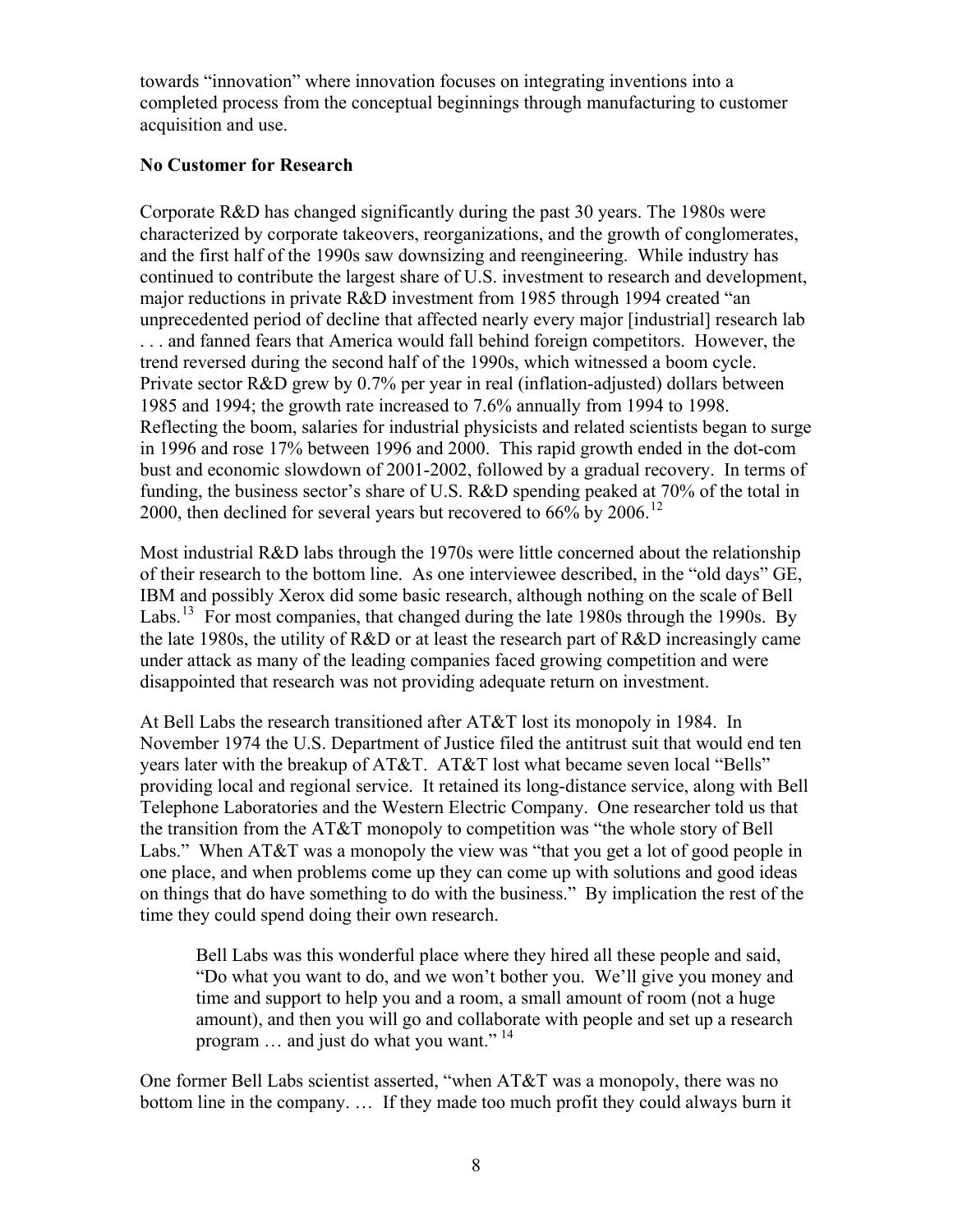away in Bell Laboratories." How research would "contribute to the business" wasn't "part of the culture of the organization that I was in." "We didn't look at the stock price on a daily basis because none of us owned any shares."[15](#page-71-1) Another R&D manager at Bell Labs told us that Bell Labs "had a tremendous reputation, even though the impact of that research on the business of AT&T was relatively minor.<sup>"[16](#page-71-1)</sup> In the 1990s about 80% of Bell Labs research was unrelated to AT&T business. In the 1980s making the Labs relevant to AT&T, this manager suggested, was a matter of branding or placing AT&T in front of "Bell Labs." Only in the 1990s, she asserted, did they "need to understand what kind of impact we were really having on  $AT&T.^{17}$  $AT&T.^{17}$  $AT&T.^{17}$  That created a great difficulty for "physical sciences, because we really didn't impact the larger company."<sup>[18](#page-71-1)</sup> By the 1990s another physicist told us there was great pressure to make research relevant to company business.<sup>[19](#page-71-1)</sup> She recalled that the spin-off of Lucent in 1996 was "a very exciting time for Bell Laboratories and physical sciences, because all of a sudden our company, Lucent Technologies, manufactured devices and everything that we did was relevant to the new company." But that too had its down side. "We didn't realize at the time that we were funded as a percentage of revenue, and that when you are a \$20 billion company or a \$30 billion company, that's a big number, but as the company shrink s, that number is shrinking on a yearly basis."<sup>20</sup>

Another remembered the transition more traumatically: "In 1995 we had a meeting offsite in which there was a serious crunch. AT&T had convinced itself to stop supporting Bell Laboratories, I think, at the highest levels." This physicist recalls a twoday meeting at Princeton in which an AT&T vice president explained the problem:

When AT&T was a monopoly, every time some engineer at Bell Laboratories invented a way to double the bandwidth or get more phone calls per wire, AT&T made out because they didn't have to put more telephone poles up, they didn't have to make fatter wires, they just sort of used the idea and could make money from it. … When it became no longer a monopoly and we had competitors all over the place as a result of that decision, then every time we invented a new way to triple the bandwidth, the competition could use it as well, and did.

That resulted in "an incredible over-supply of telephone capacity" that drove prices through the floor. AT&T did not drop Bell Labs because they were not doing research relevant to the company, but because some of the research they were doing was actually harmful after the breakup of the monopoly. "So Bell Laboratories was in fact causing a problem for AT&T. … [E]very paper we published with a technical advance was in fact against the interest of AT&T." The interviewee told us, "I thought Bell Labs was over. And I think it wasn't so far from over. … [What] they decided to do was spin off Lucent, which gave us a little bit of a lease on life for a while. $^{21}$  $^{21}$  $^{21}$ 

A number of scientists told us that the decline of monopolies was critical to the transformation of Industrial R&D.<sup>[22](#page-71-1)</sup> One manager at Lucent asserted,

You really can't do the fundamental stuff if you've got to sell the product units. ... I think there's an understanding that if you want this company to survive ten years from now, 15 years ago you need to have some people thinking about that. The product units may argue that, 'You can't do that. You're spending our money. This is our money. You should be doing base stations. We need to lower the cost.' So we do that.<sup>[23](#page-71-1)</sup>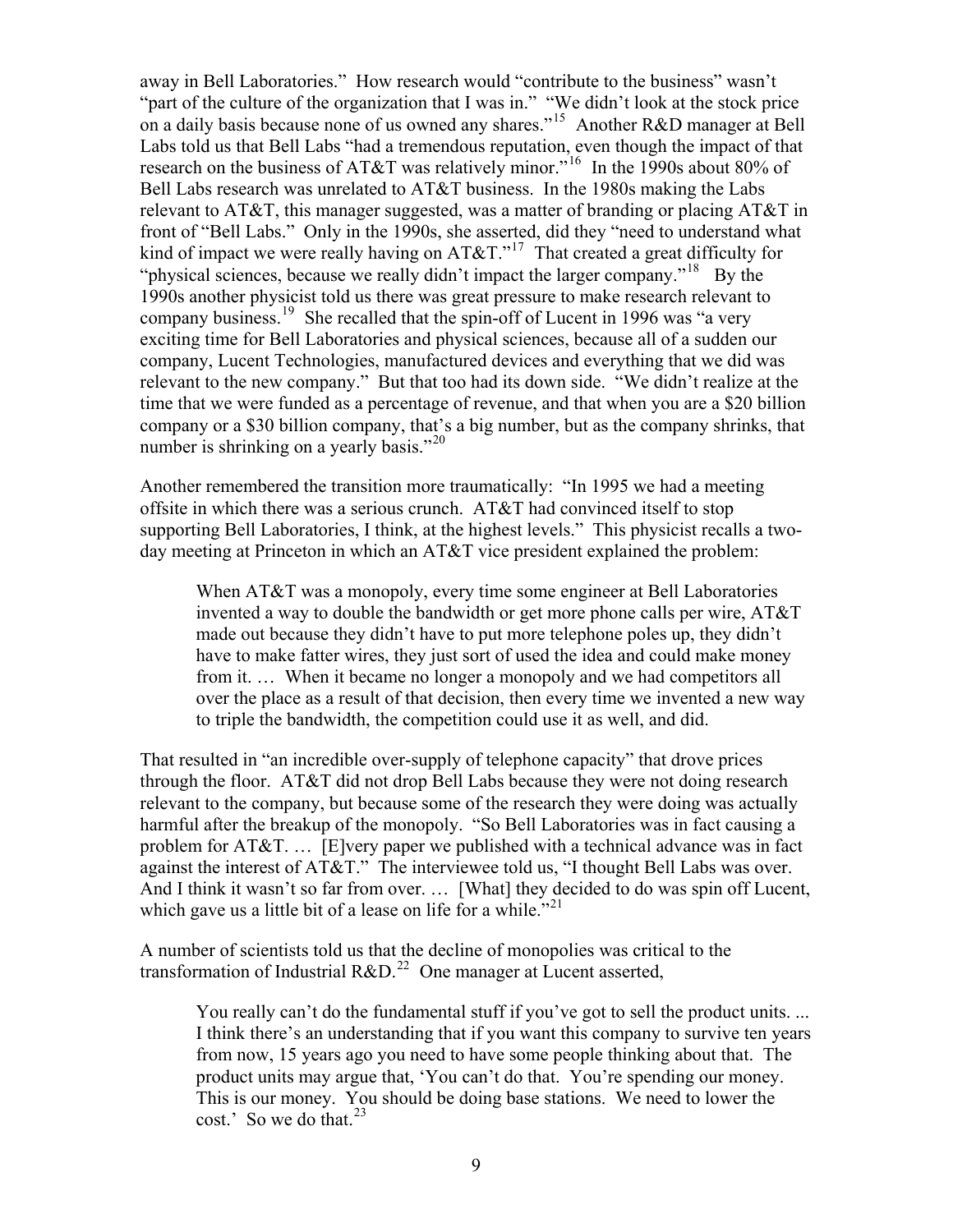A Xerox R&D manager suggested that the creation of the company's Palo Alto Research Center (PARC) may have, in part, been viable because of Xerox's monopolistic status during late 1960s and early  $1970s<sup>24</sup>$  $1970s<sup>24</sup>$  $1970s<sup>24</sup>$  Another physicist at Kodak suggested that the loss of monopolistic status transformed not only Bell Labs, but also research at Kodak.<sup>[25](#page-71-1)</sup> Similarly, one of Corning's R&D managers suggested that that company's virtual monopoly in the television picture tube business both provided a boon to the company and placed it at greater risk when it disappeared. After the loss of the TV tube "virtual monopoly" the company decided not to place all their research eggs in "one basket."<sup>[26](#page-71-1)</sup> The increased focus on business came in part because of increased competition. "In the monopoly days, we were told there was 'no customer' for research. But now you are supposed to have customers for parts of the business you are in. $127$  $127$ 

One IBM R&D manager told us that the company went through a stage during the early 1990s where "we really did go from a state of not knowing if we're about to finish the death spiral or be able to stabilize somewhere to where we did stabilize."<sup>[28](#page-71-1)</sup> Many within the company and division leadership questioned the value of scientific research. "It wasn't obvious what to do." "How do you make a story that makes sense for having a significant component of basic research within our organization?"<sup>[29](#page-71-1)</sup> No longer was it adequate to conclude "Well, they let me do it, so it must be okay." In the end, he asserted, researchers had to be able to create a "story" of the utility of their research. It had to be consciously coupled to the interest of the company. The coupling could be "way out there somewhere" but researchers could no longer work "on something that has no prayer of ever having anything to do" with the corporate products and interests.<sup>[30](#page-71-1)</sup> Everyone doing research had to come up with a story that justified how what they were working on had "potential of being important at some point to the success and profitability of IBM. That could be Charlie Bennett worrying about quantum computing. That was okay. But everybody had to think about it and have a story. That did a lot because there were people who couldn't come up with a story."<sup>[31](#page-71-1)</sup>

It also changed IBM hiring practices. Rather than hire the best and the brightest, IBM increasingly focused on how their research might benefit the company. "It's not like, 'Well, he's a really great person and let's hire him and maybe he'll do something neat.' That story doesn't go very well. But it's not that much of a twist to come up with what he might do that's good. So, that's a game to be played to some extent."<sup>[32](#page-71-1)</sup> Research metrics became more important. Milestones became increasingly important and if you didn't reach a particular milestone you again needed a "story why it didn't happen."<sup>[33](#page-71-1)</sup>

Lockheed scientists and R&D managers, on the other hand, associate the decline of research in their industry with a decline in competition. The shift away from basic research, one research fellow at Lockheed noted, was one of the most dramatic changes in the Research Center over the last twenty years. Twenty plus years ago Lockheed and other aerospace companies spent some profits on basic research. In the mid 1980s there were, one fellow said, about fifty aerospace companies. Innovations would provide them a competitive advantage in gaining government contracts. By the late 1990s the industry consolidated, and since most research came from government contracts everyone knew as much as the potential competition. Today, he asserted,

We are the government. There used to be five players for every major contract. Now there are only two players. … The contracts are spread out among the so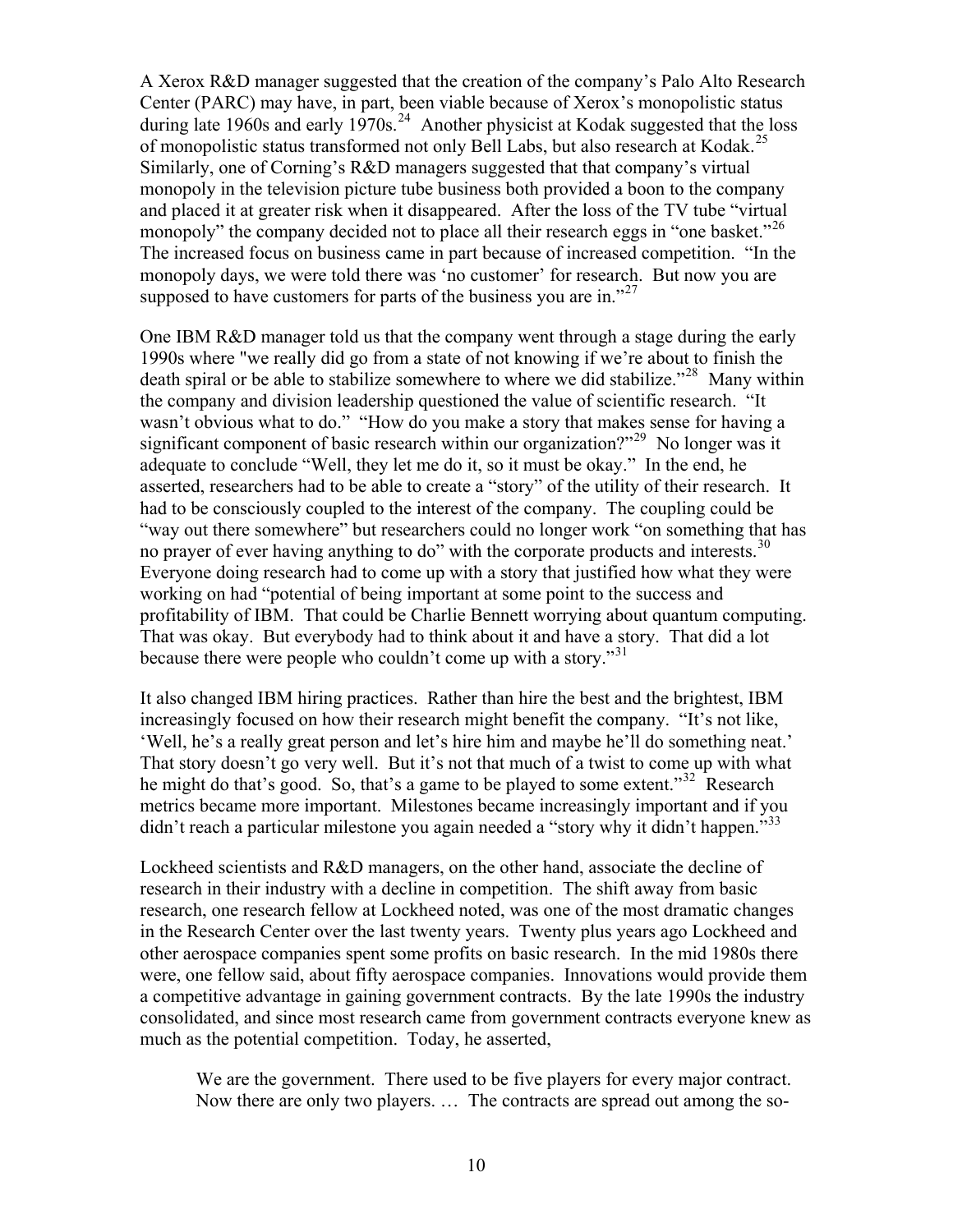<span id="page-13-0"></span>called competitors and there's no advantage to spending profits on basic research. The government used to score the aerospace industry on its IRAD (Internal Research and Development) projects and provide future contract fees based on those scores. Eventually the government stopped requiring that IRAD reports be collected by the Defense Technical Information Center (DTIC).<sup>[34](#page-71-1)</sup>

Patents also had limited value in the aerospace industry, as one R&D manager pointed out:

We are a monopsony, our customer is the U.S. Government, and the U.S. Government in all of its contracts routinely writes an authorization and consent clause. … The only people Lockheed Martin can go to for redress is the government, and so now we are going to bite the hand of our customer? … What a patent can really do for us, in cases where it is only for government use, is if we get a patent on a particular approach to a problem we can prevent other companies from doing pre-contractual work on it.  $35$ 

But, he concluded, how do you know they are conducting IRAD on our idea prior to winning a contract? As a result fundamental research in the aerospace industry is no longer cost effective.<sup>[36](#page-71-1)</sup>

## **Restructuring Funding**

With the apparent exception of aerospace/defense contractors, growing competition, both within the United States and perhaps more significantly, from Asia, forced companies to re-evaluate the relationship of R&D to the company. One way of making R&D more "relevant" was to change the sources of funding for research labs. Another was to reposition labs within the company. Investment represents only one part of the pattern of change. A persistent theme in the interviews at nearly all of the companies is the significant changes that have taken place in how research is funded and structured, the kinds of work that corporate physicists do, and the people with whom they work, as well as how they communicate with others and the kinds of documentation that they produce.

Changes in the nature of the precise source of funding have profound implications for the research mix. Traditionally, centralized funding of R&D to a large extent removed the laboratories from the day-to-day pressures of business operations. While research was supposed to be in the interest of the corporation writ large, it was buffered from the concerns of the business units and addressed those specific concerns only to the extent that the central administration imposed those concerns on research. Centralized funding of R&D made research and development an outgrowth of the vision of the Director of Research, if not the CEO and/or the Board of Directors. Operational issues for which research could be a solution had to rise up through the business structure to the corporate level before they were likely to be addressed by the centralized R&D laboratories. Similarly, the innovations made by the centrally funded laboratories would be reviewed by the general corporation before being sent down the line to the operating companies for implementation into its products, which could be a long and imperfect process. While laboratories often researched issues of long-term interest to the corporation's business units, often the labs did not tie that research to the immediate interests of those units and their product lines. Research breakthroughs focused on new disruptive technologies and tended to ignore incremental improvements. The centralized research labs were unlikely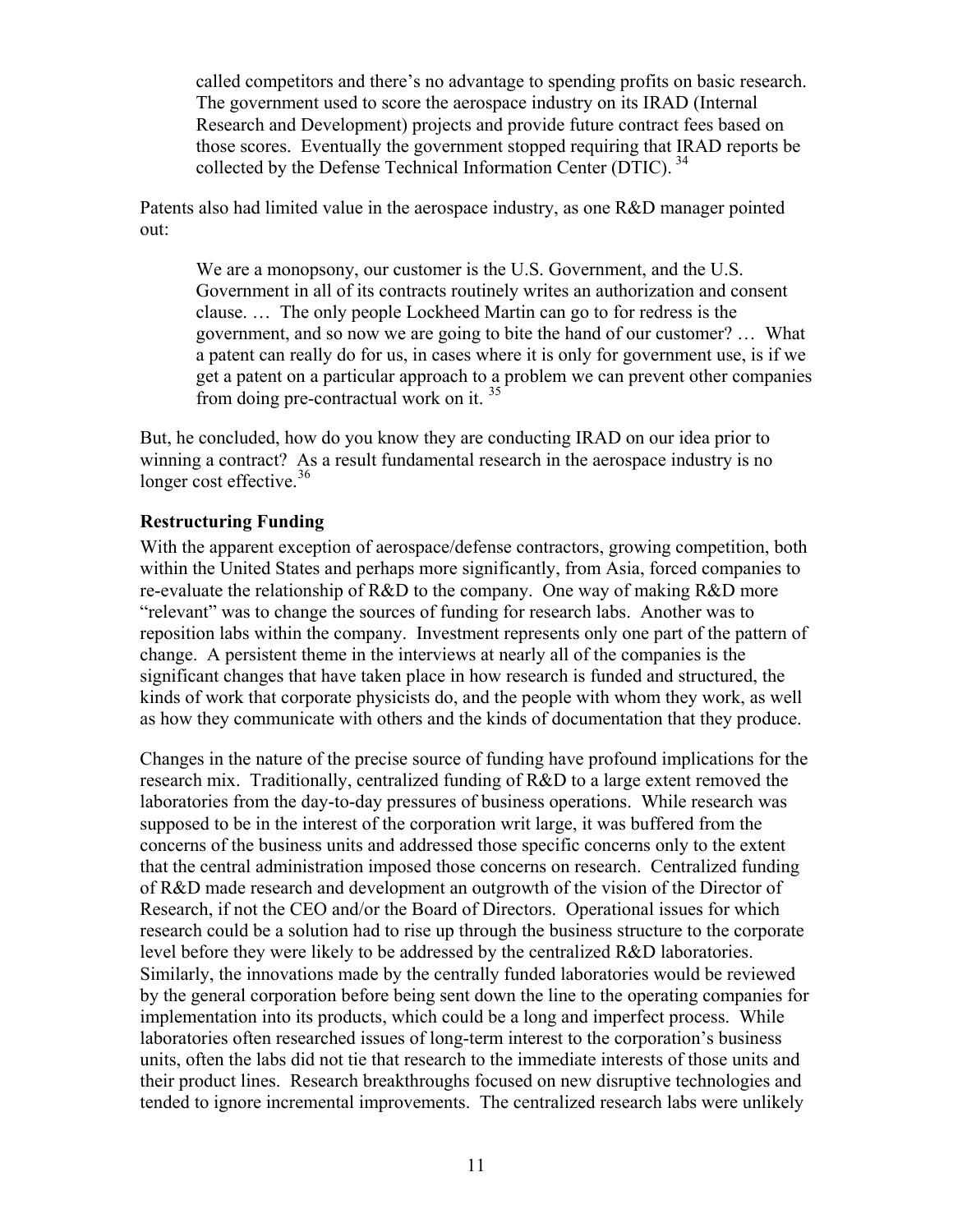to address production problems, quality control issues or the technological "fires" that the operating divisions regularly faced. Their research might produce new product lines but generally didn't produce refinements or improvements in current products or solve production problems.

For some companies, funding of the central labs came from overhead costs. That is, it came out of the corporate budget directly. For others it resulted from a corporate "tax" on the business units, where each business unit would pay up a percentage of its revenues to the corporation, which would then assign those funds to central laboratories. Funding R&D through the corporation effectively placed a buffer or middleman in the decisionmaking processes between R&D research and the operations of the company.

Two changes since the 1970s have sought to eliminate the corporate middleman between product and R&D. One broke up the centralized laboratory, placing research labs within the operating divisions that would both fund and manage them. Other companies retained the central lab, but shifted the funding from a corporate tax on the operating divisions to a contract-based research mechanism directly funded by the operating divisions. The central lab would have to get at least some of its funding by "selling" research to the operating divisions. The business units rather than the corporation as a whole would become customers of the laboratory. Such funding changes greatly increased the power of operating divisions over research agendas. With funding decisions and power coming from the business units rather than the corporation itself, the research laboratory obtained funds for addressing the specific needs of the business units. Laboratories were unlikely to receive funds for "blue sky" research when the limited funds an operating division might provide for research needed to address specific problems faced by that division or incremental improvements in their product line demanded by their customers. Placing funding under control of the business units effectively shifted research towards more immediate product development needs and sometimes even to "fire fighting" problems within operations.

One physicist told us in describing changes in R&D at General Electric, "Money is really the source of all the changes, the freedom or lack of it."<sup>[37](#page-71-1)</sup> Research funding began to evolve at GE shortly after Jack Welch became CEO of General Electric in 1981. GE remained a highly profitable firm, so research did not face a reduction of funds but a change in source. Previously 75-80% of research funding was provided, with little or no strings attached, from a corporate tax on the business units, which GE called "assessed" money. The laboratory director and his staff would then use these assessed funds to set their budget and allocate funds to various research projects according to their priorities. Most of the funding went to research that explored areas roughly applicable to GE's lines of business. A small percentage of funding would be applied to specific business areas that "needed attention" and another small percentage was applied to longer-range exploratory work "not necessarily associated with any of the businesses." Those discoveries would then be tossed "over the wall" to the business, which might find ways to incorporate the discoveries into its products and processes. But since research was not oriented towards the needs of the operating divisions, research output was as often as not irrelevant to those needs. One researcher who had started at GE in the 1960s told us,

When I first started it [funding] all came from corporate . . . maybe 90 percent from corporate, maybe 10 percent from some government contracts. … You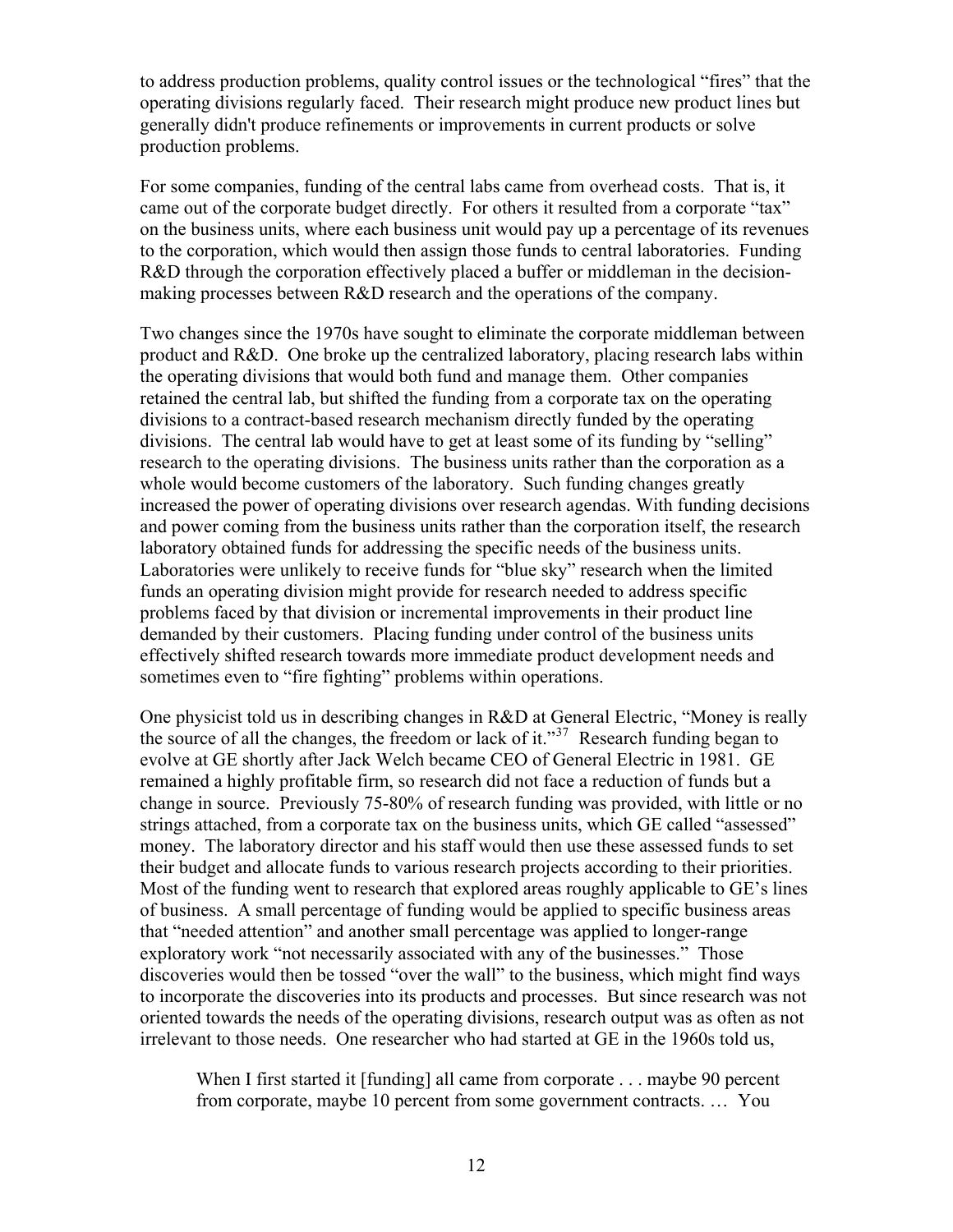wouldn't be told things; you couldn't go to Hawaii and study whales or something like that.... We understood there had to be some kind of, some relation [to] business] but … my first manager was here for thirty years and he never once visited a business.  $38$  [Another who started at GE in 1974 explained:] I had a lot of freedom. . . . But I was in a group that was working on particular things, so naturally I'm not going to run off in a random direction. That is like saying that someone in a physics department is going to do physics.<sup>[39](#page-71-1)</sup>

By 1986, when Walter Robb took over as head of GE Global Research, many of the business units were questioning the need for a Central Research Lab. The laboratory, they argued, wasn't doing anything for them, but they were being taxed to pay for it. Concerned that the business units would pressure the corporation to eliminate the central laboratory, Robb changed the funding mechanism. Corporate would now provide about 25% of the central laboratory's funding but that would go to overhead—the maintenance of the laboratory rather than research. Researchers would have to turn to the business units for 100% of their funding. The business units were told that they had to contribute funds. They couldn't zero-base research, but they could determine where those funds went.<sup>[40](#page-71-1)</sup> That transformed the nature of research in the Central Labs:

Now we had to get money from people at a lower level who had lower resources but also shorter-term goals that they were responsible for. . . . When this new mechanism came in we had to spend more of our time preparing and presenting research plans to managers there, and they of course were people who had limited resources. They had to be quite selective at what they funded. And so it made it … more difficult. . . . It certainly wasn't impossible to remain funded all that time, but we had to put more effort into it and we had to learn . . . the critical path that each of the businesses had to use to plan their activities, and there was a strong … incentive for us to be on the critical path, because that was where they had  $\ldots$  money to fund work.<sup>[41](#page-71-1)</sup>

The researcher who told us that his first manager had never visited a business unit asserted "people go twice a week now."

When we visited GE in 2003, GE research funding was again going through a transformation. One of our interviewees said,

Funding has changed in the last couple of years somewhat in that we are now again looking at or being funded on a longer-range concept. . . . We are able to focus more attention on our research activities, and we … take a longer-range view of what it is we are working on.<sup>[42](#page-71-1)</sup> [But this had a downside.] I don't know the business as well as I did. … So I'm losing a little bit of my awareness of the business,  $43$ 

Another R&D manager told us that the funding formula had again changed because new President Jeffrey Immelt felt they were doing "too much short-term stuff." "We probably do about 50% to 60% business funding and the rest is either internal funding or government funding." Similarly, the "businesses are being pushed to ask us to do longer term things rather than product development."<sup>[44](#page-71-1)</sup>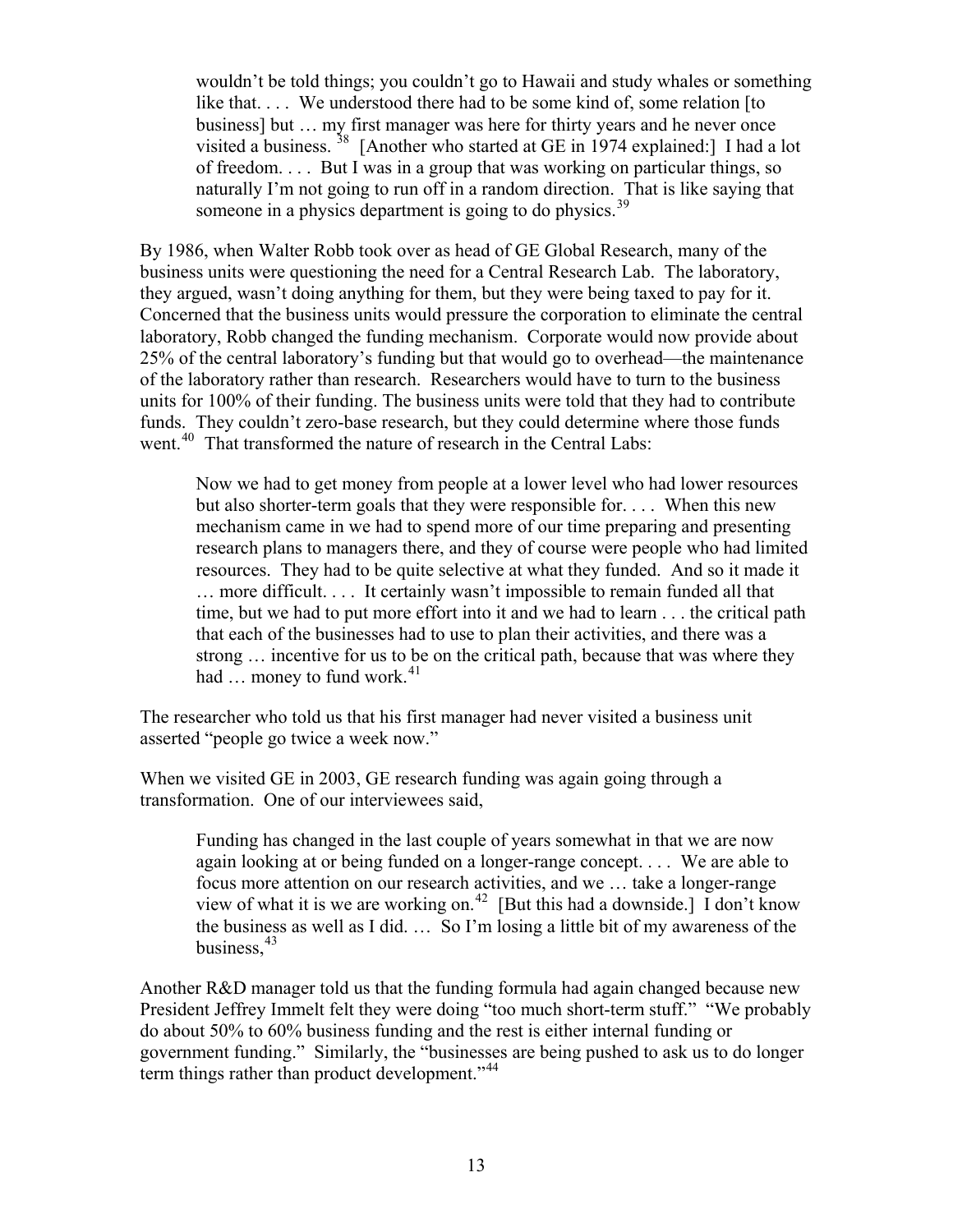Under Immelt, who became CEO in 2001, GE was developing a portfolio management approach to research, selecting specific areas, called AT [Advanced Technology] Projects for longer-range research. These projects were to be funded by the corporation rather than the business units. When asked if corporate funding had increased, one researcher replied, "Somewhat, not a lot, but somewhat."<sup>[45](#page-71-1)</sup> Since our visit, it appears that GE has significantly expanded its AT Projects, opening central laboratories in Munich, Shanghai and Bangalore. In 2003, GE budgeted \$2.7 billion to R&D, only a slight increase over the \$2.6 billion budgeted in 2002. By 2006, however, that had increased to \$3.7 billion with \$1.2 billion of that dedicated to health care products such as MRI scanners and digital X-ray.[46](#page-71-1) By 2004, many of GE's projects in its Schenectady Research Center were not expected to be translated into products or services by the end of the decade.<sup>[47](#page-71-1)</sup>

By some estimates, GE corporate now funds upwards of 40% of its research, with the remaining 60% coming from the business units and government contracts. Yet when we visited in 2003, some researchers were still getting 100% of their funding from the business units.<sup>[48](#page-71-1)</sup> Unlike the absolute control of research that GE divisions appeared to have under Jack Welch, division heads seem to have a more advisory role under Immelt. Scott Donnelly, who was the first head of GE Global Research under Immelt, each quarter, invited the CEOs from each GE division along with their top technology advisors and marketing people for a one-day strategy meeting with the top scientific specialists. Members of Immelt's "Commercial Council," made up of a dozen sales and marketing heads, must submit at least three "imagination breakthrough" proposals a year for review by Immelt and the council. Successful proposals receive significant development funding.<sup>[49](#page-71-1)</sup> Decisions on what research to pursue has become more a matter of strategic development than purely contracting with the divisions.<sup>[50](#page-71-1)</sup>

Even while it has increased longer-term research, GE still asserts, "The half-lives of technologies are very short" and views research and development as "a treadmill of technology and invention and innovation."[51](#page-71-1) Donnelly declared that they place a premium on "trying to figure out how not to have people off working exclusively on 'wild blue yonder' kinds of stuff." While he admits that some such work is needed, the "ultimate measure of success," he said, is "the impact on our business." In 2005, GE committed to spending \$1.5 billion annually in R&D in ecology-related developments by  $2010.<sup>52</sup>$  $2010.<sup>52</sup>$  $2010.<sup>52</sup>$  By 2007, the company had introduced some 45 "ecomagination-certified" products with revenues reaching \$12 billion. Still, Donnelly recognized that R&D impact might take 5 to 10 years to develop.<sup>[53](#page-71-1)</sup> In 2007, *R&D Magazine* identified GE as having the best R&D facilities where scientists and technologists would most like to work and ranked it second out of 130 high tech companies as overall "best R&D Companies in the world.<sup>[54](#page-71-1)</sup>

Kodak similarly changed its research funding. In 1982, money came from the corporation to fund the research laboratories, and the laboratories had extensive discretion over how the money was spent. There was a disconnection between research and the rest of the business. As one R&D manager told us:

When I came, the research labs and the commercialization activities were completely disconnected. There was absolutely no linkage between them. Things were thrown over the wall. We would do research and when we invented something, we would go talk to some people and they would say that was nice.<sup>[55](#page-71-1)</sup>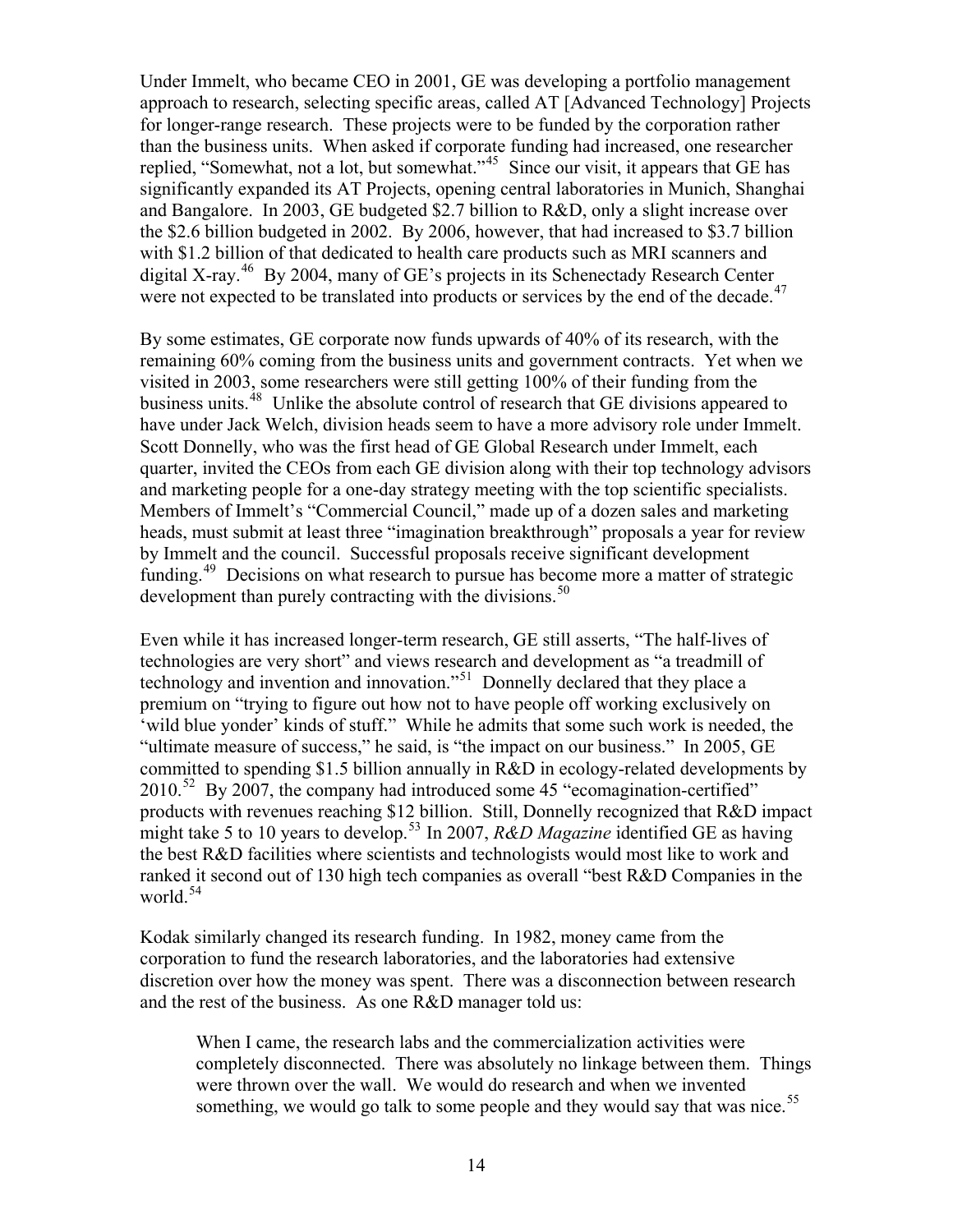<span id="page-17-0"></span>Another R&D manager, who received his Ph.D. in physics from MIT in 1973 and joined Kodak laboratory in 1976, told us that what one could research depended upon "which industry you were at."

But back then you could do a few more things. . . . I don**'**t believe I could have come here and chosen to study the distribution of stars as I could have at Bell say. … And I wasn**'**t looking for that, so I understood what I was coming for. By the same token, there were some groups, especially in chemistry, at Kodak that were doing pretty far out things. And when cold fusion came along and room temperature superconductors, they were building them or attempts at them in those cases, so you know some fairly fundamental stuff that probably wouldn**'**t happen today.  $\ldots$ <sup>[56](#page-71-1)</sup>

The shift towards more directed research appears to have come about in 1986 when Eastman Kodak reorganized from "large organizations" to "business units" and some groups within the central lab were assigned to business units. By 1992, all research reported directly to business units.<sup>[57](#page-71-1)</sup>

When we visited in 2003, the corporation still funded 10% of the research at the laboratories; that research was "basic" but remained under "pressure to be quite relevant to the business unit."<sup>[58](#page-71-1)</sup> The remainder was funded directly by the business units in labs set up in the old research center. Now many of the researchers questioned whether or not research was done at Kodak. Certainly, they argued, new researchers would not now come to Kodak because it had "a robust research program."[59](#page-71-1)

## **Repositioning Labs within the Company**

Forcing the central laboratory to contract research with the business units was only one way of increasing concern for product development and research relevancy. Another was to eliminate the central research laboratory altogether and place all research within the business unit organization. Two major effects of these changes is that scientists and science managers have less autonomy in setting research agendas, and they feel more pressure to create new products or improve existing ones in the near term. This means that there's little on emphasis on the kinds of wholly new technological breakthroughs that might result from long-term research. Another effect is that many of the interviewees said that today they work mostly with engineers, computer scientists, and other specialists instead of fellow physicists.

Research and development was in flux when we visited Raytheon. They had recently sold their interest in Hughes Research, which had played the role of central research for the company. Since the sale of Hughes,  $R\&D$  was funded by the various business divisions and their concern was "What areas do we need to come up to speed" in order to win or maintain contracts in the company's areas of business. One manager said, "We will only go after R&D where we feel there's a gap in a need ... that we need to have organically."<sup>[60](#page-71-1)</sup> R&D at Raytheon was to serve expertise in developing a contract. Repeatedly, from the physicist researcher to the Chief Technology Officer, we were told that research was measured solely by whether or not it created "value for shareholders."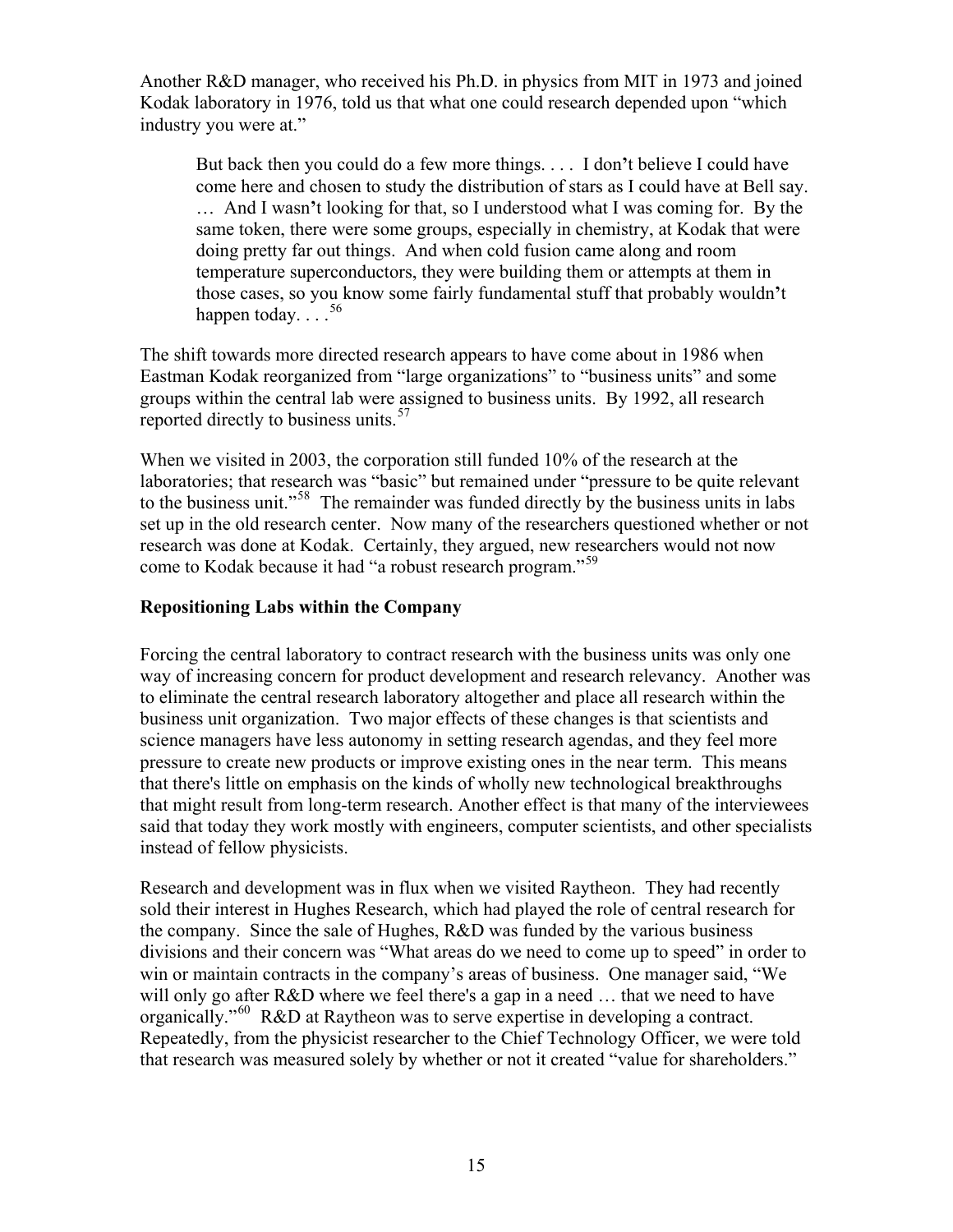<span id="page-18-0"></span>When you decide what business you want to be in then you look at the gaps you have in comparison with your competitors, in comparison to what you have to do from a mission standpoint. And those gaps may fall into two categories again. So, should we buy the capability or team, or should we develop it ourselves as a discriminator against our competitors? Those are debates that occur at higher levels of management, but in general we all coalesce around an agreement that says, "Yeah, this is a good thing to do."<sup>[61](#page-71-1)</sup>

Physicists at Raytheon similarly described two sources for their funding: IRAD (Internal Research and Development), which was funded on a year-to-year basis, and CRAD (Contract Research and Development) funded through government agencies such as the Office for Naval Research. Like other large defense contractors, Raytheon appeared to use a form of portfolio management where about 1/3 of their research was near term (1-2 years); 1/3 mid-term (3-5 years) and 1/3 beyond five years or far-term.

Texas Instruments gave up on the central research model in 1997, when they sold their Defense Division to Raytheon and their central research lab was eliminated. The other centrally financed labs were moved to their divisions. Some at Texas Instruments argued that originally Wall Street expected large companies to have a big central research laboratory and that once Wall Street dropped that expectation most corporations had dropped them.<sup>[62](#page-71-1)</sup> Others argued that the relationship of R&D to product development was crucial in the decision to drop central research at Texas Instruments. Texas Instruments saw silicon research as within the purview of division labs. As a result the central lab primarily supported its Defense Division. When that was sold to Raytheon, Texas Instruments no longer needed a centralized research unit.<sup>[63](#page-71-1)</sup>

#### **Government Funding: Boon or Bane?**

Many point to government investment in industry by foreign countries and suggest that the U.S. would benefit from increased government involvement in research. Our survey, however, suggests a far more complex situation where the benefits vary from company to company. Many industrial R&D centers that we visited limit their "government" research to between 10% and 15% of research revenues. Others seek government funding or collaboration for longer-term research projects where the outcomes remain too high risk to invest corporate funds. Finally, others have developed research labs as profit centers for the purpose of contracting government research.

After World War II, Bell Labs limited "government" research to less than 15% of revenues, until AT&T's president arranged for increased government research in return for leniency in anti-trust actions.<sup>[64](#page-71-1)</sup> Agilent, we were told, limits government funding to less than 10% of research revenues and accepted no government funding till the mid 1990s. One senior R&D manager told us they would take government funding only for projects that might have potential for the business, but where they could not justify investing the company's own money. Such funding would accelerate high-risk product development.<sup>[65](#page-71-1)</sup> Government funding would be used in areas where intellectual property issues were not of concern. GE similarly limited government research. "When I first started, it all came from corporate, maybe 10 percent from some government contracts. … I don't think they ever really exceed 15 to 20 percent. … There was always a feeling ... that if you're on a government contract you're not really working for the company."<sup>[66](#page-71-1)</sup>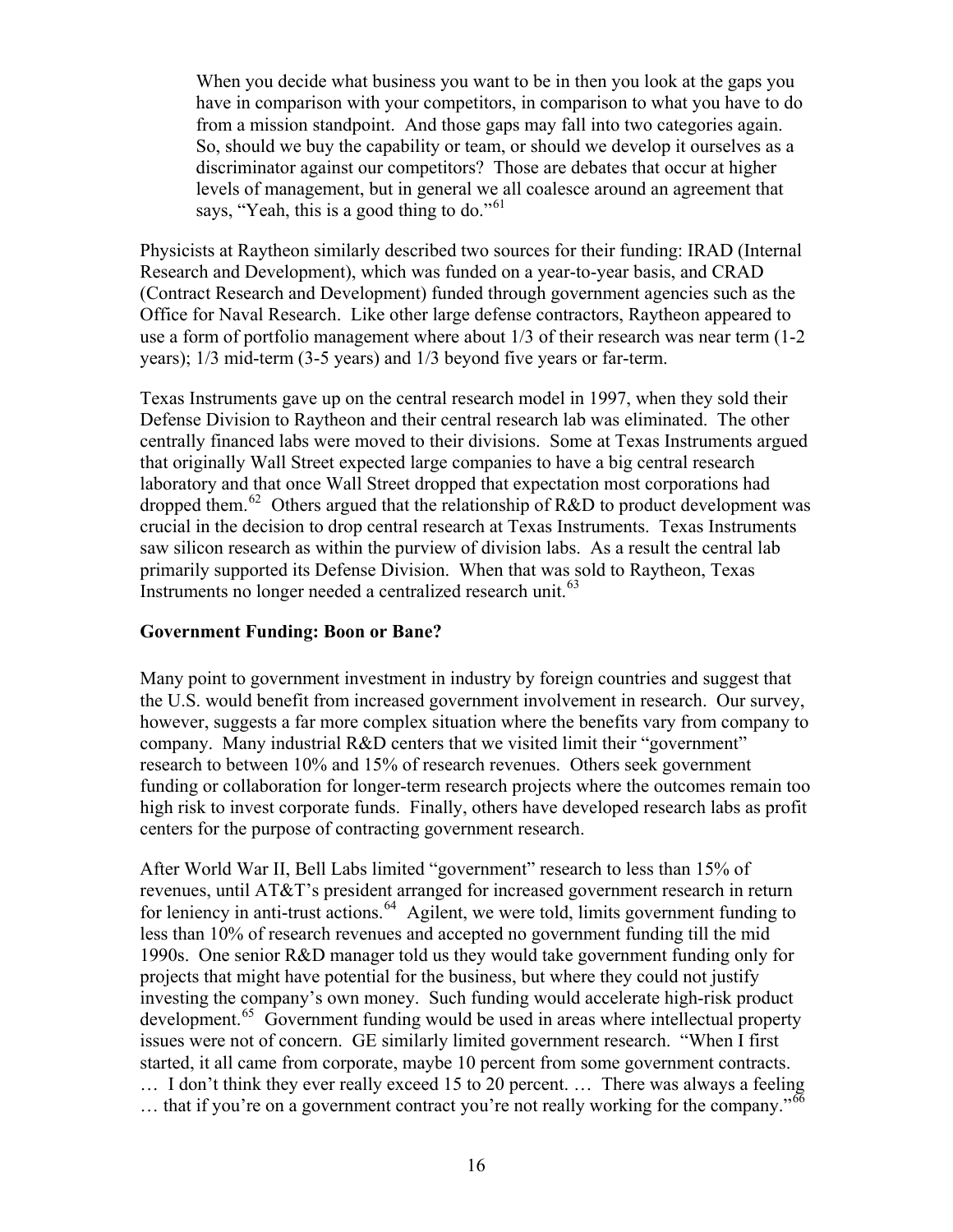Corning researchers and R&D managers claimed the company had discouraged government research since about  $1990$ .<sup>[67](#page-71-1)</sup> "Government has certain policies about intellectual property, and also policies about financial record keeping, and policies about how much money you can make off of anything that is developed with them. All of those things inhibit interactions," one Corning R&D manager told us<sup>[68](#page-71-1)</sup>. But in 2003 the budget crisis resulting from the telecom burst changed their perceptions. "Things are changing. We're trying to get funding from the government to sustain some of our research," he concluded. "We don't have enough commercial activities to sustain the R&D expertise that we have, and so we're hoping that the government can help us sustain that."  $^{69}$  $^{69}$  $^{69}$  For Corning, turning to government funding would help them through the desperate financial times immediately after the telecom bust. When we visited Corning in 2003, the company was ready to turn to almost any resource to stabilize research labs. By 2007, Corning's economy had rebounded and in April they announced a \$300 million expansion of their R&D facilities. It would be interesting to follow up and see to what extent their rebound has again modified their attitude towards government funding.

Since our visit, Corning has continued to expand into global research and development and has invested heavily in R&D. The new CEO, Wendell Weeks, has again centralized control of R&D spending from the divisions and placed them at the corporate level.<sup>[70](#page-71-1)</sup> As of 2005, Corning relied heavily on the production of LCD (Liquid Crystal Display) screens for laptop computers. In March 2006, it established its fifth R&D center at Taiwan's Industrial Technology Research Institute, in addition to its Sullivan Park laboratory in Corning, New York, founded in 1963, and other centers located in France, Russia and Japan.<sup>[71](#page-71-1)</sup> In 2007, it began a six-year expansion of its Sullivan Park Research facilities with a goal of doubling its rate of "new-business creation from two to four per decade."[72](#page-71-1)

In the 1990s, 3M turned to the government to help fund a number of programs that one R&D manager described as high-risk projects perhaps "looking too far ahead."<sup>[73](#page-71-1)</sup> They took advantage of NIST's Advanced Technology Program, DARPA contracts and other government resources to fund these (often, they claim, research projects were funded 50% by 3M and 50% by a government funding agency). They concluded that government funding "defocused" their research programs and most of the government funded research projects did not pan out. As one R&D manager put it, if 3M researchers were working on ten programs and the yield was that only one of those would ever make it to a commercial application, it would be smarter to deploy them on projects that would have a higher return.<sup>[74](#page-71-1)</sup> Relying on government funding led to programs that were less than a productive use of 3M's research talent. "Government funding was a way to fund activities that people wanted to go into, but that were too high risk. Getting government money mitigated risk," one R&D manager said.<sup>[75](#page-71-1)</sup> 3M decided to focus on commercial applications and development over research and to severely limit government-funded research. "Right now very judicious use of government funding is applied to our projects." 3M would use government funding only "where it's something that's directly in line with what we [3M] want to do."<sup>[76](#page-71-1)</sup>

At Honeywell several factors changed funding resources beginning in the early 1980s. "Twenty-five years ago, they [Honeywell] were willing to put money into areas that it wasn't clear where it was going. Research time frames might be 10 to 15 years out while today the research time frame rarely exceeds five years.<sup>[77](#page-71-1)</sup> Until 2002 Honeywell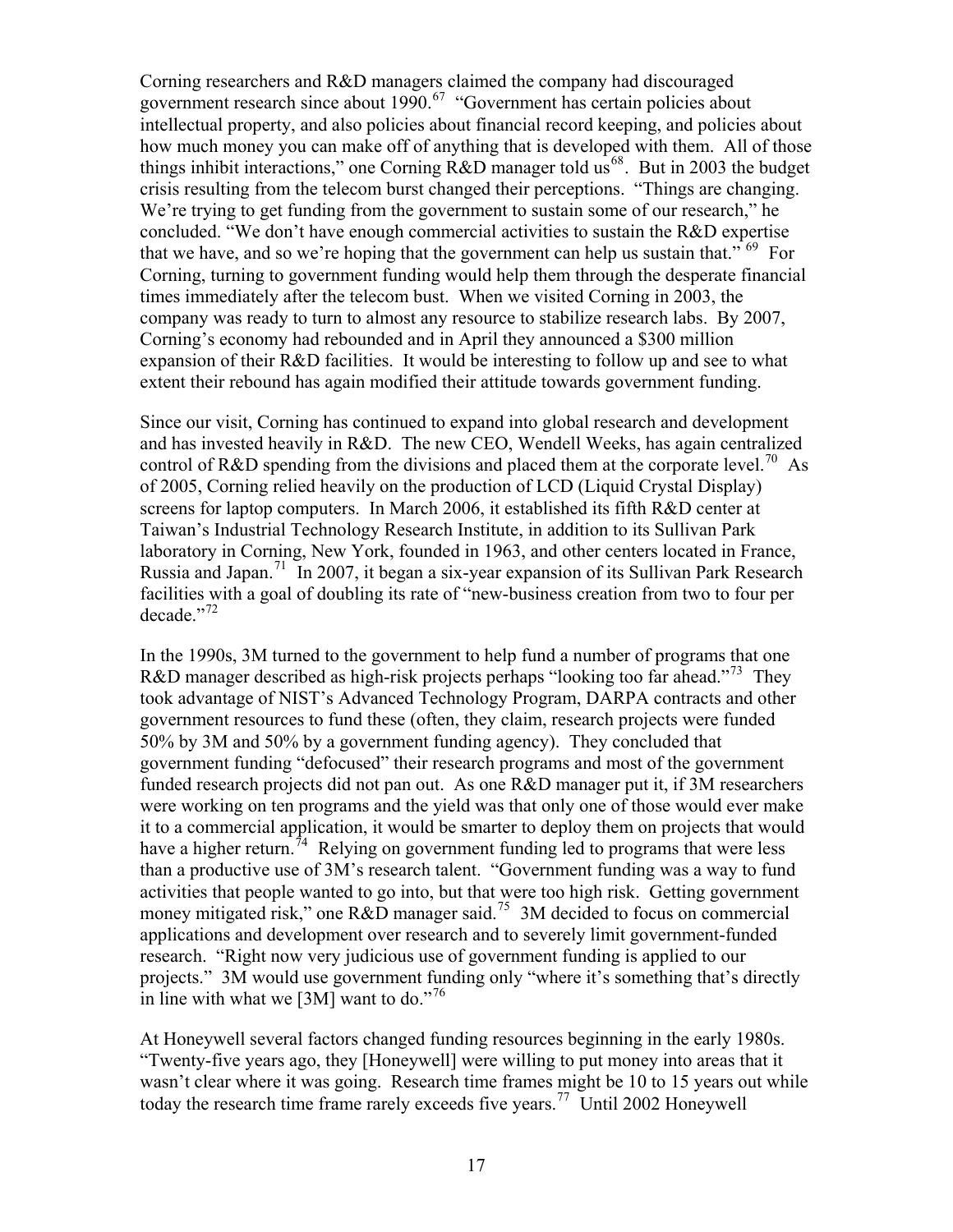Corporation was providing centralized funding for the laboratories, but even then they sought the advice of the business units in deciding where the research money would be invested.<sup>[78](#page-71-1)</sup> In the 1980s, Honeywell had turned to the Defense Advanced Research Projects Agency (DARPA) and other government agencies as a funding source for their atomic clock. Indeed Honeywell had two central laboratories, one for Honeywell commercial interests and another for government contracts.<sup>[79](#page-71-1)</sup> One researcher recalled that the commercial business really valued patents, but on the military side of Honeywell you would patent ideas that the government could then take and give to a competitor to manufacture, only if "it were really important." <sup>[80](#page-71-1)</sup>

By the late 1990s, Honeywell moved away from government contracts that one fellow maintained had not led "anywhere," and, like 3M, focused on developing technology "of commercial interest" to the company.<sup>[81](#page-71-1)</sup> Now, this fellow said, there's a "pull for technology development. It's not like we were just pushing it from below all the time through government contracts." [82](#page-71-1) Honeywell Advanced Technology Center brainstorms their research portfolio to cover areas of broad interest to one of the business units. If they foresee a product ready for the market in one to three years they will attempt to sell the research to one of Honeywell's business units. Where the time to market might be three to five years, they look for government funding.

The degree to which Honeywell depends on government funding remains unclear. One fellow told us that the government funded 70% of the research while 30% came from internal sources. Another put the ratio at 50% government funding, 50% internal sources, and an R&D manager estimated it at 40% government funding and 60% from the business units. $83$  Since 2002, the central corporation has not played a role in funding research. Neither the business units nor Honeywell corporate leaders influence where the Advanced Technology Center, a part of Honeywell Aerospace, gets its external funding. Instead, it is required to go outside for research funding on technologies that won't reach a Technology Readiness Level (TRL) 6—a level that the government defines as a prototype demonstration in a relevant environment—within five years. This, R&D managers told us, forces the lab to compete their ideas for funding within the broader scientific and technological community. The lab director told us,

I'm free to go after those areas that the agencies are willing to fund and that I can rationalize have a payoff to Honeywell. They don't tell me who to go to. If a government agency, DARPA or the Army Research Lab, for example, was willing to fund an area, Honeywell's Advance Technology Center would put a team in a room for four or five weeks throwing out ideas, brainstorming and laying out a potential research program. We've bid a couple of programs over the last couple of years where we're starting to do things like Bose-Einstein condensates, which the company would never invest in, but they're talking about using these things … for measuring rotation. That's something that we're definitely interested in, but it's very much a TRL 1 or 2 and a lot of work needs to be done  $84$ 

Often the Advanced Technology Center uses these research contracts as a means to form alliances with the leading researchers in the field. "Lots of times, we'll team in areas where we're missing the technical capabilities. Or if it's a brand new area where we don't have a lot of experience, we'll team … and use them as a way of coming up to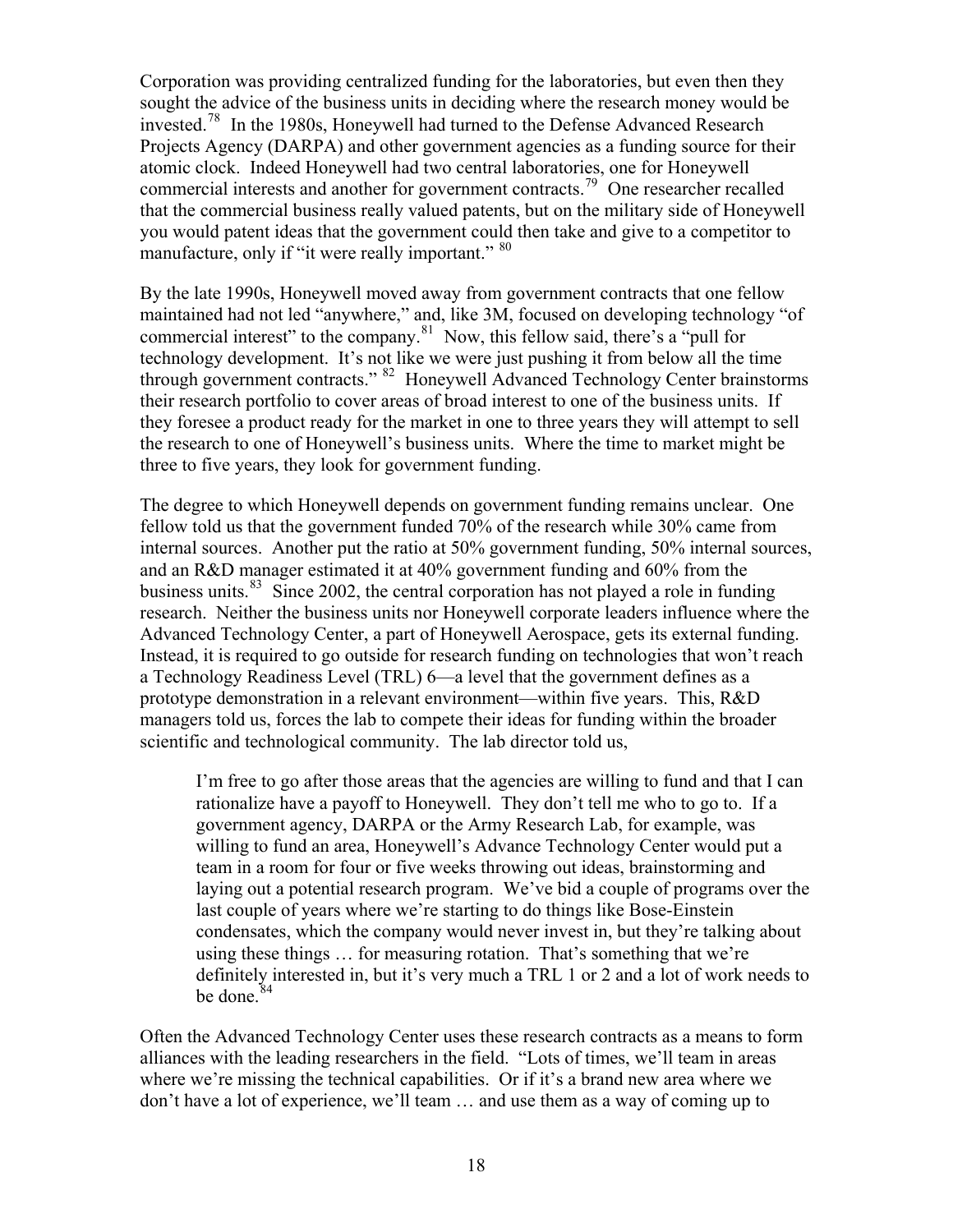<span id="page-21-0"></span>speed and educating ourselves."<sup>[85](#page-71-1)</sup> "Typically, we'll team with people [at] Berkeley or MIT or Stanford or the University of Michigan. … We've teamed with NIST on programs."[86](#page-71-1) Honeywell used the NIST alliance to develop skills with atomic clocks. "Basically we taught ourselves, with their aid, all about the physics of atomic clocks to the point where we've got the expertise inside."<sup>[87](#page-71-1)</sup> Since many of the patentable concepts come in taking the well-known physics through the manufacturing process, the concept of competing early ideas, and funding, within the broader scientific community, developing in-house expertise, then turning to business-unit funding to apply that expertise to its businesses products, had provided an ideal R&D platform for Honeywell.

#### **R vs. D: Sea Change or Cycle?**

The shortening timeline for industrial research and the abandonment of non-directed or basic research described here is not surprising or new, but some of our interviewees have argued that this is a temporary state of affairs. While no one would return to the alleged "Golden Age" of academic-style research centers doing research unrelated to, or at least disconnected from, the corporations' business interests, some argued for a cyclic view of research and development. As we have already noted, GE has returned to longer-term research to develop proprietary technologies for its future businesses. Others are considering or at least foresee the potential for increasing "far term" research.

The business cycle view of R&D organization argues that basic research did indeed result in new technologies and continues to do so. In this view, beginning in the 1980s there was a plethora of new, immature technologies that had derived from earlier basic research. These new technologies—the transistor, the silicon chip, and many others resulted in a transformation in industry and industrial production. As businesses fed off this new technology, finding new products to develop, it resulted in a greater return on investment than did producing new research that companies need not yet assimilate. As a result corporate R&D turned to the development of these new, as yet immature, technologies, relegating basic and longer-term research to the academic realm. In those companies where the corporate intellectual property has matured there has been some renewed emphasis on "basic" research. Raytheon, for example, has opened a new laboratory and consolidated some of its research. Others, IBM for one, have renewed respect for academic-style research that they disparaged for a time.

However, other commentators, while admitting that an element of business cycle may play a role, see a fundamental sea change in the way business operates. A major component of this sea change has been globalization. Most businesses prior to 1980 had a strong vertical integration component. They made not only the final product but also most of the components, sometimes down to the screws that held together their products. Quality, it was once believed, was best maintained by controlling every aspect of the manufacturing process. But controlling every aspect of the process also drove up costs. One could not be the best and the cheapest at manufacturing small quantities of components for a product. Globalization brought with it increased pressure to build value for the shareholder, and the drive towards increased efficiencies resulted in a transformation of the business model. One might now set standards for components but would outsource the manufacturing of those components—which might be used in a wide variety of products—to companies that could build those components most efficiently. In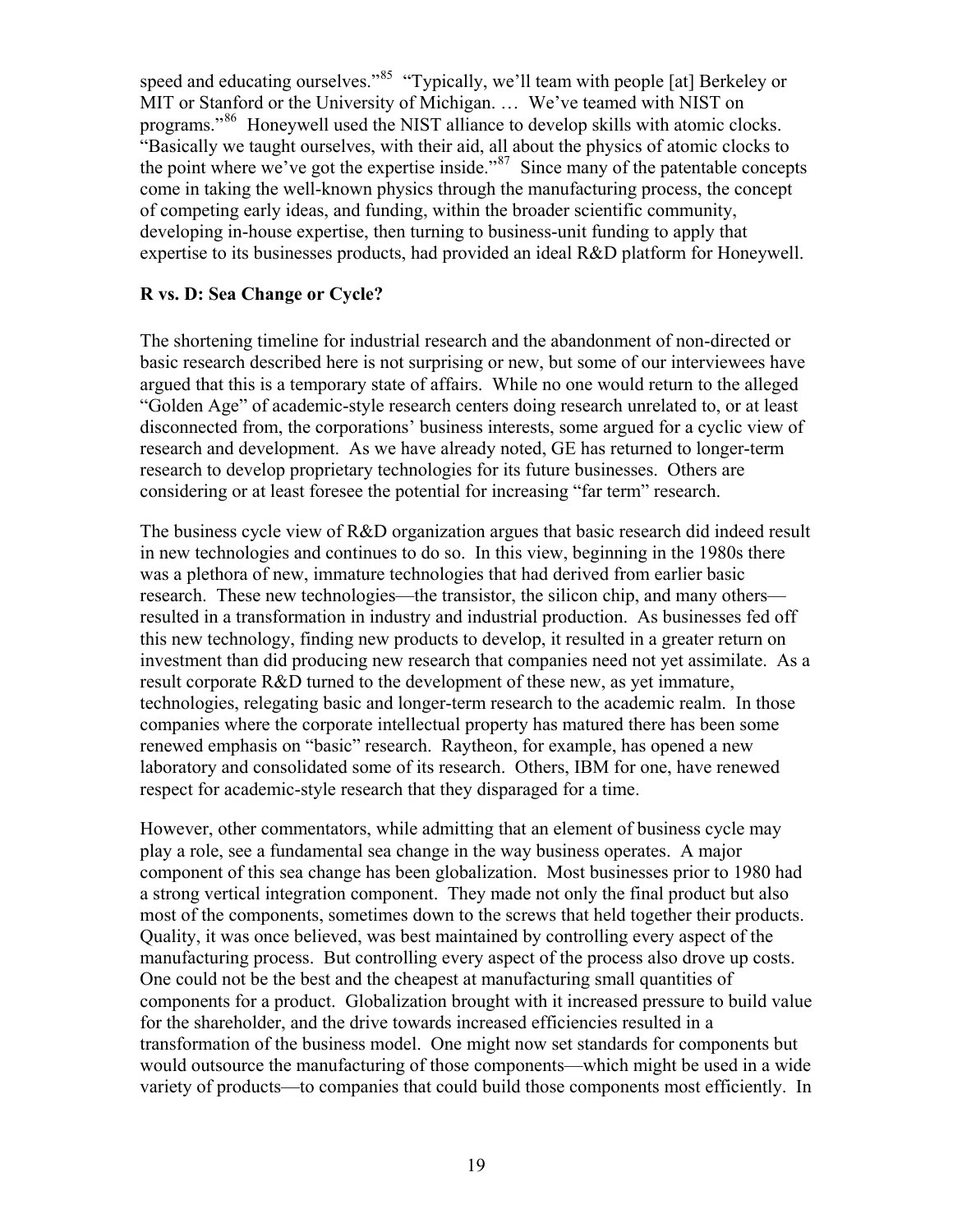the new global competitive environment, basic research was no longer cost effective so it too was outsourced.

One of the clearest enunciations of the cyclic view of research and development comes from Texas Instruments. In the 1980s Texas Instruments' Central Research Lab was "analogous to the organizations you had at IBM … or AT&T. You had people looking at a very wide range of things, a lot of which you just knew up front there probably couldn't be any real product application for quite a few years."<sup>[88](#page-71-1)</sup> Between 1980 and 1982 the company split off its silicon work as a separate laboratory. It subsequently combined that lab with it's metal oxide semiconductor (MOS) silicon lab in Houston and decided that the central lab would abandon silicon research. As one R&D manager put it, "Since most of TI's business was in silicon and then military, the night vision and radar and such, so we ended up the central research labs mainly supported the defense division."<sup>[89](#page-71-1)</sup>

Corporate research would run the SPDC [Semiconductor Processing Development Center] and do nearer-term development for the semiconductor division rather than the division having its own separate lab.

By 1982, development took precedence over research at Texas Instruments. One R&D manager said that the near-term R&D was "smaller R" and "bigger D" leading to products on the range of five years out.<sup>[90](#page-71-1)</sup> Another researcher was even more explicit. "Probably 'D' was king for the last twenty years." Products had become smaller and smaller following Moore's law<sup>[91](#page-71-1)</sup>, he asserted, and

When you fix the materials and simply make things smaller, that's . . . an engineering effort. That doesn't mean there wasn't some research going on, but there were a lot of research efforts to replace CMOS [Complementary metal– oxide–semiconductor], which never did happen. It looked like CMOS became the technology of choice and has been for 20 years. So a lot of managers started to become very critical of the big "R" and say, "Golly that looks like just wasted dollars." You know, maybe we threw a lot of money toward gallium arsenide; it didn't really replace silicon. So, people started to become fairly cautious of using the "R" term because it started to become synonymous with kind of wasted money.

CMOS will not be able to sustain Moore's law forever, however, and eventually new materials would need to be developed. Our interviewee added:

If I look the next five years of research as opposed to the last five, [it will be] totally different. The last five dominated by development, I think maybe the next five years suddenly the "R" in R&D is going to become very important. … As soon as you start talking about changing the materials then you've got to say, "Well, I've got to look at charge trapping characteristics," and things like this which starts to sound more like physics. ... So I think the "R" will start to come into play again and will suddenly become a nice word. $92$ 

Raytheon researchers also see a potential return to research as current technologies mature. Raytheon began as a Northeast business. During the 1990s it acquired a variety of defense businesses and merged them into Raytheon business units. So Texas Instruments Defense Division, rather than standing alone and reporting to corporate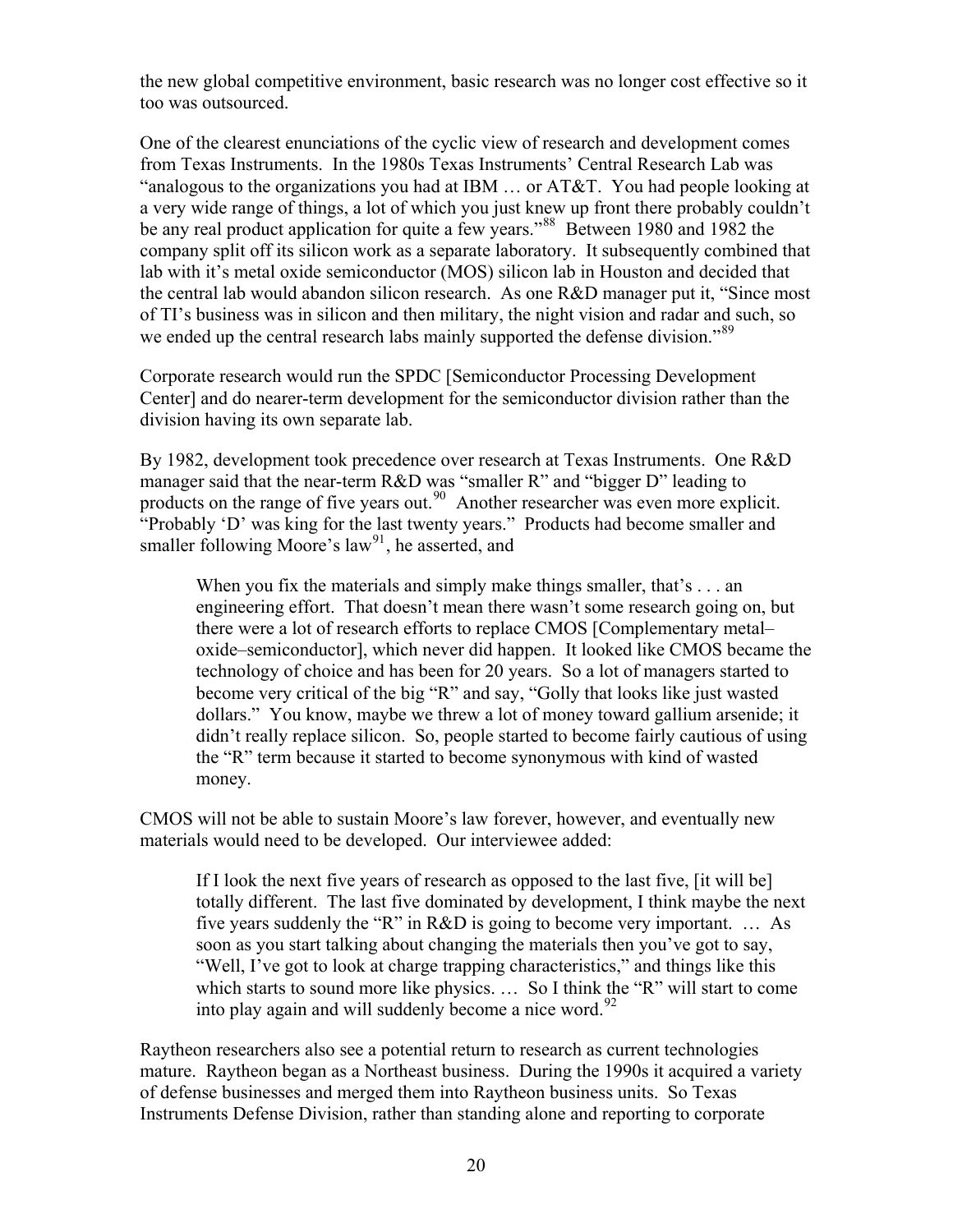Raytheon, was merged into Raytheon's lines of business. During the process of these acquisitions, Raytheon's Central Research Division based in Lexington, Massachusetts, was sold. Raytheon also acquired a portion of Hughes Research, and up until 2006 when it sold its interest in Hughes Laboratories, it played some role as a central research organization. But Raytheon distributed its research along its lines of business. Space Systems research labs were in El Segundo, the missile business in Tucson and the Defense Systems in Tewksbury (where we interviewed).<sup>[93](#page-71-1)</sup>

Raytheon's strength, one physicist told us, lay in its ability to milk their existing technologies, with a result that the emphasis lay in product development. He asserted, "R&D was an exercise."[94](#page-71-1) Indeed, most physics Ph.D.s there identified themselves as "engineers."<sup>[95](#page-71-1)</sup> But some said that with the new issues facing the company from Homeland Security and other contractors, new research would be needed. In 2006, the Defense Division opened a new research lab. At the same time, Raytheon sold its interest in Hughes Research Lab; their Chief Technology Officer asserted, "We're going through a process right now of looking at whether or not we want to have a company-wide research division or if we want to do it in the businesses we do have."<sup>[96](#page-71-1)</sup> Shortly before we visited Raytheon, Heidi Shyu was named as Vice President, Corporate Technology and Research, reporting to Taylor Lawrence<sup>[97](#page-71-1)</sup> who explained that research had been included in her title "because … Raytheon needs to be viewing technology not just for sort of impact to current product lines but changing the nature of our product lines."<sup>[98](#page-71-1)</sup>

The cyclic views of research and development were not necessarily mutually exclusive with the views of the larger group who saw a sea change in business that reduces the desirability of doing research within the company and focusing instead on development. In the competitive global environment facing most businesses since the 1980s, companies increasingly focused on their core business. For most, basic or far-term research was not a component of their core business. As companies emphasized their core business they would naturally shift from a focus on research to a focus on development. As a result, they argued that basic research ought to be outsourced as other non-core businesses had been outsourced.

Others argue that where research is done it ought to be closely associated with the company's core businesses. One of the R&D managers at Texas Instruments said, "All of the research and development is decentralized. We have completely gotten away from the mode of centralized research and development. Research is the driver for growth, and you have to make sure that it's focused on producing growth."<sup>[99](#page-71-1)</sup> He continued:

Some of our competitors that work in central research have a hard time getting their ideas accepted by the product groups. It just takes too long. In other words, the primary driver of research and development in our business is how quickly you can get an idea into a product, how quickly can you turn an idea into revenue, and if you have a research and development lab and then you have to transfer it and you have to transfer the technology to a product group and they have to reinvent it, it just takes too long.<sup>[100](#page-71-1)</sup>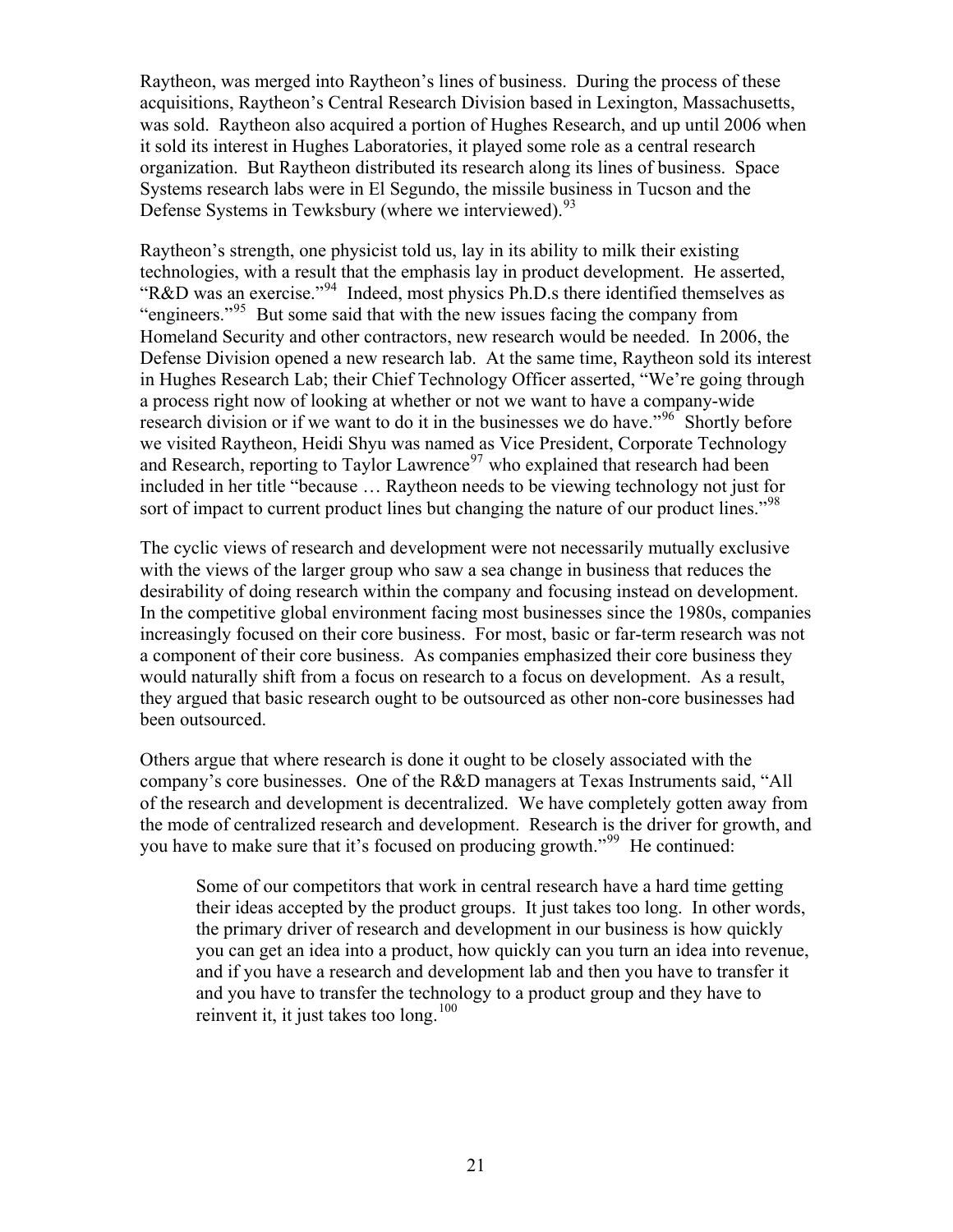#### <span id="page-24-0"></span>**Insourcing Innovation**

Despite what appear to be significant changes over the past 50 years, we found that corporate physicists and other scientists still have substantial autonomy. They may not be given the freedom to research whatever they like, but corporations continue to recognize the benefit of obtaining unsought ideas from creative minds. One Agilent interviewee recalled that Bill Hewlett claimed that if more than 30% of research resulted in a successful product, then the researchers were not asking hard enough questions. While emphasizing development over disruptive technologies and innovation, R&D managers continue to recognize that complete direction of researchers could be as destructive to the innovation process as the absence of direction. Research scientists continue to have significant influence, within corporate constraints, in determining the projects in which they participate. In addition, many companies set aside between 10 and 20 % of a researcher's time for projects of that researcher's choice, sometimes in consultation with his/her supervisors. For example, Agilent continues what was once called the "Hewlett Rule" where something between 10-20% of a researcher's time is supposed to be spent "thinking and developing something that you have no management support for but you think is in the best interests of the company." Agilent officially uses 10%, though researchers suggest that the time is often crunched by other research pressures. One Corning manager says he budgets 10-15% of his researchers' time towards somewhat unspecified projects. 3M has long had a rule in which technical researchers are encouraged to devote up to 15% of their time to independent projects. IBM doesn't appear to have a "rule" for each researcher, but around 2003 it budgeted about 15% of the research budget to long-term non-directed research.

Corporations that continue to advocate non-directed research do so for a variety of reasons. Non-directed research tends to lead more to new disruptive technologies likely to replace current products than to improve existing ones. At the same time having researchers publish in fields relevant to the company's product line but not likely to enter the product line in the near future remains a useful branding tool, identifying the company as a research leader in the field and therefore most likely to have products with the most advanced technology available. One IBM researcher admitted that his research was "this out-of-the way thing that we kind of believed in."<sup>[101](#page-71-1)</sup> An R&D manager, on the other hand, argued that so long as he could tell a story showing relevance to IBM they would continue to support his research. The shift, he argued, was a matter of degree:

We went through [a change], through the late '80s and the early '90s, that a lot of the people here didn't like. I think a lot of the people in physical sciences, it was enough for some people to leave over this issue, because, "What's this place going to become? Where's our great freedom?" or whatever. Well, Okay, we're not maybe quite as free, but its okay, we're still in business.<sup>[102](#page-71-1)</sup>

A number of the interviewees, especially those who entered the workforce after 1990, said that working in industry was preferable to academic jobs for two reasons. First, physicists at academic institutions too often had to focus on fund raising and grant writing to the detriment of actual research. Second, the fierce competition for academic tenure required that young physicists work a grueling schedule with an uncertain payoff.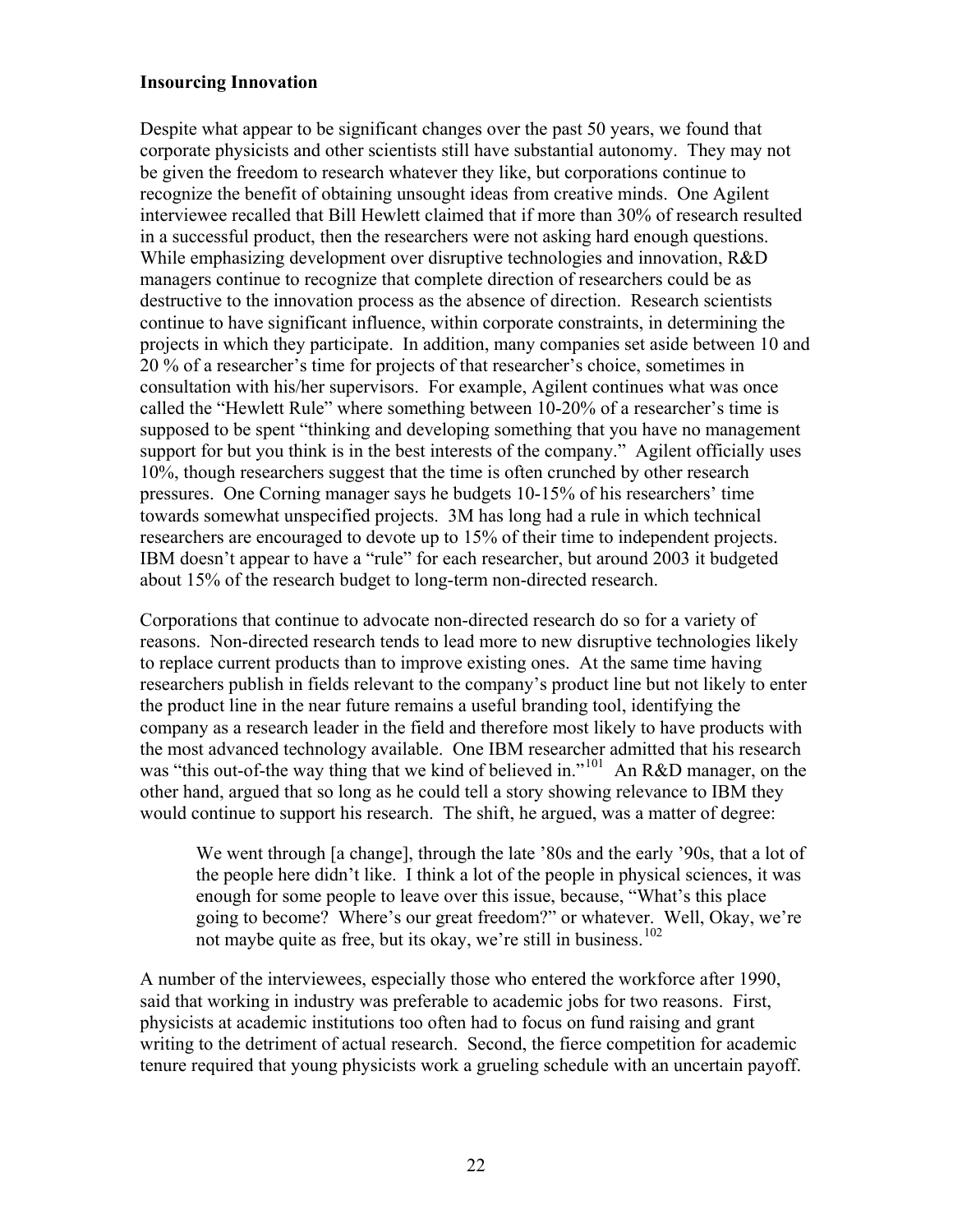#### <span id="page-25-0"></span>**Outsourcing Research**

Henry Etzkowitz, in "The Triple Helix and the Rise of the Entrepreneurial University," argued that universities either were or at least ought to play a crucial role with government and industry in "improving the conditions of innovation in a knowledgebased society." This, he claimed, would come through the entwining of government, university and industrial entities to create a "proactive stance in putting knowledge to use and in broadening the input into the creation of academic knowledge."<sup>[103](#page-71-1)</sup> Etzkowitz's argument for a deterministic evolution of the entrepreneurial university may be historically flawed. Our discussions with industrial researchers and R&D managers called into question its desirability. That is not to say that we found no evidence in support of government-university-industry coalitions. But we also found a widespread critique of government-sponsored industry-university coalitions.

#### *Industrial Funding of University Basic Research*

A number of businesses turned to universities either to support more basic, *i.e.* longer term, research or to support research in parallel with that of their own labs. Agilent Technologies, for example, has a formal external research grant program for universities. It has two thrusts. One awards gifts to the universities with few strings attached. "We may know somebody [who is] doing good work and it's interesting and it may be of interest to Agilent in the long term, but there's no contractual arrangement."<sup>[104](#page-71-1)</sup> A second thrust awards contracted research to a professor, and the collaborating researcher at Agilent becomes the "mentor" for the grant, interacting with the professor and the professor's students. According to one researcher, most Agilent groups larger than six people or so will have an external research grant and the grant is dovetailed with their research.<sup>[105](#page-71-1)</sup> The head of one of the labs suggested that the university research grants took care of the basic research, the various divisions handled product development, and his lab as "an applied research lab" filled "the gap in the middle."<sup>[106](#page-71-1)</sup> But, as another researcher involved with the universities pointed out increasingly "you're in conflict with the commercial interests of entities connected with the university … private operations on behalf of the university faculty, and it makes life a lot trickier." Thus the researcher maintained that the entrepreneurial university conflicts with the interests of the research university in its interaction with the industrial world.<sup>[107](#page-71-1)</sup>

Ford, too, both funded and had reservations about university research. They have a corporate funded University Research Program. Ford has formal alliances with some universities that are "broad and span various science and engineering disciplines." In these alliances the company provides funding in wide-ranging "block grants" doled out within the university. They also fund programs between a "principal investigator" in the university and a "principal investigator" within the company. The principal investigators submit proposals that go through an internal review process that, as one physicist told us, "float up the food chain and eventually get approved and funded."[108](#page-71-1) A Ford investigator can recruit a university investigator anywhere in the world to do research of interest to Ford. They develop a four-page proposal that a review board internal to Ford reviews and makes funding decisions about. These relatively small programs range from projects "further out" then Ford is willing to do internally to "dirty jobs" that researchers at Ford do not wish to do.<sup>[109](#page-71-1)</sup> They also cooperate with other industries to fund specific research programs, such as the Northwestern Nanotechnology Alliance, which Ford funds jointly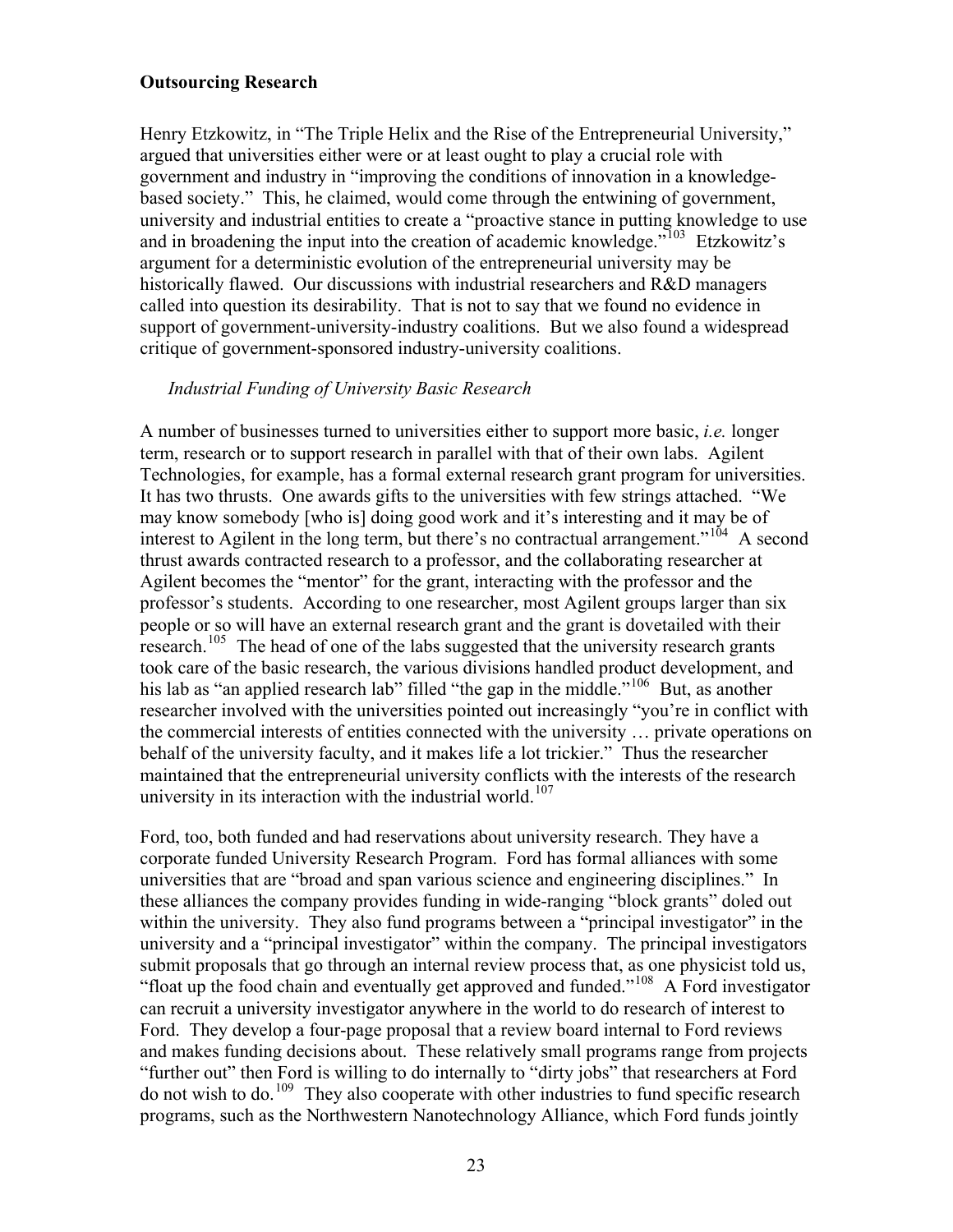with Boeing, $110$  and work with universities as co-investigators on grants from the Department of Energy and the National Science Foundation.

One researcher, while noting that the times were changing, asserted that many universities saw "our job in the automotive industry, especially, is just [to] give them money because we're all stupid."<sup>[111](#page-71-1)</sup> Another told us that universities "may flatter you by saying they're interested in your intellectual things, but when it comes down to it, in almost every case what they're looking for is the money."<sup>[112](#page-71-1)</sup> Universities had "gradually learned to talk more and get the important part" the first researcher told us, but it remained "hugely variable from one university to another. … Some are very easy to work with ... and some are still just not getting it."<sup>[113](#page-71-1)</sup>

Others sought to limit collaborations with universities to the "upstream" laboratories those laboratories least focused on product development. "The closer you get to a product, the stickier it becomes working with universities," an R&D manager at 3M said. "A university's primary goal besides … getting funding, is to publish; whereas we have got this paradigm issue in industry, it is to make a profit, and often that requires protecting an idea."[114](#page-71-1) Indeed, intellectual property issues themselves were frequently a problem. "Since we don't know how to value our information well, we'll try to put up a guard around everything," declared an R&D manager at Xerox, "that's almost an antithesis of the university structure."<sup>[115](#page-71-1)</sup> An R&D manager at Lockheed concurred. "The best answer is to do things at the TRL 1 and 2 levels." "That work would tend to be pre-competitive, pre-weaponizable, and you wouldn't need to release a whole lot of proprietary information to the university. … It also frankly doesn't help the situation that universities have become very business—and intellectual property ownership—oriented over the past five or ten years."[116](#page-71-1) Just giving money to the university and hoping for results was not satisfactory either. "We need to have a shadow program inside. … There has to be somebody inside doing it and we have to make sure that we specify some kind of deliverable."[117](#page-71-1) Others at Lockheed were not even that optimistic. Jim Ryder in a 2005 Government-Industry-Academic Relationships workshop noted that "industry preferred to keep university work out of the critical path to technology development. Universities have a valid role, which does not, however, lend itself to being monitored for weekly or monthly progress or to achieving multiple milestones on a rigid schedule."<sup>[118](#page-71-1)</sup>

Across industry, R&D managers emphasized the need for business to direct their funded research in academia. An R&D manager at GE noted particularly the problems of university collaborations funded by the government. "The company has the objective to try to make money and the university is trying to make publications." The two form an alliance to get funding from the government but they continue their own programs towards their disparate purposes. Successful university collaborations, he maintained, were:

Where we're trying to make a business out of it, and someone in the university wanted to work on some of this stuff. We'd do some joint research together, but we weren't getting government contracts. The government has had these different plans with universities and industry to do joint [research]. … Both use it to get money from the government, but it doesn't really work.<sup>[119](#page-71-1)</sup>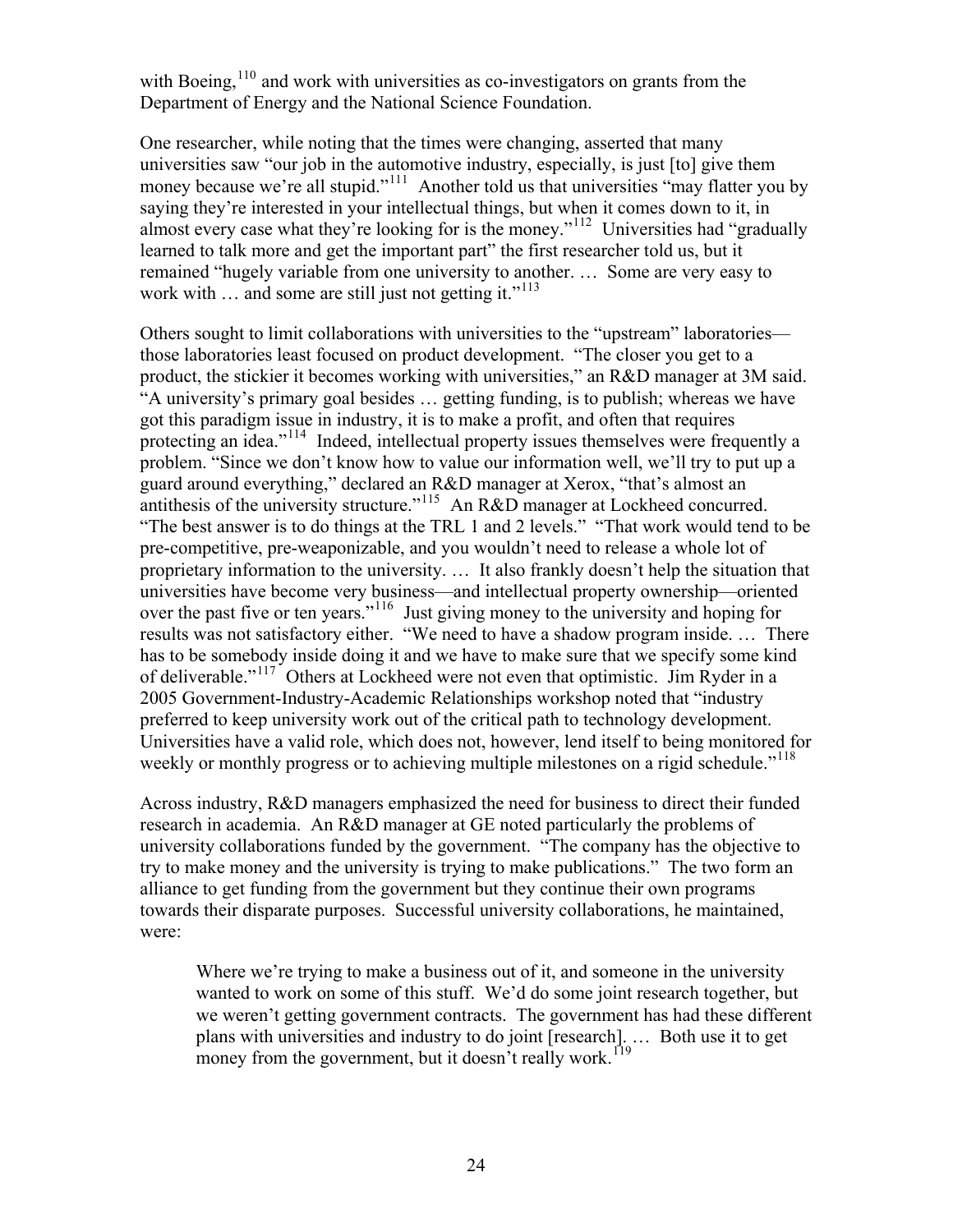<span id="page-27-0"></span>What did work, he said, were one-on-one, personal collaborations between a research scientist in the company and a researcher in the university where the company scientist could clearly direct the research program.

Others found university collaboration less problematic. "I can't think of too many programs we had that were not teamed with people in universities," asserted an R&D manager at Honeywell.<sup>[120](#page-71-1)</sup> But if you listened carefully to the types of collaborations he enunciated, Honeywell was providing very clear directed research opportunities to do research, developing or testing products whose intellectual property Honeywell already controlled, not collaborations on basic research.

While corporations were encouraged by government funding sources and the downsizing of their own research departments to collaborate with universities, the fact that universities were increasingly focusing on intellectual property issues and patents created one set of problems. And where universities continued to focus on publication, working with academe created another set of problems for protecting and creating corporate intellectual property.

## *Knowledge Acquisition, Collaborative Consortia and Free Market Models*

If, as those who argue for the "sea change" explanation of the decline of industrial R&D assert, research lies outside the core business of the corporation, then the establishment of businesses, alliances, consortia or "triple helix" arrangements from which the corporation can draw research and development would appear to be a natural extension of their position.

Some have turned to industry consortia to address fundamental technological problems in their industry. Texas Instruments funds external research to the tune of about \$40 million annually. As one R&D manager put it:

There is work that needs to be done that is exploratory on processes that are still five to eight years in the future. … That is where the external research is important. … There are research consortia and then there is just individual faculty, and we try to influence the kind of things they do and fund the things that we want to do, and get the results for long-range research that way. I would stop short of saying that that's fundamental research. It's not. It's very directed.<sup>[121](#page-71-1)</sup>

One consortium they work with is IMEC (Interuniversity Micro Electronics Center) in Belgium. The results of the research are owned by the consortium, but Texas Instruments, as one of the members, gets a royalty-free license. Similarly Exxon Mobil funds research at a variety of consortia. They collaborate with Toyota and General Motors in a consortium doing work in combustion and hydrogen fuel cells. One of Exxon's R&D managers described that as "an industry collaboration."<sup>[122](#page-71-1)</sup> Other collaborations are broader. Exxon Mobil, GE, Schlumberger, and Toyota, in 2002, funded Stanford University's Global Climate and Energy project.<sup>[123](#page-71-1)</sup>

Finally, closest perhaps to Etzkowitz's "Triple Helix" model of government-industryuniversity collaboration, are the efforts of Xerox, Kodak and others to outsource research and development. In the late 1980s Kodak and Xerox and others formed the Rochester Imaging Consortium. They subsequently cooperated with the University of Rochester,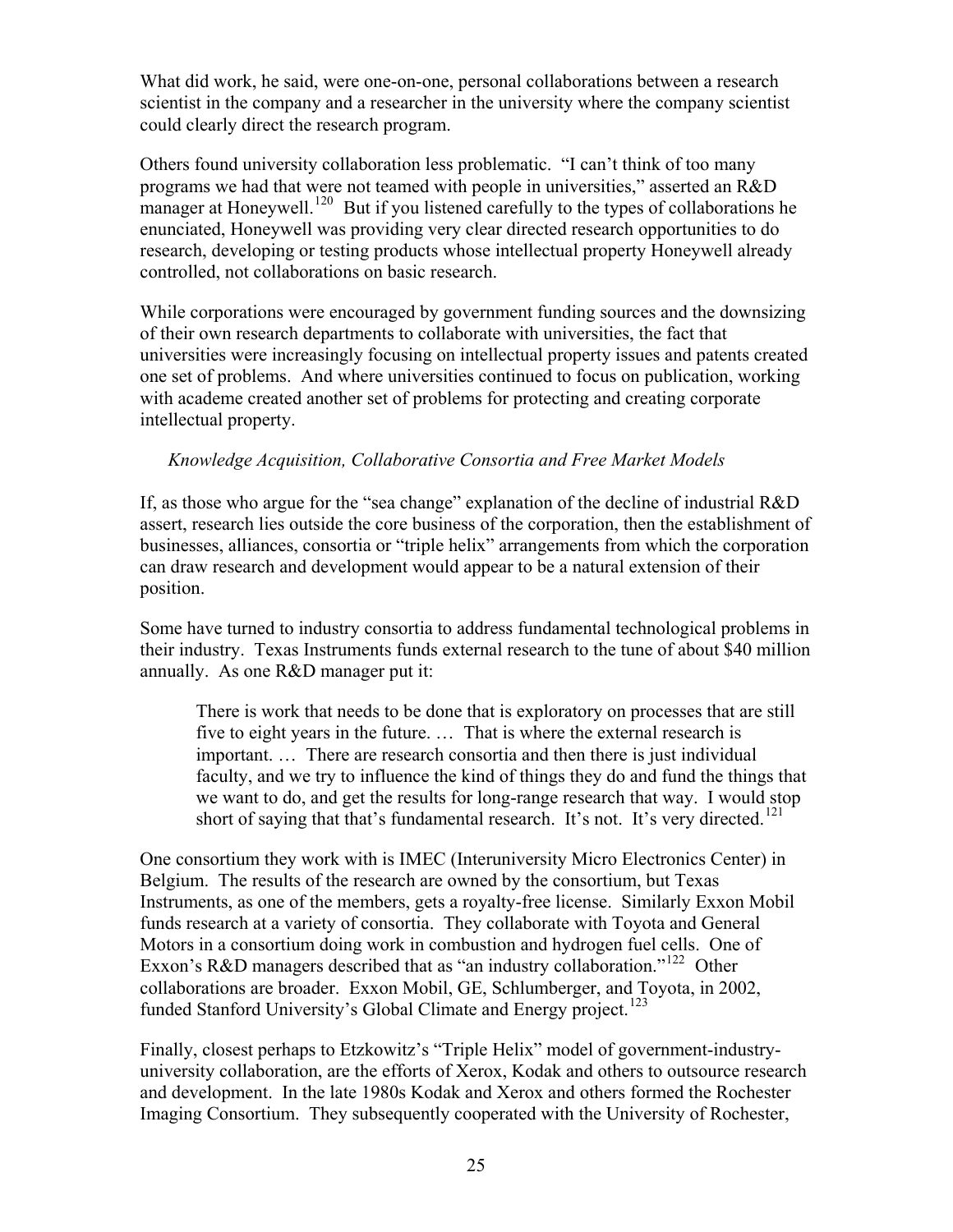Rochester Institute of Technology and the New York State Science & Technology Foundation, subsequently the New York State Office of Science, Technology and Academic Research (NYSTAR), to form the Center for Electronic Imaging Systems. In 1996, Xerox created the Design Research Institute permitting its scientists to collaborate with faculty and students at Cornell University.<sup>[124](#page-71-1)</sup> In 2001, Kodak and Xerox, with NYSTAR, formed Infotonics in an attempt to bring to commercial viability small scale Micro-Electromechanical Systems (MEMS) manufacturing. The Infotonics Research Center was formally opened in 2004. By 2006, however, Infotonics was losing \$200,000/month. More recently, news reports have suggested an economic turnaround, but the ultimate success of the program remains undetermined at this time.<sup>[125](#page-71-1)</sup>

Following along similar lines, IBM last year opened the Computational Center for Nanotechnology Innovations at Rensselaer Polytechnic Institute in an attempt to develop industry-wide collaboration with academic researchers in the development and manufacturing of nanoscale materials, devices and systems. Again, it is too early to determine the success of a program that seeks to be able to manufacture semiconductors on the order of 22 nanometers by  $2015$ .<sup>[126](#page-71-1)</sup>

Another important new trend appears to be the outsourcing of knowledge creation to the marketplace. Corporations recognize that new knowledge can be created anywhere and that internal knowledge creation applicable to a particular corporation's business needs has been notoriously inefficient. Several corporations in our study use a portion of their internal R&D to assess knowledge created elsewhere for possible acquisition rather than to create knowledge itself. As a result, they acquire more basic-level research in the marketplace.<sup>[127](#page-71-1)</sup> As one corporate R&D manager told us:

"The fundamental research will get done, the applied research will get done, the development will get done. … It's just that it may get done from different quarters. … Maybe by leveraging small startup companies more rather than trying to replicate everything they have. Research is not going to change. But it does change the question of what's done inside a corporation and how the corporation tries to position itself. Instead of doing some of that research now, many of us have to be aware of the existence of the research out in the rest of the community."<sup>[128](#page-71-1)</sup>

Rather than inefficiently creating new knowledge through large-scale corporate R&D programs, several corporations in our study assign a portion of their R&D to assess knowledge created elsewhere for possible license or acquisition and development within the corporation. Lockheed, General Atomics, Xerox and others have researchers whose job it is to keep tabs on the small startups, many of which are affiliated with university research programs. They identify those whose technologies fit their company's portfolio and, where the fit is considered profitable, acquire the startups and utilize the parent company's larger R&D program to incorporate the technologies into the company's product lines. Others have established companies whose core business is intellectual property. Nathan Myhrvold, Microsoft's former Chief Technology Officer, has formed Intellectual Ventures (IV) as a specialized business to serve as an upstream intellectual property resource.<sup>[129](#page-71-1)</sup> By July 2006, IV employed some 700 researchers.<sup>[130](#page-71-1)</sup> Ross Perot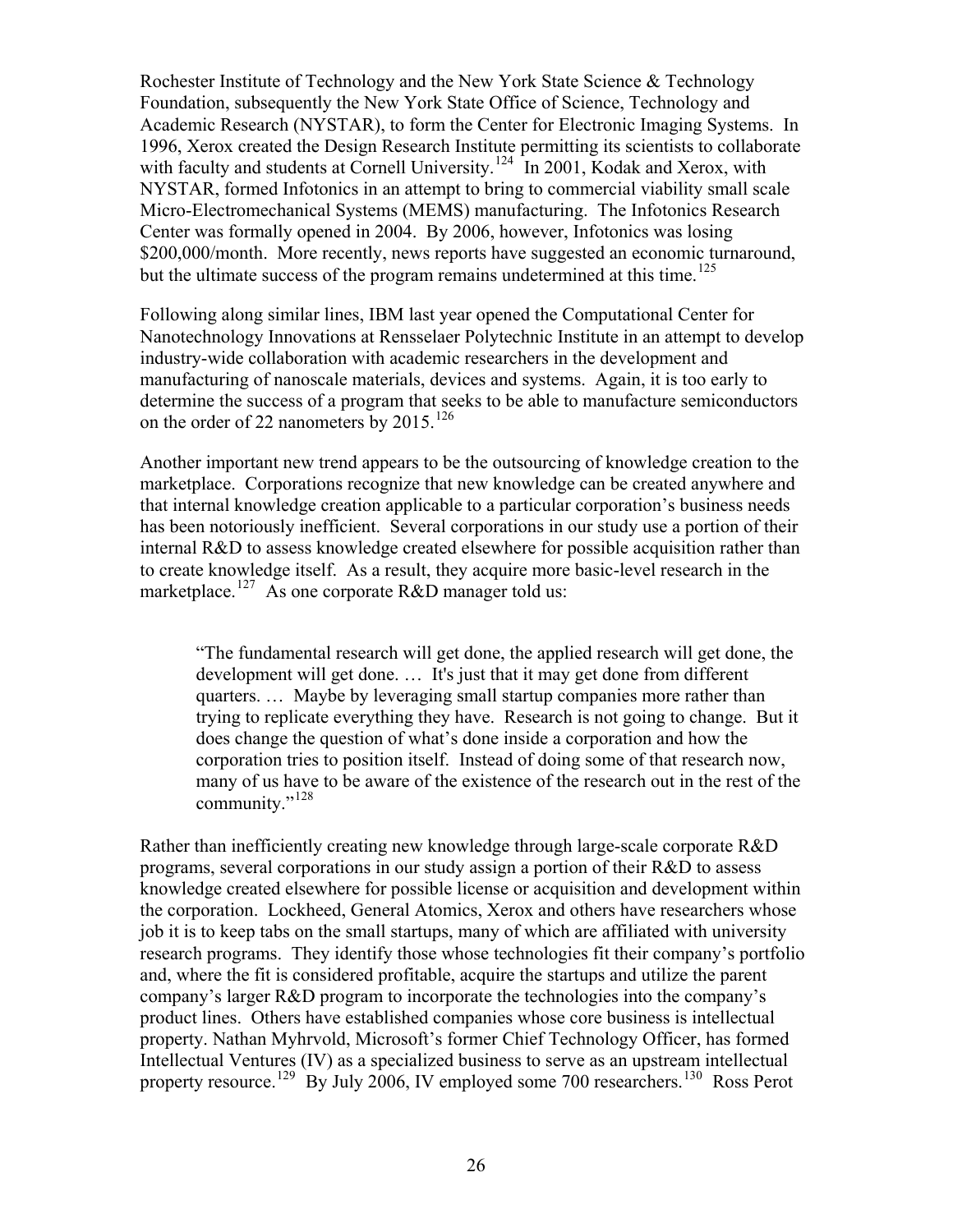<span id="page-29-0"></span>has similarly established a \$200 million private equity fund to purchase companies with "undervalued" patent portfolios.<sup>[131](#page-71-1)</sup>

An increasing number of science-based startups, some coming out of university research, others spun off from corporate research programs or created by entrepreneurial scientists, suggests a market response to the outsourcing of knowledge creation. Beginning in the 1990s the number of new entrepreneurial startups increased dramatically. Some physicists have brought their understanding of the physical nature of the world to the creation and manufacture of new technologies. Others have focused on the creation and evaluation of intellectual property (IP) and its application across a broad spectrum of businesses, serving as consultants and licensors of IP, while companies like Agilent and Lucent have created spin-offs to exploit new technologies. In many respects using corporate R&D to evaluate external knowledge creation appears to be a free market counterpoint to the R&D constraints inherent in the Triple Helix model of collaborative R&D discussed above.

## **Recent Trends**

Since we visited, many of the companies we surveyed have continued to adjust the role that R&D plays in the corporate business. Many since the 1990s have adopted Motorola's "Six Sigma" quality management methodology largely because of the success that Jack Welch had with it at General Electric. We found various versions of "Six Sigma" programs at GE, 3M, Raytheon, Honeywell, Agilent, and Exxon Mobil. While some companies enthusiastically promoted their versions of Six Sigma, others expressed reservations regarding its use and are beginning to move away from its more stringent aspects. One R&D manager at Agilent told us that the company did "follow Six Sigma" but it was "not a big part of R&D."<sup>[132](#page-71-1)</sup> A physicist at Exxon Mobil noted that such programs played a role but primarily at the "decision stage" where technologies were transferred from R&D to the operating companies.<sup>[133](#page-71-1)</sup>

One of Welch's assistants at GE, James McNerney, brought Six Sigma to 3M when he became CEO in 2000. However, R&D had a mixed review of the program. One physicist told us:

What it results in is requirements that we spend time in training classes . . . for example, the latest one (and since it's here, I'm most familiar with it right now), they want everybody to have what they call a Greenbelt project, which means you're going to apply the Six Sigma methodology against something that you were going to be doing anyway. Actually, those are generally pretty worthless. … If you don't know the scientific basics of the problem, it doesn't make sense to do a statistical experiment on it. I've seen this happen a lot. It's not just Six Sigma. Corporate cultures tend to do that. [He concluded:] "I'd like to de-emphasize a lot of the formalism that's come in with the Six Sigma. It's just slowing us down. You cannot be slow in the display industry and survive, and we are struggling with that.

Design for Six Sigma, which focused more on R&D, was even worse. One physicist told us that "design for Six Sigma is this virulent scourge that has been unleashed on the corporation and is chewing up resources and excreting paper."[134](#page-71-1) Recent news reports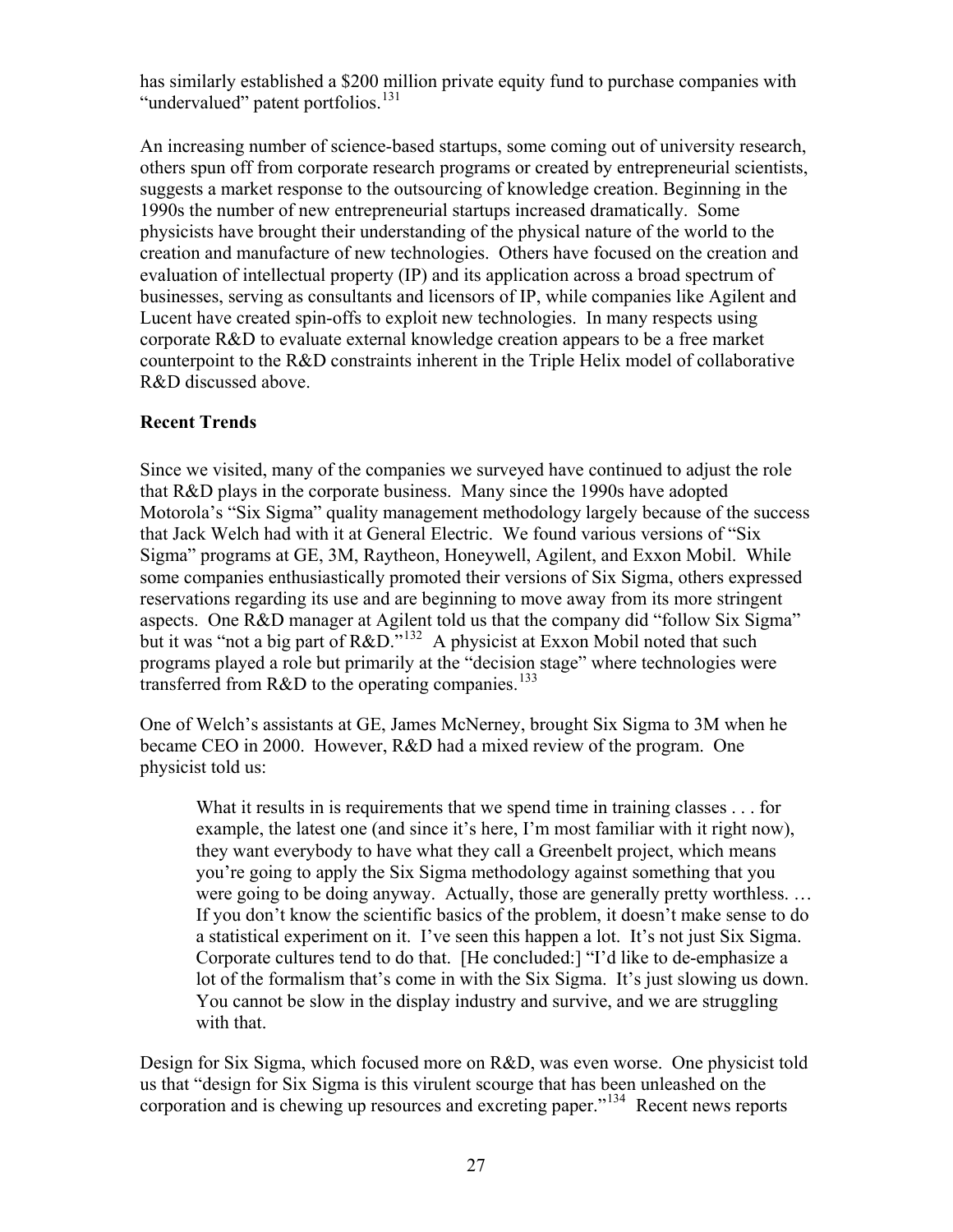<span id="page-30-0"></span>have suggested that McNerney's successor, George Buckley, has cut back on the focus on Six Sigma, particularly in R&D.<sup>[135](#page-71-1)</sup>

Like Welsh at GE, McNerney paid close attention to R&D, holding its budget constant during his tenure. Buckley significantly increased R&D spending at 3M by 20% to \$1.5 billion dollars. What effect this will have on 3M remains unclear. During McNerney's tenure 3M dropped from being the number one most innovative company, according to *Business Week,* to number seven. Now, one business director was quoted as saying, "We feel like we can dream again."<sup>[136](#page-71-1)</sup>

Changing economic conditions and markets have led to reassessment of R&D's role within the corporation as well. In 2000, 65% of Corning's R&D spending went to fiber optics. Three years later when we visited, 70% of Corning's R&D spending went to non-telecom projects.<sup>[137](#page-71-1)</sup> During the telecom boom of the late 1990s analysts urged Corning to focus on its fiber-optics business, but with the dot-com bust Corning's telecom sales dropped by two-thirds. When we visited Sullivan Park in 2003, Corning was in decline and the company was again seeking a new primary product line.<sup>[138](#page-71-1)</sup> Changes in Corning's economic situation led it to reevaluate their utilization of government funding and globalize its R&D functions. The new CEO, Wendell Weeks, again centralized control of R&D spending, placing it at the corporate level and globalizing R&D functions.<sup>[139](#page-71-1)</sup> As noted above, GE has also re-emphasized longer-term research programs, while continuing to emphasize business relevance.

IBM's new Director of R&D, John Kelly, reportedly intends to increasingly move research away from the company's traditionally centralized laboratories to what he calls "collaboratories." As head of IBM's chip business in 2003, Kelly hedged research costs by forming collaborative research alliances with other companies manufacturing chips or dependent on chip manufacturing. "The nature of research itself is changing," he asserted. "Great ideas are springing up everywhere." Collaborative research programs, he argues, will increase IBM's chances of having access to new disruptive technologies, which they could not afford to research and develop on their own.<sup>[140](#page-71-1)</sup>

## **Conclusion**

Our survey of physicists in industry suggests that industry has not yet arrived at, and may never arrive at, a consensus on how to conduct its research or the optimum relationship among science, technology, and business interests. Companies are still struggling to decide what mix of centralized long-term research, focusing on developing new disruptive technologies, and distributed short-term research programs tied closely to current product improvements, works best. They remain unsure of the relative benefits and risks of government research and university collaboration. Others are forming research alliances similar to the patent pooling programs that became widespread in the late nineteenth and early twentieth century. Each of those solutions has critical problems. But as applications of current technologies are reaching their limits, industries continue to change their mix of centralized laboratory research and distributed laboratory development as well as their mix of longer-term (but still highly directed) research programs and shorter term development programs. Texas Instruments' analysis of CMOS technology is telling. Can research provide new insights that permits Moore's law to continue, or have we reached a point where we will construct other perspectives?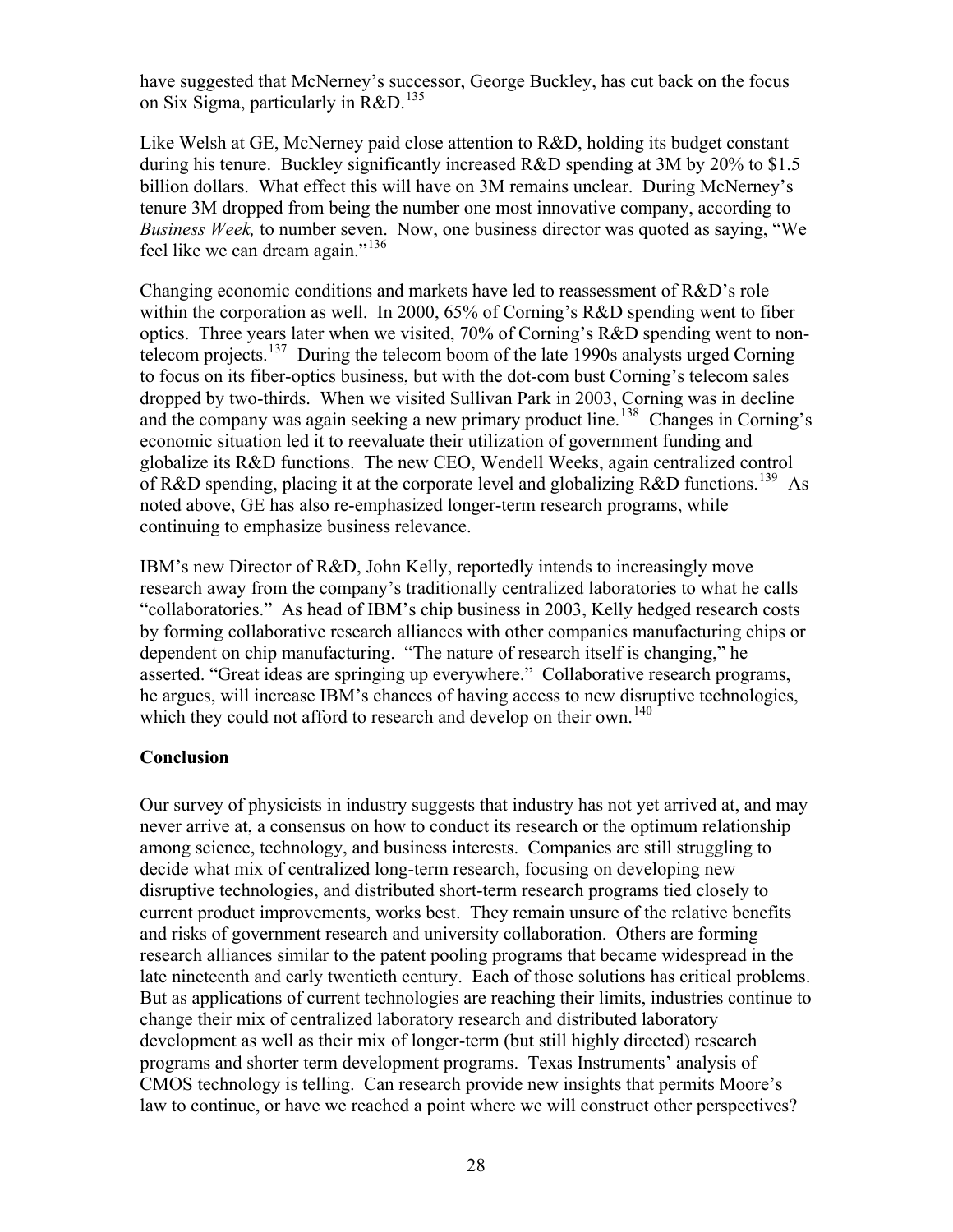If so, how can we even pretend to predict a vision of the future? How can businesses maintain or develop a competitive advantage? Original research? Technology acquisition applied to the company's core business? Or some other strategic form not yet envisioned?

Our interviews with physicists suggest that they increasingly ally themselves professionally with corporate interests as much or more than the professional interests of their research field. One result of the reorganization in R&D is an apparent lack of a sense of community of practice among industrial physicists today beyond their coworkers. When we began the study, we assumed that the professional point of reference for industrial physicists would be the larger physics community. For example, when we asked physicists in corporate labs who the top people in their field were, we expected that they would name people at other labs in this country and abroad. We were surprised to find that most of the interviewees concentrated instead almost exclusively on physicists or other scientists in their own companies.

While nearly all of the physicists whom we interviewed said that they had less control today over the work they do than they or their counterparts had earlier, we found that corporate scientists still have substantial autonomy. Younger researchers, in particular, noted the burden that academic scientists have to fund their research, arguing that the increased direction imposed on corporate R&D by the business units is minimal compared to the requirements imposed on academic researchers by their funding sources.

Many companies are grappling with the issues of intellectual property and consortium research. Some appear to be outsourcing research programs or turning to "knowledge and technology" acquisition programs. They rely on the expertise of their research centers to assess and develop technologies created elsewhere that may have application to their core businesses, rather than to discover new science and technology on their own. Industrial R&D increasingly is driven by the dynamic needs of industry in a competitive environment. Industry is still struggling to find ways to effectively connect R&D efforts to both the short-term and long-term goals of the corporation. Given the influence of short-term profits on stock value, we should not be surprised that development frequently takes precedence over longer term, higher risk research. Nor should it be surprising that the longest research programs took place at General Atomics, the only private company we visited. As a private corporation it is less driven to respond to market pressures and can, at least occasionally, take a longer term view in its R&D investments. Even where industry engages in longer term research it can no longer afford, if it ever could, knowledge development and acquisition for knowledge's sake alone.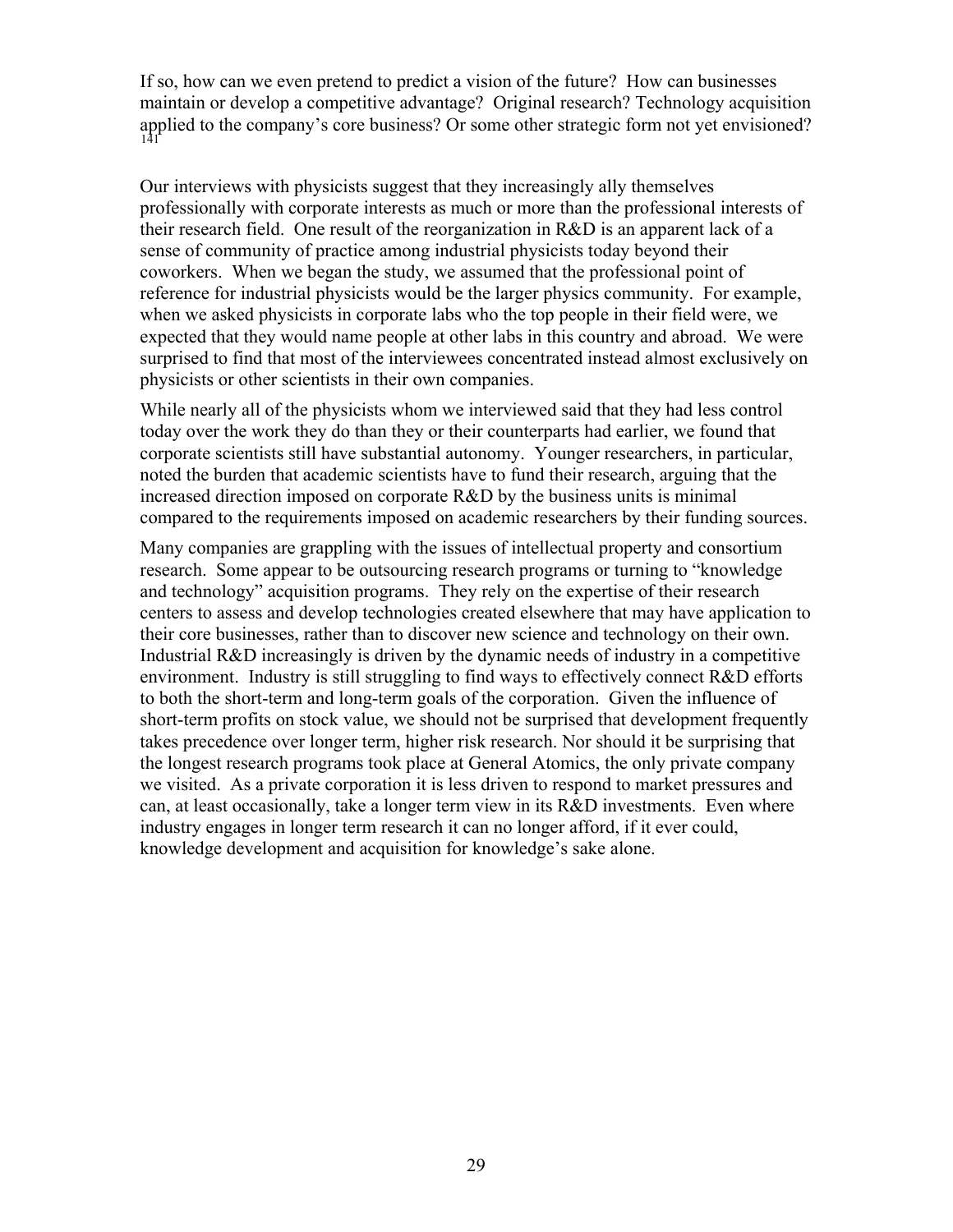## **Endnotes**

<sup>1</sup> The "triple helix" model is a descriptive, though sometimes also used as a prescriptive, model of the interaction and respective intertwined roles of government, education and business in knowledge generation and product development. See, for example, Henry Etzkowitz, "The Triple Helix and the Rise of the Entrepreneurial University," in *The Science-Industry Nexus. History, Policy, Implications*, (2004), 69-92.

 $2^2$  For an excellent discussion of various models see Karl Grandin, Nina Worms and Sven Widmalm (eds.), *The science-industry nexus: history, policy, implications: Nobel Symposium 123. Sagamore Beach, MA: Science* History Publications, 2004.

3 Vannevar Bush, "As We May Think," *Atlantic Monthly*, July, 1945,

<http://www.theatlantic.com/doc/194507/bush>.<br><sup>[4](http://www.theatlantic.com/doc/194507/bush)</sup> Ibid.

 $\overline{a}$ 

<sup>5</sup> Anonymous interview I, IBM Thomas J. Watson Research Center, March 2006.

6 Ibid.

<sup>7</sup> David Bishop interview by R. Joseph Anderson and Sandy Johnson, Lucent Technologies, August 25, 2003.

<sup>8</sup> Philip Platzman interview by Sandy Johnson, Bell Labs, August 26, 2003.

9 F. A. M. J. Faas, "How to Solve Communication Problems on the R and D Interface*," Journal of* 

*Management Studies* 22:1, 1985, pp. 83-86 (National Science Foundation, 2008).<br><sup>10</sup> John Seeley Brown and Paul Duguid, "Knowledge and Organization: A Social-Practice Perspective,"<br>*Organization Science*, 12:2, March-April

<sup>11</sup> Alden S. Bean, "Trends in Industrial R& D Management and Organization," Future R&D Environments: *A Report for the National Institute of Science and Technology*, National Academies Press, 2002, p. 216. 12 Robert Buderi, *Engines of Tomorrow: How the World's Best Companies Are Using Their Research Labs* 

*to Win the Future* (Simon & Schuster, 1999), p 30; *Science and Engineering Indicators 2008*, Vol. 1, p 4-5 (National Science Board, 2008).

 $i<sup>3</sup>$  Ibid.

<sup>14</sup> Philip Platzman interview by Sandy Johnson.

<sup>15</sup> Anonymous interview II, Agilent Laboratories, July 2006.

<sup>16</sup> Alice White interview by Thomas Lassman and Sandy Johnson, Lucent Technologies, August 25, 2003.<br><sup>17</sup> Ibid.

<sup>18</sup> Ibid.<br><sup>19</sup> Anonymous interview III, Lucent Technologies, August 2003

<sup>20</sup> Alice White interview by Thomas Lassman and Sandy Johnson

<sup>21</sup> Anonymous interview III, Lucent Technologies, August 2003.

<sup>22</sup> See for instance Ed Furlani interview by R. Joseph Anderson and Thomas Lassman, Eastman Kodak,

June 9, 2003; Anonymous interview III, Lucent Technologies, August 2003; Anonymous interview IV, Lucent Technologies, August 2003; Anonymous interview V, Xerox Wilson Center for Research and

Technology, April 2003, and others.<br><sup>23</sup> Eric Isaacs interview by Thomas Lassman and Sandy Johnson, Lucent Technologies, August 25, 2003.

<sup>24</sup> Anonymous interview, V, Xerox Wilson Center for Research and Technology, April 2003.

<sup>25</sup> Ed Furlani interview by R. Joseph Anderson and Thomas Lassman.

26 Anonymous interview VI, Corning, May 2003.

<sup>27</sup> Philip Platzman interview by Sandy Johnson.

<sup>28</sup> Anonymous interview VII, IBM Thomas J. Watson Research Center, March 2006.

 $29$  Ibid.

 $30$  Ibid.

 $31$  Ibid.

 $32$  Ibid.

 $33$  Ibid.

<sup>34</sup> Pat Perkins interview by Orville R. Butler, Lockheed-Martin Advanced Technology Center, December 13, 2005.

<sup>35</sup> Jeff Newmeyer interview by Orville R. Butler, Lockheed-Martin Advanced Technology Center, December 13, 2005.

36 Ibid.

<sup>37</sup> Anonymous interview VIII, GE Global Research Center, May 2003.

<sup>38</sup> Anonymous interview IX, GE Global Research Center, May 2003.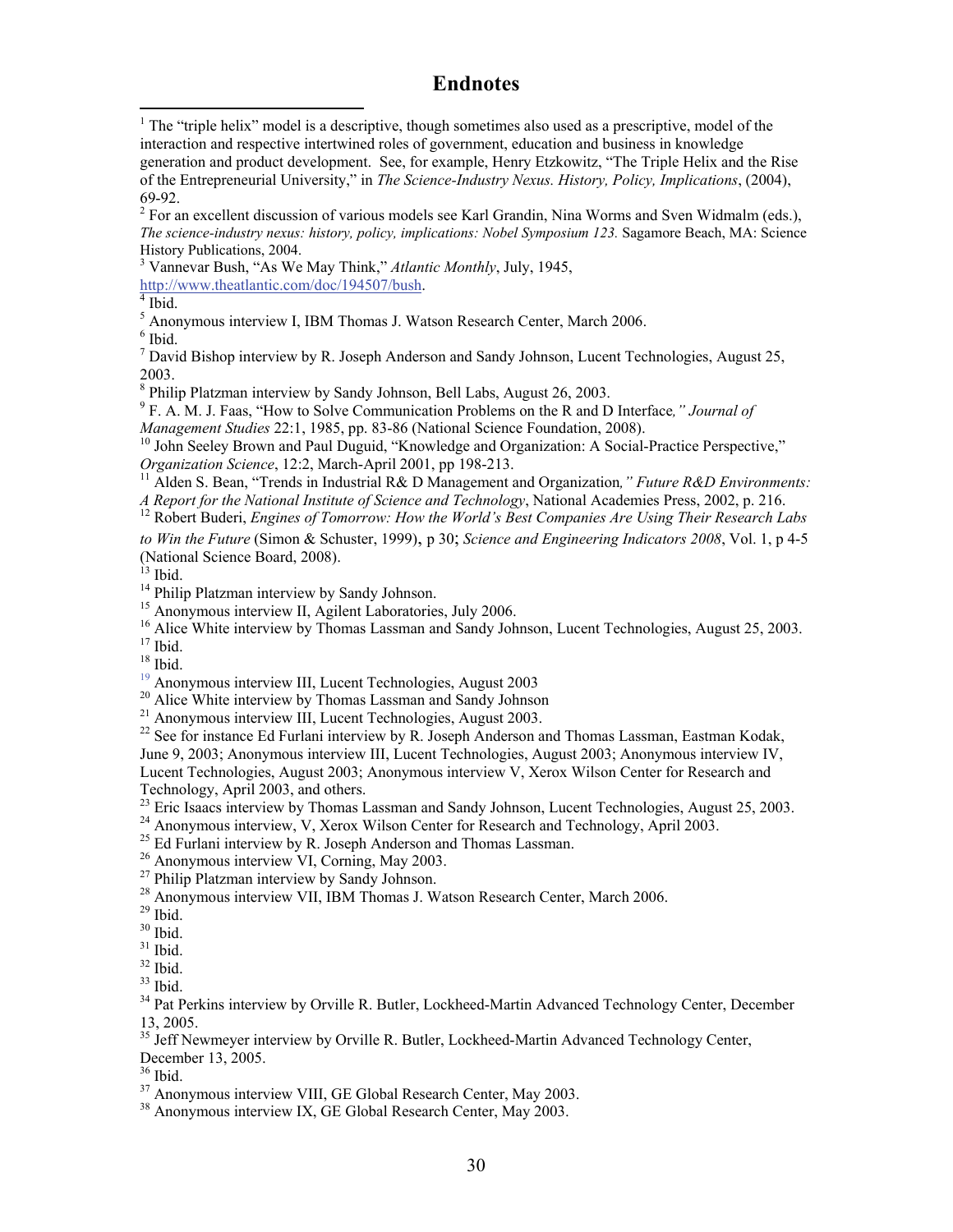39 Anonymous interview, VIII.

40 Anonymous interview IX.

<sup>41</sup> John Schenk interview by R. Joseph Anderson, GE Global Research Center, May 5, 2003.

 $42$  Ibid.

 $43$  Ibid.

<sup>44</sup> Bijon Dorri interview by R. Joseph Anderson, GE Global Research Center, May 5, 2003.

45 Anonymous interview VIII.

46 John Schmid, "Funding research centers pays off for GE, Milwaukee Journal Sentinel Online, October 6, 2007. http://www.jsonline.com/story/index.aspx?id=671545; "How GE is Reinventing Invention,"

*Business Week, October 6, 2003.*<br>http://www.businessweek.com/magazine/content/03 40/b3852041 mz009.htm.

 $\frac{47}{47}$  $\frac{47}{47}$  $\frac{47}{47}$  Robert Weisman, "GE's Sandbox for Scientists," *The Boston Globe, March* 15, 2004, [http://www.boston.com/business/technology/articles/2004/03/15/ges\\_sandbox\\_for\\_scientists/.](http://www.boston.com/business/technology/articles/2004/03/15/ges_sandbox_for_scientists/)<br><sup>[48](http://www.boston.com/business/technology/articles/2004/03/15/ges_sandbox_for_scientists/)</sup> Anonymous interview IX.

49 Diane Brady, "The Immelt Revolution," *Businessweek*, March 28, 2005.

[http://www.businessweek.com/print/magazine/content/05\\_13/b3926088\\_mz056.htm?chan=gl](http://www.businessweek.com/print/magazine/content/05_13/b3926088_mz056.htm?chan=gl). [50](http://www.businessweek.com/print/magazine/content/05_13/b3926088_mz056.htm?chan=gl) "How GE is Reinventing Invention," *Business Week,* October 6, 2003.

[http://www.businessweek.com/magazine/content/03\\_40/b3852041\\_mz009.htm.](http://www.businessweek.com/magazine/content/03_40/b3852041_mz009.htm)<br> [51](http://www.businessweek.com/magazine/content/03_40/b3852041_mz009.htm) John Schmid, Op. Cit.

<sup>52</sup> "GE Econmagination R&D Investment to Reach \$1 Billion by Year End, Driving Expansion of Advanced Technology Pipeline," Press Release, October 23, 2007.

<http://www.genewscenter.com/content/Detail.asp?ReleaseID=2748&NewsAreaID=2>.<br>
<sup>[53](http://www.genewscenter.com/content/Detail.asp?ReleaseID=2748&NewsAreaID=2)</sup> "How GE is Reinventing Invention," Op. Cit.<br>
<sup>54</sup> "GE Ranks #1 in Proactively Addressing World's High Tech Challenges. Press Release, Novem 2007.

[http://www.genewscenter.com/Content/Detail.asp?ReleaseID=2781&NewsAreaID=2&MenuSearchCatego](http://www.genewscenter.com/Content/Detail.asp?ReleaseID=2781&NewsAreaID=2&MenuSearchCategoryID)<br>
FSLE

 $\overline{A}$ nonymous interview X, Eastman Kodak Research Laboratories, June 2003.

<sup>56</sup> Gilbert A. Hawkins interview by R. Joseph Anderson and Thomas Lassman, Eastman Kodak Research Laboratories, June 9, 2003.

 $\overline{57}$  Ibid.

58 Ibid.

59 Ed Furlani interview by R. Joseph Anderson and Thomas Lassman.

60 Anonymous interview XI, Raytheon Integrated Defense Systems, January 2007.

<sup>61</sup> Taylor W. Lawrence interview by Orville R. Butler, Raytheon, January 24, 2007.

 $62$  Richard Chapman interview by R. Joseph Anderson and Thomas Lassman, Texas Instruments, October

6, 2003.

 $63$  Ibid.

64 Stephen B. Adams and Orville R. Butler, *Manufacturing the Future. A History of Western Electric.* Cambridge, 1998.

<sup>65</sup> Steve Newton interview by R. Joseph Anderson, Agilent Technologies, July 26, 2006.<br><sup>66</sup> Anonymous interview IX.

 $67$  Anonymous interview VI. One R&D manager said the company was no longer involved in classified research, while another was unsure if they remained involved in classified government contracts. 68 Ibid.

 $69$  Ibid.

 $70$  William J. Holstein, "Trial by Fire During the telecom craze, Wall Street urged Corning to dump its other businesses. Now the company's future depends on them," *Business 2.0 Magazine*, February 1, 2003; Jonathan Fahey, Innovation Glass Menagerie, *Forbes* April 24, 2006.

<sup>[71](http://www.forbes.com/forbes/2006/0424/063.html)</sup> Brian Howard, "Corning Incorporated," American Biotechnology Laboratory (October 2005) [http://www.corning.com/docs/corporate/media\\_center/ABL-Howard-Reprint.pdf](http://www.corning.com/docs/corporate/media_center/ABL-Howard-Reprint.pdf); "Corning opens major R&D center at ITRI," *United Daily News*, March 22, 2006.

 $\frac{72}{72}$  $\frac{72}{72}$  $\frac{72}{72}$ Corning 2007 Annual Report. [http://www.corning.com/2008\\_proxy/2007\\_Annual\\_Report.pdf.](http://www.corning.com/2008_proxy/2007_Annual_Report.pdf)<br>  $\frac{73}{72}$  Denny (Robert) Lorentz interview by Thomas Lassman, 3M, September 29, 2003.

 $74$  Ibid.

 $75$  Ibid.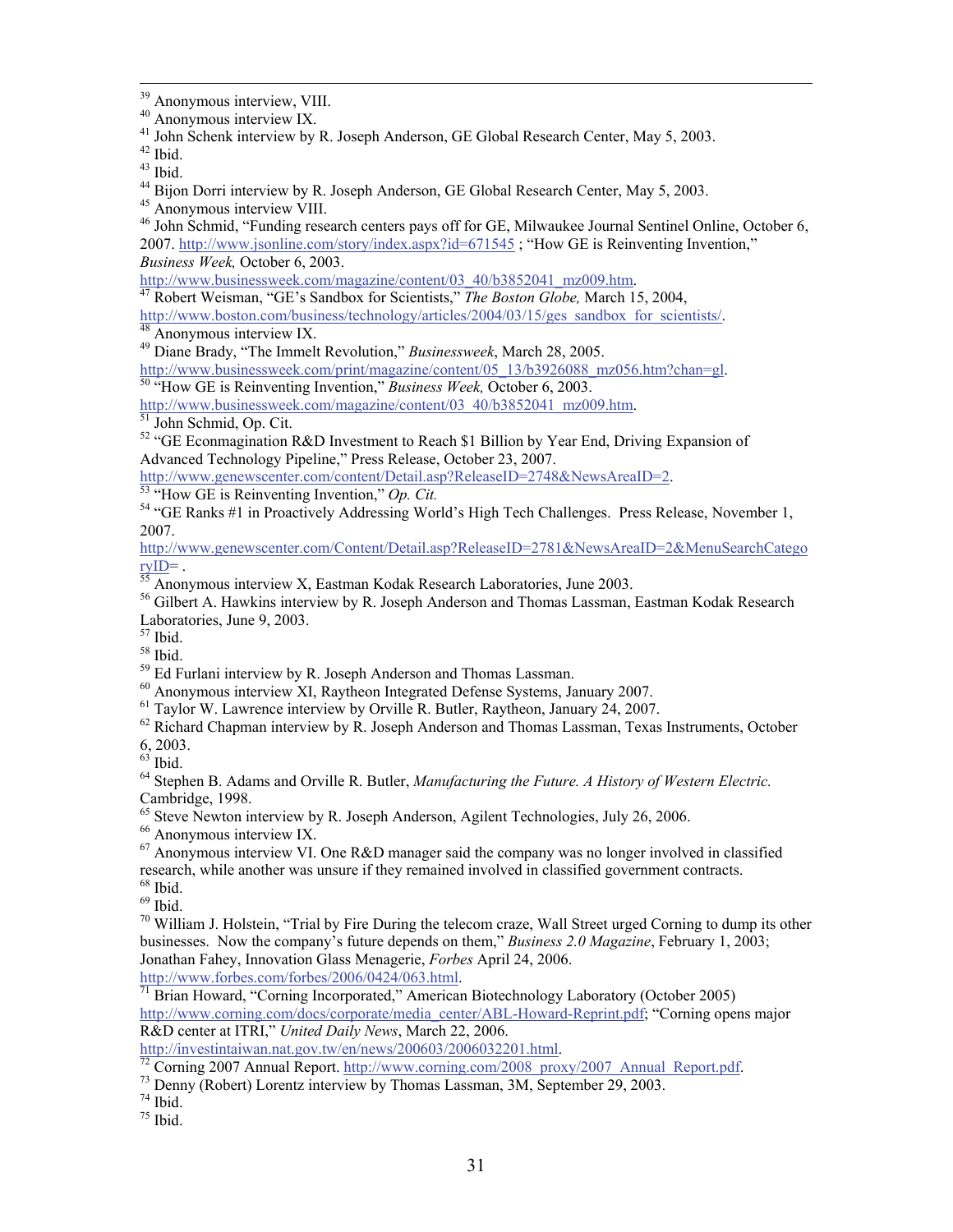76 Ibid.

 $^{77}$  David Arch interview by R. Joseph Anderson and Orville R. Butler, Honeywell Advanced Technology Center, November 14, 2005.

78 Ibid.  $79$  Ibid.

<sup>80</sup> Alan Cox interview by Orville R. Butler and R. Joseph Anderson, Honeywell Advanced Technology Center, November 11, 2005.

 $81$  Ibid.

 $82$  Ibid.

<sup>83</sup> David Arch interview by R. Joseph Anderson and Orville R. Butler; Alan Cox interview by Orville R. Butler and R. Joseph Anderson; Barry Cole interview by R. Joseph Anderson and Orville R. Butler, Honeywell Advanced Technology Center, November 14, 2005.

 $84$  David Arch interview by R. Joseph Anderson and Orville R. Butler.  $85$  Ibid.

86 Ibid.

87 Ibid.

88 Anonymous interview XII, Texas Instruments, October 2003

<sup>89</sup> Richard Chapman interview by R. Joseph Anderson and Thomas Lassman.

90 Anonymous interview XII.

 $91$  Moore's law is the popular restatement of a prediction by physicist Gordon Moore, that the number of transistors that could be placed on an integrated circuit would double approximately every two years. This rate has continued from about 1965 to the present.

92 Anonymous interview XIII, Texas Instruments, October 2003.

 $93$  Taylor W. Lawrence interview by Orville R. Butler, Raytheon Headquarters, January 24, 2007.<br><sup>94</sup> Anonymous interview XI.

<sup>95</sup> See for example Colin Whelan interview by Orville R. Butler, Raytheon Integrated Defense Systems, January 23, 2007 and Don Power interview, Raytheon Integrated Defense Systems, January 22, 2007. <sup>96</sup> Taylor W. Lawrence interview by Orville R. Butler.

<sup>97</sup> "A Message from Dr. Taylor W. Lawrence Vice president of Engineering, Technology and Mission Assurance, *Technology Today*, No. 3, (2008)

[http://www.raytheon.com/technology\\_today/current/lawrence\\_message.html.](http://www.raytheon.com/technology_today/current/lawrence_message.html)<br><sup>[98](http://www.raytheon.com/technology_today/current/lawrence_message.html)</sup> Taylor W. Lawrence interview by Orville R. Butler.

99 Dennis Buss interview by R. Joseph Anderson and Thomas Lassman, Texas Instruments, October 6,  $^{2003.}_{\,100}$  Ibid.

<sup>101</sup> Anonymous interview XIV, GE Global Research Center, May 2003.<br><sup>102</sup> Anonymous interview VII.<br><sup>103</sup> Henry Etzkowitz, Op. Cit.<br><sup>104</sup> Curt Flory interview Orville R. Butler and R. Joseph Anderson, Agilent Technologies,

*Issues in Higher Education, November 3, 2005.*<br>
http://findarticles.com/p/articles/mi\_m0WMX/is\_19\_22/ai\_n15950893.

<sup>[111](http://findarticles.com/p/articles/mi_m0WMX/is_19_22/ai_n15950893)</sup> Anonymous interview XVI.<br>
<sup>112</sup> Anonymous interview XVIII.<br>
<sup>113</sup> Anonymous interview XVI.<br>
<sup>114</sup> Anonymous interview XIX, 3M Company, July 2004.<br>
<sup>115</sup> Steve Bolte interview R. Joseph Anderson, Xerox Wilson Center f 22, 2003.<br><sup>116</sup> Jeff Newmeyer interview by Orville R. Butler.

117 Ibid. 118 Sett Newmeyer interview by Orroms and according results of Technology Development for Human and Robotic  $\frac{118}{118}$  Steering Committee for Workshops on Issues of Technology Development for Human and Roboti Exploration and Development of Space, *Government/industry/Academic Relationships for Technology*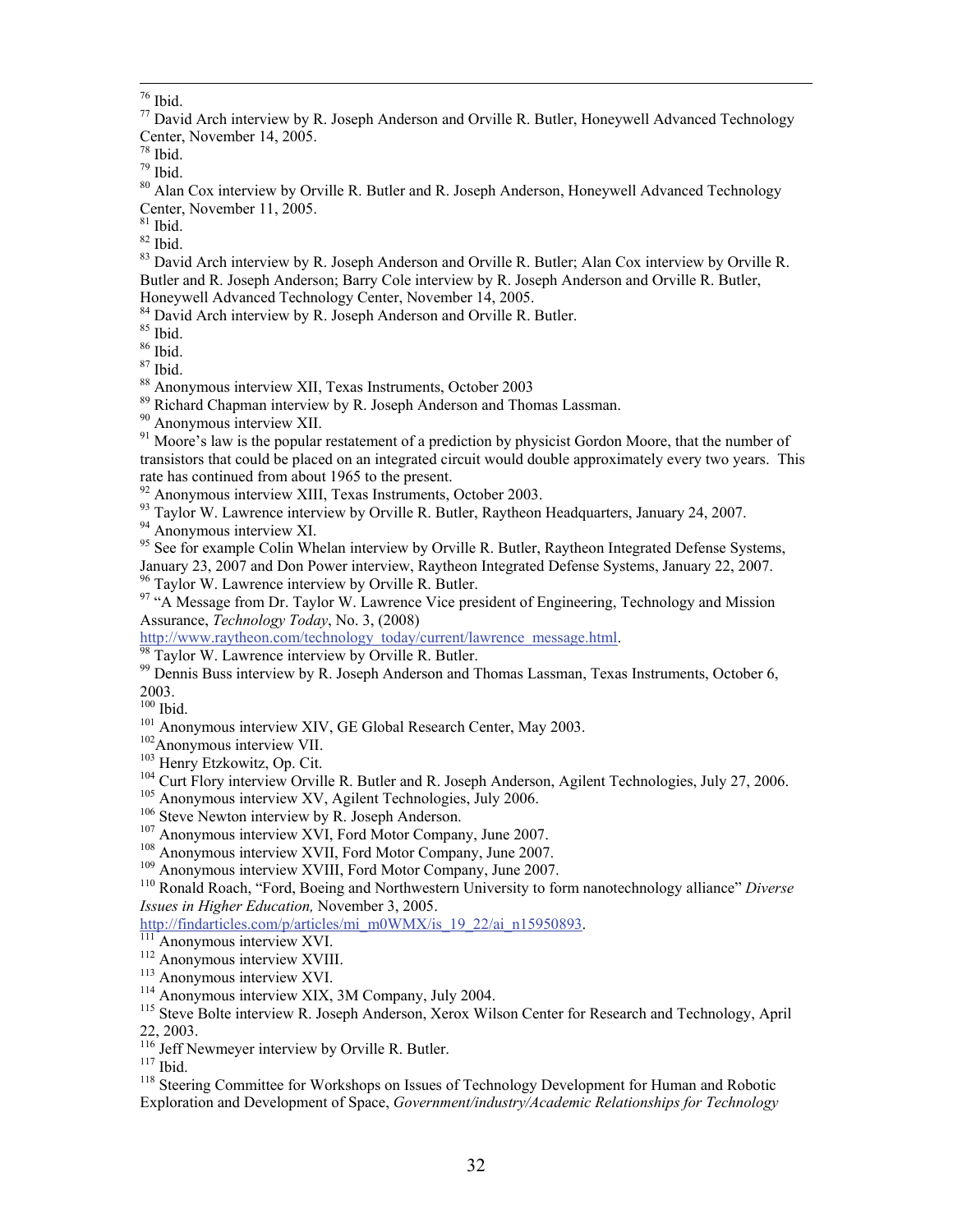$\overline{a}$ *Development: A Workshop Report* (Washington D.C., The National Academies Press, 2005) [http://books.nap.edu/openbook.php?record\\_id=11206&page=1](http://books.nap.edu/openbook.php?record_id=11206&page=1).<br>
<sup>[119](http://books.nap.edu/openbook.php?record_id=11206&page=1)</sup> Anonymous interview VII.<br>
<sup>120</sup> David Arch interview by R. Joseph Anderson and Orville R. Butler.<br>
<sup>121</sup> Dennis Buss interview by R. Joseph Anderson and Thom

November 14, 2003.<br><sup>123</sup> "Stanford University. Global Climate & Energy Project." http://gcep.stanford.edu/about/index.html.

<sup>124</sup> Cf "Definition and Evolution of Technology Transfer at Cornell," *IP Strategy Today, No 6 (2003),* 

[http://www.biodevelopments.org/ip/ipst6.pdf.](http://www.biodevelopments.org/ip/ipst6.pdf)<br>
<sup>125</sup>Infotonics Press Release, August 1, 2007,<http://www.infotonics.org/News/Releases/08012007.asp>.<br>
<sup>126</sup> "New Supercomputing Center to Advance the Science of Nanotechnology

<sup>127</sup> Henry Chesbrough, *Open Innovation: The New Imperative for Creating and Profiting from Technology.* Harvard Business School Press, 2003; Henry Chesbrough, Wim Vanhaverbeke and Joel West, *Open Innovation: Researching a New Paradigm*. Oxford University Press, 2006. P&G, for examples claims to source 50% of its innovation externally using what it calls "Connect + Develop". For a general discussion of sociological theories of entrepreneurship see Patricia H. Thornton, "The Sociology of Entrepreneurship,"<br>*Annual Reviews of Sociology*, 25(1999), 19-46.<br><sup>128</sup> Anonymous interview XX, Lockheed-Martin Advanced Technology

<sup>129</sup> Brad Stone, "Factory of the Future," *Newsweek*, November 22, 2004.<br><sup>130</sup> "Inside Nathan Myhrvold's Mysterious New Idea Machine," *Business Week*, July 3, 2006.<br><sup>131</sup> Tomas Kellner, "Perot Backs \$200 Million Bet on P

November 13, 2003.<br><sup>134</sup> Anonymous interview XIX.

<sup>135</sup>Brian Hindo, "At 3M, A Struggle between Efficiency and Creativity," Business Week, June 11, 2007.<br><sup>136</sup> Bob Anderson quoted in Brian Hindo, "At 3M, A Struggle between Efficiency and Creativity," *Business* 

*Week*, June 11, 2007.<br><sup>137</sup> Holstein, Op. Cit.; Fahey, Op. Cit.<br><sup>138</sup> Holstein, Op. Cit.; Fahey, Op. Cit.<br><sup>140</sup> Steve Hamm, "Big Blue Goes for the Big Win," *Businessweek*, March 10, 2008.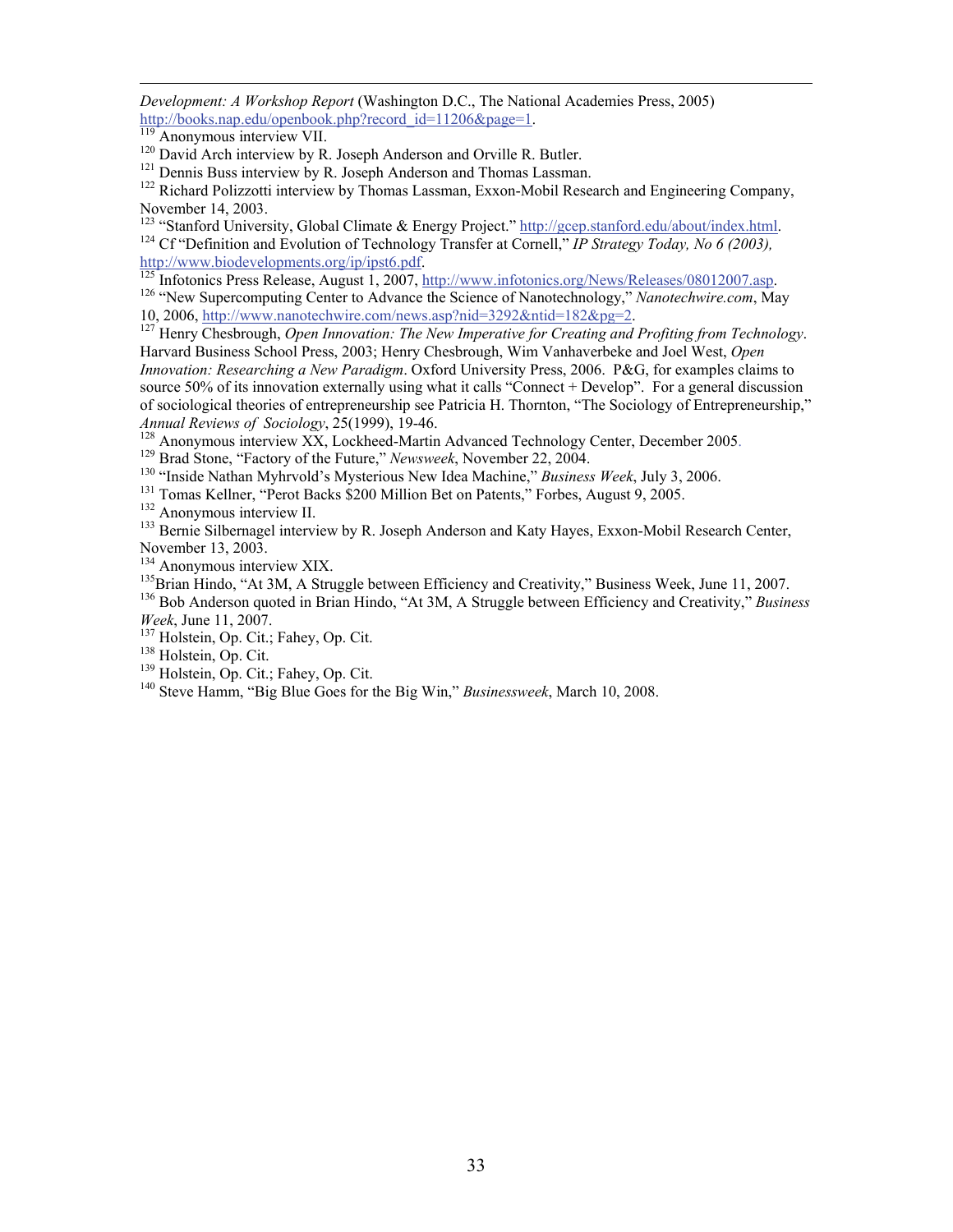## **Part 2: Identifying and Preserving Historically Valuable Records**

### **Records Keeping Practices of Physicists**

Records keeping in industrial R&D faces a variety of obstacles. Like most groups, corporate physicists tend to keep only those documents they think will be useful to them or that their organization requires that they keep. Good record keeping also depends on storage and retrieval systems that are familiar, reliable, and easy to use. While corporate records management programs have become increasingly sophisticated over time, and especially since the enactment of the Sarbanes-Oxley Act of 2002, administrative and government regulations focus on management and financial accountability and generally don't address R&D records. Other major obstacles include changes in ways of supporting intellectual property claims, the replacement of paper by electronic records, and the preferred communication patterns among physicists. The ongoing process of reorganizing R&D presents yet another impediment to effective records management. When the organizational structure changes frequently, it's difficult for support programs like records management to keep up.

Only one-third of respondents were certain that they could recover records more than five years old. An additional 55% said they could recover some but not all significant records and 4% told us they could only recover personal records greater than five years old. There was even less consistency about what would happen to their records when they retired or left the company. Fifteen respondents told us that at least some records they maintained would most likely be trashed when they left. Nearly half told us that the records would be handled according to company policy--whatever policy was then in place. Thirty percent said they would pass on their records to their successor or to a supervisor, while 27% told us they did not know what would happen to their records. Seventeen percent indicated they would take at least some records with them.

Corporate records retention and disposition schedules are found at all of the companies in our study, but the extent to which they cover R&D records, beyond contract deliverables and materials required to support intellectual property claims, and the extent to which the schedules are followed by physicists, varies greatly from company to company. While 85% of respondents told us that their company has a records retention policy, 15% of these respondents said that they don't know what the policy is. A little over 7% indicated that they were aware of the policy but admitted that they don't follow it. The remaining 15% said, incorrectly, that their company doesn't have a records retention schedule. The library director at one of the companies who had in recent years been assigned responsibility for overseeing the company's records management program said:

What I've discovered is there are federal . . . and state government rules for any kind of information that has to do with money. … There are rules about how long you preserve this information, how long you archive, and when you destroy it. And anything to do with personnel issues. … But there are no federal government rules governing intellectual capital. If you want to throw it away, you may. Internally you make your own rules.<sup>[1](#page-71-0)</sup>

Given the lack of regulatory requirements, concerns for preserving records as part of the company's intellectual property vary widely. Some of the companies that we've visited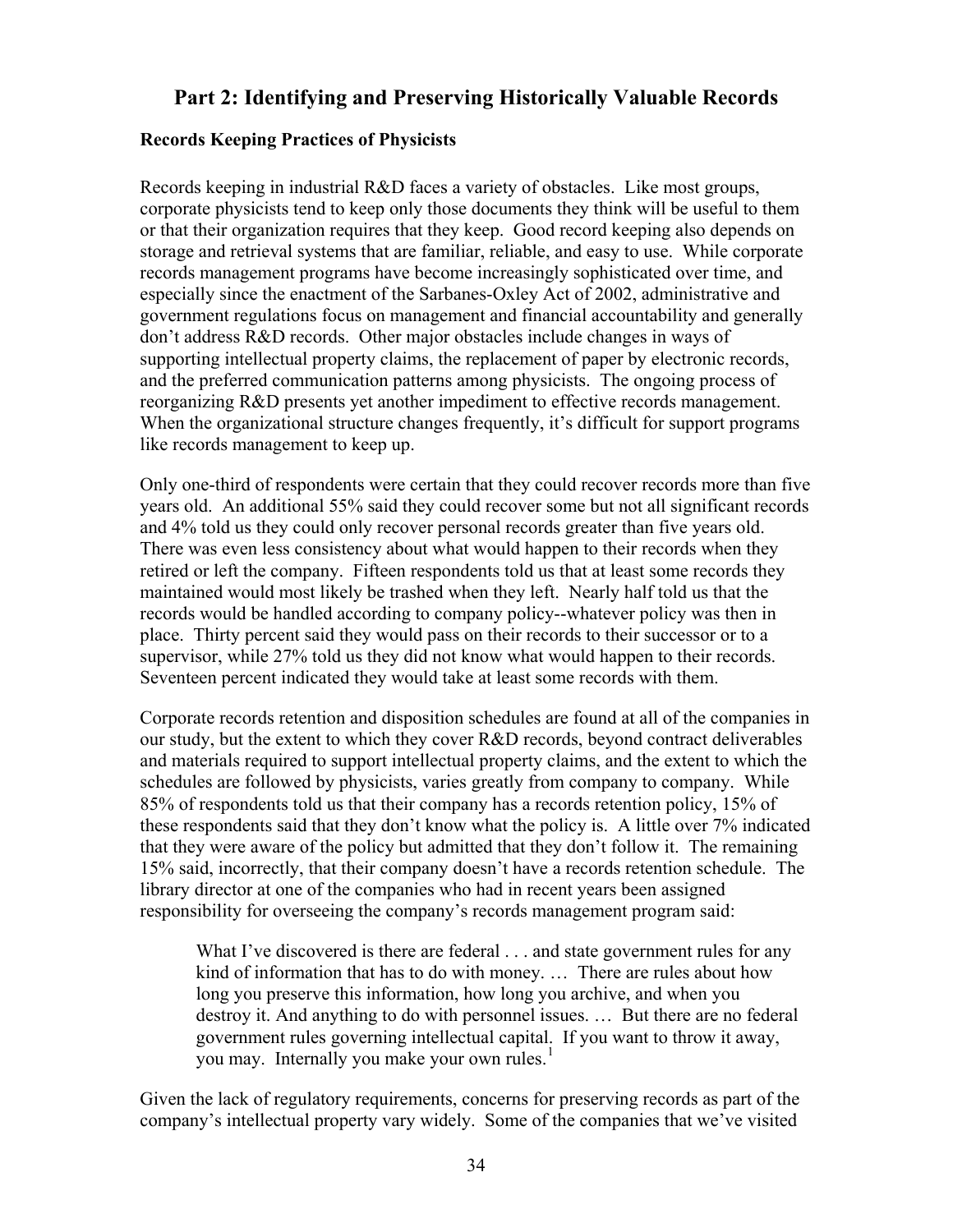no longer require that scientists keep laboratory notebooks, which have traditionally been a keystone of intellectual property claims, and they make no effort to assemble and organize those that do exist. A number of physicists at the IBM Watson Laboratory, for example, said that the company no longer distributed lab notebooks. One interviewee there explained that the current practice is to create a notice of discovery when he did work that he thought might be patentable.<sup>[2](#page-71-0)</sup>

### **Electronic Records**

Another major obstacle to records preservation is the advent of computers, which are at least as ubiquitous in corporate R&D as they are in other aspects of our lives. Current digital records may be easier to retrieve than their paper counterparts, but long-term preservation of electronic files is difficult and requires prior planning and ongoing technical support. Paper records, on the other hand, are uniquely easy to preserve and are generally tolerant of neglect and poor storage conditions. Short of fire, flood or intentional destruction, paper records that are left in a file cabinet by one generation are likely to be intact and useable by later generations. This is not true for digital files. In addition format affects content, and the new formats that computers present are changing the content of science records

As in all large organizations, most of the records that laboratories create today are born digital, and computers are changing the nature of the work. For example, a number of the interviewees talked about the effects of PowerPoint, which is widely used in corporate labs for a variety of purposes. Some of the effects included decreasing the free flow of information that had once occurred in meetings and simplifying and dumbing down reports to focus on graphics instead of data. A number of respondents said that computers were contributing to the decline in recorded information while speeding up the work that was accomplished. We've generally found that scientists, managers and information professionals are all struggling with the same issues that the rest of us are contending with, despite ambitious efforts by some of the technical libraries, including those at Xerox, Corning, and 3M, to make digital records more accessible. The issues are how to integrate different systems and to identify and preserve valuable records over the long haul.

Companies are investing heavily in a wide variety of document systems, but these are not records management programs and don't solve the problem of electronic preservation. For example, Exxon Mobil uses Globalshare, a Lotus Notes product, as an electronics records system for most of its records, but they print out those records that need to be available for the long term and keep them in paper format. Corning has extensive databases as a part of their Technical Information Center, but they do not permanently preserve electronic records. Instead, Corning requires that electronic records be printed out before delivery to the archives, thereby avoiding problems of maintaining appropriate hardware and software.<sup>[3](#page-71-0)</sup> And Raytheon has extensive databases on DocuShare, which is an electronic storage system that allows researchers to share and comment on information. However, we were told:

It's not easily accessible to folks. … It's all by program. There's hundreds of thousands of that. And I know because every now and then I'll get asked to help manage it. It's a big, huge mess, you know, knowledge management . . .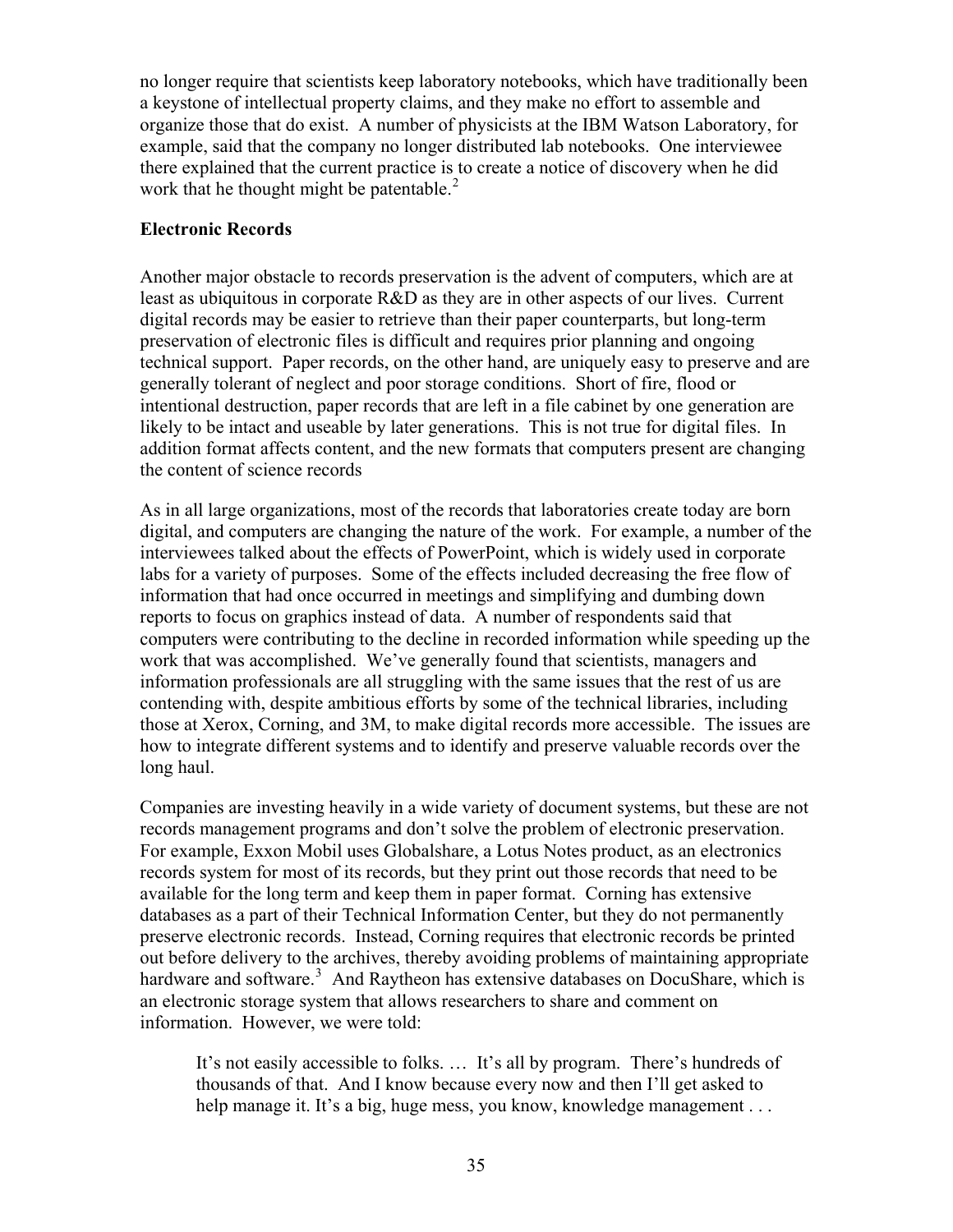and no one wants to fund it. No one wants to do anything, because it's too  $big.$ <sup>[4](#page-71-0)</sup>

Nearly all the companies had similar distributed systems that allow project teams to work interactively online and to share their data, but they were intended to survive only for the life of the project.

The physicists and managers that we talked with routinely described "archiving" records, especially PowerPoint and important e-mail. However, it's necessary to define what's meant by "archives." As recently as the early 1980s, "archives" was a relatively obscure word, a noun that meant a repository for preserving institutional records. Since then, a new and far more common definition has grown up alongside the traditional meaning. In popular conversation archive is used today as a verb; it's become "a computer term meaning to transfer data from an active system to a storage medium, often tape or disk, for preservation. This type of archiving does not imply permanent retention.<sup>[5](#page-71-0)5</sup> So, while many of our interviewees talked about archiving records, from the context it's clear that they meant that they downloaded information to CDs or other media and stored it temporarily for their own use. At one of the defense contractors that we visited, an R&D manager said that all "laboratory reports are now done and entered into an electronic archival system, Word or WordPerfect or whatever the present system is." He added that "we've struggled the last few years in getting a…good archival system as we transition to electronics," but concluded that they hadn't succeeded thus far.<sup>[6](#page-71-0)</sup> None of the companies had developed long-term storage for these or other digital media.

The change in the use of laboratory notebooks is one of the most striking transformations confirmed by our study. Although we had heard anecdotally before the project began that the use of paper notebooks has declined, we expected that they had been replaced by electronic substitutes. The laboratory notebook has long been considered the key document in recording experiments, and as a result it became an essential tool in the scientific method. Traditionally students are taught in introductory lab courses how and why to use notebooks, and scientists are expected to maintain them throughout their careers. Companies have long issued lab notebooks to their scientists who returned them to company custody when they completed them. A Swarthmore College website ([http://www.swarthmore.edu/NatSci/cpurrin1/notebookadvice.htm\)](http://www.swarthmore.edu/NatSci/cpurrin1/notebookadvice.htm) for biology students provides a succinct summary of the reasons for keeping good notebooks: 1) to provide the researcher with a complete record of why experiments were started and how they were performed, 2) to encourage sound thinking, 3) to share information with others, and 4) to "get rich" (*i.e.*, support intellectual property claims). The website describes a couple of the basic requirements of a lab notebook, including glued bindings and prenumbered pages (to prevent surreptitious removal of pages) and coherent and legible entries. It neglects to mention two other traditional requirements: witnessing by a peer or supervisor and signatures.

Laboratory notebooks are seen as a vital source in investigating fraud and proving intellectual property. Historians of science have long used them as reliable primary sources in understanding how science is done and sometimes as a way of determining claims of primacy in findings or inventions.<sup>[7](#page-71-0)</sup> However, only 52% of our interviewees told us they continue to use paper lab notebooks, and only one researcher reported using electronic notebooks. Physicists and R&D managers at several companies said that chemists are most likely to retain lab notebooks, while computer scientists are among the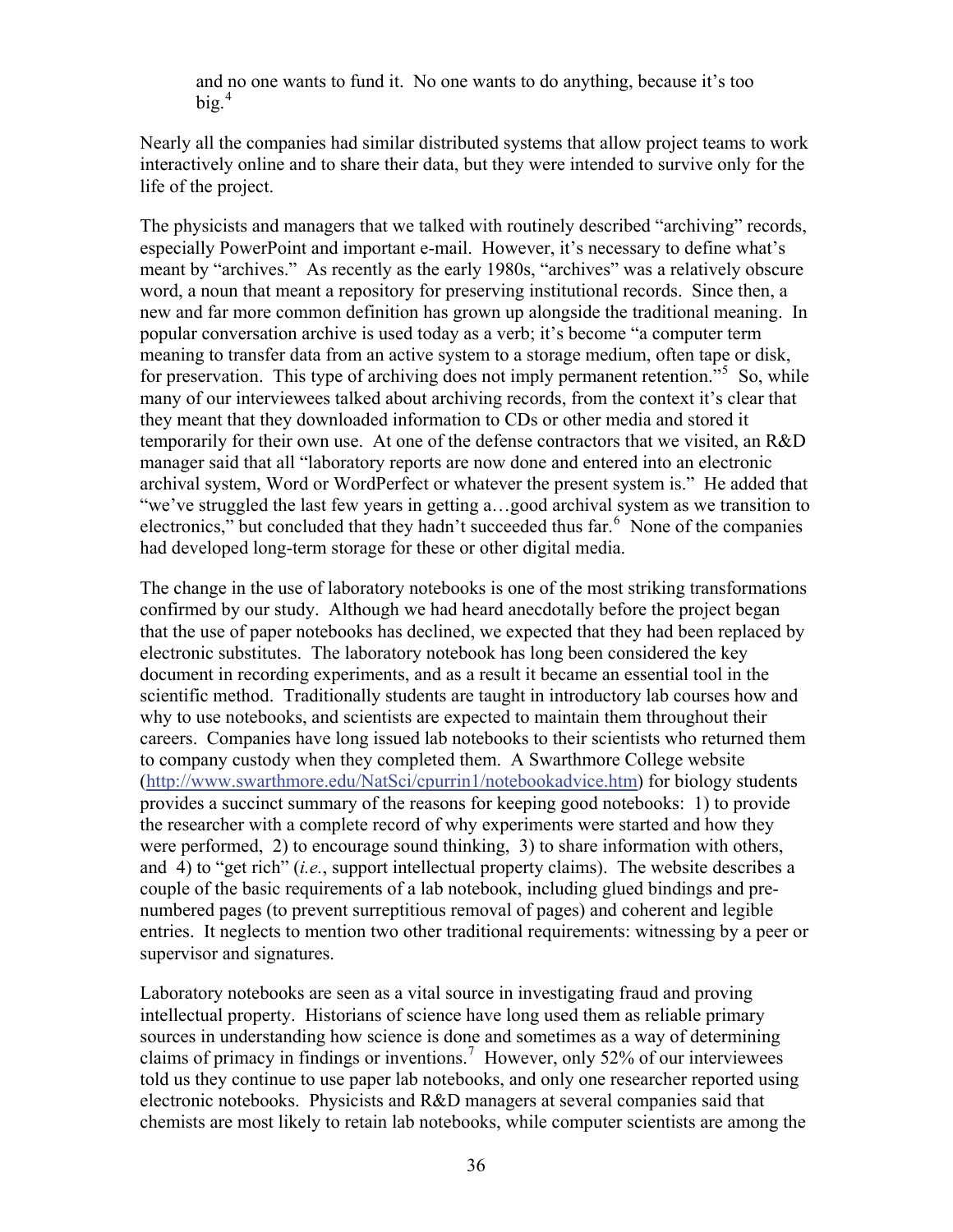least likely. They said that physicists were far closer to the computer scientists than to the chemists in recording their work, and much of this has to do with the nature of their research. As one physicist told us, "If I've got to make a measurement or something, typically I'll have an instrument that records what's been done and you can type in or scan" the data. Chemists on the other hand have "a bunch of jars that people write something on,…and they're going to have to write this stuff. And they go back and look at it a lot." $8$ 

The rise of computerized research is clearly a significant factor in the decline of the laboratory notebook. In a 2002 article on the Hendrik Schön scandal at Lucent Technologies Bell Laboratories, the director of physics research there said that "the use of physical lab notebooks has declined in this computer age."[9](#page-71-0) And a physicist at Ford explained that the use of computers had speeded up experiments so much that scientists no longer had time to fill in lab notebooks, a practice that in the past had been done in the intervals that were spent waiting for results.<sup>[10](#page-71-0)</sup> A 3M scientist told us:

I've had eight patents issued, and I've had the same notebook the whole time. I don't see where there's a particular need to [use one]. It's all documented in the Records of Invention. Between the Record of Invention, and other ways of recording electronically, it just seems like … a waste of time to be cutting and taping and writing longhand in the notebook.<sup>[11](#page-71-0)</sup>

Another 3M scientist agreed:

A notebook has two functions in industry. One is of course to keep good records, but so often that's done electronically now. If you're taking data it goes into a spreadsheet directly, for example. But a notebook's primary purpose in the eyes of our patent lawyers is to keep a record of a first invention or a first concept and then it's witnessed" "As more and more data is electronic the notebook becomes a bit of an oddball dinosaur. I don't know how that's going to evolve.

He added that "I don't go back and look at my notebooks. …" Instead, he uses the data on his computer. However, because the lab notebook is still a primary document for patent applications at 3M, whenever lab work became important for a patent application, "I print it out and stick it in my notebook. It's in an electronic file somewhere, but it also needs to be in the notebook."<sup>[12](#page-71-0)</sup> Most of the physicists that we talked to said that they seldom went back to their own lab notebooks or those of others in the company. Instead, to find out if an experiment had been done or to learn the methods and results of work that they knew about, they'd review the published literature and talk to the oldest researchers, who represented the living memory of the lab. This conforms to some recent studies on the information-seeking behavior of scientists and engineers.<sup>[13](#page-71-0)</sup>

Commercial electronic notebooks are widely available today, and the Millennium Digital Copyright Act of 1998 seems to have confirmed their legal standing. Electronic notebooks are reportedly used widely in pharmaceutical laboratories, but only one of the companies in our study claimed to be using digital notebooks, an in-house system.<sup>[14](#page-71-0)</sup> In fact, however, only one researcher at the company said that he actually used the system. One reason, a 3M scientist suggested, is security. "For all of the benefits of communication and massive amounts of storage and communicating both visually and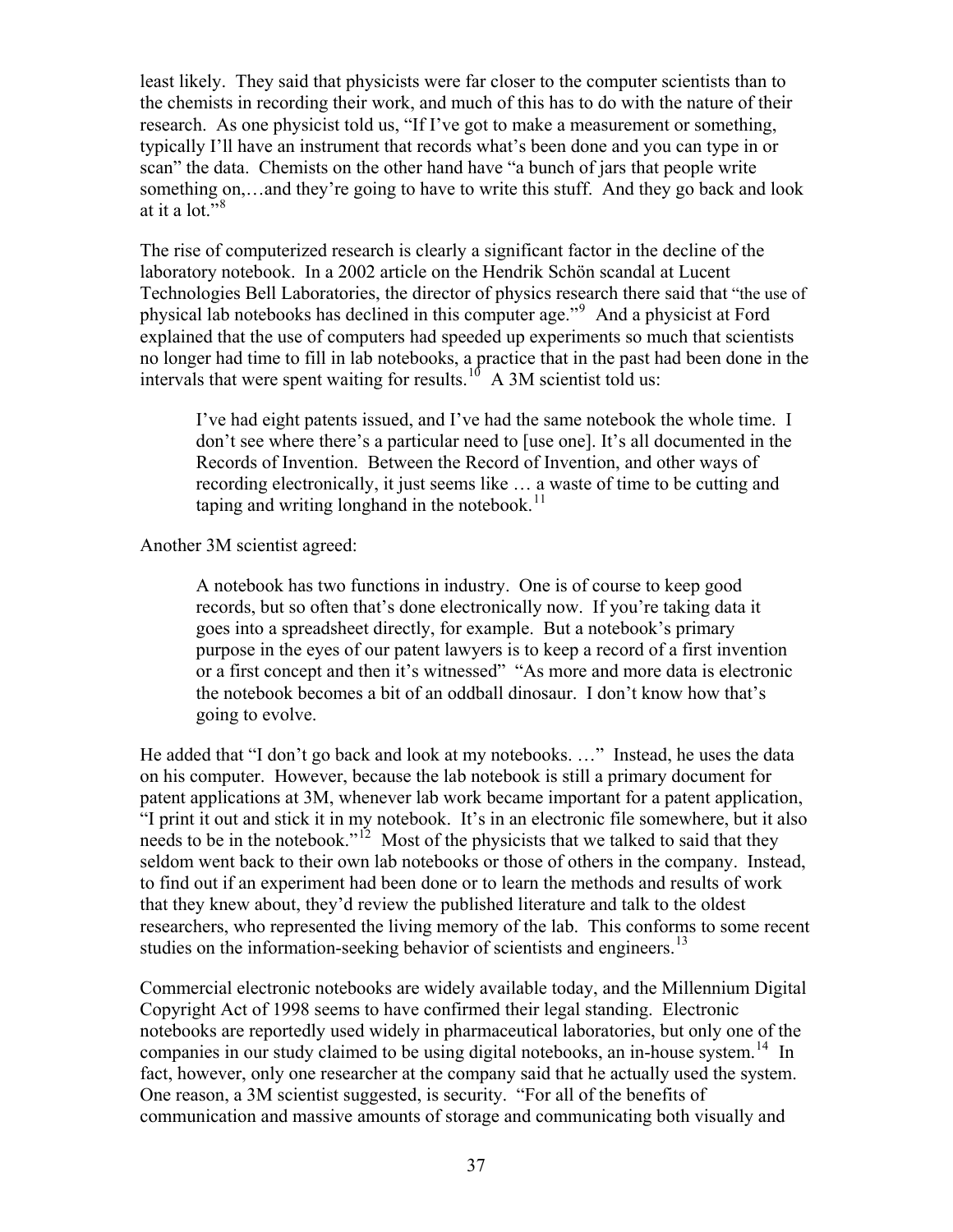audibly all electronically now, it has also made information quite vulnerable. And that's a big concern in industry." Technical librarians in several of the companies reported that they had surveyed R&D staff and found that they weren't interested in digital notebooks. One librarian added that the scientists and engineers at her company were concerned that it would provide a means of more closely supervising their work. And the Information Management Program at Corning's Sullivan Park Laboratory did a survey of how researchers used paper notebooks. Their findings confirmed what we were told by a number of our interviewees: scientists seldom use either their own old notebooks or those of other researchers, instead relying more on oral tradition and published sources.

However, some companies still require researchers to maintain lab notebooks for intellectual property. Physicists at those companies cope with the problem of reconciling electronic data and paper notebooks in a variety of ways. Some record the process and briefly summarize the results. One physicist showed us the paper notebook that he kept in longhand with screen shots of data pasted in, and another said that he printed out data runs as an appendix to the paper lab notebook. At other companies, some physicists store a combination of narrative entries and data in conventional programs like PowerPoint or a combination of Word and Excel. Overall, the continued reliance on paper notebooks in an age of digital experiments reduces the quality and extent of the documentation. At the same time, companies that require notebooks, albeit in outmoded paper form, are preserving some record of the process of industrial research and development.

While more than half of the interviews were conducted in 2003, we should add that use of digital notebooks in our sample didn't increase over time. None of the companies that we visited in 2005 through 2007 are using them. The reasons for this seem to be lack of incentive by scientists and lack of initiative on the part of companies. Scientists don't express interest in them, even when they've been surveyed by technical library staff, and companies don't require them in most areas. The one exception that we found is pharmaceutical and biomedical research, which have very specific reporting and oversight requirements.

Email is an important new record format that has taken over some of the functions of both traditional letters and of telephone calls. Email is often relatively spontaneous and offers the opportunity to capture the process of science as practitioners are developing and working on projects and solving problems. However, few of the interviewees were concerned about preserving email as a historical record. Several told us they kept email "however long it is on the server," and very few maintained an active retention of important emails. Interviewees at four of the companies that we visited told us that the company automatically deleted emails off their servers after a specified period of time, ranging from 30 to 90 days. Even so, some scientists were not aware of that. One scientist whose company auto-deleted email after 90 days told us he thought it was retained indefinitely on the company server. A little over half of those we interviewed saved selected emails in a folder on their personal computer. Another 7.5% maintained personal email records on the company drive. Most who preserved email records did so for less than three years. As one put it, keeping email for two and a half years was easy but any longer became harder. Only six of our interviewees claimed with certainty that they could recover email records greater than ten years old, and only two said that they burned selected emails to CD when they no longer needed them actively on their computer.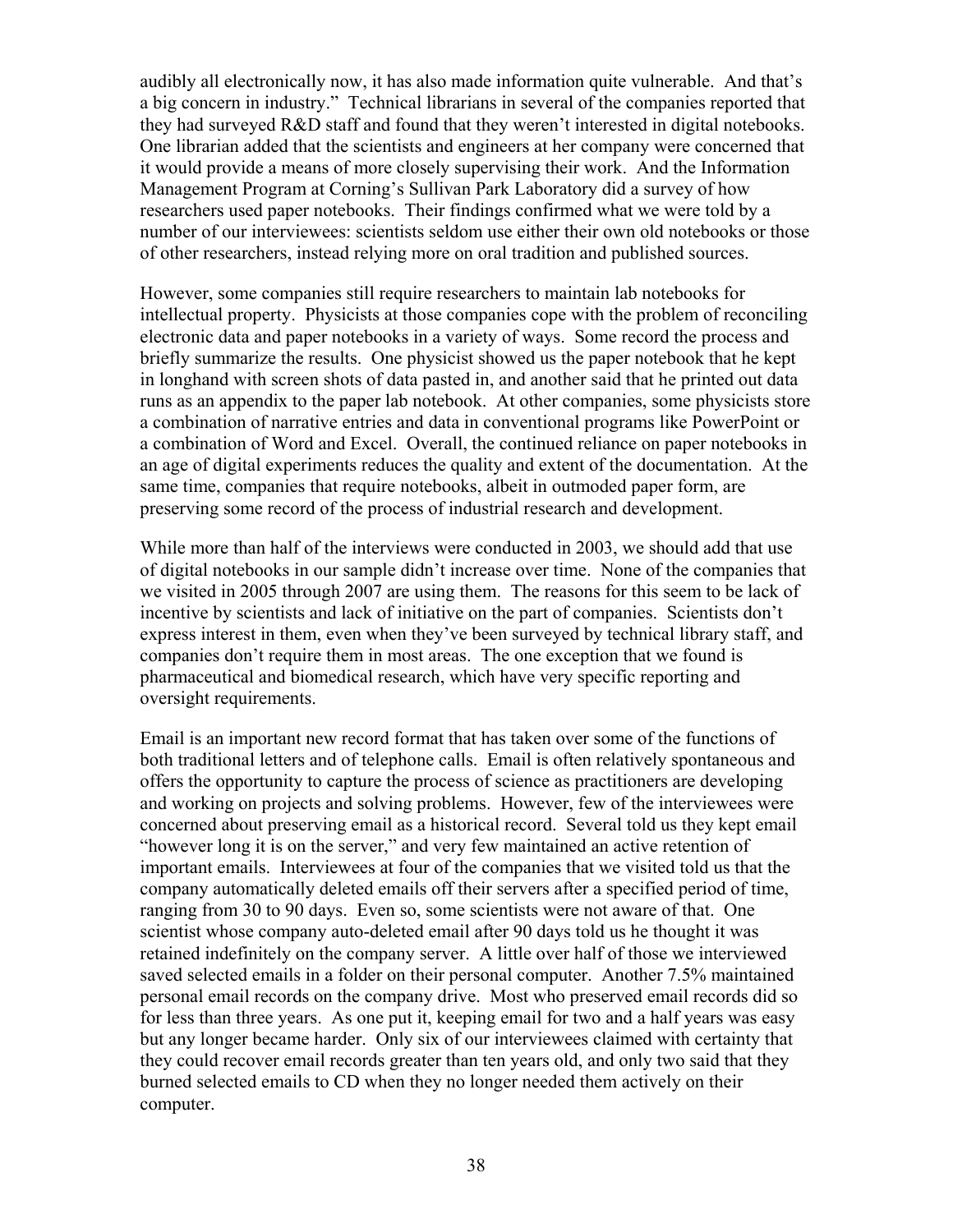#### **Communication Patterns**

The way in which physicists prefer to communicate with one another presents another important obstacle to a documentary record. One of the most revealing areas of our interviews with scientists and R&D managers is how they communicate with collaborators both within their own lab—those who worked with and for them—and collaborators working elsewhere—say in academia or at another laboratory. Scientists and R&D managers identified a variety of preferred forms of formal and informal modes of communication. Formal communication includes publications, formal presentations, reports, project documents, strategic planning documents, design reviews and formal meetings. Informal communication includes telephone conversations, incidental meetings, face-to-face conversations, voicemail, email and other means of corresponding with others about one's own and their work. While the number of interviews at each company makes statistical representations not that meaningful, the trends are revealing. In general, lab scientists prefer to use informal communication modes more than formal communication modes, while R&D managers seek a balance between formal and informal communication.

The ratio of informal to formal communication among lab scientists was 3:2, and the preference for informal communication grows the longer they've been in the work force. Lab scientists who got their Ph.D. prior to 1970 mentioned informal communication modes 77% of the time, versus 23% for formal modes of communication. For those who got their degree in the 1970s informal to formal modes of communication had a ratio of 64% to 35%, while those who graduated after 1980 expressed a ratio of 54% to 46%. This suggests that those with less time in a company tend to use more formal means of communication, and formal communication declines as they become more experienced and established in the company. A similar trend, however, did not appear for R&D managers. R&D managers mentioned informal modes of communication as a preference 49% of the time and formal modes 51% of the time. While those with Ph.D.s before 1970 utilized informal to formal 56 to 44, those with Ph.D.s in the 1970s mentioned formal modes as preferred 54 to 46. That ratio remained virtually the same for R&D managers with Ph.D.s since 1980.

The utilization of informal versus formal modes of communication varies widely from company to company and sometimes between R&D managers and lab scientists within the same company. A preference for informal communication on the part of lab scientists tended to correlate with the extent to which the lab has traditionally been viewed primarily as a research lab as opposed to a development lab. No lab scientist at IBM or Lucent Bell Labs, which have been seen as the most academic of industrial laboratories, mentioned utilizing formal communications in their work. Very few mentioned formal communications at Kodak and GE, although R&D managers at GE preferred formal communication modes to the same degree that their lab scientists preferred informal modes. Corning appeared to have a similar conflict between the preference for formal communication on the part of R&D managers and the preference for informal communication on the part of lab scientists.

Those companies that focused on development over research, on the other hand, tended to show a high preference for formal communication modes. Raytheon, where everyone is identified as an "engineer," had the highest ratio of formal to informal communication,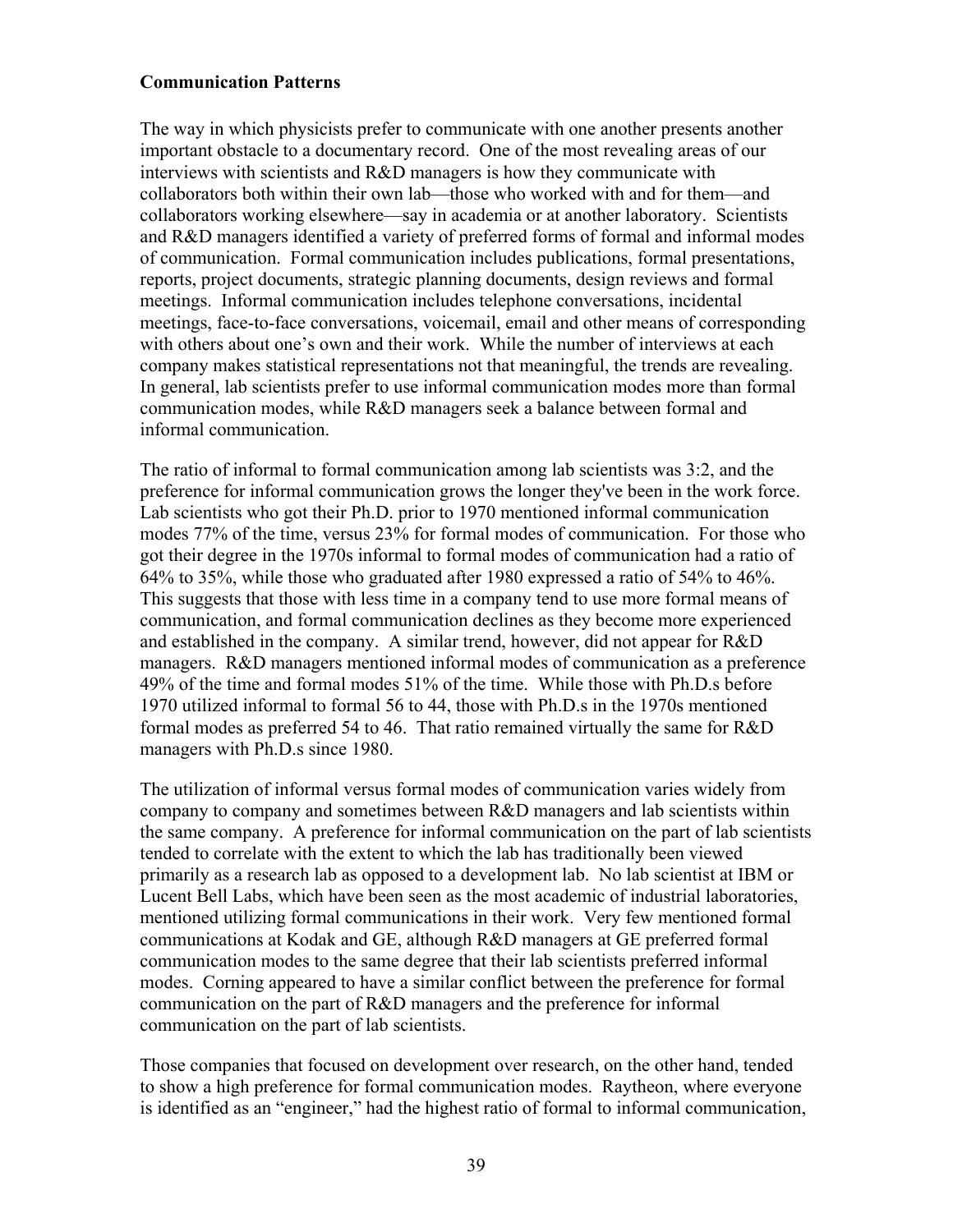followed closely by Texas Instruments. In the middle, Ford, GE, Exxon Mobil, Corning, Xerox and Honeywell utilized formal and informal modes about equally. Research labs at Agilent, Lucent (Bell labs), Lockheed, IBM, General Atomics and Kodak showed a preference for informal communication over formal modes. Agilent and IBM managers both balanced the two modes, but in the remainder even R&D managers leaned heavily towards informal modes of communication. These results suggest that science-based research is more informal and the participants have more autonomy, and it is therefore less likely to produce a documentary trail. Development, on the other hand, which involves engineering-style work, is more formal. Practitioners generally have less scope for autonomy, and documentation—which allows for formalization and repetition of the process—is more valuable. The difference in view between managers and scientists at GE is especially interesting. GE's central research laboratory had been a close third to IBM and Lucent in terms of scientific reputation after World War II, although the autonomy of scientists there decreased under CEO Jack Welch, beginning roughly in the late 1980s. As mentioned earlier, GE seems to be encouraging longer-term research under the new CEO, who arrived in 2002, but it's unclear what impact that may have on the autonomy of individual scientists.

A related problem in documenting industrial R&D is identifying what records the participants believe are likely to be important. Physicists and R&D managers consider a variety of records to be important, but they expressed no real consensus on what would constitute a set of important records. When asked what important records they created or were created by those with whom they worked, scientists and R&D managers included reports (65%), presentations (58%), publications and conference papers (31%), patent records (36%) including invention disclosure notices (26%) and patent applications (7%) and the patents themselves (8%), email (20%), lab notebooks (22%), or components of electronic records that once had been included in lab notebooks (50%). This latter could include electronic data, lab notes, experimental setups, results and measurements, drawings and text documents. Some (29%) mentioned some form of administrative records including meeting minutes (14%). Fewer (19%) considered project documents, including proposals (8%) and project reviews (4%) to be important. Only one thought, for example, that collective project data sheets were important records. Just a few included unpublished manuscripts (5%), memos (13%), technical papers and memos (9%) and contract records (8%).

Most physicists didn't take responsibility for preserving records that they identified as important unless the records were also of personal significance. Records important personally, for example selected email or reports, might be burned to a CD or saved on a personal computer hard drive. The physicists were unlikely to be concerned about saving records (patent applications, discovery notices, etc.) that they thought they could find elsewhere.

Company policies regarding retention versus disposal of records vary. Overall, legal departments tend to plan for the last war. That is, those companies that have been damaged by not being able to produce documentation during legal proceedings counsel retaining records. For example, in 1995 Hewlett Packard's legal department mandated that the company would formalize and enforce procedures for keeping laboratory notebooks permanently. Other companies counsel eliminating records as soon as they are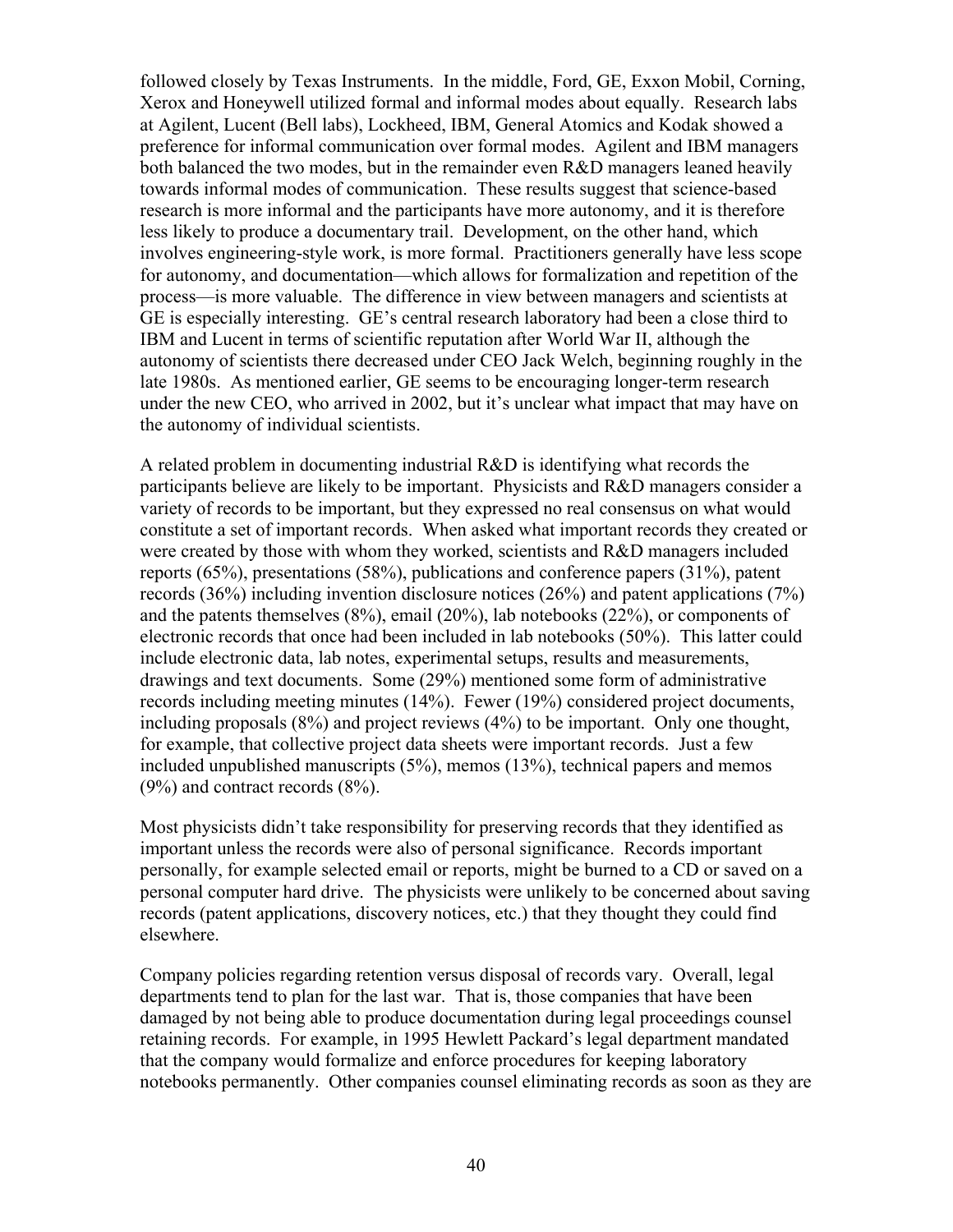not essential to the business. Potential historical value is generally not a criteria for preserving records.

### **Corporate Libraries, Records Management, and Archives**

In considering the organizational structures that are designed to preserve and retrieve information—libraries, records management programs, and archives—there is an important distinction between the world of academic and government research, on the one hand, and corporate R&D on the other. In academic and government laboratories, the only unit that is likely to preserve laboratory notebooks or any other non-published materials on a permanent basis is the archives, typically the investigator's own university archives in the case of academic scientists, and a government archives, perhaps the U.S. National Archives and Records Administration, in the case of researchers in federal science agencies. This, of course, is not meant to imply that their records will actually be preserved, but only that if they are, they almost certainly will be preserved in an archives.

One of our first findings in this study was that here, as in other respects, business laboratories are different from other laboratory venues. Within most corporate R&D facilities the preservation of unpublished records including laboratory notebooks and technical reports of physicists—in-so-far as there is any organized program—is likely to be done by the technical library instead of archives, even in those companies that have an active archives program. Beyond that, among the 15 companies that we visited, we found no standard arrangement for preserving R&D records for the long term. However, the strongest programs were those that combined well-developed records management programs and strong technical libraries. When they exist, corporate archives tend to focus on the business functions of the company rather than research and development. As a result they are more likely to collect science and technology records at a high level, including records of vice presidents for research, along with corporate planning documents and reports, instead of the records of lower level R&D management and staff.

There are multiple reasons for the lack of standardization in identifying and making provision for preserving or eventually destroying science records. Two of the most important have been discussed earlier: lack of government regulations regarding science records and varying guidance and advice from the company's legal department. The value of history by itself is usually a weak motivator for preserving science records, since history and historic preservation are only occasionally significant concerns for most businesses. The one exception among the companies in our study is Corning, which was founded by the Houghton family in 1851 and whose CEO when we visited, Jamie Houghton, was a direct descendant of the founder. In addition there are occasional times—usually during major anniversaries—when many companies see their history as a branding opportunity to strengthen their appeal to customers and improve the morale of employees. Historical sources obviously can also be used for legal purposes, advertising and promotion, and to answer the questions of collectors who are concerned with its products.

Among our assumptions starting out was that 1) in-house archives are the exception rather than the rule in the corporate world, and 2) archives provide perhaps the only sure way of preserving the records of R&D. We knew of course that some of the companies that we selected had archives programs, including a few that seemed currently to be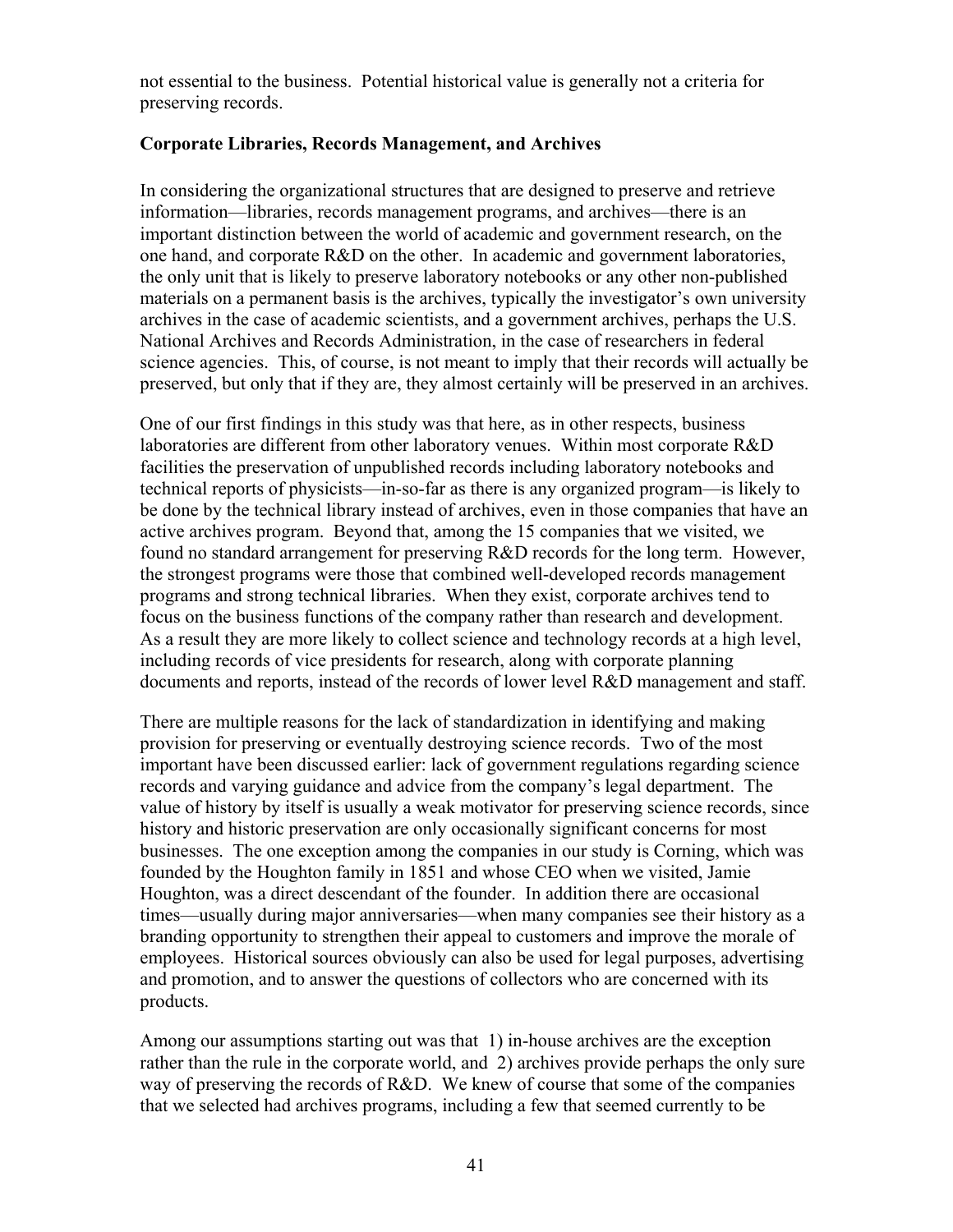strong. And we also intentionally chose one company, Texas Instruments, which had developed a fairly strong archives program in the 1980s but then closed it after ten years or so. However, we've been surprised that more than half of the companies in our sample of 15 had an in-house program that was designated as an Archives when we visited or had transferred at least some company records to an external public or private archives.

In terms of structure and programs, corporate archives are the least standard of the information management systems that we encountered. They vary from programs that focus almost exclusively on product literature, sales brochures and other gray literature to a few programs that address the papers of scientists. As mentioned earlier, even among companies that have archives programs, the technical library is far more likely to be responsible for overseeing and sometimes preserving the R&D records of individual scientists and engineers. Archives, on the other hand, are more likely than libraries to preserve high-level records. These include the papers of top R&D staff, annual laboratory reports, and similar materials that may disappear if the company doesn't have an Archives. The difference is attributable in part to the different training and practice of archivists and librarians respectively. Another reason is that in-house archives tend to serve the needs of those departments—often legal, marketing, and public relations—that use their services the most.

It's important for historians and other researchers to realize that contacting a corporate archives or a technical library alone doesn't necessarily mean that they have explored all the possible sources for understanding the history of a company's science and technology. And while they may be told that records in the technical library or the archives are not available to outsiders, they should contact the responsible staff to explore access. It's also important to keep in mind that archives programs—either internal or external—do offer the potential for a dedicated program for preserving the company's intellectual as well as its administrative history.

The companies in our sample that had archives are IBM, Corning, Ford, Lucent, Agilent, and Xerox. In addition five companies—GE, 3M, Kodak, Exxon Mobil, and Texas Instruments—have transferred some business records to public or university archives. To a degree, the existence of an internal archives within a company may reflect the work or decision of one person, either an executive with the interest and authority to support an archives or, in some cases, a staff member who was able to successfully make a case for its utility. While there are many arguments for the practical value of corporate archives and history programs in businesses, $15$  the company archives that we visited tend to reflect the instability of these undertakings in the real world of corporations. When companies face retrenchment, either because of economic downturns or administrative decisions, archives are often among the first to be cut back and, sometimes, entirely cut off.

Three of the companies—GE, 3M, and Kodak—had transferred some of their records to the archives of the Schenectady Museum, the Minnesota Historical Society, and George Eastman House respectively, before the study began. The 3M and Kodak collections consist of small, one-time or occasional transfers that don't include R&D records. However, the GE collection is comprised of 540 cubic feet of administrative files, company publications, photographs and some research and development records. At the time of our site visits, two companies, Exxon Mobil and Kodak, were planning to transfer sizeable collections to academic archives at the University of Texas at Austin and the University of Rochester respectively, and the records were subsequently transferred as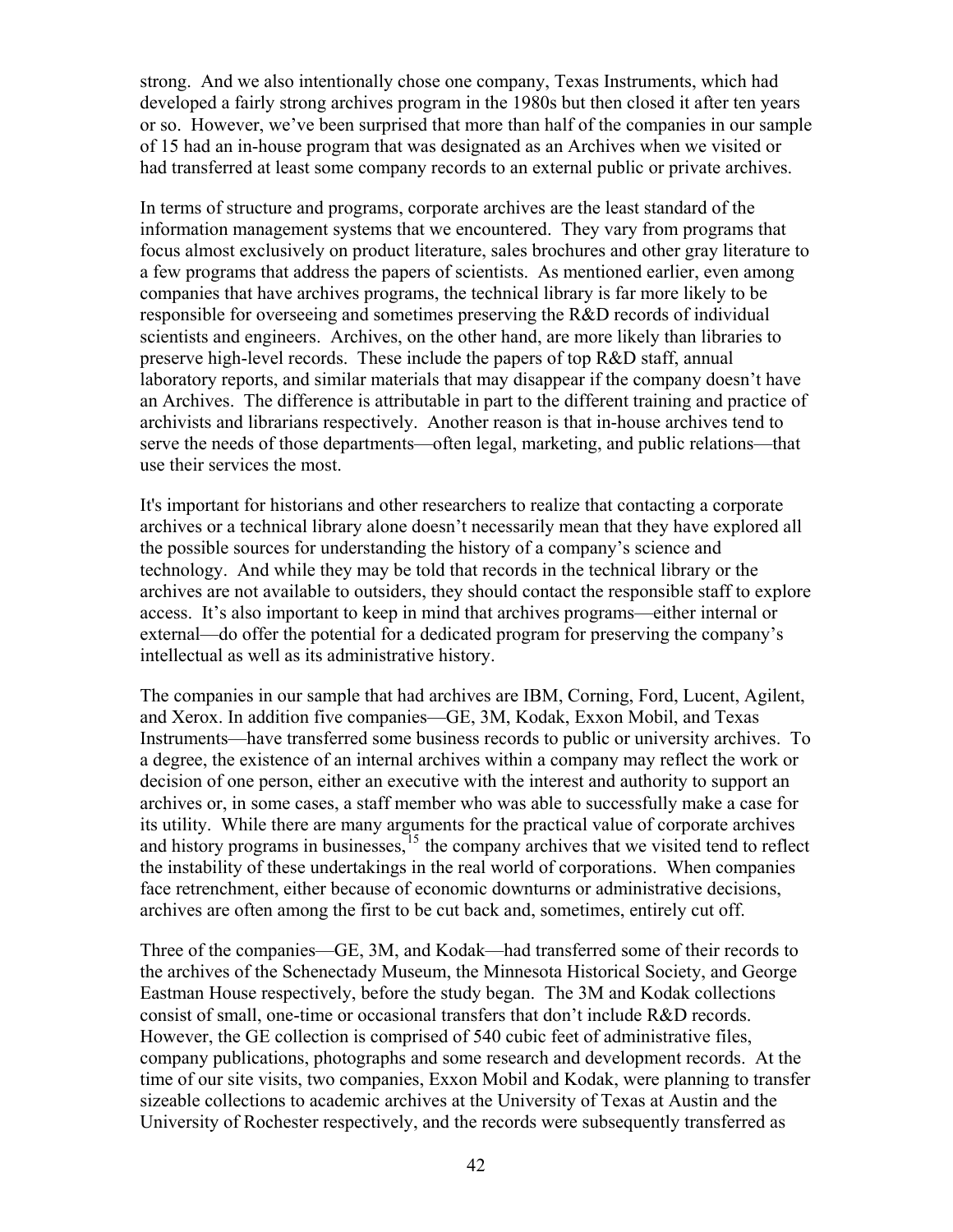scheduled. And after we visited, Texas Instruments transferred their archival collection, which had been closed in the late 1990s, to Southern Methodist University. Both Exxon Mobil and Texas Instruments included significant financial support to organize and prepare the collections for use. However, none of the three recent transfers included individual research and development records.

All of the companies that we visited have technical libraries except for Texas Instruments. Libraries have traditionally provided a necessary and important support function for research and development, but the library staff at virtually all of the laboratories that we visited had been downsized in recent years. Like libraries of all kinds, technical libraries are moving from being repositories of information to becoming portals for online sources. The rationale for downsizing libraries and library staff is based on the wide availability of online databases and other information sources. A number of the physicists that we interviewed reported that they are able to do literature searches online now, much faster than before and without help. Others, however, complained that online sources don't adequately replace the traditional technical libraries whose staff did comprehensive research and amalgamated the information. Also, some of the librarians reported that reduced budgets and staff make it harder for them to continue to deal adequately with non-published material like lab notebooks and technical reports. Nonetheless, companies are reducing their operating costs by reducing library budgets.

Appendix B contains a description of the information and records-keeping systems at the 15 companies in the study. In addition to this description, we are adding catalog records that describe the records that we found for the companies to AIP's online International Catalog of Sources for the History of Physics and Allied Sciences ([http://www.aip.org/history/icos\)](http://www.aip.org/history/icos) and to the international OCLC database. To summarize our findings briefly, a few of the companies had well-developed systems to enforce traditional record keeping, including maintaining lab notebooks and other research records; 3M, Corning, and Agilent were especially impressive in this regard. Their success in maintaining a traditional paper system in the face of computerized research indicates that good record keeping follows from corporate retention schedules and enforcement/oversight programs. However, at many companies the record retention and disposition schedules or the enforcement mechanisms, or sometimes both, do not address experimental or R&D records beyond final reports and materials required for patent applications. Physicists often display an interest in their history, but on a day-to-day basis they're unlikely to be concerned about preserving the records of their past projects unless there are clear guidelines and requirements.

While the 3M, Corning, and Agilent libraries appear to be succeeding in retaining a system of paper laboratory notebooks, they are maintaining outmoded systems that don't reflect the way physicists do research today. In-so-far as researchers at these and other companies maintain regular records of their work in traditional notebooks, they're manually recreating documentation that already exists in digital form, usually in a much more complete way. Most physicists and information professionals alike say that researchers use far fewer notebooks today, meaning that they document far less of their daily work than in the past. Unless high-technology companies begin adopting electronic notebooks or equivalent digital systems that can be used to record and maintain the daily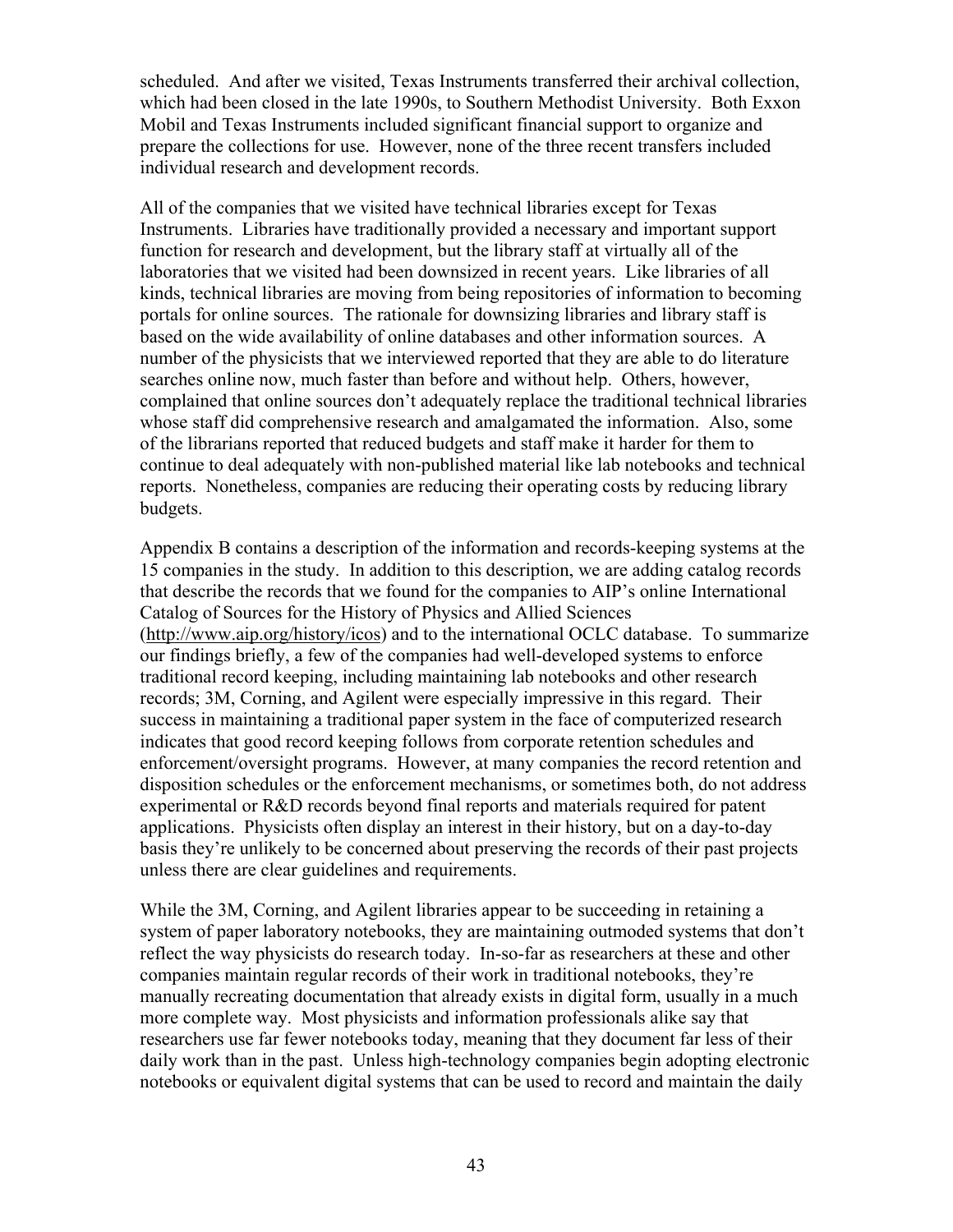work of their researchers for the long term, it appears that this staple of the scientific method may disappear.

Before closing this section, it's important to add a word about the technical library and archives staff that we've interviewed. We've been impressed by the professionalism, knowledge and dedication of virtually all the information professionals that we've interviewed in the course of the study. As a group they are articulate, familiar with their company's programs and functions, and knowledgeable about current computer applications and other knowledge management systems.

### **Industrial Archives in Europe**

The archival literature indicates that most countries in Western Europe have public or private archives that together preserve an extensive history of their industrial sectors. Denmark and some other Western European countries have developed governmentsupported units of the national archives that are specifically responsible for preserving business records, and the U.K. and Germany have privately-funded archives that document the industrial sector. Given the American archival tradition, where the pure view of the U.S. National Archives and Records Service is restricted to the records of the federal government, the Danish model is unlikely to be applicable here. The U.K. and German examples, however, seemed to offer the potential for providing insights for preserving the records of American industrial R&D, and we accordingly included site visits to selected archives there that collect industrial records. The Business Archives Council, a registered charity in the U.K., has reportedly promoted and helped to underwrite national surveys of corporate records, and it has worked to place records in local and regional repositories and especially at the Business Records Centre at the University of Glasgow. Less has been written about industrial archives in Germany, but our contacts with German historians and archivists indicated that there is a network of German programs that document business.<sup>[16](#page-71-0)</sup>

We visited the Business Records Centre at the University of Glasgow in April 2003 and met with the senior archivist and other staff. The program describes itself as "one of the largest collections of historical business records in Europe." It was established by Sidney Checkland, a professor of economic history, who came to the university in 1959, and it moved to the University Archives in the 1970s. The Centre concentrates on the history of heavy industry that had once made Glasgow prosperous, along with Scottish banking, distilling and retailing. It does not include any high-tech industries or R&D records, and a planned survey of computer research in Scotland had not taken place. The Centre is funded by the university, grants, and some corporate support. At the time of our visit it was trying to obtain support from the Scottish National Archive and to become the Scottish National Business Archives.<sup>[17](#page-71-0)</sup>

Through contacts with our counterparts in the German science archives community, we learned that there are several levels of well-established business archives in Germany, consisting principally of in-house repositories operated by a number of corporations and regional archives maintained by chambers of commerce and industry. In order to gain a broad understanding of how business archives operate in Germany, we conducted site visits at the chamber of commerce and industry repositories in Cologne and Munich and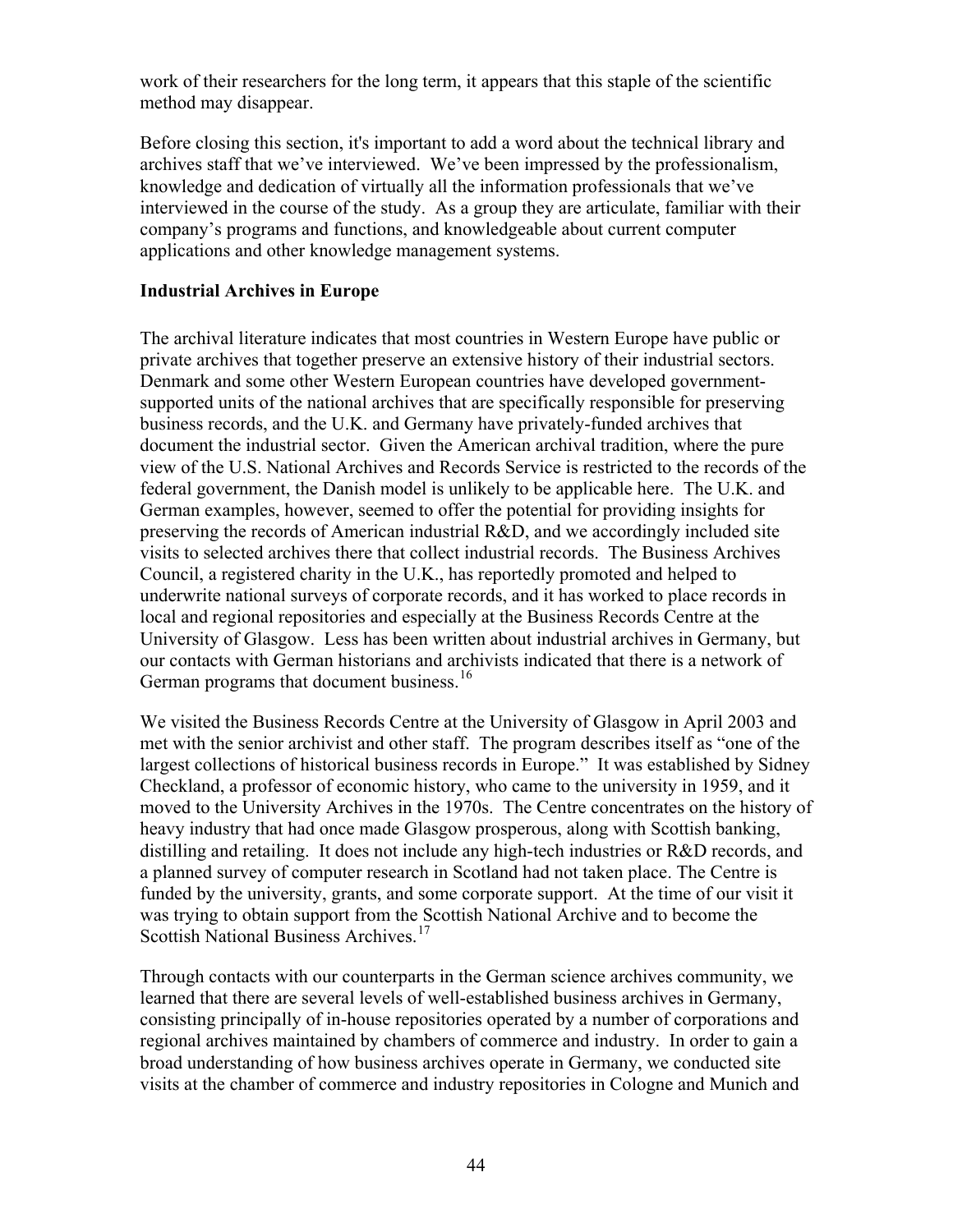the Siemens and Carl Zeiss (Jena) corporate archives in April 2005, as well as the archives of the Deutsches Museum in Munich.

A new interest in social and economic history on the part of German historians led to the development of business archives there at the beginning of the  $20<sup>th</sup>$  century with the establishment of the first ever in-house corporate archives at Krupp in Essen. Next came the first chamber of commerce and industry regional business archives, in Cologne and Saarbrücken in 1906, and two more in-house corporate archives, at Siemens and Bayer in 1907. Germany has since developed an effective and stable network of corporate and chamber of commerce and industry archives that document business throughout most of the country, and all of the early repositories mentioned here are still strong today except for the Saarbrücken archives, which failed in the immediate post-World War II period. There are six regional chamber of commerce and industry archives and 10-15 major inhouse corporate archives. In addition, some smaller companies, including Carl Zeiss Jena, maintain their own archives, while others deposit records in regional or other repositories.<sup>[18](#page-71-0)</sup>

The two corporate archives that we visited are very different from one another. Siemens AG is a global diversified high-technology company, and it maintains a Corporate archives at its headquarters in Munich. The Archives has 7.5 staff and holds four kilometers of records and one-half million photos, plus artifacts and a small collection of electronic records. Like most American archives, it tries to avoid accessioning electronic records because of the preservation problems they present. And like a number of American corporate archives it is administered as a part of corporate communications. The archives created the company's records retention schedule, and all business units are required to send records to the archives with two exceptions, research and development and legal, which means that the archives does not include R&D records. About 40% of their users are outsiders, mostly science historians doing the social history of science and technology.

Carl Zeiss GmbH Jena is a high-technology optical company that is much smaller today than its original incarnation through World War II or under the East German regime. However, it retains its own professional archives, operated by a full-time historian/archivist with temporary, part-time staff and volunteers. The Archives contains approximately 2.5 kilometers of records plus photos and artifacts and is open to the public. Some Zeiss R&D records were confiscated by the Allies following the war and remain missing, and a former archivist under the East German regime destroyed some others, but about 20% of the collection before 1990 consists of significant research and development records.

The directors of both archives said that their companies support the archives because history is seen as an important cultural value. The director of the Zeiss Archives added that when a company's products are competitive but not clearly superior, "history becomes a strong selling point." As a result, he works with salesmen to help them promote Zeiss' long tradition of high-quality optics.<sup>[19](#page-71-0)</sup>

German regional chambers of commerce and industry are public corporations that represent the overall interests of industry and commerce in their district. Businesses were once required to belong to their regional chamber (we don't know if this remains true), and chambers in turn provide a variety of services, including in many cases archival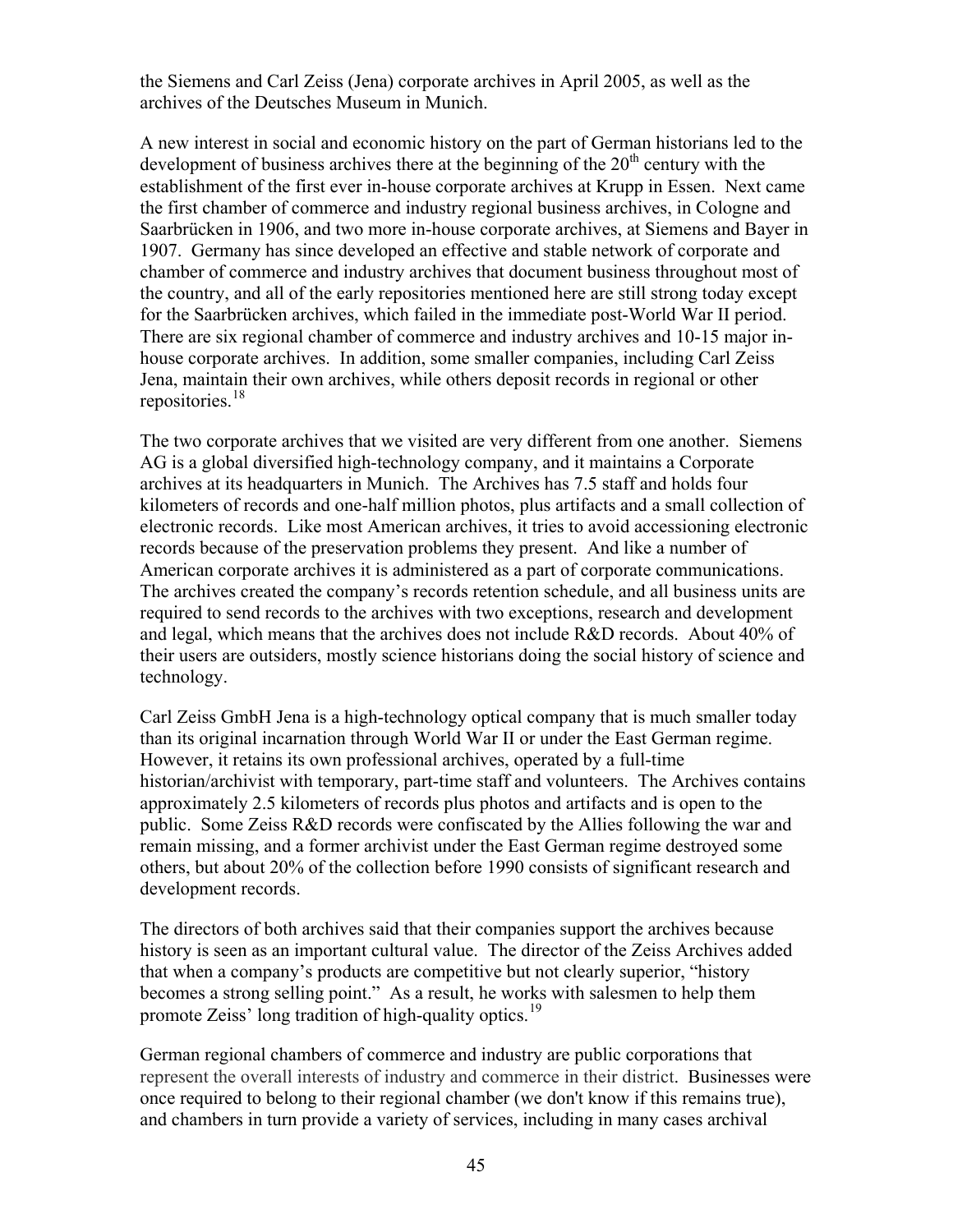programs. We visited the oldest surviving chamber of commerce and industry archives, the Rheinisch-Westfälisches Wirtschaftsarchiv in Cologne, as well as the Bayerisches Wirtschaftsarchiv in Munich. Both archives have professional staffs and resources. Their collections consist largely of records that are more than 50 years old and are mostly from companies that have gone out of business. They include some but not extensive R&D files. An exception is the Bavarian archives' chemical industry records, which include patents and R&D files. While both facilities are actively accessioning records as they become available, there does not appear to be an effort on their part to document the high-technology industries in their respective areas.<sup>[20](#page-71-0)</sup>

The Cologne archivist said that his facility was founded 99 years earlier because archives had "come into vogue in Germany" at the time. He said that while some German companies today aren't concerned about preserving their records, many others are. And he added that history remains of strong popular and corporate interest in Germany today for a wide variety of reasons. The archivists at all four of the repositories agreed that companies preserve records for cultural and economic reasons, not because of legal requirements. While public organizations are required to preserve some records permanently, businesses and other private organizations are required only to keep taxrelated records for a ten-year period. There is no requirement that they preserve these or other records permanently.

German archives present a strong contrast to American practice. In the U.S., academic archives have traditionally been the dominant sector, and the three corporate collections in our study that have been transferred to external repositories over the past five years (Exxon Mobil, Texas Instruments, and Kodak) have all gone to academic archives. Corporate archives in the U.S. have tended to be less stable over time, and there are no counterparts in this country to Germany's regional business archives.<sup>[21](#page-71-0)</sup> The situation is reversed in Germany. The Siemens Archives director compared business archives in Germany to their academic counterparts, saying that professional archives at German universities are a relatively recent development and generally are small, often with only one staff member. In comparison, not only are there many stable in-house corporate archives and the six regional business archives, but in addition the Association of German Economic Archivists has 350 members. It provides professional training, works closely with other German archives sectors, and publishes a professional journal and a guide to German economic archives.

Germany's program for preserving industrial history is exemplary in many respects. However, the archives that we visited currently perform rather poorly overall in preserving R&D records, and the chamber of commerce and industry archives typically don't work with the large high-technology sector that has developed in post-war Germany. Nonetheless, the network of corporate and regional business archives is very impressive. Applying the lessons learned to American practice is difficult, however. In the same way that the Danish model of a centralized, state-supported national business archives isn't applicable in this country, the German system of a voluntary program based on the value that the people and companies alike place on history doesn't translate well to the U.S.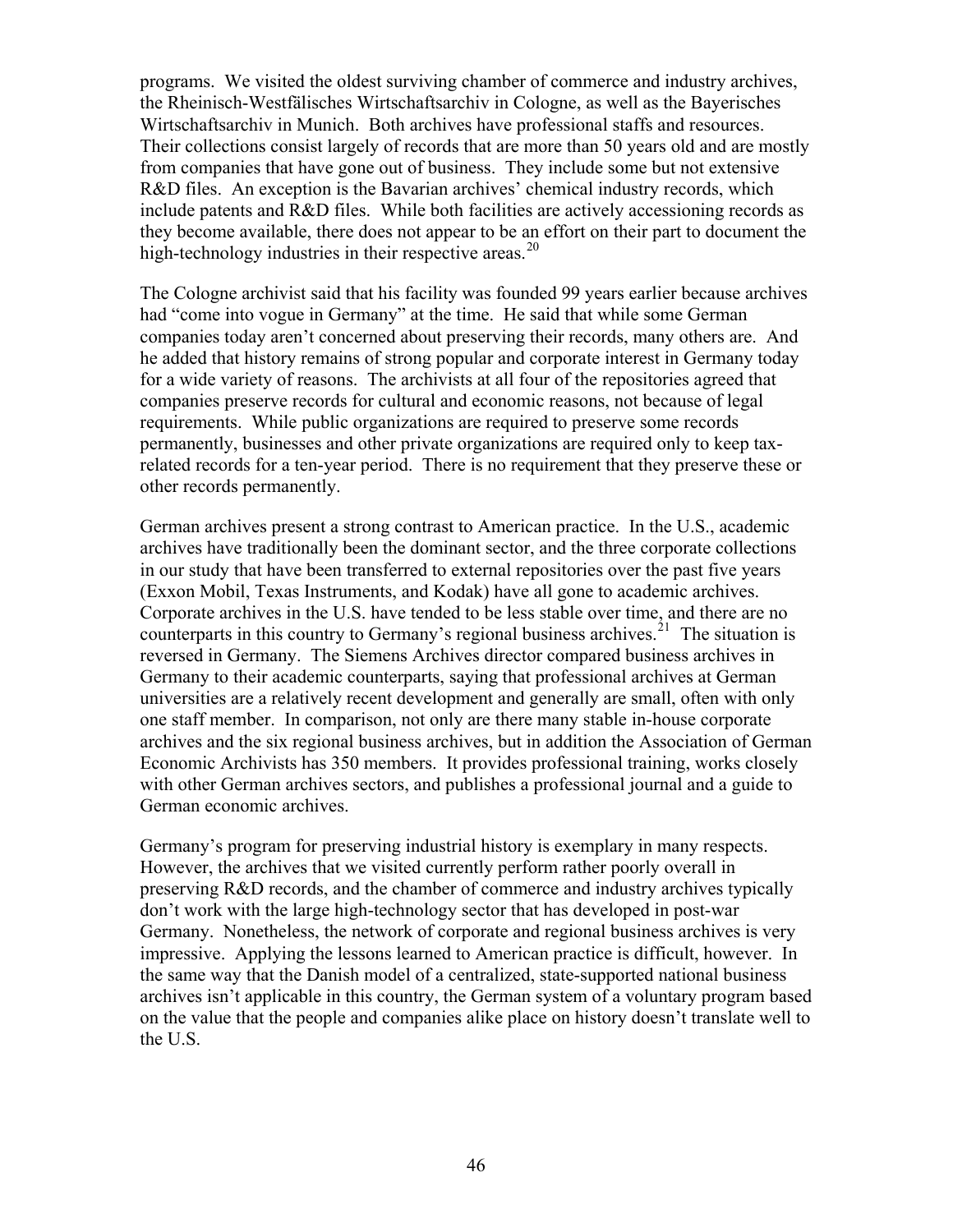### **Conclusion**

The results of this study do not provide easy answers to the difficult questions about how to identify records that are likely to be of enduring historical value and how to preserve them permanently. However, they do provide guidelines for understanding and documenting the work of the physicists and R&D managers employed in the 15 major high-technology companies in the study and, by extension, in other large high-technology companies. They also allow us to recognize dominant themes in the changing structure of corporate research and the creation and preservation of relevant records.

The study confirms that the organization and management of industrial R&D is volatile, changing frequently in response to economic cycles, new managers and management philosophies, spin-offs and other factors. All of the companies are trying to facilitate transfer of tacit information more effectively, and they have taken an increasingly direct role in promoting innovation (the development and introduction into the market of new or improved products or production processes) over invention (the creation of new instruments or ideas). These concerns have had an important impact on the work of nearly all the scientists in our study. It means that there is strong emphasis on development instead of research and on shorter versus longer-term projects. It also means that most of the physicists that we talked with no longer work primarily with other physicists. Instead they work mostly with engineers, marketers, customers and others in the innovation chain. In the words of John Seeley Brown and Paul Duguid, they have moved from a "community of practice" (*i.e.*, peers) to becoming part of "networks of practice."<sup>[22](#page-71-0)</sup> All of these factors have progressively reduced the autonomy of industrial physicists over the past 50 years. At the same time, however, physicists in industry appear to have considerable autonomy within the constraints set by their organizations, and some physicists, especially those who entered the workforce after 1990, said that working in industry is preferable to academic jobs because of easier access to project funding and the strong competition for tenure in academic institutions.

Records keeping in industrial R&D has changed significantly over the past quarter century in response to computerization, physicists' preferred means of sharing information, and other factors. The biggest single change concerns laboratory notebooks. Only about half of the researchers we interviewed maintain lab notebooks, which were once ubiquitous in corporate laboratories. They appear to have been replaced as primary documents supporting intellectual property claims in some of the laboratories by records of invention. And physicists report that old lab notebooks, either their own or those of colleagues, aren't an important source of information for them. They're more likely to review the published literature and consult with other physicists, especially old-timers in their laboratory, to learn about earlier research that might shine light on new projects. We realized at the beginning that most physics experiments are conducted by computer today, and we expected that paper notebooks were being replaced by electronic equivalents better able to present and store digital data. However, only one interviewee reported that he uses an electronic notebook. The interviewees who still maintain lab notebooks cope with the limitations of paper by pasting in screen shots of data, keeping bound copies of printouts as an appendix, compiling experimental information in PowerPoint, etc.

The advent of computers has not only contributed to the decline in the use of notebooks, but it has speeded up the work that physicists do and created new forms of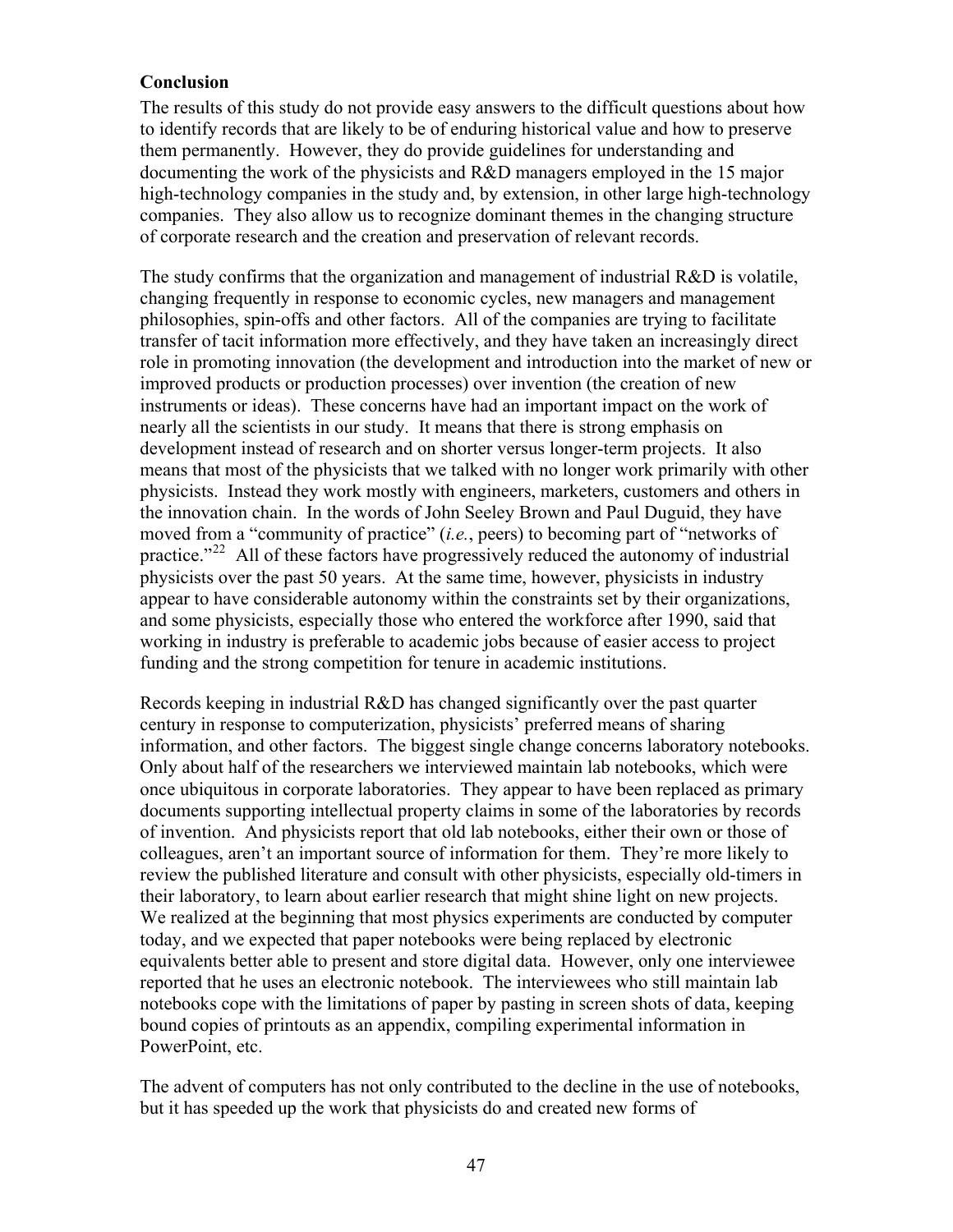communication and reporting, like email and PowerPoint. These new formats change the content of the information that they contain, for better or worse. For example, several interviewees said that they believed that PowerPoint reports depended more on graphics than data, "dumbing down" and reducing the information content of the report. Unlike paper files, electronic records require prior planning and ongoing commitment in order to survive, and most of the physicists we interviewed do not make any effort to preserve electronic files, while those that do limit it to saving the files for a few years for personal use. The failure to develop satisfactory solutions for preserving the electronic information that we produce every day is common to all segments of society, but in the companies that we've studied it appears that electronic media are actually reducing the amount of documentary material like laboratory notebooks and technical reports that is being produced.

There are generally no state and federal regulations regarding R&D records as there are for financial and administrative records. So companies are largely on their own in deciding what R&D records to keep and what to destroy. Their responses vary widely. A few continue to mandate the use of laboratory notebooks and maintain effective methods for tracking them from the time that they're issued to the individual scientist until they're eventually filled and returned, typically to the technical library. For these companies, however, what happens next varies. A few preserve the records permanently, others keep them for a period of time and then destroy them, and two follow a middle course of trying to preserve the notebooks and other papers of their most distinguished researchers, who are designated as fellows. Other companies make little or no effort to track or preserve notebooks.

The typical function and responsibilities of business archives are different from their academic and government counterparts in a number of ways. Business archives have been traditionally less stable than technical libraries. They may exist largely because of the interest of an individual CEO or other top manger, and they're one of the operations that are among the most likely to be cut back or even closed during hard times. In the companies that had both archives programs and technical libraries and that preserved some or all of the laboratory notebooks, it varied as to which took responsibility and custody of laboratory notebooks and lab reports. On the other hand, the corporate archives that we visited typically collected product catalogs and other gray literature and administrative records, including the records of the top  $R&D$  managers; none of the libraries that we visited collected these materials. One of the archivists said that technical records like notebooks and lab reports are probably safer in technical libraries than archives over the long run, because the libraries tend to more stable parts of the organization. That said, it's important to note that nearly all of the technical libraries at the companies have also been cut back in recent years, some sharply, although only one company had eliminated the technical library altogether.

These findings and others described in the report represent real problems and may suggest that there's little chance of preserving a record of the work of physicists and others who are employed in corporate research and development. However, other findings are more encouraging and, if action is taken, offer the promise of preserving some of their history.

First, a number of the industrial labs that we visited have a large core of extant science records in the form of notebooks and technical reports. This is certainly better news than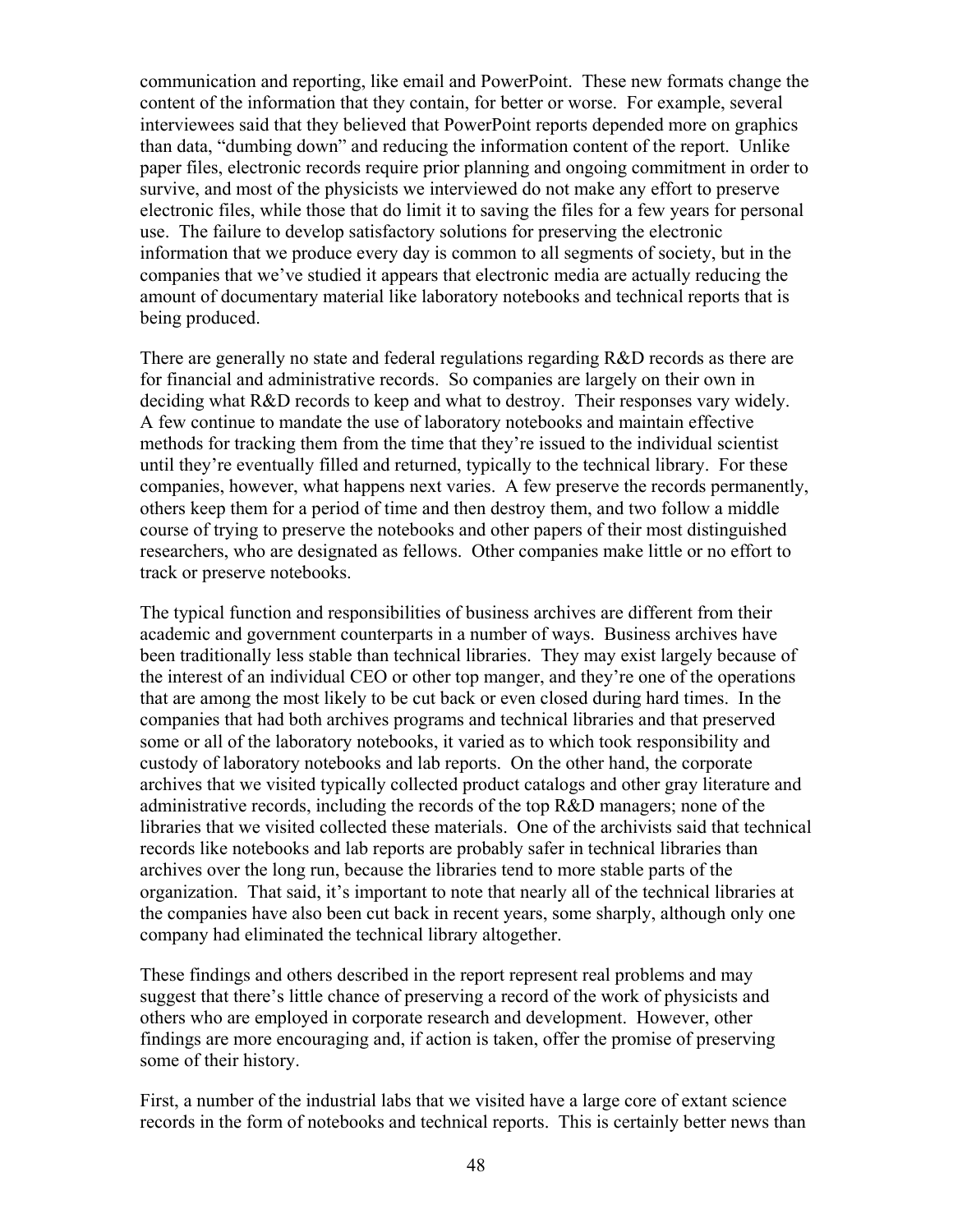what we found at some of the Department of Energy labs where we conducted our first documentation study in the 1980s, and often better than what exists for academic physicists. The bad news is that there's no structure or tradition for making these available to researchers. With the exception of historians who are doing an authorized history or are able to charm and negotiate their way into the technical library's resources, these collections are closed to outsiders. This is often, although not always, true even for materials that are many years old and have lost their intellectual property value.

Another positive finding is that high-tech companies do find value in their history, at least for branding purposes. Typically, major anniversaries are celebrated by extensive and sometimes relatively costly commemorations and events. They sometimes, although not often enough, even provide an opportunity for professional histories.

We have been surprised by the number of companies that make some kind of provision for archival programs. Six of the 15 companies in our study have active archives that range in staff size from one to five employees. These programs vary widely in terms of funding, mission, and the materials that they collect. But any archives program significantly increases the chances that general company information, often in the form of gray literature, will be preserved, and they provide the most likely opportunity to preserve higher-level documentation of research and development programs, including records of senior managers and CEOs. In addition to the six companies with archives programs, five of the companies have donated at least part of their inactive records, one to a state historical society, one to a private museum archives, and three to academic archives. The most recent examples, Exxon Mobil and Texas Instruments, have also made relatively generous financial contributions to help support their collections, which can be critical for archives. The downside of these archives and history programs is that they can be hit or miss, and in the past donations to outside archives have been static, mostly one-time efforts to unload records. In addition, in nearly all cases they have not included R&D records. Education and advice from professional archivists and historians represent one way of strengthening existing archives and history programs.

Finally, it would be difficult to exaggerate the importance of oral history as a tool and resource in studying the history of modern science and technology. This is true both in areas where the documentary record is fragmentary and in those areas, like some fields in academic physics, where researchers may reasonably expect that the records and papers of key participants may have found their way into institutional archives. In a recent review of a history of the Hubble Space Telescope, the reviewer noted that

The human history behind Hubble is only known because the Smithsonian National Air and Space Museum and the American Institute of Physics arranged for hundreds of players to sit for exhaustive interviews about themselves and their work. $^{23}$  $^{23}$  $^{23}$ 

Oral history is an especially valuable resource in understanding the history of industrial research and development because the documentary record is especially sketchy, and the oral histories that we've conducted are a rich resource for researchers and companies that want to understand their history. When we designed the study, we planned to use the question-set interviews as one of our primary tools in investigating the work and records of industrial physicists. As expected, these proved to be invaluable sources of historical information, providing insights that paper or electronic documentation couldn't match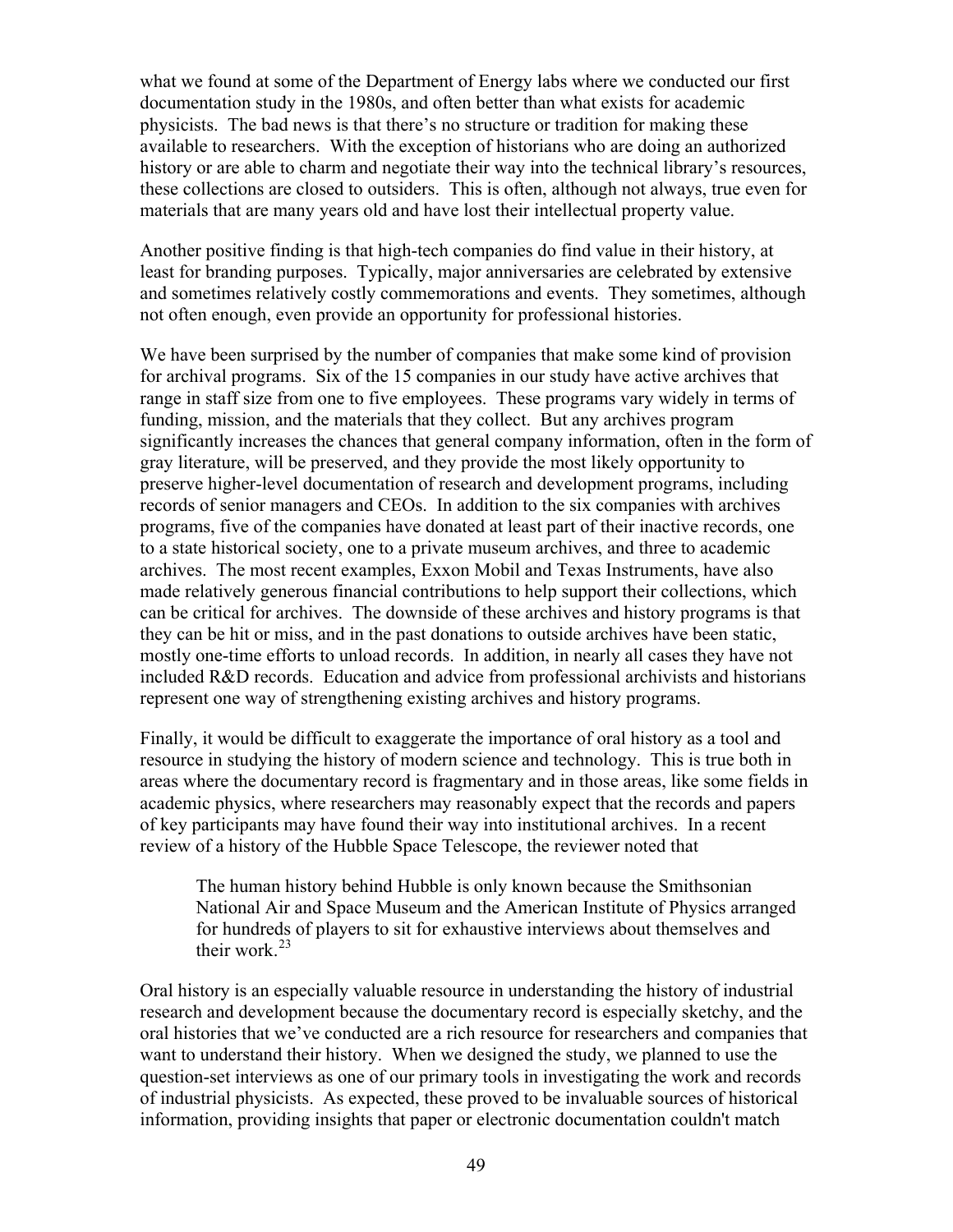(although of course oral history has well-known problems of its own). As in other similar projects, we will make the interview tapes and transcripts available to other researchers, except for the very small number of interviewees who asked that their interviews be destroyed after being analyzed for our study. In addition, we conducted longer autobiographical career-length interviews with a small number of industrial physicists who have played especially important rolls roles in science or science policy. We've now completed 16 career-length interviews. These too are very rich in information, and we will continue to conduct career-length interviews with important corporate physicists as our resources permit. We also expect to work with interested individual historians, companies, and organizations to do additional interviews, providing both advice and material support. The existing oral histories and those that will be done in the future will all be cataloged and described in our International Catalog of Sources (online at [http://www.aip.org/history/icos\)](http://www.aip.org/history/icos), and they will be available both in-house and on loan; some are now online and many more will be put online in the next few years.

### *Best Practices and Recommendations*

The best practices and recommendations offered here are intended to provide modest and realistic guidelines for preserving the historically valuable work of physicists and other scientists and engineers who work in industrial research and development. None of them involve elaborate programs or large expenditures. Instead they rely on initial planning before records become scattered and disorganized, standardizing record keeping practices, and taking advantage of existing programs.

### **Best Practices:**

- 1. Xerox, 3M, Agilent, Exxon Mobil, Corning and GE technical libraries distribute and permanently preserve laboratory research notebooks of each researcher.
	- a. Prior to 1995 Hewlett Packard had an informal program for preserving individual laboratory notebooks, but in 1995 the legal department charged the library with purchasing and disseminating lab notebooks and collecting and preserving them when complete. Agilent has continued this practice since it was spun off from Hewlett Packard.
	- b. 3M, Corning, and Agilent appear to have strong programs to insure that traditional lab notebooks are maintained for patent purposes.
	- c. Xerox maintains lab notebooks in the original form and in microfilm. Technical reports were saved in the original and microfilm until 1988. They now are duplicated as PDFs.
- 2. Most technical libraries preserve technical reports permanently.
- 3. The archives at IBM and Lucent Technologies Bell Laboratories preserve the laboratory notebooks of company fellows.
- 4. IBM and Lucent archives preserve permanently the records of the senior vice president for research along with other top managers.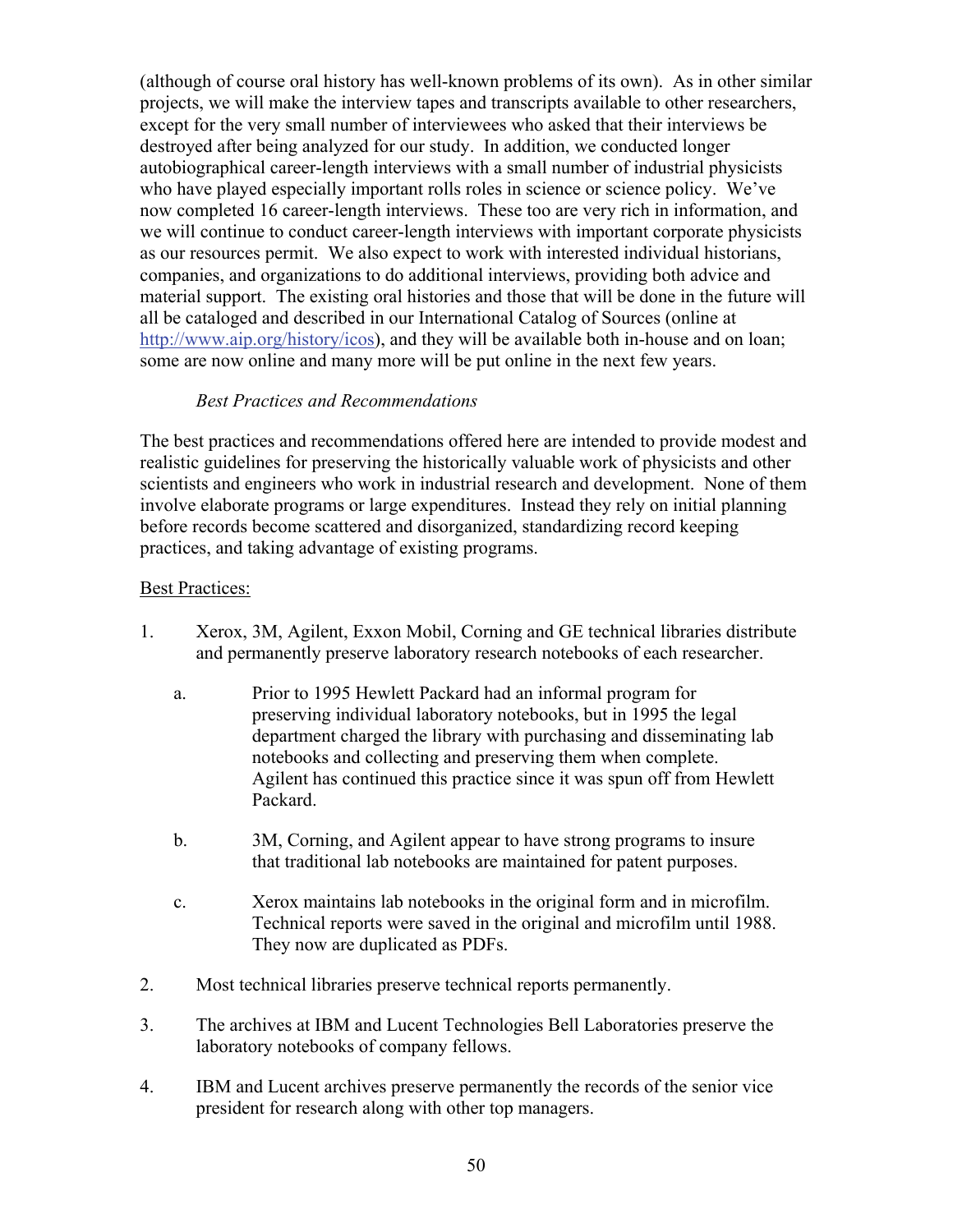- 5. Corning's technical library preserves the laboratory notebooks and technical reports of all scientists; the Corning archives also preserves other papers of Corning Fellows.
- 6. The Corning Knowledge and Information Management Organization, which includes the technical library, is creating a Developed Technology Archive. This consists of videotaped interviews with scientists and engineers, shown with and discussing their invention.
- 7. 3M notifies users when a notebook is out more than five years from the time it was issued. Users who ask to review their old notebooks are given copies instead of the original and these are also tracked.
- 8. Ford and 3M include a records compliance audit as part of employee's annual performance reviews. As a result, all the staff that we interviewed at these companies said that they are familiar with the records management program.
- 9. Five of the companies in the study had transferred administrative and business records to external archives, and two recent transfers included financial support to arrange and describe the records. These arrangements can be beneficial for both the company and the archives and should include inactive R&D records.
- 10. Some companies—including several in this study—have supported important professional histories. These sometimes involved locating and preserving historical records and tape-recording oral history interviews.
- 11. Archival consulting firms can provide important assistance in building and strengthening archives or records management programs. In addition to Texas Instruments, several of the companies have contracted with archival consultants.

### Recommendations:

- 1. All large for-profit organizations have formal records management programs in order to comply with federal and state regulations, and they should include R&D records as part of the program. A small number of records that document the R&D process and policies (listed below) should be saved permanently and preserved either by the company or in cooperation with external archives.
	- Laboratory notebooks are a traditional and important source of documenting the work that physicists and other scientists and engineers do and were once widely used in industry. In-so-far as they are still used, companies should preserve the originals or duplicates permanently as part of existing records management, library, or archives programs.
	- Like their counterparts in pharmaceuticals, high-technology companies need to develop electronic laboratory notebooks or the equivalent digital formats to replace the paper notebook.
	- Surrogates for laboratory notebooks in the form of invention disclosures are widely used today and also should be preserved permanently.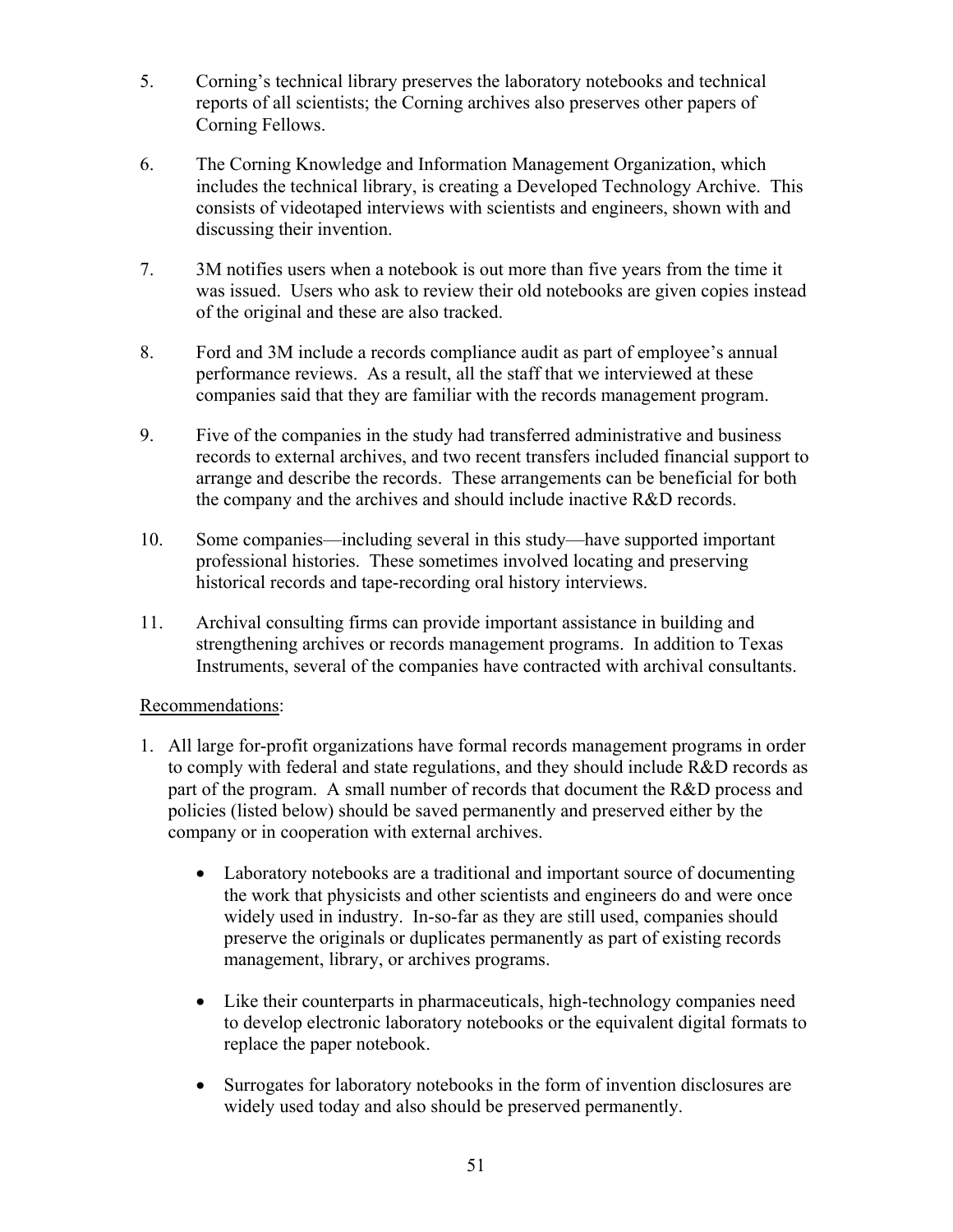- Laboratory technical reports are a valuable resource for physicists and historians alike and should be preserved.
- The correspondence and papers of senior researchers (typically designated as "fellows") are likely to document the most valuable research conducted by the laboratory. They should be preserved either by the company independently or in cooperation with public or private archives.
- The correspondence and papers of senior R&D managers document the science and technology policies of the company. They should be preserved either by the company independently or in cooperation with public or private archives.
- 2. The preservation of essential R&D records depends on cooperation between a company's scientists and engineers and its information professionals. Physicists and science managers need to accept an active role in helping to identify and working to preserve the history of their programs.
- 3. U.S. utility patents are granted for 20 years and cannot be renewed. High-technology companies would benefit by allowing outside researchers access to intellectual property holdings whose time limits have expired.
- 4. A number of companies are establishing successful partnerships with public or academic archives. With financial support, existing archives may provide the expertise and facilities to identify and preserve historically valuable records, including the records of research and development. The AIP Center for History of Physics is available to help arrange and facilitate such partnerships.
- 5. Companies need to plan ahead for major anniversaries. Companies that commission histories, oral history interviews, or conferences have used these occasions to successfully enhance their brand with the public and build morale among staff.

And two final recommendations to historians and other researchers:

- 1. It is important to examine all of a company's potential information sources, including the technical library and the records management program. Going just to the archives when one exists is not enough.
- 2. Career-length oral history interviews with important corporate physicists and other researchers are an important and largely neglected area. Historians and other researchers are encouraged to conduct interviews and to eventually deposit them at an appropriate archives or library. Similarly, we recommend that companies encourage and help support oral history projects.

*The AIP Center for History of Physics provides advice and assistance to individuals and organizations in identifying and preserving historically valuable records and papers. Please contact us at 301-209-3183, http://www.aip.org/history/.*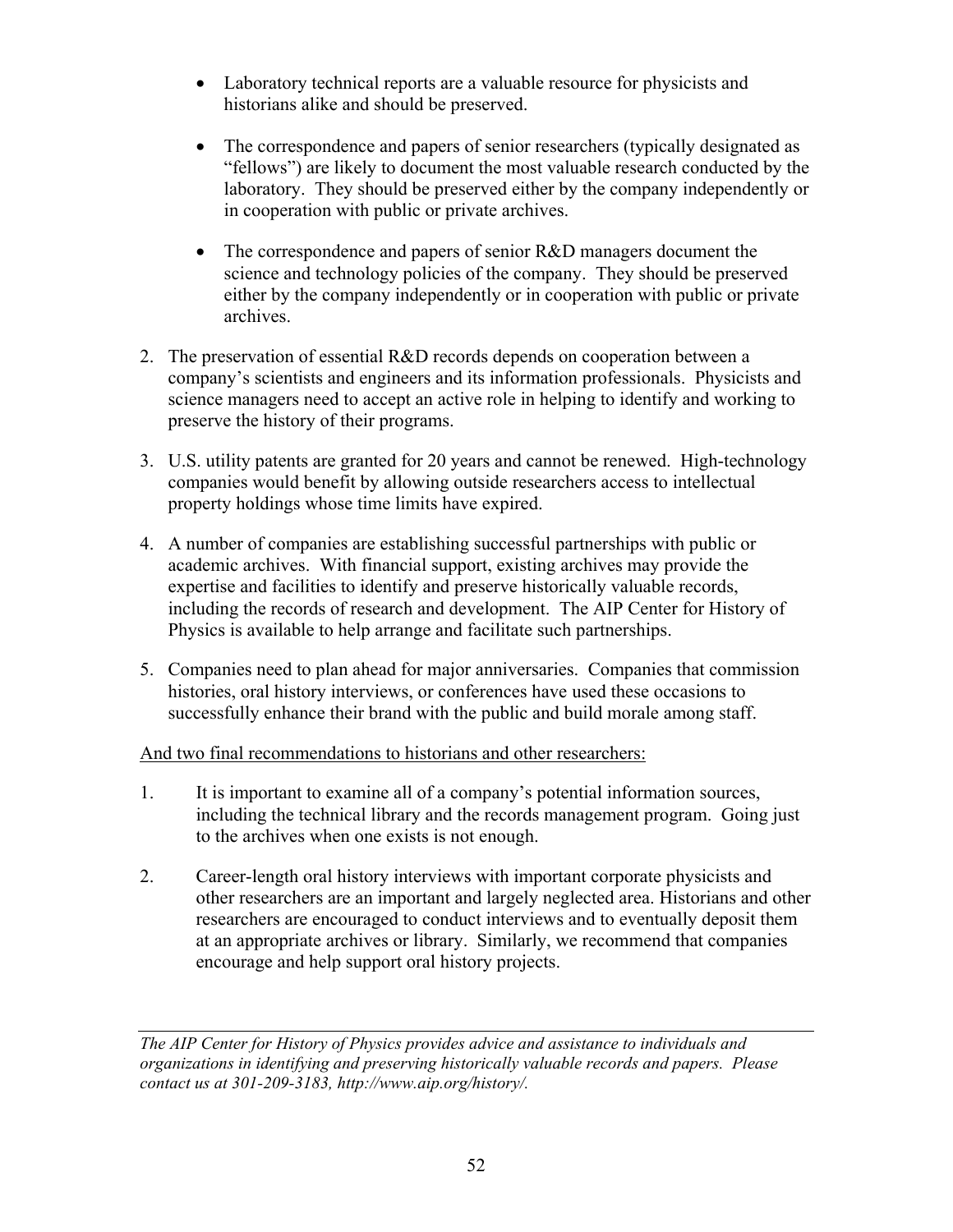### **Endnotes**

 $\overline{a}$ 

<sup>2</sup> Charles A. Bennett interview by R. Joseph Anderson and Thomas Lassman, IBM Thomas J. Watson Research Center, March 25, 2006 and Mark Ketchen interview by Thomas Lassman and R. Joseph Anderson, March 26, 2003, IBM Thomas J. Watson Research Center.

<sup>4</sup> Mark Baldwin (Raytheon) telephone interview with R. Joseph Anderson and Orville R. Butler, January 23, 2007.

<sup>5</sup> [http://www.gmu.edu/library/specialcollections/glossary.html.](http://www.gmu.edu/library/specialcollections/glossary.html) 6

<sup>6</sup> Anonymous interview, Lockheed, December 2005.

<sup>7</sup> See Frederic L. Holmes, "Laboratory Notebooks: Can the Daily Record Illuminate the Broader Picture?," *Proceedings of the American Philosophical Society*, 134(4)(December 1990), 349-366. Gerald Holton's *The Scientific Imagination: Case Studies* (Cambridge University Press, 1978) and Seth Shulman, *The Telephone Gambit: Chasing Alexander Graham Bell's Secret* (W. W. Norton, 2008) provide two examples of researchers using laboratory notebooks.

David Hoyle interview by R. Joseph Anderson, 3M, July 14, 2004.

9 Barbara Levi, "Investigation Finds that One Lucent Physicist Engaged in Scientific Misconduct," *Physics Today*, November 2002, 17. Hendrik Schön, a young Lucent physicist, was found to have repeatedly published fraudulent research results.

 $10$  Anonymous interview, Ford Motor Co., June 2007.

 $11$  Anonymous interview, 3M, September 2003.

<sup>12</sup> Gary Boyd interview by Thomas Lassman, 3M, September 30, 2003.

<sup>13</sup> David Ellis and Merete Haughan, "Modeling the information seeking patterns of engineers and research scientists in an industrial environment." *Journal of Documentation*, 53(4) (1997), 384-403.<br><sup>14</sup> Michael H. Elliott, "The Rules Have Changed: Management of Electronic Research Records Is Now

More Important Than Ever," *Scientific Computing* (May 2007), http://www.scientificcomputing.com/the-<br>rules-have-changed.aspx.

<sup>15</sup> "Past Rites: How Companies Can Benefit from Looking Backwards As Well As Forwards," *The Economist*, Sept. 8, 2007, 68-69, is a recent example.<br><sup>16</sup> Michael S. Moss and Lesley M. Richmond, "Business Records: The Prospect from the Global Village" in

James O'Toole, ed., *The Records of American Business* (Society of American Archivists, 1997), pp 374- 377; Henrik Fode and Jorgen Fink, "The Business Records of a Nation: The Case of Denmark," *The* 

<sup>17</sup> For the Archives Website, see: [http://www.gla.ac.uk/archives/.](http://www.gla.ac.uk/archives/) Moira Rankin, Senior Archivist, interview by R. Joseph Anderson, Glasgow University Archives and Business Records Centre, April 8, 2003.

<sup>18</sup> Karl-Peter Ellerbrock, "Business Archives in Germany: The Beginnings and the Role of the Regional Business Archives in the Age of Structural Change and Globalization," (paper presented at the International Conference on Archives, Vienna, 2004), 2-6; Frank Wittendorfer interview by R. Joseph Anderson,

<sup>19</sup> Frank Wittendorfer interview; Wolfgang Wimmer interview by R. Joseph Anderson, Zeiss Jena Archives, April 25, 2005.

<sup>20</sup> Christian Hillen interview by R. Joseph Anderson, Stiftung Rheinisch-Westfälisches Wirtschaftsarchiv, April 26, 2005 and Eva Moser interview by R. Joseph Anderson, Bayerisches Wirtschaftsarchiv, April 27, 2005.

21 Elizabeth Adkins, "The Development of Business Archives in the United States," *The American Archivist*, 60(1)(Winter 1997), 4-33, provides an excellent overview of business archives in the US.<br><sup>22</sup> John Seeley Brown and Paul Duguid, "Knowledge and Organization: A Social-Practice Perspective,"

*Organization Science*, 12 (2)(March-April 2001), 198-213.

<sup>23</sup> Brown, Robert, review of *The Universe in a Mirror: The Saga of the Hubble Space Telescope and the Visionaries Who Built It* by Robert Zimmerman. *Nature*, 454(7)(August 2008), 694.

<sup>&</sup>lt;sup>1</sup> Anonymous interview, April 2003.

<sup>3</sup> Anonymous interview, Corning, May 2003.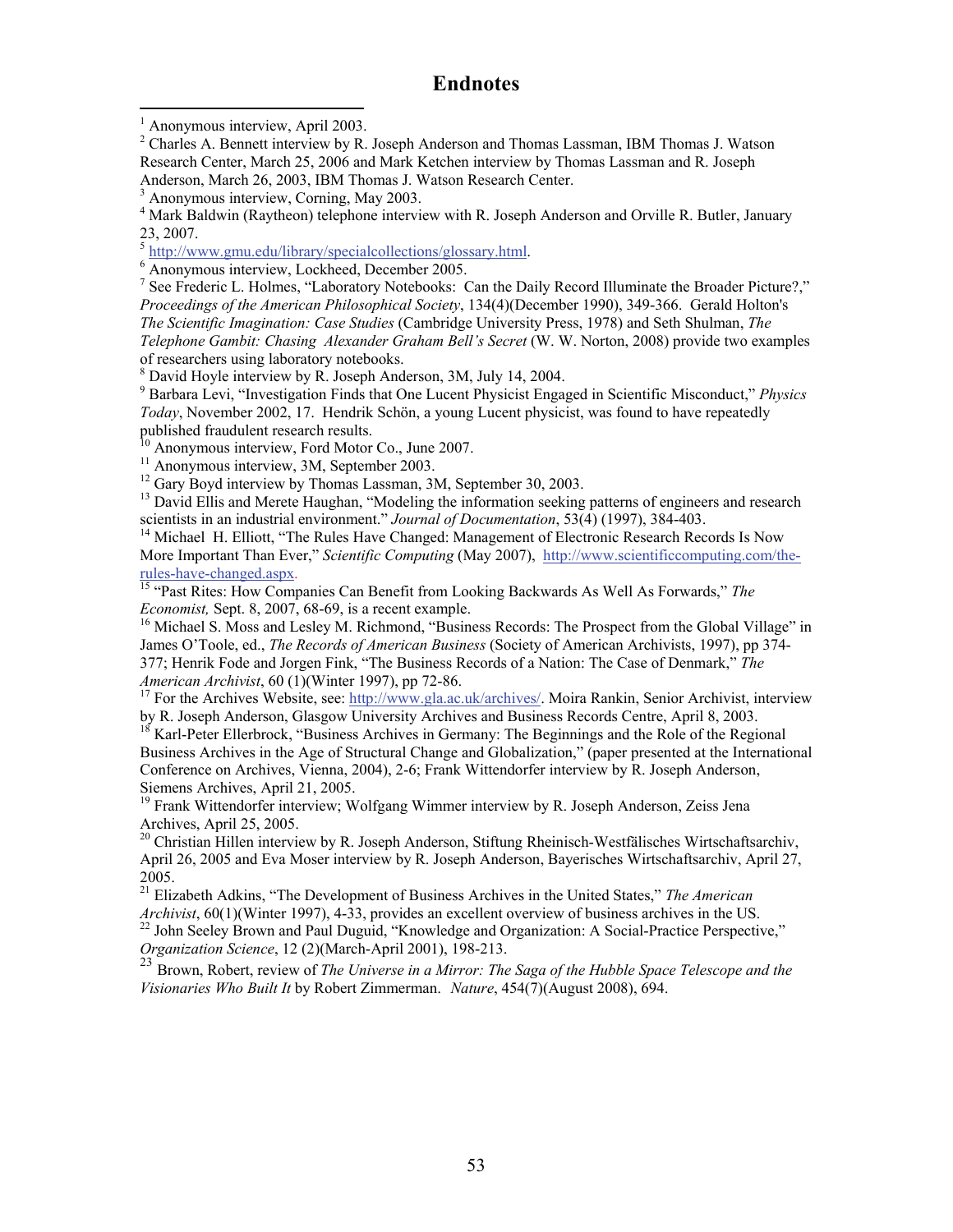## **APPENDIX A**

## **Center for History of Physics, American Institute of Physics**

# **HISTORY OF PHYSICISTS IN INDUSTRY**

## **Question Set for Senior Scientists**

[When responses are vague or open ended, ask for specifics. For example, if the interviewee says things have changed, ask what changed, when, and how.]

### *Background, Education and Career*

First, I would like to ask you some questions about your education and career:

- 1. You got your Ph.D. at  $\qquad \qquad$  in 19  $\qquad$ . (In theoretical or experimental physics?)
- 2. What was the topic of your dissertation?
- 3. Who was your dissertation advisor?
- 4. How did you decide to pursue a career in industry?
- 5. How long have you been working for this company?
- 6. What is your current position and field of research?
- 7. Have you also worked in other research fields?

### *Organization and Institutional Structure of Research*

This next set of questions will focus on the organization and institutional structure of research in your laboratory:

- 8. What is your institutional home within the laboratory (*e.g*., unit, department, research group?) [Ask for an organization chart that shows the subject's position in relation to other research staff in the laboratory.]
- 9. To whom do you report and who reports to you (positions only)?
- 10. Where does research funding originate?
- 11. How is the research budget set?
- 12. Does the research staff participate in setting the budget?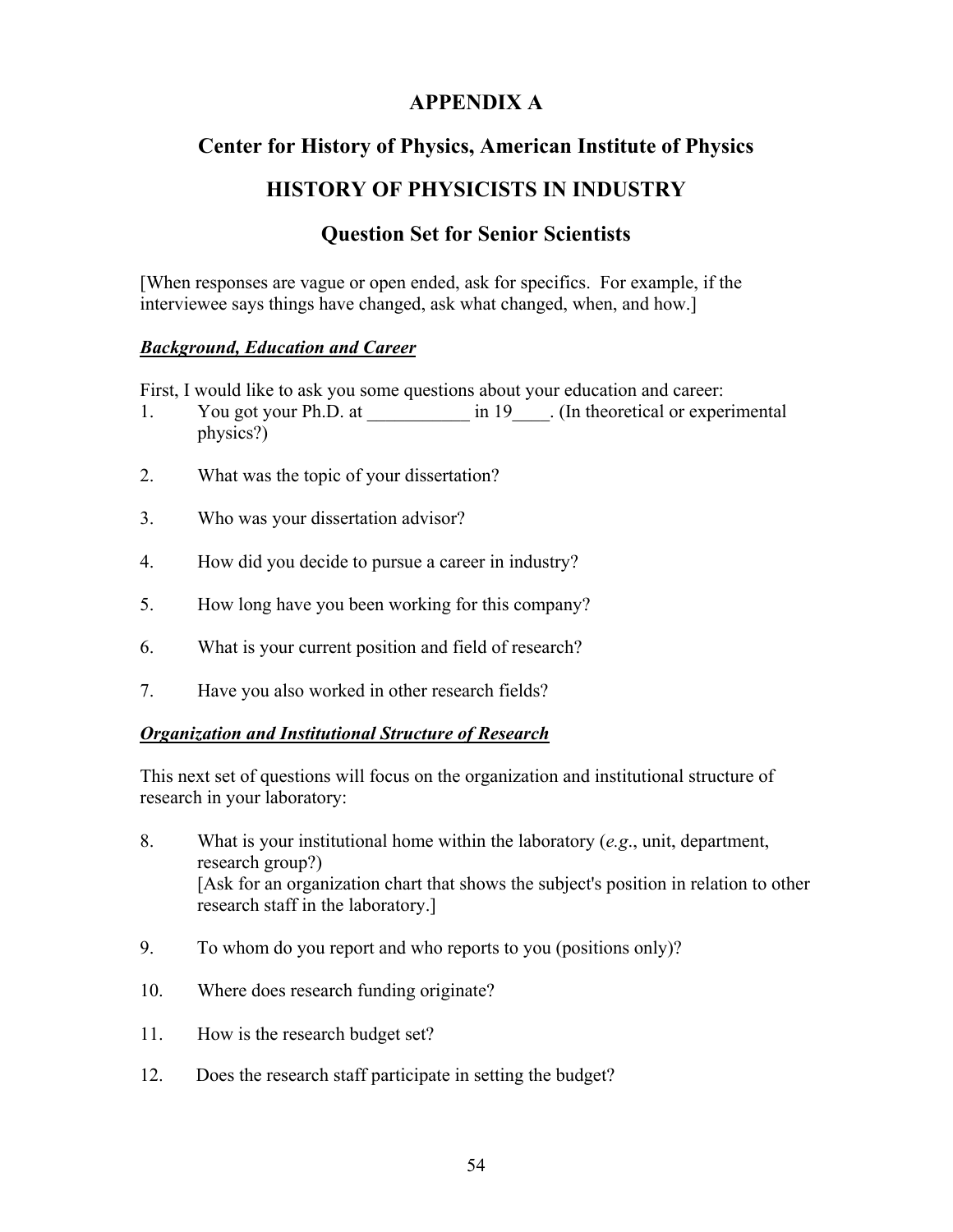- 13. How closely does management supervise activities at the laboratory bench and among groups of researchers?
- 14. How closely did management supervise activities at the laboratory bench when you started working at the company?
- 15. What is the time frame for your research?

### *Record Keeping*

Now, I would like to ask you some questions about the records (such as notebooks, research proposals, professional correspondence) you create on a daily basis and what happens to them over the long term:

- 16. What kinds of records do you create as you work on research projects?
- 17. Which of the records you create or receive from other researchers do you think are the most significant?
- 18. How much of your communication with other researchers here is through e-mail? How much of your communication with researchers outside the lab is through e-mail?
- 19. Do you know if there is a records retention policy—that is, rules for keeping or discarding the papers that you and others create—in your laboratory?
- 20. Do you find it useful? Do you follow the policy?
- 21. What records does the policy cover?
- 22. What happens to your e-mail?
- 23. Are the records you accumulate periodically disposed of?
- 24. If yes, who decides what is destroyed and when?
- 25. Are lab notebooks used by you and other researchers in your laboratory?
- 26. If yes, who taught you to use lab notebooks here?
- 27. How do new scientists here learn to use them?
- 28. Were lab notebooks used by you and other researchers when you started working at the company?
- 29. Are there formal procedures for reviewing and approving notebooks?
- 30. If yes*,* who approves them?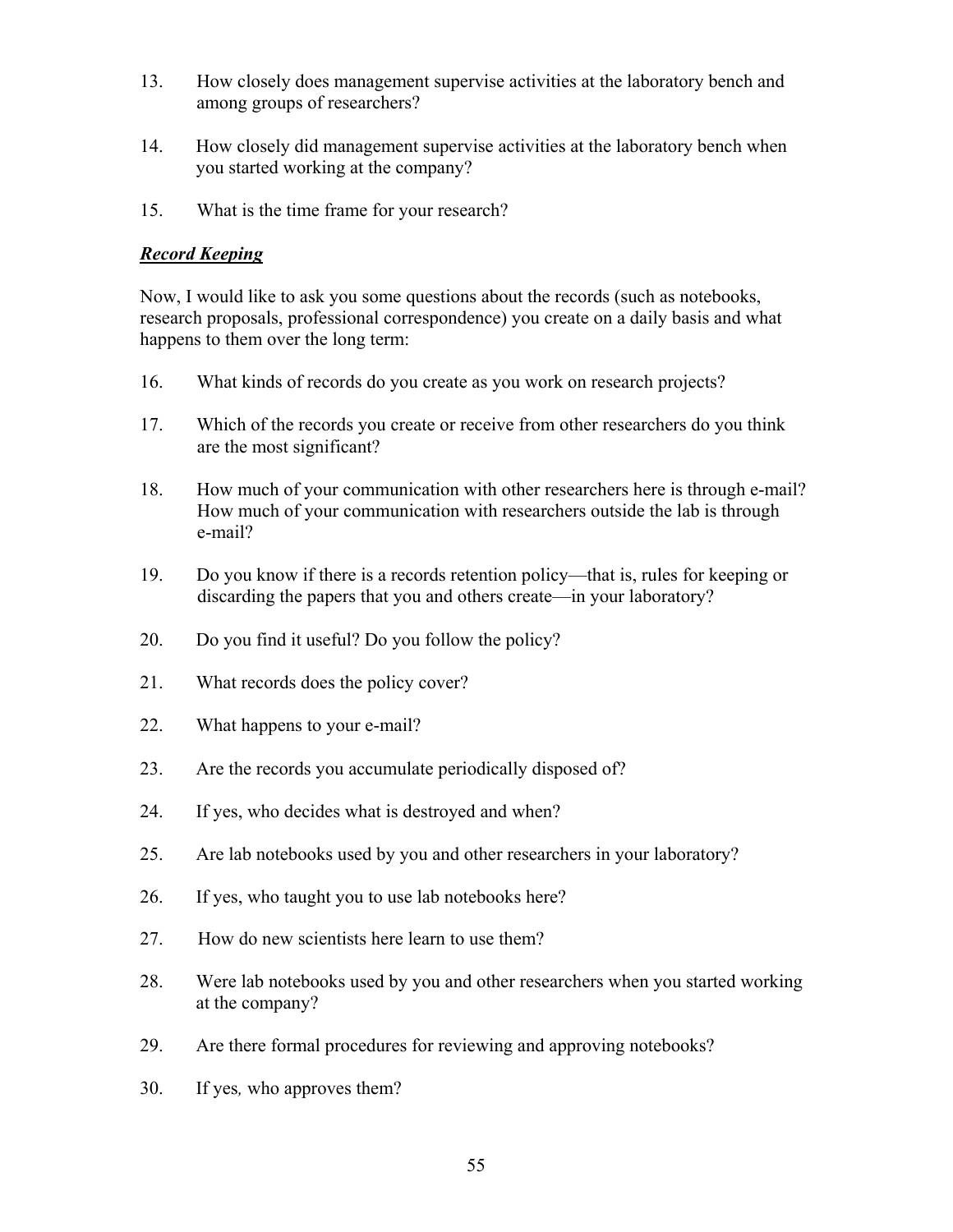- 31. How often are notebooks reviewed?
- 32. Were there formal procedures for reviewing notebooks when you started working at the company?
- 33. For notebooks and other records, what format is mostly used (*e.g.,* electronic, paper, audio, visual)?
- 34. What kind of system do you use to create and maintain your electronic records?
- 35. Is the system purchased off the shelf (*e.g., Oracle),* or is it homemade (in-house)?
- 36. **[Only ask if system is homemade]** Is the system you use also used throughout the firm or only in certain locations (*e.g.,* your laboratory, other research and development operations)?
- 37. **[Only ask if system is homemade]** What happens to outdated storage systems and to the records they hold? If you don't know, who does?
- 38. **[Only ask if system is homemade]** If multiple data handling systems are used in your lab, other labs, or throughout the company, how does this technological diversity impact the communication of research results?
- 39. Do all researchers in your lab have access to the records you create?
- 40. If not, what security measures are in place to restrict access to your records?
- 41. Can you retrieve records you created more than five years ago?
- 42. What will happen to your records when you leave or retire?
- 43. What role will you play in their disposition?
- 44. Does the laboratory (or the company as a whole) publish an in-house technical journal?
- 45. If yes, how are articles selected for publication?
- 46. Are you and your colleagues in the laboratory encouraged to publish your research in peer-reviewed journals?
- 47. If not, what restrictions prevent publication in peer-reviewed journals (*e.g.,* trade secrets, patent disclosures)?
- 48. Were you and your colleagues encouraged to publish when you started working at the company?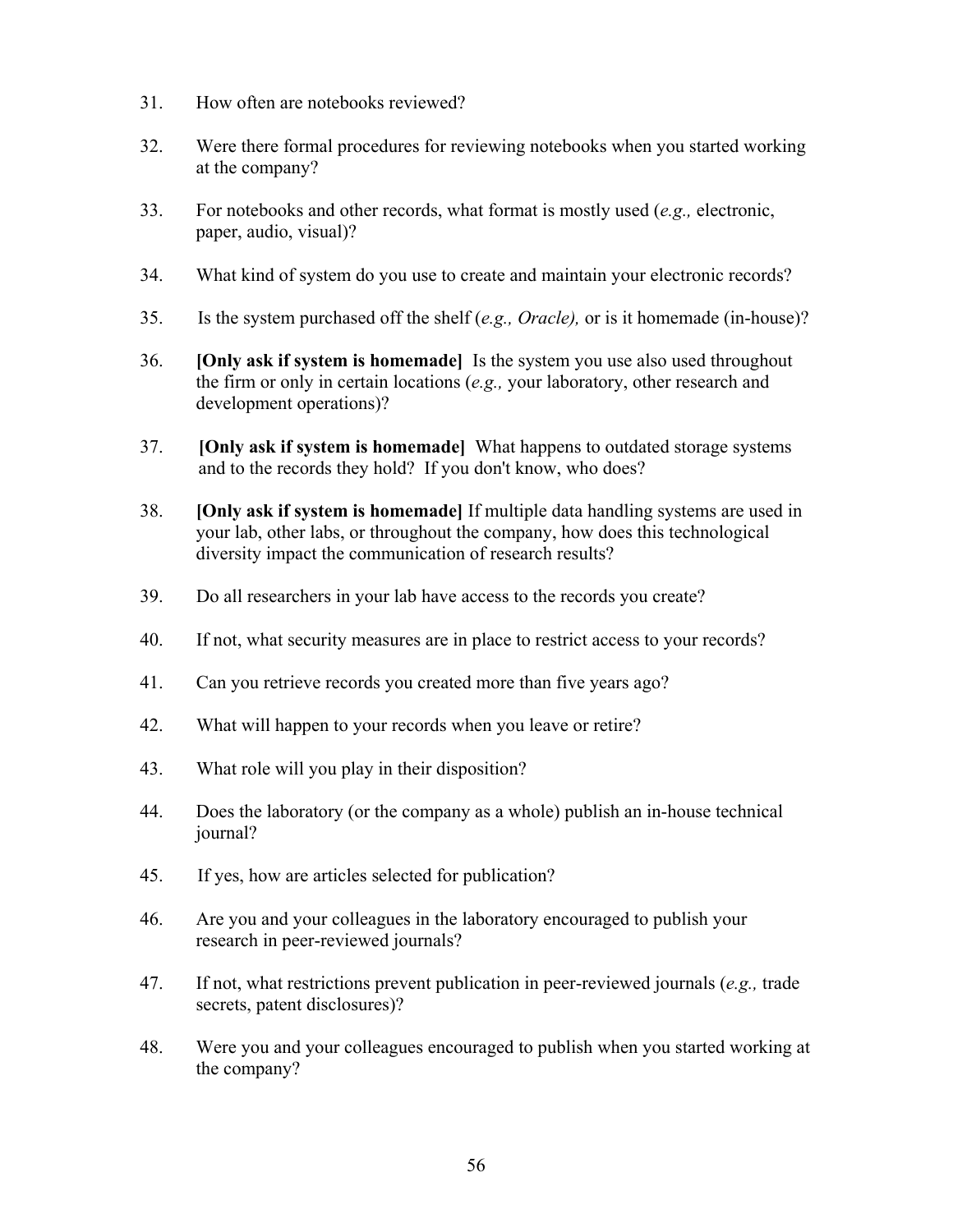### *Current Research*

I would like to get some more information about your current research and its relation to other operations within the company:

- 49. How did your current research project get started and where in the company did it originate (*e.g.,* research lab, manufacturing plant, headquarters, marketing department)?
- 50. How did projects get started and where did they originate when you started working at the company?
- 51. Do you usually work on one project or multiple projects? (If multiple, how many?)
- 52. Did you participate in multiple projects when you began working at the company?
- 53. How many staff members are working on your current project(s)?
- 54. Were they recruited from your lab or from other corporate divisions or research labs, outside firms, universities?
- 55. Did anyone decline to join your project?
- 56. If yes, why?
- 57. How do you communicate with other project members (how much of the communication is by e-mail? Other written forms-what form)?
- 58. What happens to your project related e-mail?
- 59. Have you experienced a tension between pursuing your own intellectual interests and the goals of the corporation?
- 60. If yes, how has the tension changed over time?
- 61. Do you spend all of your work time at the laboratory bench, or do you also have managerial/administrative responsibilities?
- 62. If you share research and management positions, how is your time allocated between them?

#### *Current Research-Collaboration*

63. Does your current project involve collaboration with departments and divisions outside the central research laboratory (*e.g.,* manufacturing, marketing, sales)?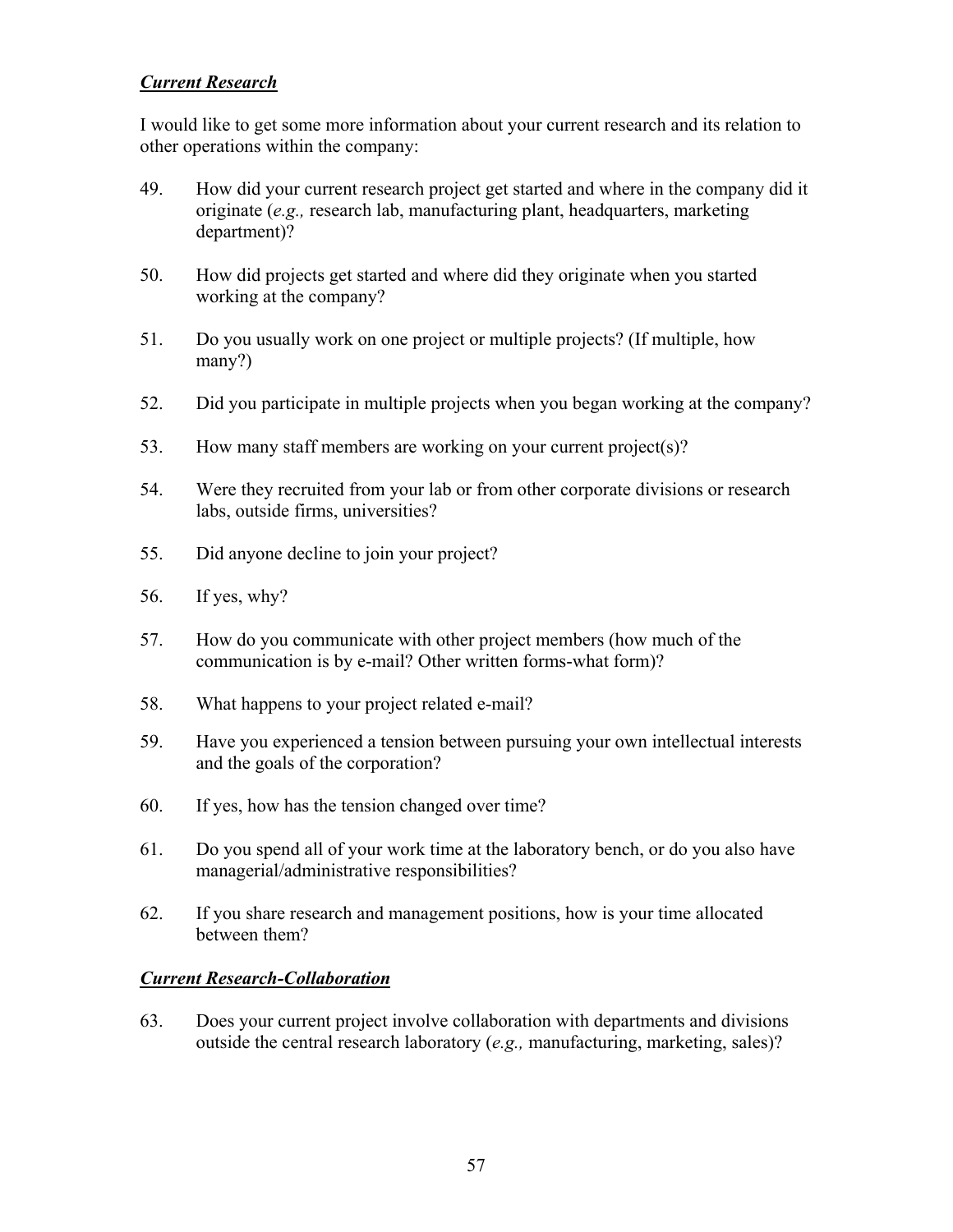- 64. Does your current project involve collaboration with external organizations (*e.g.,* universities, research institutes, government agencies or laboratories, other corporations)?
- 65. How does the level of collaboration on your current project compare to the level of collaboration on projects in which you participated early in your career?
- 66. How do you communicate with collaborators outside the central research laboratory?
- 67. What forms do the communications take (*e.g.,* e-mail, shared reports, staff meetings, conference telephone calls)?
- 68. Are these communications preserved?
- 69. If yes, where and for how long?

#### *Current Research***—***Administration*

- 70. What is the management structure at this laboratory? Is there a single line of command or are there multiple R&D managers?
- 71. How are responsibilities assigned?
- 72. Did the projects you worked on when you joined the company have one or multiple leaders?
- 73. Is your current project subject to periodic evaluation?
- 74. If yes*,* by whom and how often?
- 75. For what purpose?
- 76. What records/results are produced by the evaluation?
- 77. Are the records preserved for future use?
- 78. If yes*,* do you know who uses them?
- 79. How were projects evaluated when you joined the company?
- 80. Who are the lab's primary customers (end users, developers, business administration)?

#### *Evaluation of Career*

81. Are there aspects of your job that you would like to change?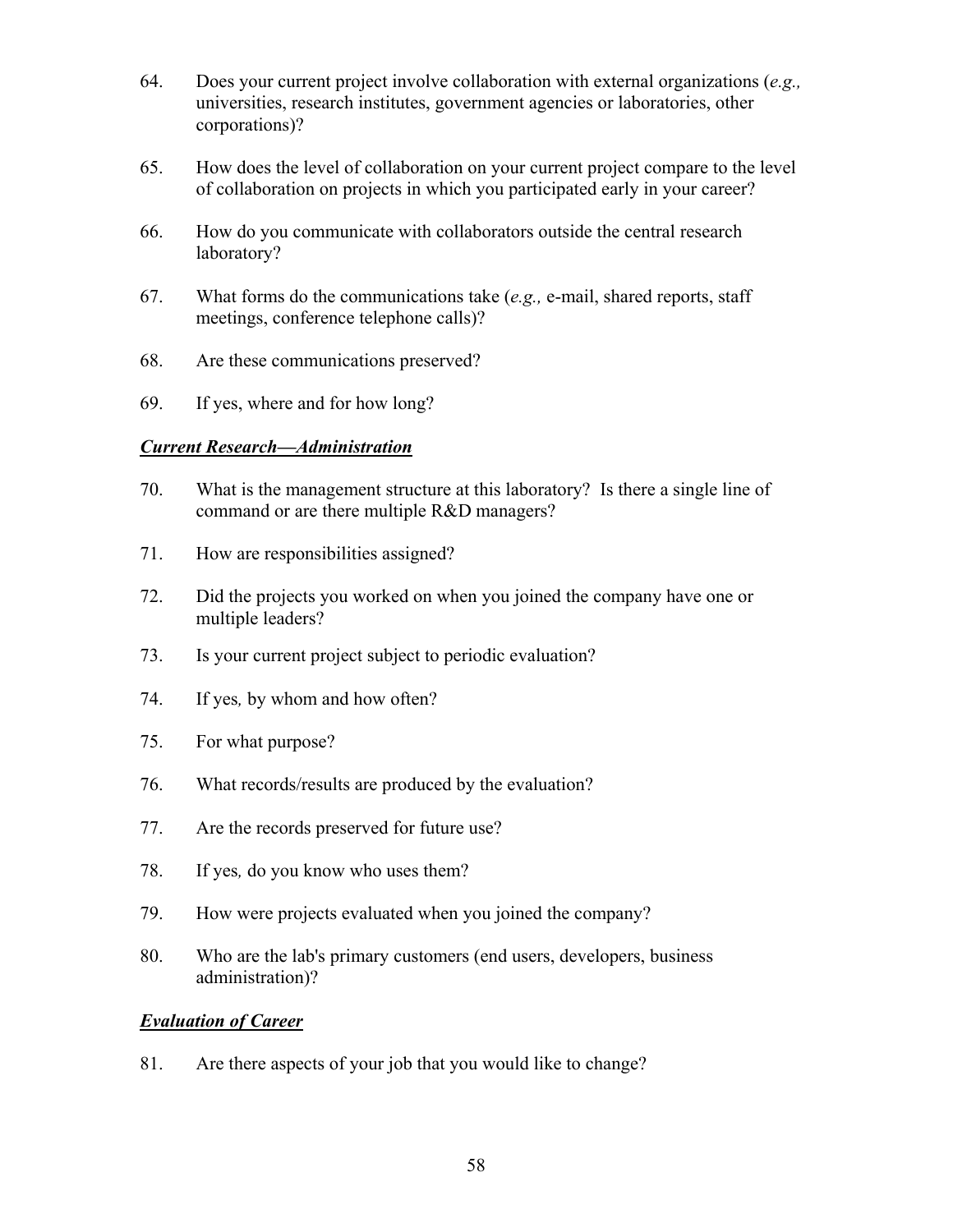82. What do you think is the most important change (*e.g.,* scope, direction, time-tomarket) in research during your time here at the company?

### *Miscellaneous Questions*

- 83. What other questions should we have asked you as part of this study to document the history of physicists in industry?
- 84. Are there other senior scientists and R&D managers you think we should talk to for this project?

**We will analyze this interview anonymously as part of a set of interviews for our study of physicists in industry. What you have told us may also be of interest to historians and other scholars in the future. Would you give permission for us to keep the transcript in the American Institute of Physics archives after the completion of this project? You may give us permission only for it to be analyzed anonymously, or you can allow future users to quote from it and cite it using your name.**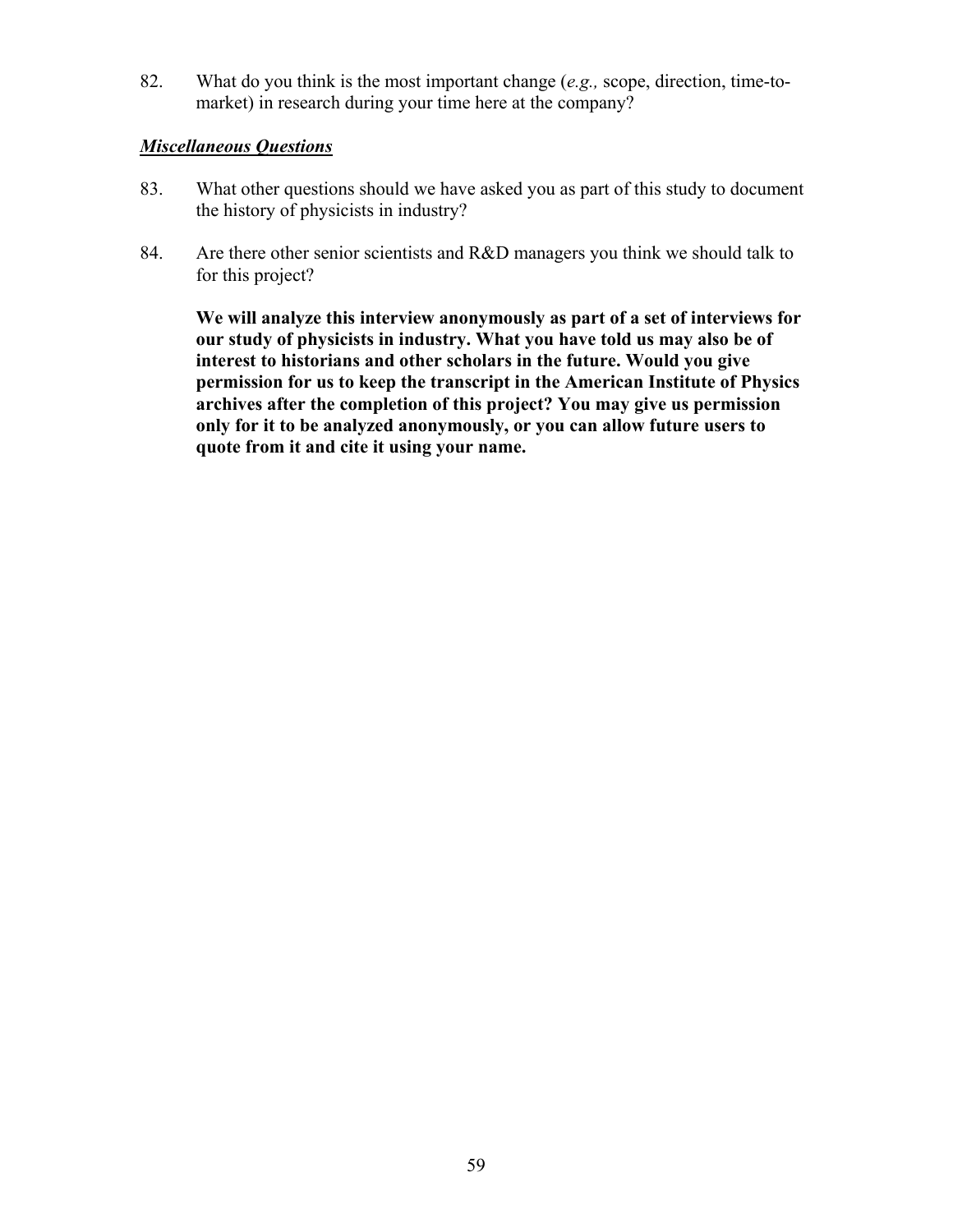### **APPENDIX B**

### **Records Programs of the Laboratories in the Study**

This section describes the records programs at the 15 laboratories in the study, beginning with the companies that have in-house archives. The Texas Instruments Archives provides a cautionary example of the rollercoaster quality of some corporate archival programs. Phillip Cantelon of History Associates, a consulting firm in history and archives, has said that the program began in the 1980s on a day when he was discussing a company history with the TI chairman. The chairman led him into the office of a former director to show him that person's records, only to find that they had already been disposed of. According to Cantelon, the chairman then returned to his office, "called somebody and said, 'You talk to this guy Cantelon; we're getting archives.'"<sup>[1](#page-71-1)</sup>

History Associates did indeed establish an Archives for Texas Instruments in the 1980s and hired and trained a full-time staff member to operate it. By 1998 the collection consisted of about 1,000 linear feet of records stretching from the 1940s to the 1990s. However, they didn't include R&D records. And in 1998 the archives was suddenly closed, apparently as part of a cost cutting initiative. When we conducted a site visit at TI in 2003, the archives was in locked storage and was inaccessible, and we were concerned that the collection would be lost. Instead, in 2005, TI transferred the entire collection to the Special Collections Department at Southern Methodist University, along with \$200,000 to prepare the collection for research use. SMU's Special Collections is one of the academic archives that is focusing on business history, and the director of the department told us that they are interested in acquiring other major business collections.<sup>[2](#page-71-1)</sup>

Like other corporate repositories, the IBM Archives has traced the ups and downs of the company, and for a while during the early 1990s it appeared that the archives would be closed. IBM included an "archives" component in its records management program as early as 1962 and hired a corporate archivist in 1964, but a formal Corporate Archives Department was not established for another ten years. By the early 1990s the program seemed moribund, but late in the decade the company began investing more in the archives. When we did a site visit in early 2003, it had an active program with five IBM employees and several contract workers.

The mission of the IBM corporate archives today is to preserve material for the company's long-term legal business and historical needs. The latter category is largely based on the archives experience in answering reference questions. The IBM Archives does not have a formal administrative connection with the records management system, so the transfer of records to the archives depends primarily on selections by the archivist. At the time of the visit, the archives had negotiated with the Records Management program to transfer press releases, publications and other communications and related materials to the archives when they become inactive. Beyond that, marketing and advertising hold their own "proto-archives" and the corporate archives is negotiating to acquire some of these materials. In addition, there are a couple R&D records categories that are listed as "archival" on the company's records retention schedule. That is, they go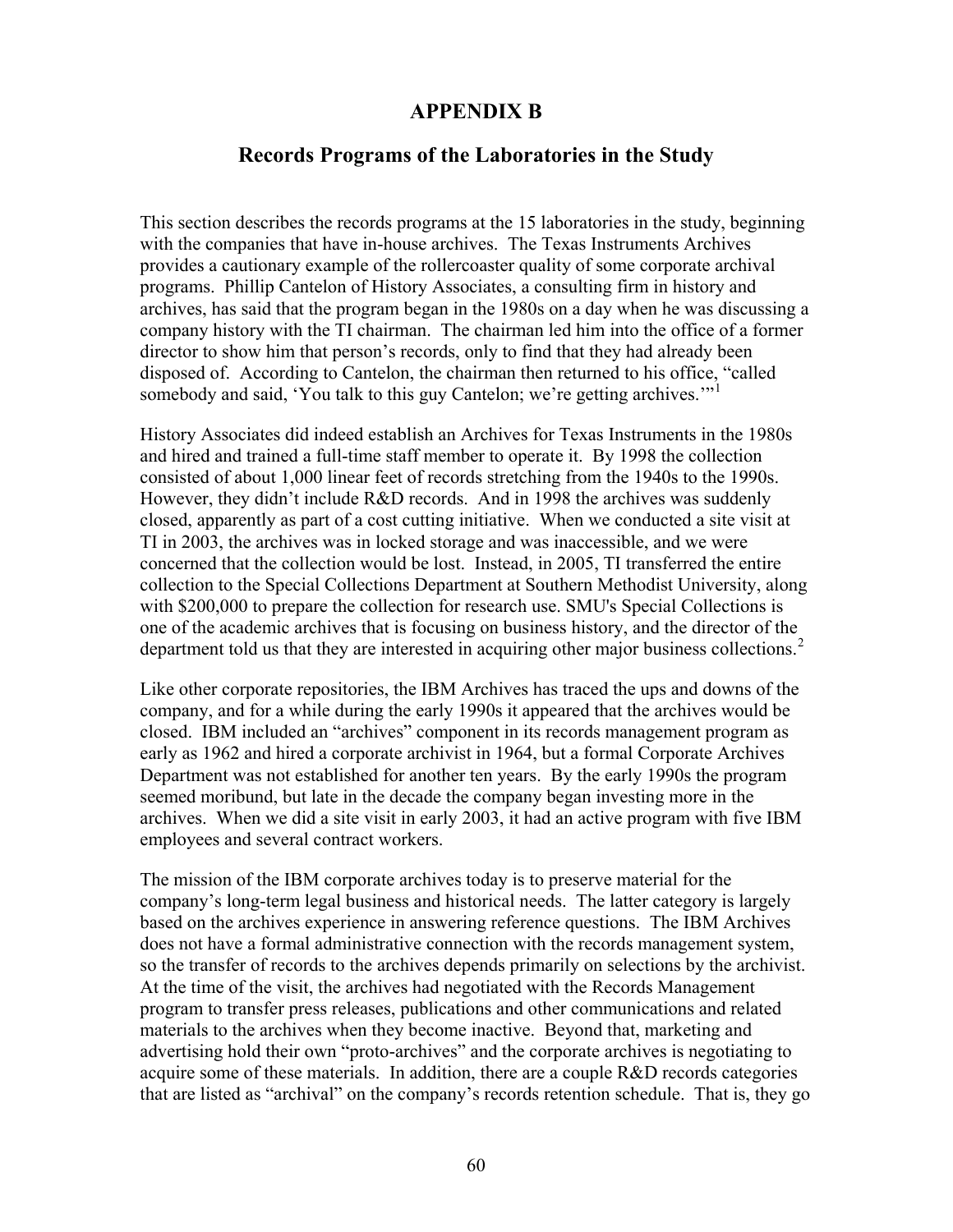first to the records management program for a designated number of years and then are transferred to the archives. These include records of the senior vice president for research. In 2001, a new category of records was added to the archives side of the list the laboratory notebooks of the 60 or so research fellows at IBM. Notebooks in general are preserved for 20 years by the records management program and are destroyed after that, but the notebooks of fellows are now scheduled for permanent preservation. If a non-fellow researcher thinks his/her notebook is a valuable resource they can contact the archives to have it preserved. However, collecting lab notebooks at IBM is necessarily becoming a retrospective process, since it is one of the companies that no longer requires them.

The IBM Archives is one of only two archives programs that we encountered that routinely preserves any laboratory notebooks. Its work to preserve the records of the vice president for research is more typical of some of the other archival programs, and it also holds the papers and research files of two of the Watson Laboratory's most distinguished physicists, Rolf Landauer and Richard Garwin.<sup>[3](#page-71-1)</sup>

Unlike a number of the companies that we visited, IBM Watson Lab's technical library has virtually no organizational connection with either the archives or records management, and it has no historical functions. It doesn't collect or maintain any technical reports or laboratory notebooks.<sup>[4](#page-71-1)</sup> Like nearly all the companies that we visited, IBM has sharply reduced the number of libraries that the company maintains and has reduced the number of staff in the programs that have survived, including the Watson Laboratory's technical library.

Two of the archives, Corning and Ford, are responsible for records management as well as archives, which allows them to take a "life cycle" approach. This provides for the control of records from creation through disposition, and if used properly it means that the destiny of records for either permanent preservation or destruction is decided early on. However, it applies only to the activities that the archives takes responsibility for documenting.

Corning's Sullivan Park Laboratory has a Knowledge and Information Management Organization that shares responsibility with the Corning Archives for preserving R&D records. The archives was started in 1972, and the archivist told us that:

The Corporate Archives program was developed because … the founding family has consistently had members in upper management positions, including the [current] CEO. … Since they were the founding family of the company, it was just natural for them to want to be able to preserve the documentation of the corporation, so they were very much in favor of starting a corporate archives program.

The mission of the Corning corporate archives is to acquire and preserve records of a historical nature to the corporation, and it has a small collection of early notebooks, including the recipe book of the son of the founder, containing both chemical formulations and food recipes. Beyond this, our interviewees reported that correspondence and some working papers of Corning fellows would go into the archives,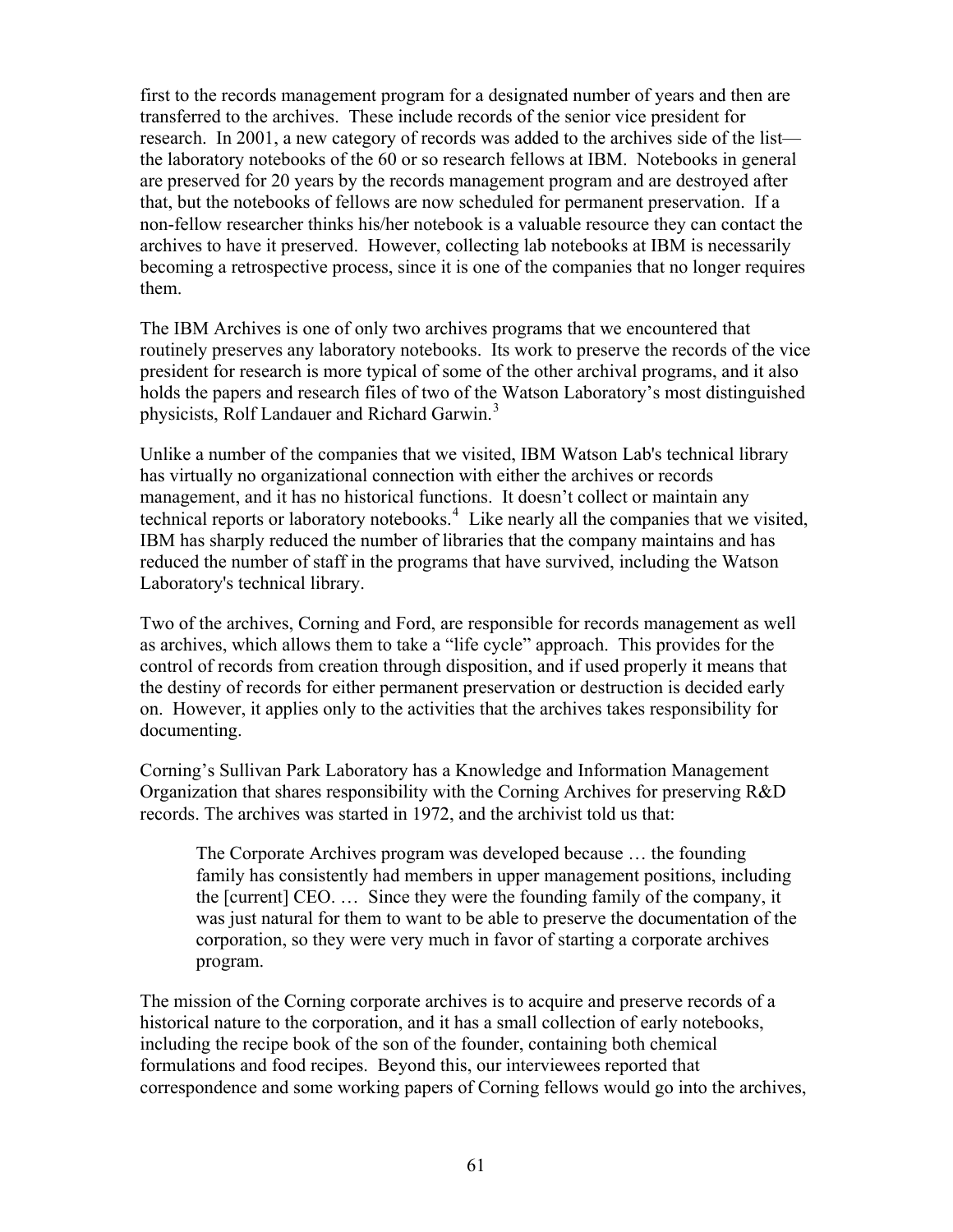although their laboratory notebooks and reports would remain permanently in the technical library.<sup>[5](#page-71-1)</sup>

Corning's Knowledge and Information Management Organization contains the technical library, called the Technical Information Center. Although other Corning libraries have closed, the Knowledge and Information Organization remains strong and now serves as both the technical and the corporate library. It reflects the company's concern for its heritage and has primary responsibility for documenting science and technology at Corning. It maintains a lab notebook collection going back to the early 1900s—around 1917—and about 30,000 internal technical reports going back to 1946, when they were initiated.<sup>[6](#page-71-1)</sup> Further, the library has created extensive databases as well as the Developed Technology Archive, which adds a new dimension to documenting the process of R&D. In the latter, the Information Management Organization staff videotaped interviews with:

A scientist or an engineer with the artifact, have them talk about the artifact because no matter how much they write about it, actually physically having them hold the artifact or whatever and describe it is far more valuable, because they just stream of consciousness, it just comes forth.

In addition to the archives and knowledge management programs at Corning Inc., physicists and other employees have the option of donating their papers to the Rakow Library at the independent Corning Museum of Glass.

Ford Motor Company began its archives in 1951 while planning for its 50th anniversary. The Archives has followed the ups and downs of the company's economy and administrations since. In the early 1960s funding slowed and a decision was made to destroy some of Ford's more controversial records. However, the destruction was halted when one of the archivists complained, and the corporate archives transferred the records to the Henry Ford Museum, which had earlier received from Ford records of other automotive companies. Three of the remaining archivists transferred as well. The Industrial Archives, as Ford's archives was called between 1964 and the mid 1990s, remained largely inactive until preparations for Ford's centennial began in the mid 1990s. When a new archives director arrived in 1996, the Ford Industrial Archives and the Henry Ford Museum each held about 10,000 cubic feet of records. Some 70% of the research requests were from scholars and academics outside the company. The Industrial Archives had not been systematically collecting product literature, sales literature and other typical mainstays of a corporate archive.

Since 1996, product literature has been the focus of the collection. The Ford Archives is now part of Ford's Global Information Management, which includes the archives and records management programs. The Archives concentrates on records supporting marketing, public relations and legal research requests, because those three groups most use the archive's services. Because the archives/records management director has implemented and enforced annual records management audits as part of individual performance reviews, Ford is one of the two companies in the survey that has the most complete compliance with its record management program. All of the physicists and managers whom we interviewed at Ford were familiar with the company's records management program. This was not true at many other companies that we visited. Ford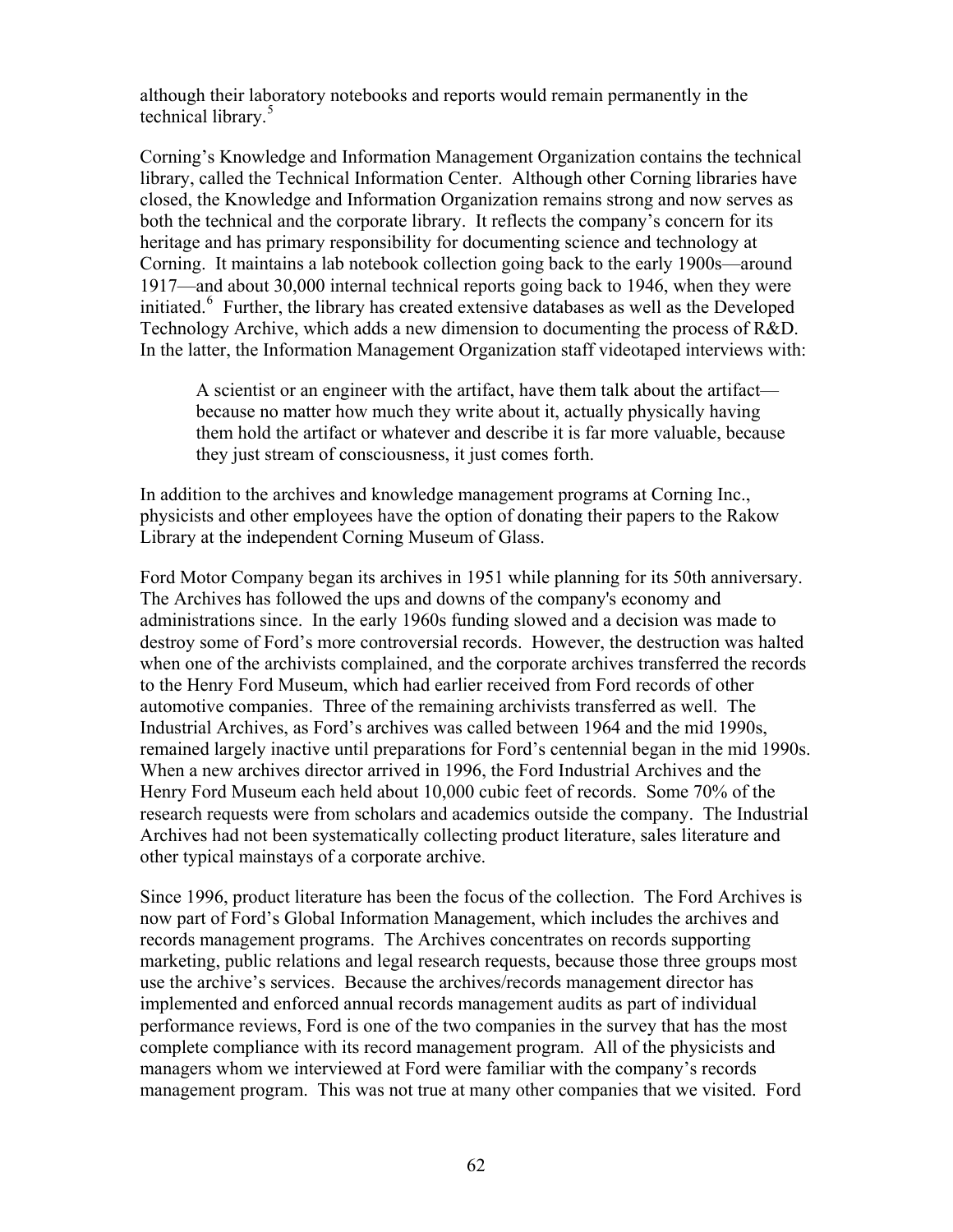Global Information Management establishes the retention schedule for R&D records, but the retention periods are medium term and carried out by the Research Information Services Group, which includes the technical library.<sup>[7](#page-71-1)</sup> Laboratory notebooks are distributed and returned to the library when completed but are not kept permanently. The same is true of technical reports.<sup>[8](#page-71-1)</sup>

Lucent Technologies' predecessor, AT&T Bell Telephone Laboratories, boasted the largest corporate archives in the U.S. at the time that Lucent was spun off from AT&T. It contained over 50,000 laboratory notebooks and 70,000 volumes of project files associated with research and development. In fact, the AT&T Bell Labs archives, like the laboratory itself, rivaled the best funded of academic operations. At the time of the spinoff, the AT&T Archives kept the pre-1996 laboratory records, and one member of the archives staff moved to Lucent to create an archives that would document the new company from the beginning. As AT&T Corporation has declined during the past decade, there have been fears that the AT&T Archives would close. When SBC Communications, Inc., bought AT&T in 2005, some newspapers reported that the archives might be destroyed. However, the new company has maintained the existing collection, which had one staff member when we did a site in December 2006. And they were still accessioning at least occasional retrospective materials that documented the old Bell Telephone Laboratories.<sup>[9](#page-71-1)</sup>

The Lucent Archives had five staff at one time and still had two people when we visited in December 2006, despite the sharp downturn in the company's profits since the late 1990s. Like IBM, Lucent's archive has a relatively tenuous relationship with its Records Management program, but again like IBM it does collect the laboratory notebooks of fellows. Records going through the records management program are "tagged" if the archives has an interest in them; tagging allows the archives to review those records when they come up for destruction. Most of the archives' acquisitions come as a result of the archivist networking with various corporate divisions, including personal contacts with the international divisions. The records that the archives collects is ultimately determined by the archivist individually. While records management feeds material for archival review, collections are as likely to be the result of the archivist requesting reviews when someone retires. Records the archivist pursues include biographies of executives ranked vice president or above, papers of Bell Labs fellows, product brochures and technical information and various artifacts and memorabilia. Lucent's archives serves business functions by doing research for legal, marketing and public relations.<sup>[10](#page-71-1)</sup>

When Agilent was spun off from HP in 1999, the former HP archivist went with the new company, which pursues the test and measurement side of HP's former portfolio. Today "the Agilent History Center and Archives preserves materials that document the founding, growth, development, organization, management and achievements of the company."<sup>[11](#page-71-1)</sup> While initially a part of Agilent, it is now a branch of the Agilent Foundation. The program contains the papers of HP founders William Hewlett and David Packard, the papers of some other top executives, and includes displays of HP/Agilent memorabilia and products. In an interview in 1999, just before the spin off, the archivist, Karen Lewis, an experienced professional with a background in academic archives, said that the HP Archives provided an important "heritage" function, working to convey both to customers and employees the original entrepreneurial spirit of what is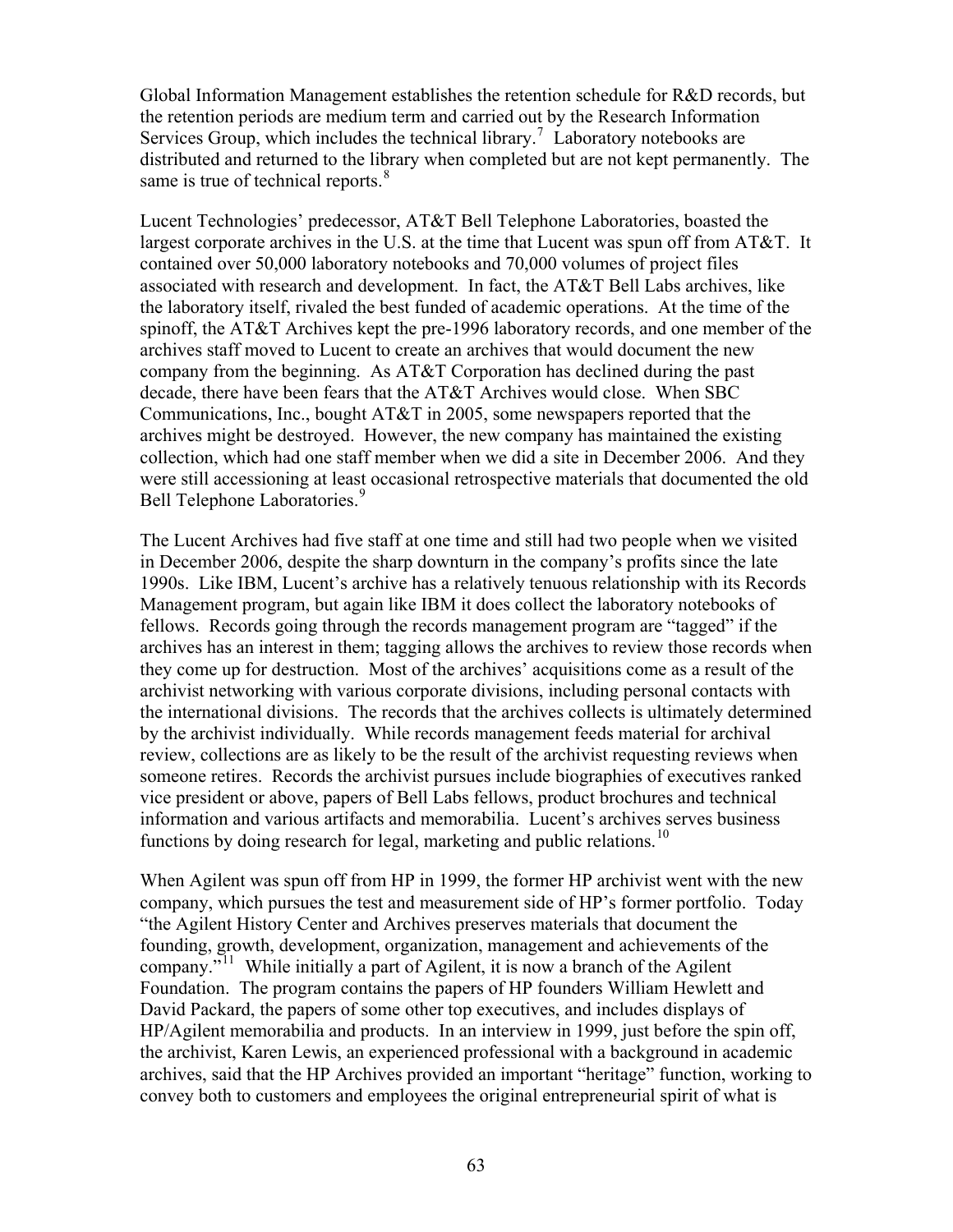now a major Fortune 500 business. She estimated that she spent 80% of her time in marketing, giving lectures and tours on company history to selected high-level visiting groups and staff. The status of the HP and Agilent archives are greatly enhanced by Lewis's role in the writing of David Packard's book, *The HP Way*. The holdings of the Agilent archives includes "annual reports, product catalogs, and company publications, such as the first weekly employee newsletter … visual collections that illustrate products, plants, activities and employees from 1939 to the present; and over one hundred interviews with former executives, scientists, engineers, sales people and office and factory workers." The largest component includes "the records of top-level planners, decision makers and scientists. This material is regularly transferred to the History Center's Archives for permanent preservation."[12](#page-71-1)

Documenting the work of individual scientists at Agilent, however, as at Corning and Ford is the responsibility of the technical library/records management program. In a recent article, Cindy Alfieri, Global Manager of the Agilent Library, wrote that "laboratory notebooks, equipment manuals, application notes and technical reports … are the main archival documents that the library at Agilent hunts down … so that future researchers will have access to this trove of information." She added that "Nowadays this level of commitment is required in order to save materials before they are unthinkingly tossed out when people change jobs, office locations or employers. Part of the commitment involves educating people on the importance of retention. . . ." For many years HP had an informal process for maintaining lab notebooks, but it's especially noteworthy that the Library was charged by the legal department with creating a systematic and consistent program in 1995. Today the "library purchases the notebooks for the company, disseminates them and obtains them back for preservation." Like a number of other records programs, Agilent has recently investigated the prospect of moving from traditional print format to electronic lab notebooks, but they decided that the staff is not ready for the move. The exception is their bioinformatics group, which "does maintain digital notebooks … because of the large body of digital data they capture to document their experiments."<sup>[13](#page-71-1)</sup>

The Xerox archives appear to exist in large part as the result of strong personalities long-term employees who have assumed responsibility for the program and have been strong champions for the value of the company's history. Today the archives maintains its existence through serving other departments, especially public relations and legal. The program began in the 1970s. When Carl Elsberry took over the archives it became part of Records Management, and he became well known in the company for taking classic Xerox machines to trade shows. When Elsberry retired in 1998, the archives was turned over by a long-time Library indexer, primarily to catalog the collection and, she believed, to close it down. For her, the collection quickly became a passion. She said,

I think it's a great collection and … I press so much for it and raise the level of awareness and value to a point where I think those that I work with really begin to recognize the value of getting the collection organized and they allow me to do that full-time.

The Archives contains primarily product documentation, including "service manuals, user manuals, sales files. … We can date Xerox machines from when they went out the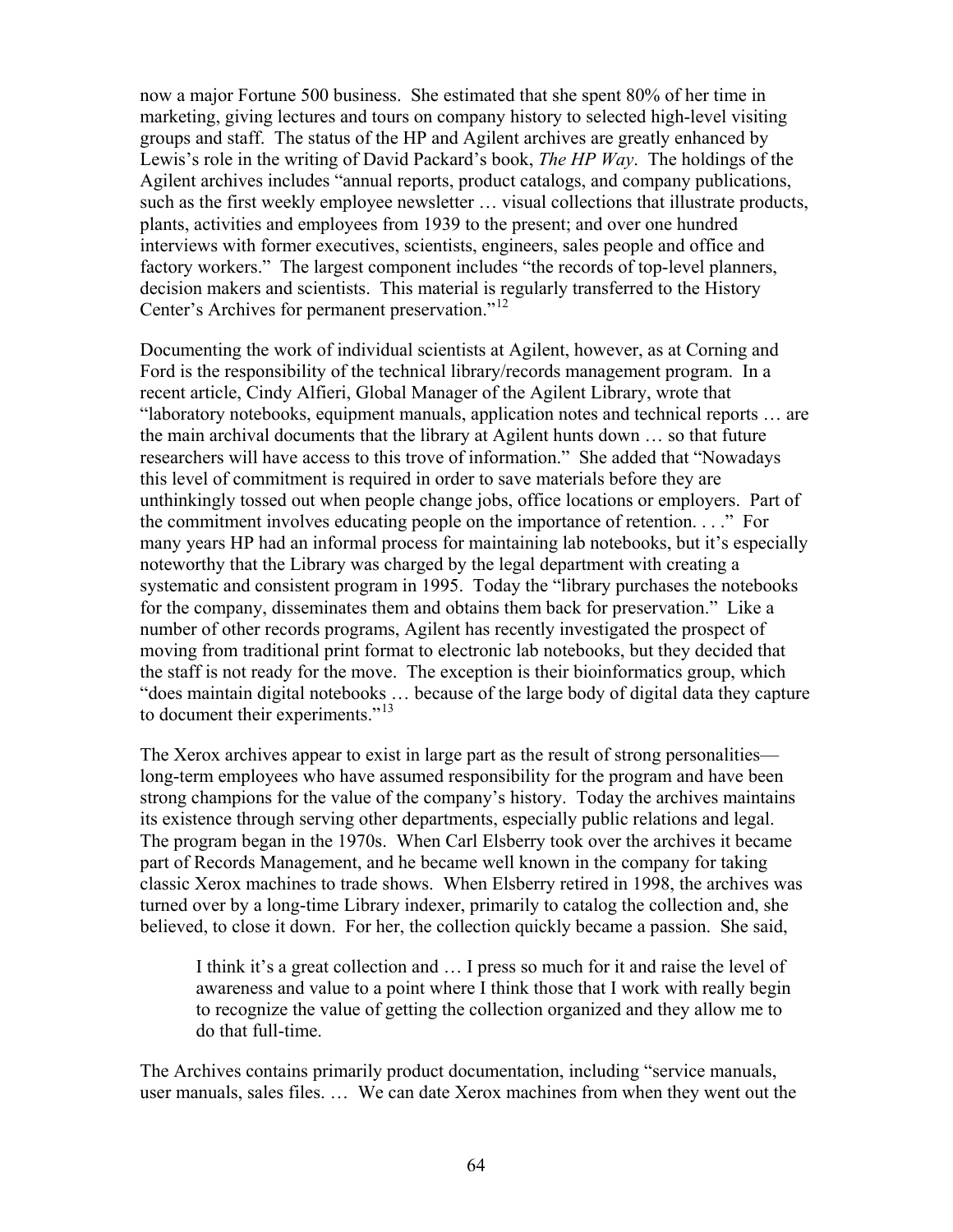door." She added that the legal department uses the resources of the archives and is a staunch supporter, as well as public relations.

The Xerox archivist added that legal records are held by Records Management, which in turn is part of Xerox's Technical Information Center $n<sup>14</sup>$  $n<sup>14</sup>$  $n<sup>14</sup>$ . The Center has one of the more integrated records management systems that we encountered. While the Library's staff was reduced by half, from sixteen to eight, in 2000 they were able to maintain a strong core program by cutting off ancillary services like designing web sites for other divisions and providing editorial services. The Library has had long-term responsibility for maintaining the company's intellectual property in the form of laboratory notebooks and technical reports. These date back to those of Chester Carlson, the inventor of xerography. Technical reports and laboratory notebooks are kept both in hard copy and duplicates. Technical reports from 1988 forward are duplicated as PDFs; lab notebooks are still microfilmed as was true for technical reports before 1988. The Records Management program has a comprehensive records retention and disposition schedule based on periodic records audits, and the Information Center maintains extensive databases and has moved much of the technical records to an electronic format.

Xerox's Technical Information Center had begun looking at electronic records management tools a few months before our site visit in 2003. Like most other large companies, Xerox began using electronic information systems in the 1970s and over time more and more information is created digitally. After 2000 they developed a new database management system integrated with Docushare that became a document management repository that could handle electronic records from the experimental data stage through product development. However, from a preservation point of view the problem with Docushare is that it's not a records management tool. To exist within the Information Center as a document, a record has to be copied off Docushare, either in print form or on a CD. At the time of our visit, they were beginning to investigate systems that would integrate the company's existing database management system with the records management system. While the staff member we talked with about this process emphasized that Xerox is just beginning to look at digital records management, he said that in talking with peers at other large companies he felt sure that they were ahead of most others.<sup>[15](#page-71-1)</sup>

In addition to the six companies that maintain in-house archives programs, several others either had or were planning to transfer inactive records to public or private archives. These now total five of the companies in the study. Three companies had transferred records in the past. General Electric had transferred 3,700 cubic feet of materials consisting mostly of internal publications and 1.5 million photos to the Schenectady Museum in 1997. 3M transferred a much smaller collection, about 100 linear feet, of company records to the Minnesota Historical Society after its  $75<sup>th</sup>$  anniversary in 1977. These two collections have remained largely static after the original donations, and the 3M collection doesn't include records of individual scientists or engineers. In the 1980s, Eastman Kodak donated a large collection of photographic materials to the George Eastman House, and when we visited in 2003, they were planning to donate the remainder of their collection to the University of Rochester. Kodak had an informal archives program: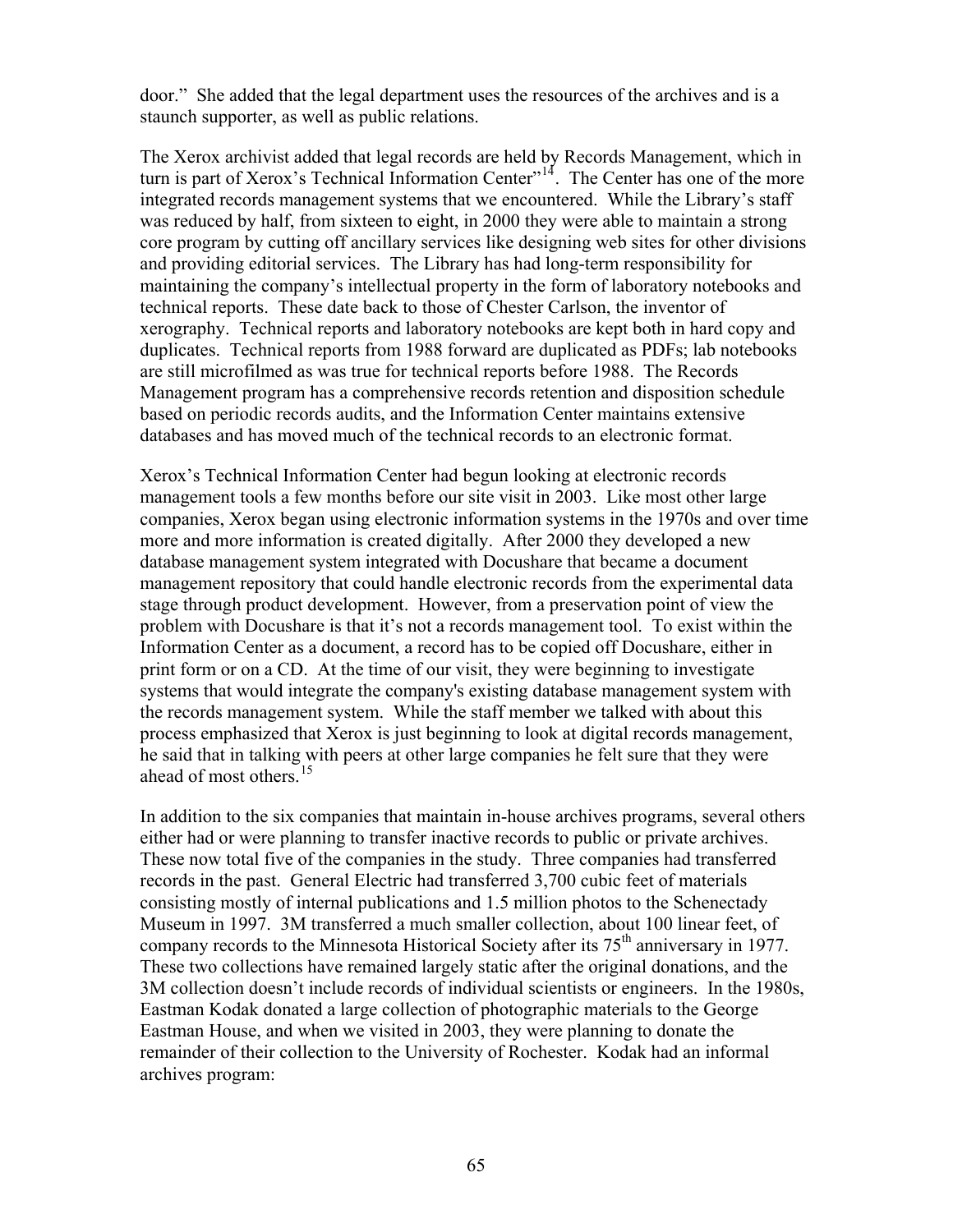Over time our organization has had some archival materials that the company has had for long periods of time, and there have been efforts to put together some kind of formal archives…, but ultimately the support for that was not there. So the materials have been primarily donated to other institutions. ...<sup>[16](#page-71-1)</sup>

Other collections, for example what was once known as Kodak's "patent museum," have been shifted from the library to various business units to preserve them for use within the company. As of our interview in June 2003, the company had three permanent collections—research notebooks, technical reports and patents. One R&D manager said that "we have a huge archive that is almost inaccessible because of its size."<sup>[17](#page-71-1)</sup> Kodak transferred a large body of records to the University of Rochester the year after our visit, although these don't include the three permanent collections that document research and remain at the company.

Exxon-Mobil had announced that they were donating their archival collection to the Center for American History at the University of Texas-Austin shortly before our 2003 site visit, along with \$300,000 to preserve the collection. The collection, which is made up of about 2,000 linear feet of records and over a million photos, comprised primarily of the former Mobil historical collection, was transferred to the university in 2004. In addition to the \$300,000 gift, the company is funding an archivist and assistant archivist through 2010 to process the collection and put finding aids online. At this point, a partial finding aid is on the university website: [http://www.lib.utexas.edu/taro/utcah/00352/cah-](http://www.lib.utexas.edu/taro/utcah/00352/cah-00352.html#did)[00352.html#did](http://www.lib.utexas.edu/taro/utcah/00352/cah-00352.html#did) . These records, however, contain no files of individual scientists or engineers. Beyond the usual upper level R&D records, the files contain a small collection of research materials for an unpublished book, *The Leading Edge*, on research at Exxon that was proposed in the late 1970s, and some technical news releases.

Exxon Mobil has moved to an electronic records system for most of its records. However, records that need to be available permanently, which they defined as 50 to 100 years down the road, are kept in paper format. Exxon uses Globalshare, a Lotus Notes product that is an electronic storage system; it allows research groups to share and comment on information. Anyone who is a member of the group can submit documents ranging from PowerPoint slides to reports or a PDF file. Exxon scientists, however, didn't consider PowerPoint presentations to be an "archival medium" because most PowerPoint presentations don't capture details that would make up a scientific paper. Exxon preserves lab notebooks permanently.<sup>[18](#page-71-1)</sup>

As mentioned earlier, Texas Instruments transferred their archives, which they had closed in 1998, to Southern Methodist University in 2005, along with \$200,000 to support it. The original Archives has been transferred intact, and the former TI archivist is currently preparing it for research use at its new home. However, the Archives has never contained R&D records. The decision to transfer the archives, according to one of the people involved, appears to have been made by a top company officer on the spur of the moment, much as TI created the collection in the first place 20 years earlier. Texas Instruments is the only one of the 15 companies that has closed its technical library. The lone surviving library at TI is a one-person law library.<sup>[19](#page-71-1)</sup>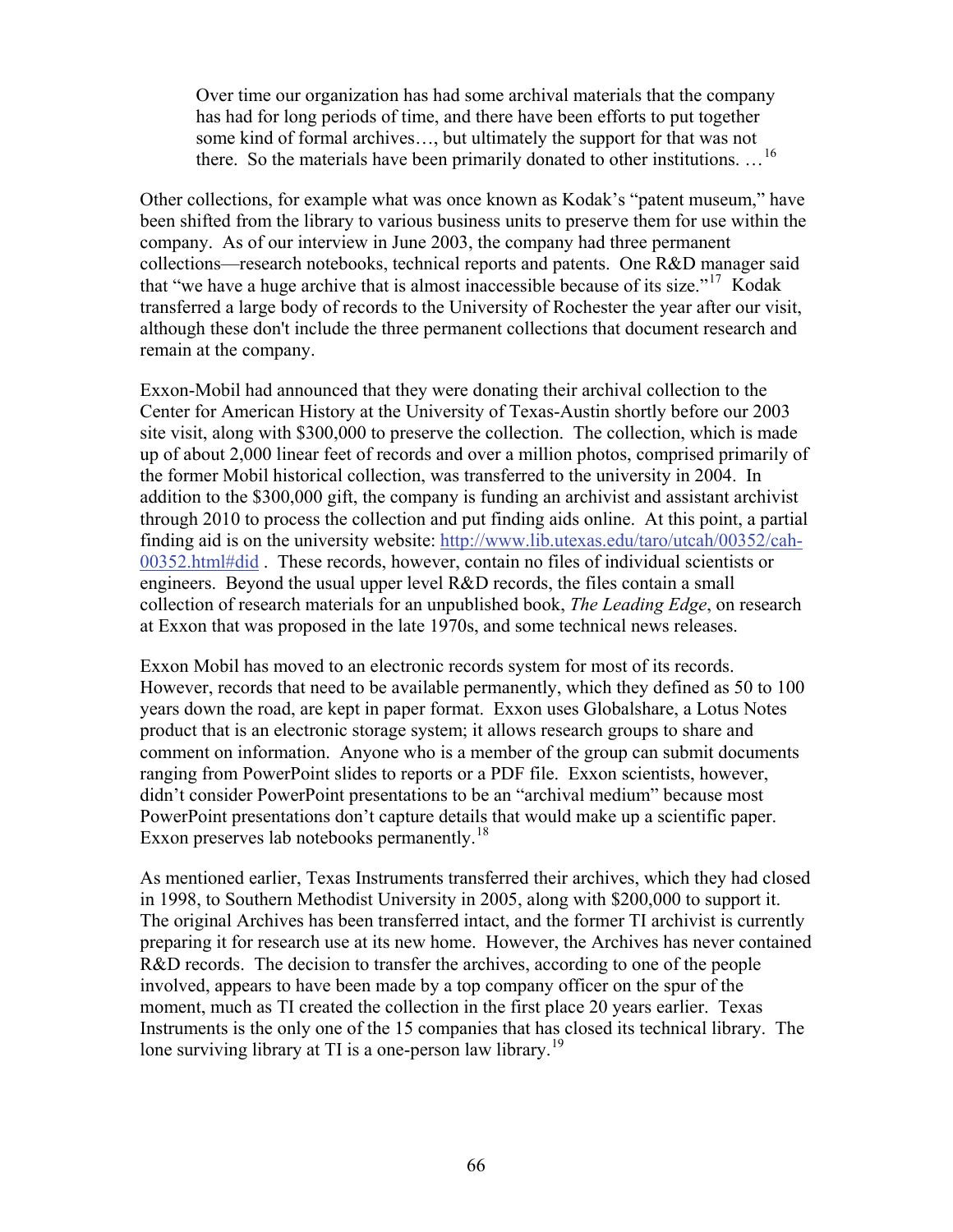A number of the companies that don't have archives are preserving technical reports and laboratory notebooks permanently in their technical libraries. However, none of these libraries are preserving general historical records, including the records of top-level R&D officials and high-level summaries like laboratory reports. These appear to be the special purview of archives in the corporate world. This is a significant omission in documenting R&D operations as whole. To highlight the programs of some these libraries:

The 3M technical library was one of the best organized programs that we visited, and since 1997 it has become the repository for selected records, including lab notebooks, records of invention, technical reports, videotapes of sponsored seminars and symposia, and since 2003 voice over PowerPoints. However, 3M had started a major reorganization the week before we visited, and the future of the library and, in fact of the library director's job, was unclear. $20$ 

GE has restructured its libraries into "Knowledge Centers" and they maintain technical reports and collect PowerPoint presentations within the company, as well as performing traditional library functions. And the Kodak InfoSource center collects formal technical reports, invention reports, patent applications, and project reports.

The Honeywell Library provides an interesting example of the unintended results of change. It had traditionally served as the means of promoting records management policy among the R&D staff and had transferred notebooks and other records to the company's records management program, where they were scheduled for permanent retention. The librarians reported that they had also served informally to link up scientists who were doing research on similar topics with one another. However, the library and the laboratory, which had been housed in the same building, moved to separate locations a few years before our site visit in 2005. Now the librarians said that they had lost their informal contacts with the R&D staff. One result was that the records management schedule, which specified laboratory notebooks and research reports for permanent preservation, had fallen into disuse, and nearly all the physicists that we talked with said that they didn't know of any means of preserving their records. $21$ 

Like other companies, Lockheed is grappling with reducing the size of libraries. One interviewee told us "Our documentation, I think, is our weakness … because they're reducing the size of our library by 80%. … They're saying not to worry, because it's all on microfiche. And I said, 'It's not.' Part of the tension is between technical management and the finance and business management. ..."<sup>[22](#page-71-1)</sup>

Raytheon, we were told "has always had libraries" back to the early 1940s, and every major IDS location still maintains a library. However, automation and more electronic resources have resulted in a reduction in staff. Currently all libraries have a staff of one, except for one that has two staff. Mergers in the mid 1990s appear to have changed the company's attitude towards preservation of the company history. We were told that "Since we've merged, it seems like the emphasis is on the new Raytheon, and they don't want to talk about the old Raytheon." Prior to the merger with Hughes, the libraries would have at least one copy of every proposal that went out for the facility the library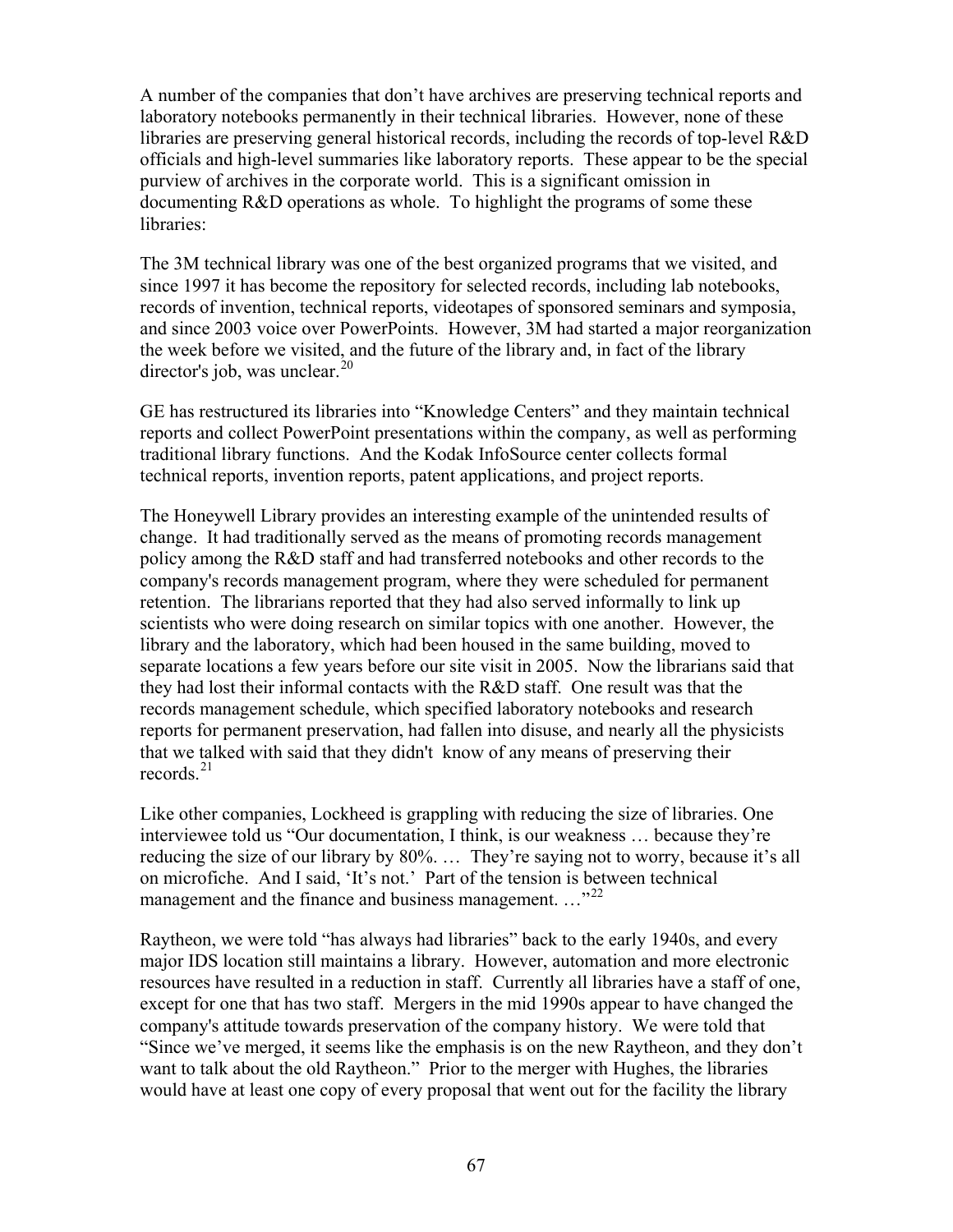served. Called technical memos, they were frequently used. After the merger however it became "no, we don't do that anymore." Similarly, the use of notebooks is in decline. "It's been dying out over the last few years."<sup>[23](#page-71-1)</sup>

At General Atomics records management is responsible for the Document Center, which preserves all GA reports. GA reports are all the contract deliverables to a customer, and they are retained permanently. They must be properly formatted and approved up through the VP of the initiating organization before they are sent outside the company.<sup>[24](#page-71-1)</sup> Documents created since 1995 are formatted in PDF format and stored using a program called Nirvanna created by a division of General Atomics.